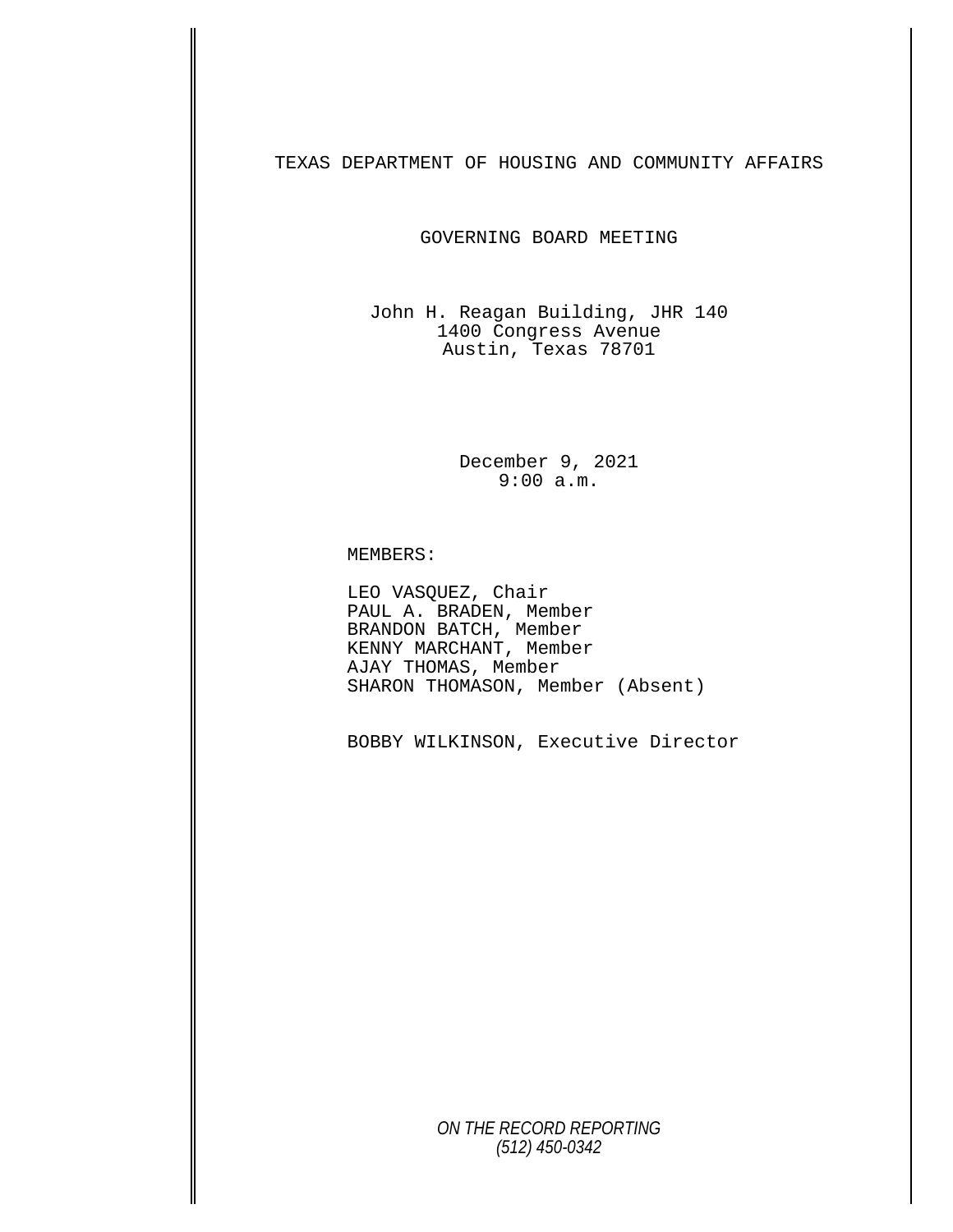|                                                                                                                                                                                                                                                                                                                                             | 2           |
|---------------------------------------------------------------------------------------------------------------------------------------------------------------------------------------------------------------------------------------------------------------------------------------------------------------------------------------------|-------------|
| I N D E X                                                                                                                                                                                                                                                                                                                                   |             |
| AGENDA ITEM                                                                                                                                                                                                                                                                                                                                 | PAGE        |
| CALL TO ORDER<br>ROLL CALL<br>CERTIFICATION OF QUORUM                                                                                                                                                                                                                                                                                       | 9<br>9<br>9 |
| CONSENT AGENDA                                                                                                                                                                                                                                                                                                                              | 11          |
| ITEM 1: APPROVAL OF THE FOLLOWING ITEMS PRESENTED<br>IN THE BOARD MATERIALS:<br>EXECUTIVE                                                                                                                                                                                                                                                   |             |
| Presentation, discussion, and possible<br>a)<br>action on Board meeting minutes summary for<br>November 10, 2021                                                                                                                                                                                                                            |             |
| ASSET MANAGEMENT<br>b)<br>Presentation, discussion, and possible<br>action regarding a Material Amendment to<br>Housing Tax Credit Application<br>the<br>18018 Columbia Renaissance Square II Senior<br>Fort Worth<br>20077 Lockwood South Houston<br>20419 Woodway Village Apartments Austin<br>20449 EMLI at Pecan Creek Aubrey           |             |
| BOND FINANCE<br>$\circ$ )<br>Presentation, discussion, and possible<br>action on Inducement Resolution No. 22-011<br>Multifamily Housing Revenue Bonds<br>for<br>Regarding<br>Authorization for Filing Applications for<br>Private Activity Bond Authority for The<br>Reserves (#22605) in Seagoville                                       |             |
| d)<br>Presentation, discussion, and possible<br>action on Resolution No. 22-012 authorizing<br>the filing of one or more applications<br>for reservation with the Texas Bond Review<br>Board with respect to qualified mortgage<br>bonds, authorizing state debt application,<br>and containing other provisions relating<br>to the subject |             |
| <b>RULES</b><br>e)<br>Presentation, discussion, and possible<br>action on an order adopting the amendment<br>of 10 TAC Chapter 1, Subchapter A, General<br>Policies and Procedures, §1.3, Sick Leave<br>Pool; and an order directing its publication                                                                                        |             |
| ON THE RECORD REPORTING<br>$(512)$ 450-0342                                                                                                                                                                                                                                                                                                 |             |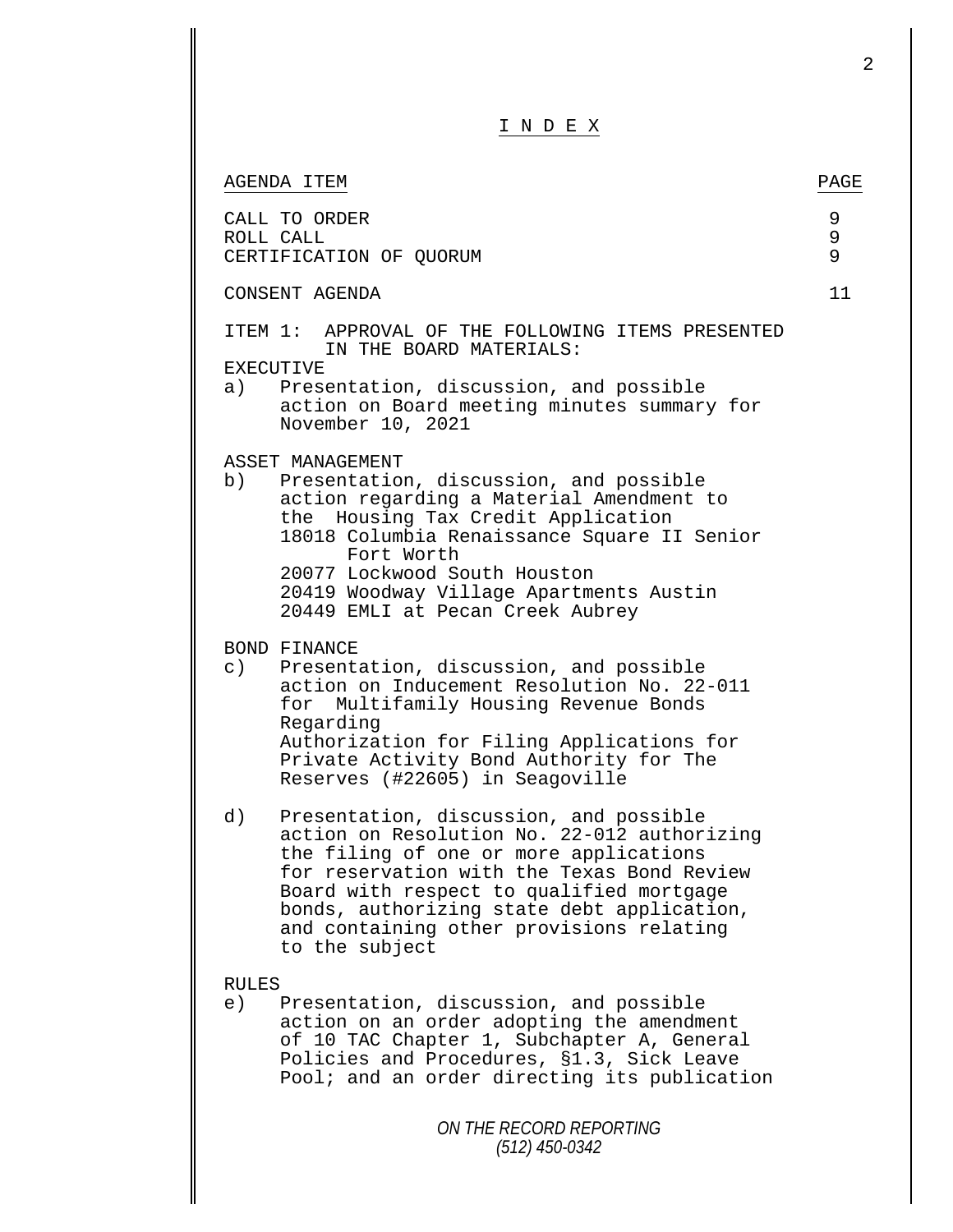in the Texas Register

- f) Presentation, discussion, and possible action on an order adopting the repeal of 10 TAC Chapter 5, Section 8 Housing Choice Voucher Program, §5.801, Project Access Initiative; adopting new 10 TAC Chapter 5, Section 8 Housing Choice Voucher Program, §5.801, Project Access Initiative; and directing their publication in the Texas Register
- g) Presentation, discussion, and possible action on the draft 2022 State of Texas Low Income Housing Plan and Annual Report; proposed repeal of 10 TAC Chapter 1, Subchapter A, General Policies and Procedures, §1.23 concerning State of Texas Low Income Housing Plan and Annual Report; proposed new 10 TAC Chapter 1, Subchapter A, General Policies and Procedures, §1.23 concerning State of Texas Low Income Housing Plan and Annual Report; and directing their publication for public comment in the Texas Register
- h) Presentation, discussion, and possible action on an order proposing the repeal of 10 TAC Chapter 27, Texas First Time Homebuyer Program Rule; proposing new 10 TAC Chapter 27, Texas First Time Homebuyer Program Rule; and directing their publication for public comment in the Texas Register
- I) Presentation, discussion, and possible action on an order proposing the repeal of 10 TAC Chapter 28, Taxable Mortgage Program; proposing new 10 TAC Chapter 28, Taxable Mortgage Program; and directing their publication for public comment in the Texas Register
- j) Presentation, discussion, and possible action on an order adopting new 10 TAC Chapter 20, Single Family Programs Umbrella Rule, and directing its publication for adoption in the Texas Register
- k) Presentation, discussion, and possible action on an order adopting new 10 TAC Chapter 21, Minimum Energy Efficiency Requirements for Single Family Construction Activities, and directing their publication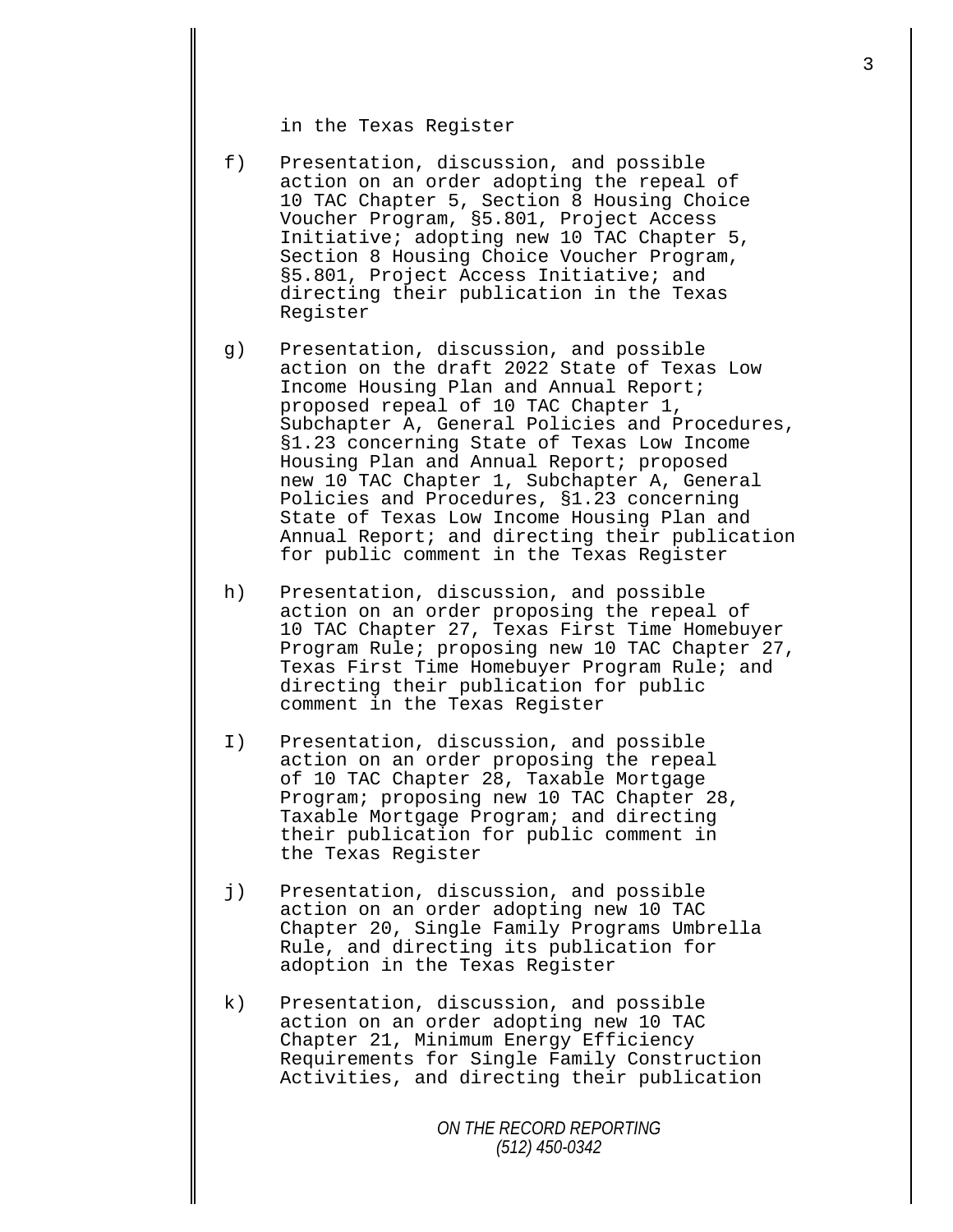for adoption in the Texas Register

- l) Presentation, discussion, and possible action on an order adopting new 10 TAC Chapter 24, Texas Bootstrap Loan Program Rule, and directing its publication for adoption in the Texas Register
- m) Presentation, discussion, and possible action on an order adopting new 10 TAC Chapter 25, Colonia Self-Help Center Rule, and directing its publication for adoption in the Texas Register
- n) Presentation, discussion, and possible action on an order adopting new 10 TAC Chapter 26, Texas Housing Trust Fund Rule, and directing its publication for adoption in the Texas Register

## MULTIFAMILY FINANCE<br>o) Presentation,

- Presentation, discussion, and possible action regarding a waiver of 10 TAC §11.101(b)(8)(B) relating to visitability requirements associated with Franklin Place (#21468) and Mesa Place (#21469)
- p) Presentation, discussion, and possible action regarding the approval for publication in the Texas Register of the 2022-1 Multifamily Direct Loan Notice of Funding Availability
- q) Presentation, discussion, and possible action regarding a Material Amendment of the Housing Tax Credit Application for The Palms at Blucher Park (HTC #21186)
- r) Presentation, discussion, and possible action to adopt the 2022 Multifamily Programs Application Procedures Manual

## COMMUNITY AFFAIRS<br>s) Presentation

Presentation, discussion, and possible action regarding authorization to release a Notice of Funding Availability for 2022 Community Services Block Grant Discretionary funds for education and employment initiatives for Native American and migrant seasonal farm worker populations

LEGAL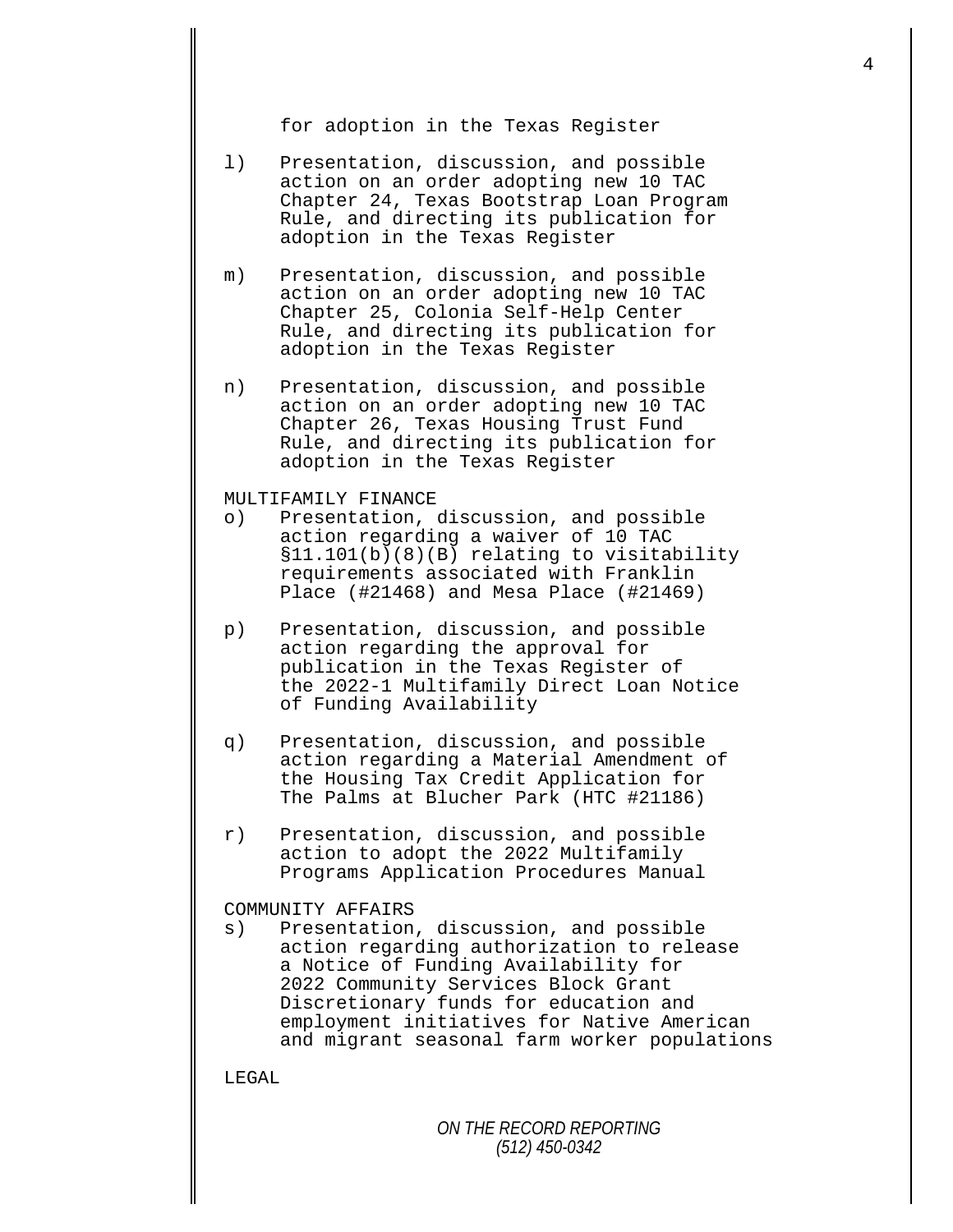| t)             | Presentation, discussion, and possible<br>action regarding the adoption of an<br>Agreed Final Order concerning related<br>properties Villa Elaina (HTF 853338 /<br>CMTS 4210) and The Cornerstone                |    |
|----------------|------------------------------------------------------------------------------------------------------------------------------------------------------------------------------------------------------------------|----|
| u)             | (HTF 1000358 / CMTS 4319)<br>Presentation, discussion, and possible<br>action regarding the adoption of an<br>Agreed Final Order concerning Mission<br>Pointe Club f/k/a Country Villa<br>(HTC 91040 / CMTS 958) |    |
| $\mathbf{v}$ ) | TEXAS HOMEOWNERSHIP<br>Presentation, discussion, and possible<br>action on the Participating Lender List<br>for the Single Family Mortgage Loan<br>and Mortgage Credit Certificate Programs                      |    |
|                | CONSENT AGENDA REPORT ITEMS<br>ITEM 2: THE BOARD ACCEPTS THE FOLLOWING REPORTS:                                                                                                                                  |    |
| a)             | Media Analysis and Outreach Report<br>(October 2021)                                                                                                                                                             |    |
| b)             | Report on Activities Related to the<br>Department's Response to COVID-19 Pandemic                                                                                                                                |    |
| $\circ$ )      | Report on the outcomes of the HUD Fair<br>Housing Initiatives Program Grant                                                                                                                                      |    |
| d)             | Report on the Draft Computation of Housing<br>Finance Division Total and Unencumbered<br>Fund Balances and Transfers to the<br>Housing Trust Fund                                                                |    |
|                | <b>ACTION ITEMS</b><br>Executive Session: the Chair may call an Executive<br>Session at this point in the agenda in accordance<br>with the below-cited provisions                                                |    |
|                | ITEM 3: EXECUTIVE<br>Executive Director's Report                                                                                                                                                                 | 12 |
|                | <b>TTEM 4: INTERNAL AUDIT</b><br>a) Report on the meeting of the Internal<br>Audit and Finance Committee                                                                                                         | 22 |
| b)             | Presentation, discussion, and possible<br>approval of the Annual Internal Audit<br>Plan for Fiscal Year 2022                                                                                                     | 24 |
|                | ITEM 5: HOME AMERICAN RESCUE PLAN                                                                                                                                                                                |    |
|                | ON THE RECORD REPORTING                                                                                                                                                                                          |    |

*(512) 450-0342*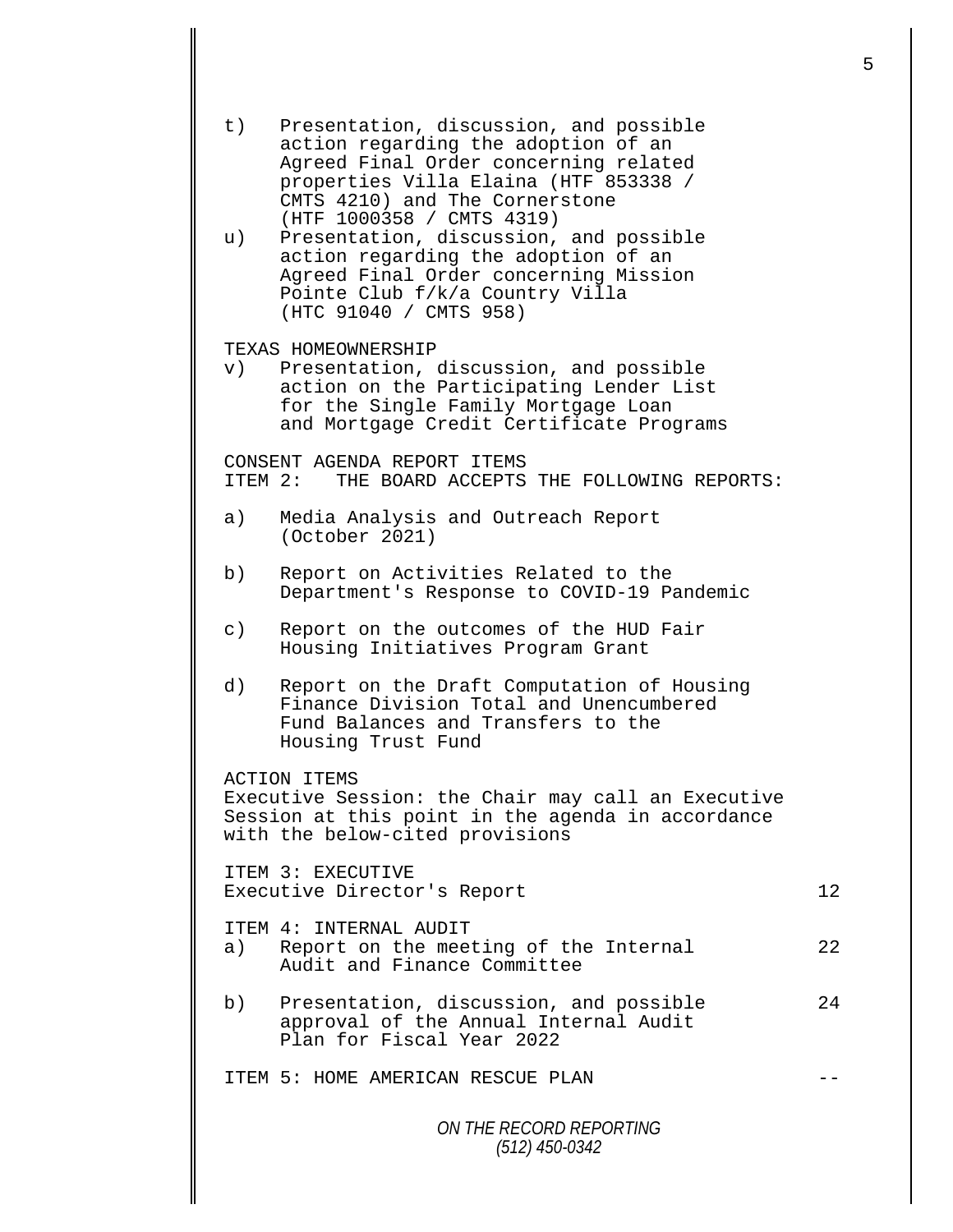Presentation, discussion and possible action on approval of a Draft HOME-ARP Plan to be released for public comment and to release Notices of Funding Availability after Plan acceptance

ITEM 6: BOND FINANCE<br>a) Presentation, d

- Presentation, discussion, and possible 26 action on Resolution No. 22-013 authorizing the issuance, sale and delivery of Texas Department of Housing and Community Affairs Residential Mortgage Revenue Bonds, Series 2022A, approving the form and substance of related documents, authorizing the execution of documents and instruments necessary or convenient to carry out the purposes of this resolution, and containing other provisions relating to the subject
- b) Quarterly report relating to staff-issued 29 Determination Notices for 2021 Noncompetitive 4% Housing Tax Credit applications and summary of year-end activity

ITEM 7: HOMEOWNER ASSISTANCE FUND 32 Presentation, discussion, and possible action on delegation of authority to the Department's Executive Director or designee to make up to \$8.5 million in awards to eligible organizations to provide outreach and application intake assistance for the Homeowner Assistance Fund

## ITEM 8: MULTIFAMILY FINANCE<br>a) Presentation, discussion

- Presentation, discussion, and possible 41 action on a waiver of certain amenity requirements in 10 TAC §11.101(b)(4) (Commons at St. Anthony's Application #20042 (HTC) and #21506 (MFDL))
- b) Presentation, discussion, and possible action on timely filed appeal of allocation procedures for 2022 supplemental Housing Tax Credits
- c) Presentation, discussion, and possible 45 action regarding an award from the Multifamily Direct Loan (MFDL) 2021-1 Notice of Funding Availability (NOFA), as amended 21515 Southton Apartments
- d) Presentation, discussion, and possible 47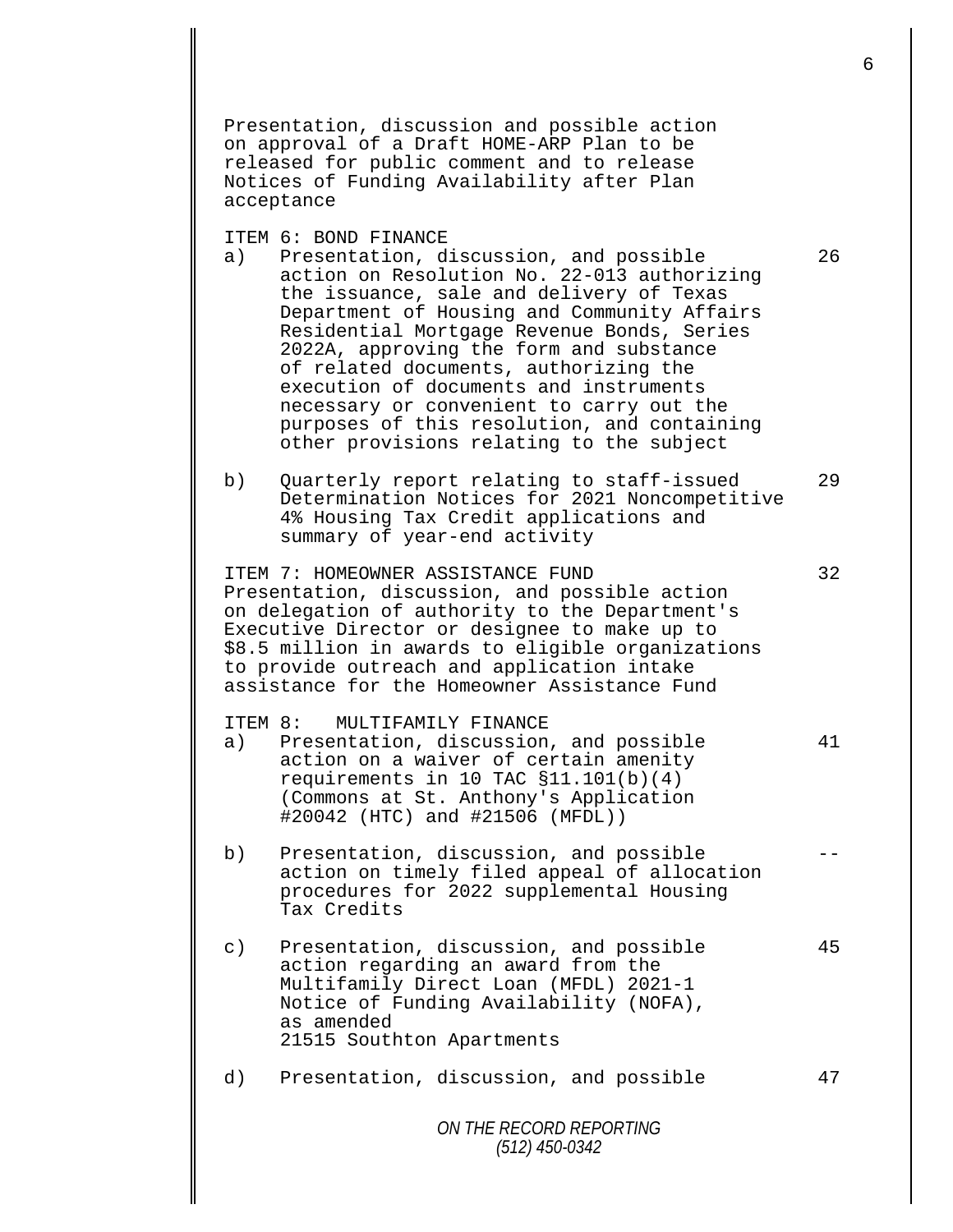action regarding awards from the Multifamily Direct Loan (MFDL) 2021-3 Notice of Funding Availability (NOFA), as amended 21502 Lockwood South 21510 Avanti at Viking Hills 21512 Dallas Stemmons 21521 Palladium W. Francis

ITEM 9: COMMUNITY AFFAIRS<br>a) Presentation, discus

- Presentation, discussion, and possible 77 action regarding the adoption of a final order concerning termination of CEAP and CSBG funding and contracts, and CEAP Provider and CSBG Eligible Entity status, of Galveston County Community Action Council, Inc. (SOAH Docket #332-21-2743.HCA)
- b) Presentation, discussion, and possible 95 action on the selection of subrecipients to administer the Low Income Home Energy Assistance Program Comprehensive Energy Assistance Program in Brazoria, Fort Bend, Galveston, and Wharton counties (the service area previously served by Galveston County Community Action Council, Inc.)
- c) Presentation, discussion, and possible 100 action regarding authorization to proceed with the procurement of a statewide weatherization provider to support the Weatherization Assistance Program in the provision of home weatherization assistance to low income Texans, and authorization, if necessary, to amend the 2021 DOE WAP State Plan and the 2022 LIHEAP State Plan to effectuate the procurement of a statewide WAP provider and submit such amended Plans to the U.S. Department of Energy and U.S. Department of Health and Human Services
- d) Presentation, discussion, and possible 105 action regarding authorization to proceed with the procurement of a statewide Community Energy Assistance Program and Low Income Household Water Assistance Program provider to support subrecipients in the provision of utility assistance to low income Texans, and authorization to amend the 2022 LIHEAP State Plan and the LIHWAP State Plan to effectuate the procurement of a statewide CEAP and LIHWAP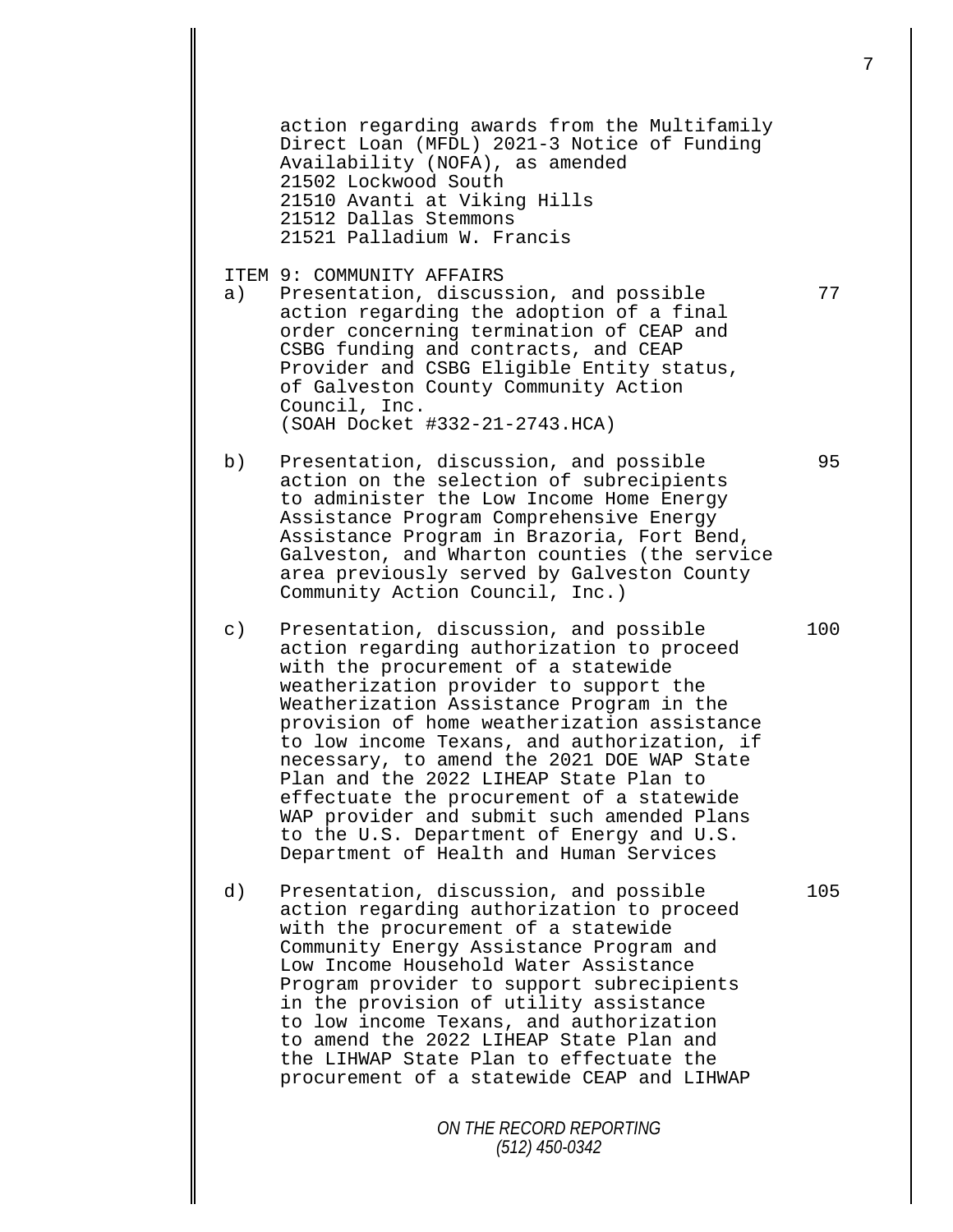| provider and submit such amended Plans to<br>the U.S. Department of Health and Human<br>Services |      |
|--------------------------------------------------------------------------------------------------|------|
| PUBLIC COMMENT ON MATTERS OTHER THAN ITEMS<br>FOR WHICH THERE WERE POSTED AGENDA ITEMS           | none |
| OPEN SESSION                                                                                     |      |
| ADJOURN                                                                                          |      |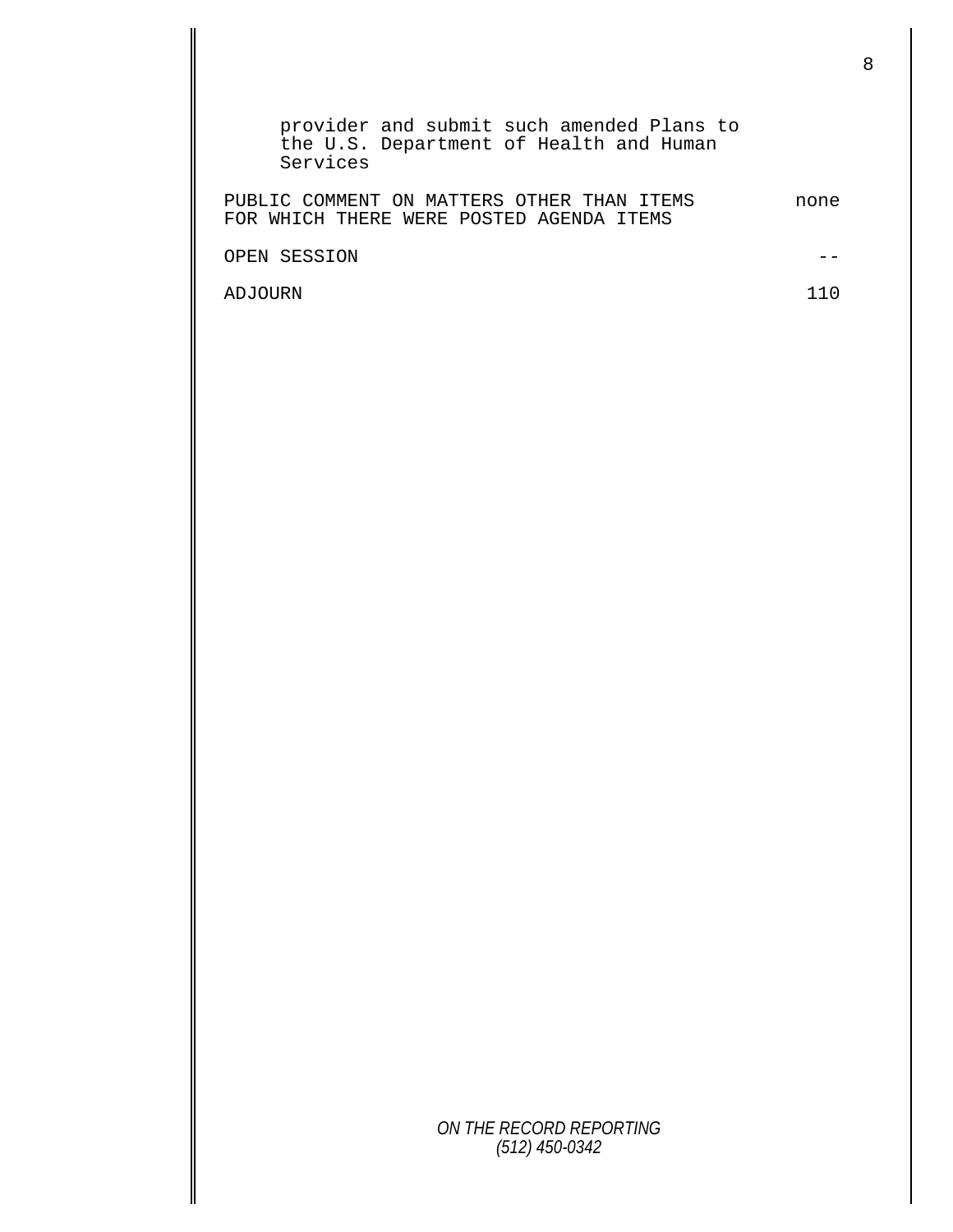| $\mathbf 1$    | P R O C E E D I N G S                                     |
|----------------|-----------------------------------------------------------|
| 2              | MR. VASQUEZ: The Chair is calling to order the            |
| 3              | meeting of the Governing Board of the Texas Department of |
| $\overline{4}$ | Housing and Community Affairs. It is 9:02 o'clock in the  |
| 5              | morning on December 9, 2021.                              |
| 6              | We will begin with roll call. Mr. Batch?                  |
| 7              | MR. BATCH: Here.                                          |
| 8              | MR. VASQUEZ: I didn't have my microphone on.              |
| $\mathsf 9$    | MR. WILKINSON: Yeah. I was just going to say.             |
| 10             | MR. VASQUEZ: You all heard that, right?                   |
| 11             | So start with roll call. Mr. Batch?                       |
| 12             | MR. BATCH: Here.                                          |
| 13             | MR. VASQUEZ: Mr. Braden?                                  |
| 14             | MR. BATCH: Here.                                          |
| 15             | MR. VASQUEZ: Mr. Marchant?                                |
| 16             | MR. MARCHANT:<br>Here.                                    |
| 17             | MR. VASQUEZ: Mr. Thomas?                                  |
| 18             | MR. THOMAS: Here.                                         |
| 19             | MR. VASQUEZ: And Ms. Thomason is unable to join           |
| 20             | us again today. So -- and excused. And myself are here.   |
| 21             | So we do have a quorum.                                   |
| 22             | And as usual, we will start the meeting with              |
| 23             | pledges led by Mr. Wilkinson.                             |
| 24             | (The Pledge of Allegiance and the Texas Pledge            |
| 25             | were recited.)                                            |
|                | ON THE RECORD REPORTING<br>$(512)$ 450-0342               |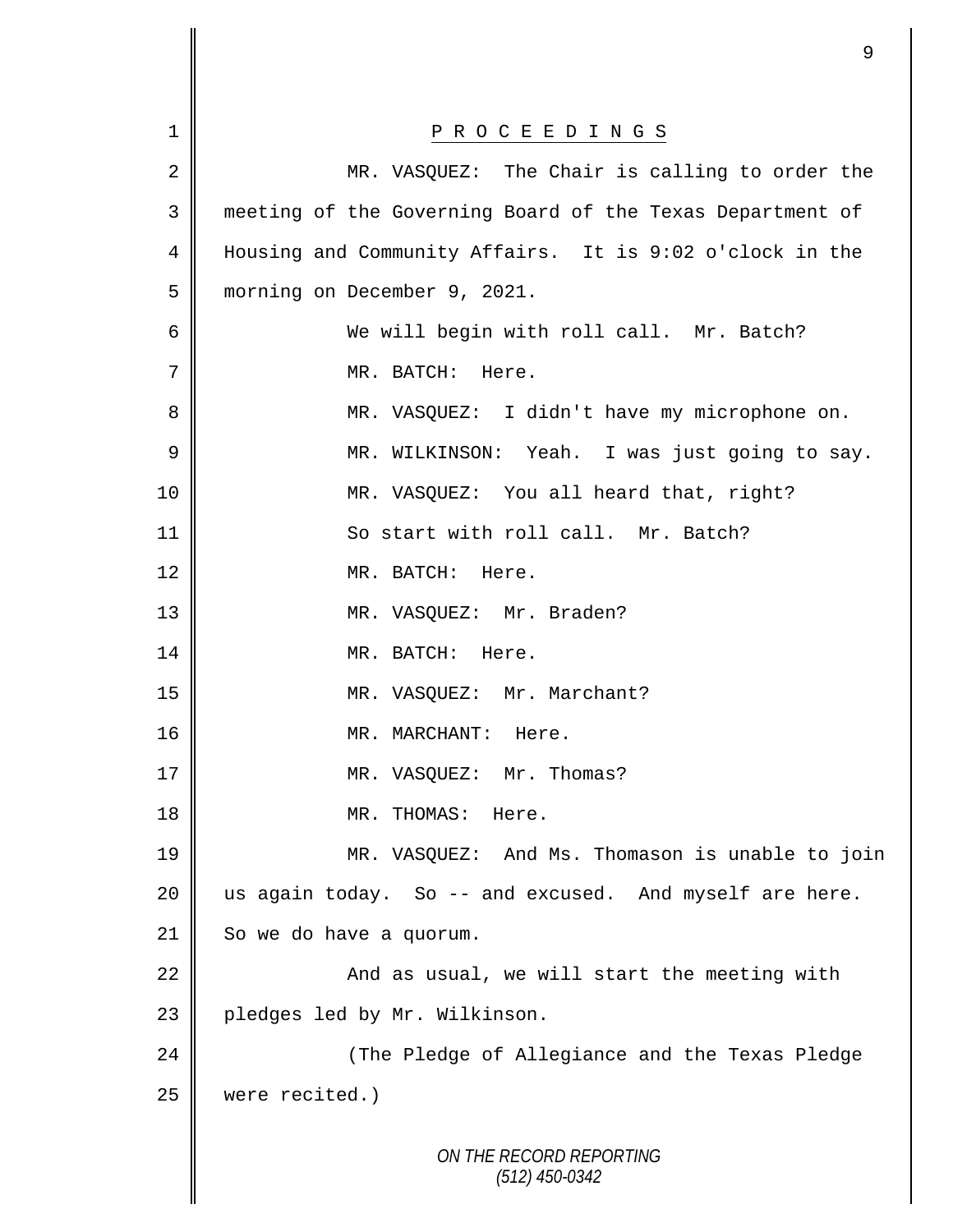1 MR. VASQUEZ: Great. Thank you, Mr. Wilkinson. 2 And today, we have a resolution for the Board to recognize 3 December 21, 2021, as National Homeless Persons Memorial 4 Day. And Mr. Lyttle will read the resolution into the 5 | record, please.

6 MR. LYTTLE: The resolution reads as follows: 7 Whereas, more than 27,000 persons experiencing 8 homelessness were counted in Texas on one day during the 9 dll last two weeks of January 2020, including more than 1,400 10 unaccompanied homeless youth, as measured by the 2020 11 Annual Homeless Assessment Report; whereas, the Texas 12 | Department of Housing and Community Affairs awards 13 state and federal funds to assist nonprofits and local 14 governments in aiding persons affected by homelessness;

 "Whereas, the Department=s homeless programs assisted more than 58,000 persons in State Fiscal Year 2021; whereas, the Department awarded more than 148 million in state-funded Homeless Housing and Services Program funds, federally-funded Emergency Solutions Grants annual 20 and CARES Act funds, federally-funded Housing Stability 21 Services funds under the Emergency Rental Assistance 22 Program, and the donation-based Ending Homelessness Fund in | State Fiscal Year 2021;

24 **||** "Whereas, the Department recognizes the 25 perseverance of persons volunteering or working to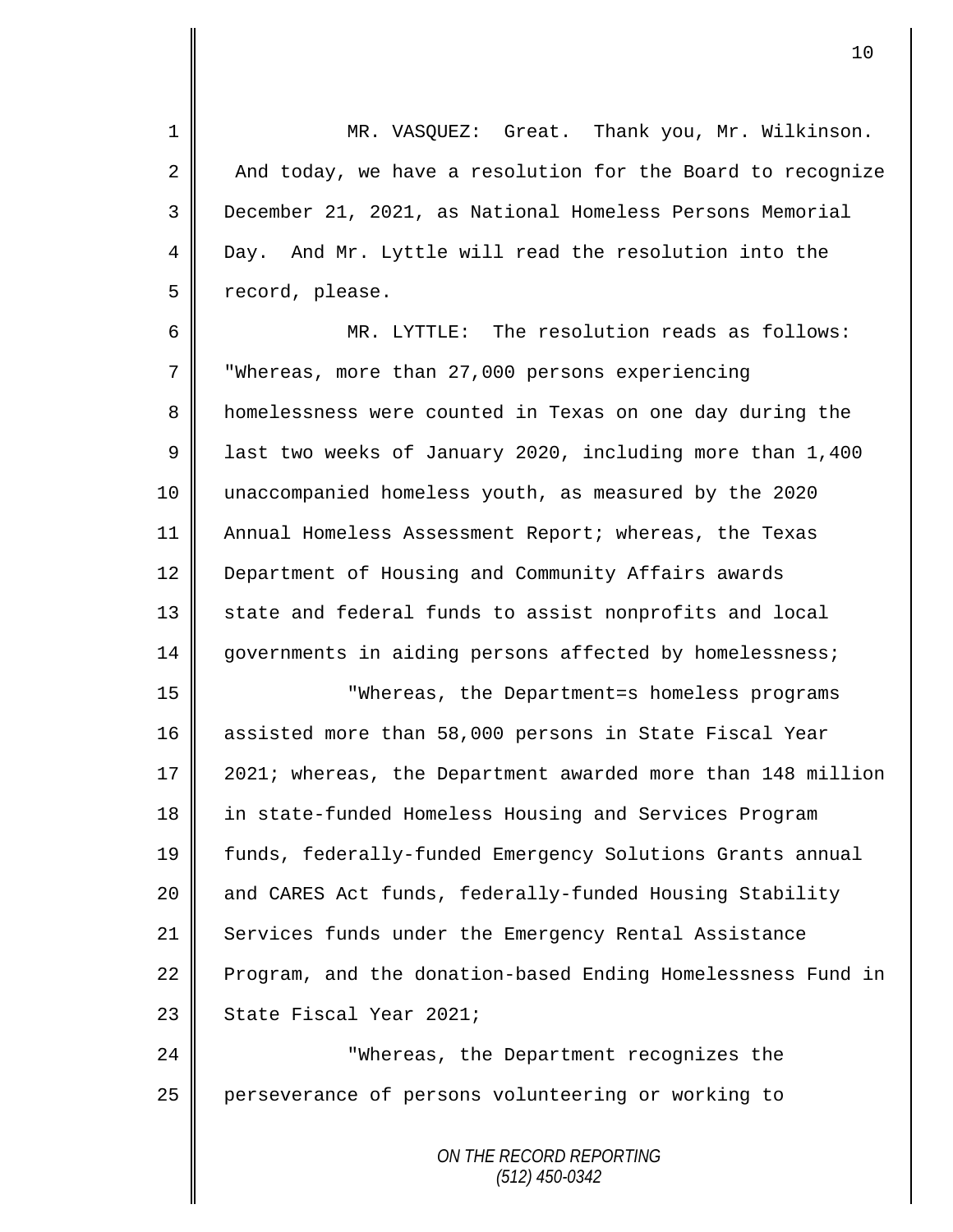*ON THE RECORD REPORTING (512) 450-0342* 1 || alleviate homelessness; whereas, the Department recognizes 2 the struggle of persons striving to end their homelessness 3 and those who have lost their lives while experiencing 4 homelessness; and whereas, December 21, 2021, is National 5 Homeless Persons= Memorial Day, which annually falls on the 6 first day of winter and the longest night of the year; 7 || "Now, therefore, it is hereby resolved that the 8 Governing Board of the Texas Department of Housing and 9 Community Affairs does hereby commemorate December 21, 10 | 2021, as Homeless Persons= Memorial Day in Texas. 11 "Signed this ninth day of December 2021." 12 MR. VASQUEZ: Thank you, Mr. Lyttle. I'll take 13 a motion to adopt the resolution. 14 MR. BRADEN: So moved. 15 MR. BATCH: Second. 16 | MR. VASQUEZ: Motion made by Mr. Braden, 17  $\parallel$  seconded by Mr. Batch. All those in favor, say aye. 18 || (A chorus of ayes.) 19 MR. VASQUEZ: Any opposed? 20 || (No response.) 21 MR. VASQUEZ: Hearing none, motion carries. 22 | Moving right along to the consent agenda, which 23 || is rather extensive but straightforward today, do any Board 24 members or members of the public have wish to pull an item  $25$  | from the consent agenda?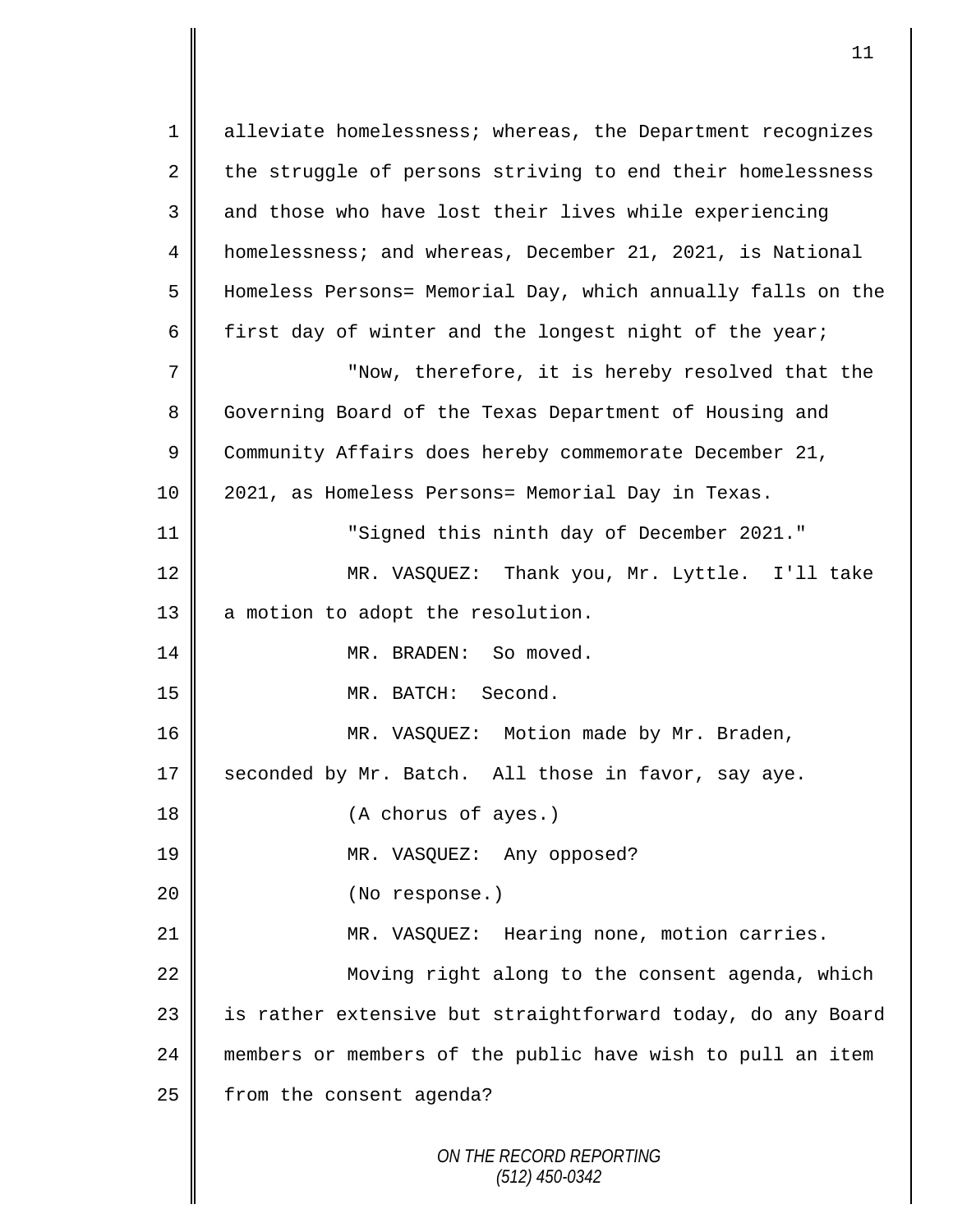*ON THE RECORD REPORTING (512) 450-0342* 1 || (No response.) 2 || MR. VASQUEZ: Hearing none, is there a motion to 3 adopt the consent agenda as presented? 4 MR. BATCH: Mr. Chairman, I'll make a motion to  $5 \parallel$  adopt the consent agenda. 6 MR. VASQUEZ: Motion made by Mr. Batch. Is 7 there a second? 8 || MR. THOMAS: Mr. Chairman, I second. 9 MR. VASQUEZ: Seconded by Mr. Thomas. All those 10 | in favor, say aye. 11 (A chorus of ayes.) 12 || MR. VASQUEZ: Any opposed? 13 || (No response.) 14 MR. VASQUEZ: Hearing none, the motion carries. 15 We will not have an executive session today, and before 16 getting to the main item, just letting everyone know that 17 Item  $8(b)$  has been pulled from the agenda. And with that, 18 we will have our Executive Director's report. 19 Mr. Wilkinson? 20 || MR. WILKINSON: Thank you, Chairman. Texas Rent 21 | Relief is still probably, you know, one of the biggest 22  $\parallel$  things we've been doing over the last year. We're nearing  $23$  the end, though, as far as the disbursement of the actual  $24$  rent and utility relief funds. 25 We're at, I don't know, 1.7 billion out of the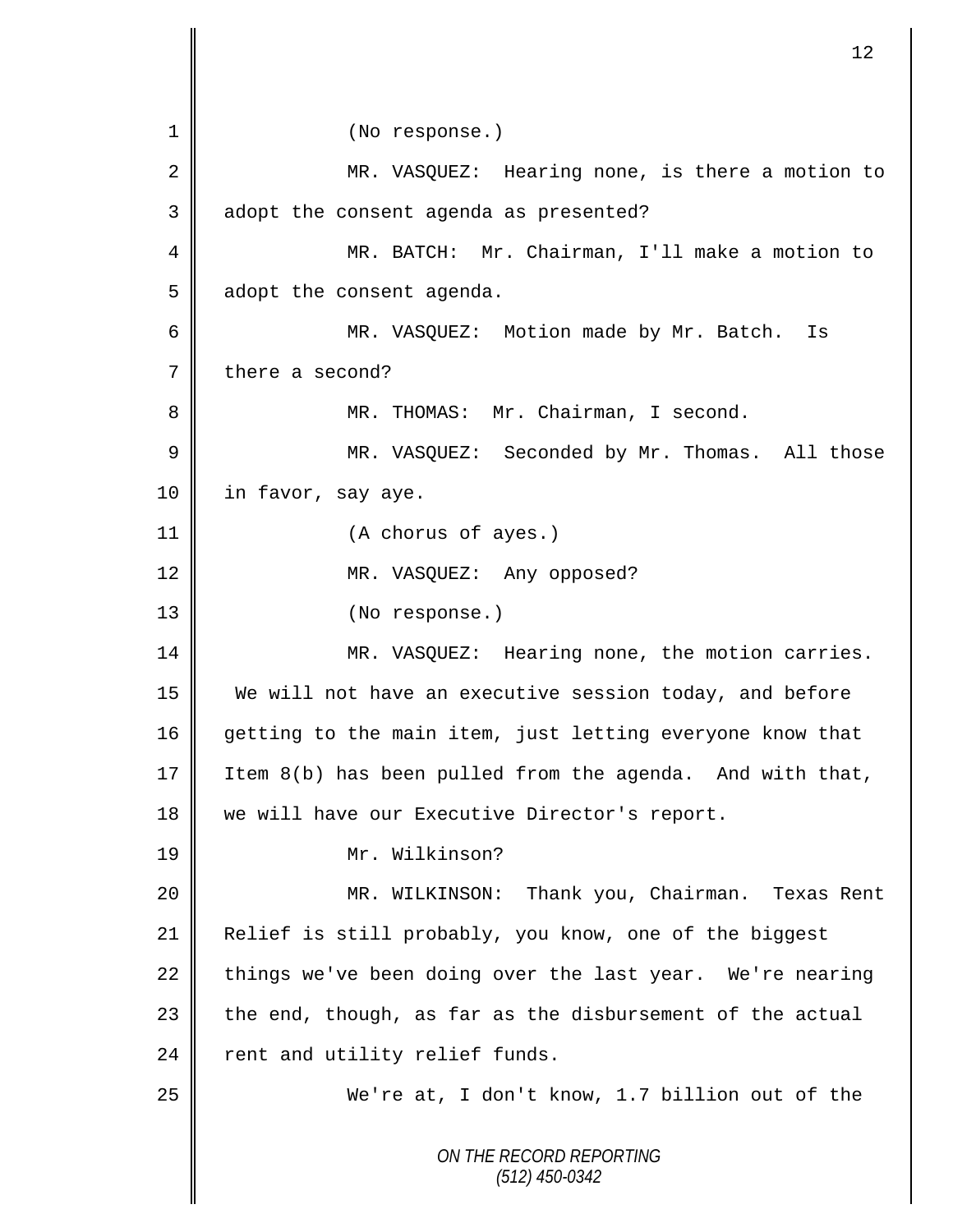| $\mathbf 1$ | 1.9 that's been disbursed. There's another 100- and         |
|-------------|-------------------------------------------------------------|
| 2           | something million that's already approved. So we've been    |
| 3           | having close to \$20 million days. So it's just a matter of |
| 4           | a couple weeks until we're out of funds.                    |
| 5           | You'll recall that there's another portion of               |
| 6           | the funds that's for housing stability services, and those  |
| 7           | are going to be grants for homeless services and legal      |
| 8           | services, et cetera. Those will still be flowing for quite  |
| 9           | a while.                                                    |
| 10          | And there will be a long tail of, like, audits              |
| 11          | and some repayments and reporting. So it's not -- the       |
| 12          | website shuts down in two weeks and it's all over, but as   |
| 13          | far as the substantial amount of funds for rent relief,     |
| 14          | it's done. We're going to have to communicate to            |
| 15          | applicants -- we have more applications than we have money  |
| 16          | for, and -- but luckily, there's a lot of local programs    |
| 17          | that were a little slower in getting their money, which     |
| 18          | means they still have money, and that -- so a lot of these  |
| 19          | folks can pivot to those programs and get served.           |
| 20          | We did ask Treasury for an additional 3 billion             |
| 21          | and they signaled -- the mechanism for this is not a new    |
| 22          | appropriation. From the first round of rental assistance,   |
| 23          | there was something in the bill about reallocating for --   |
| 24          | from programs that weren't performing to programs that      |
| 25          | were.                                                       |
|             |                                                             |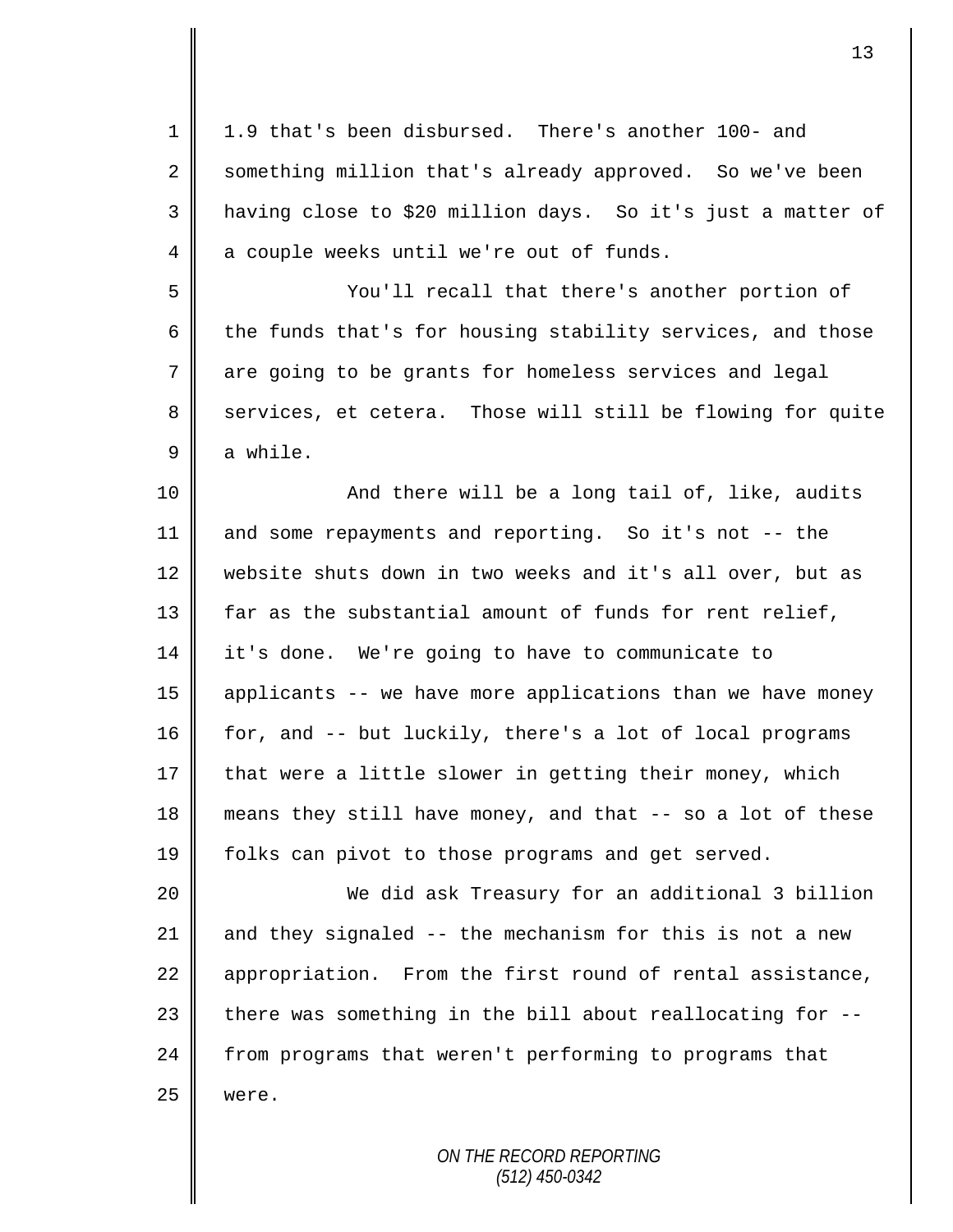*ON THE RECORD REPORTING (512) 450-0342* 1 Treasury signaled that we should not really  $2 \parallel$  expect to get much. They've taken kind of a lenient 3 || approach with other programs where they'll accept a new 4 plan, and as long as they can spend that first round by 5 September 2022 or reasonable project that they can, they're 6 going to be allowed to keep their funds. 7 || And we've had staff discuss with the local 8 programs in Texas: Will you relinquish? You know, were 9 you thinking about it? And in general, maybe with only one 10 exception, they want to hold onto their funds. 11 You know, politically and such, they want their 12 funds to be spent within their area, you know, their 13 || county, their city. That makes sense. We didn't really  $14$  guarantee that we could spend it that way. 15 You would think we could just, like, geofence, 16 you know, with technology and guarantee them that we could 17 do that, but it's -- our software doesn't have that 18 capability and we can't remake the wheel here at the very 19 || end. So don't expect to get much more funding with that,  $20$  | and we'll be wrapping it up. 21 || But I really want to thank staff, I mean, you 22 know, Mariana, Brooke, who's here, who's done just a great  $23$  | job. We had some trouble at the beginning, and we really 24 pulled through. 25 || And the vendors have really stepped up. Horne,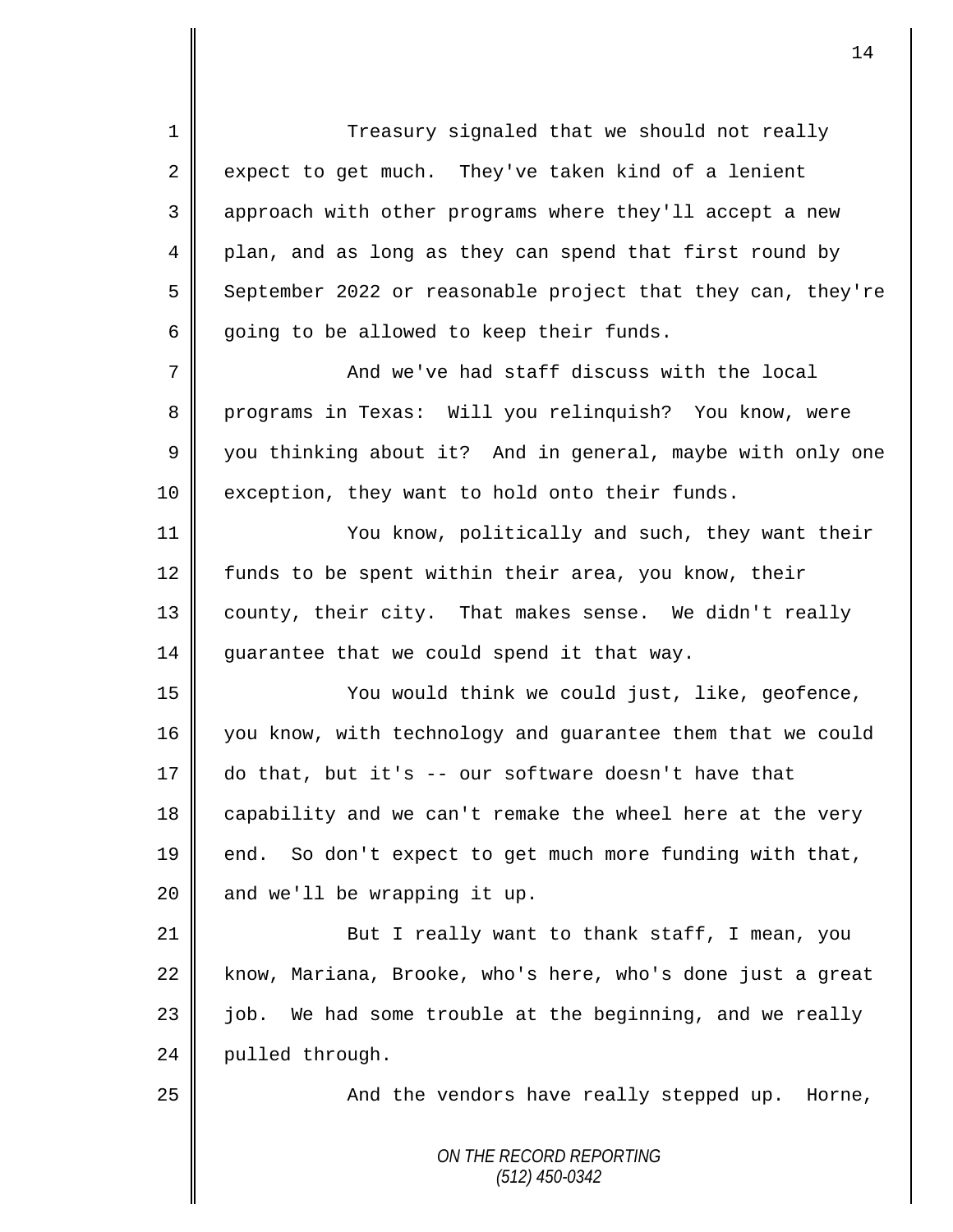1 CohnReznick and Witt O'Brien's. So thanks to everybody, 2 the whole team. I appreciate it. Witt O'Brien's and 3 || CohnReznick will be wrapping fairly quickly and we'll keep 4 Horne, you know, around for a while to help us some of the  $5 \parallel$  reporting and 1099s to all the tens of thousands of 6 || landlords who got paid and all that kind of stuff.

7 We have assisted about 300,000 households. I 8 | talked about money, but that's  $-$  I'm translating that to 9 people, which is quite a bit. I think we're number one in 10 || the nation. California might be spending more dollars, but 11  $\parallel$  rent there, it's a million dollars per month, apparently, 12 | so they've served two people.

13 || So -- and HUD Treasury has asked us to provide 14 technical assistance in our best practices, so that they  $15$  can share that with other jurisdictions that are 16 Struggling. Homeowner Assistance Fund is going to be the 17 new rent relief. You know, it's another new pot from 18 | Treasury.

19 || It will be a slower moving -- it's not as urgent 20 | as eviction from rental, and a little more complicated as 21 well. But it's \$830-something million that we have. We've 22 || not gotten approved by Treasury yet, our program, but we  $23$  | have quietly launched a pilot.

24 You can grill Monica on that a little more on 25 | Item 7 today. But I would like to introduce Tanya Birks,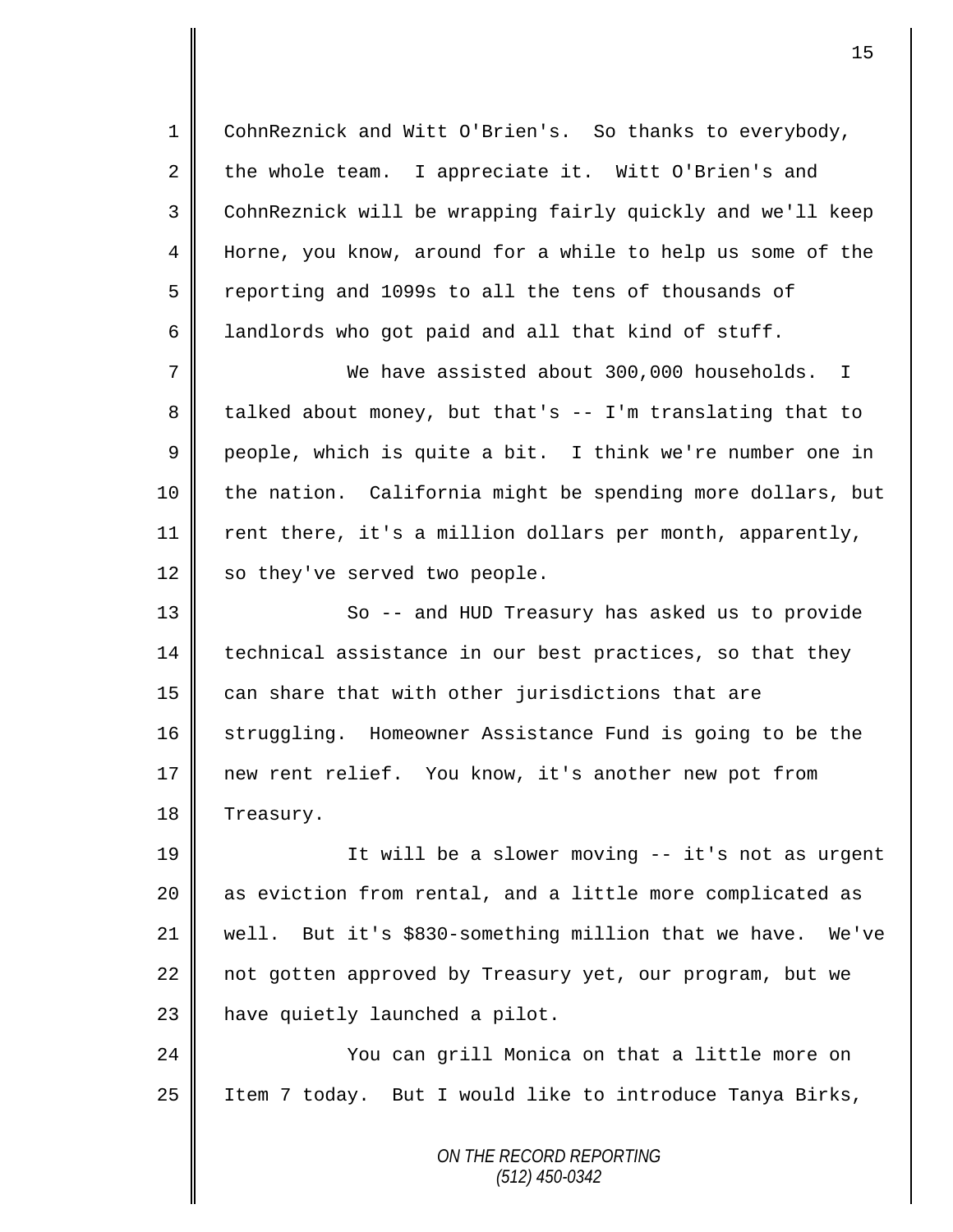*ON THE RECORD REPORTING (512) 450-0342* 1 | our HAP Director. Tanya, please stand. Do a princess 2 | wave. 3 MR. VASQUEZ: Hiding behind the -- 4 MR. WILKINSON: Yeah. 5 MR. VASQUEZ: There you go. So happy to have 6 her aboard. So she's going to be the Director of the HAF 7 Program. 8 We're staffing up internally. We have an  $9 \parallel$  executed contract with a vendor, setting up a website, and 10 || so we're working with our accounting groups to work on, you 11 know, the master servicers, to get all the pieces together 12 so that we're ready to roll when we get to Treasury's 13 | approval. 14 And QAP, the Governor sent it back to us on 15 December 1, per statute. And just a couple of small  $16$  changes in there that we noted when we sent out the 17 listserv. And so I think we're ready to roll into January, 18 || both with our supplemental round that -- and the regular 19 | round, under the direction of Cody. 20 || Real estate analysis underwriting. So as you 21 will remember, previously lost Brent Stewart to the private  $22$  sector and now we're losing our long-time staffer and 23 current Director, Tom Cavanaugh. I think his last day is 24 **December 15, and he's retiring.** 25 || It's well-deserved. He's done a great job for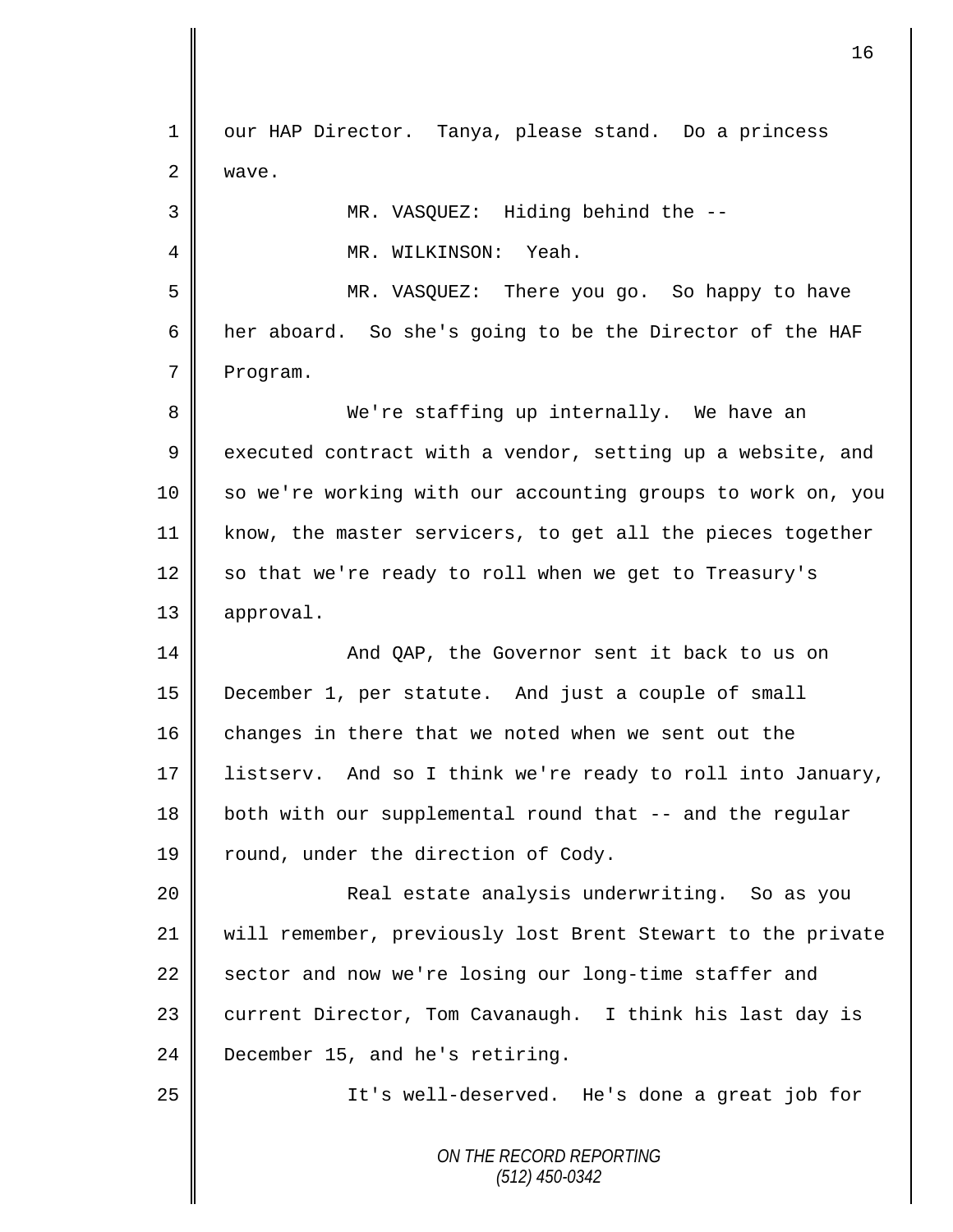*ON THE RECORD REPORTING* 1 the Department. He's been with us 15 years, and he's  $2 \parallel$  really helped things. 3 || I think he was going to leave earlier, and then 4 when Brett left, we enticed him to stay a little bit. And 5 you know, I'd hoped we'd have him for longer, but you know, 6 | I can't fault the guy for taking retirement. We'll miss  $7 \parallel$  him. 8 || Jeanna Adams is going to be the new Director of 9 | Real Estate Analysis, and that division has done a good job 10 | of having someone in place who's been groomed. And I think  $11$  she's really a perfect fit. I think we're going to do well 12 with underwriting in the coming year. 13 || And we can always call on Tom and Brent, you 14 know. We have their cell phone numbers, right? 15 In Compliance, we've been, you know, waiving 16 final inspections, physical inspections, during COVID. 17 That's coming to an end, and we're -- Compliance is hitting 18 the highways and byways of the state, as we make up for 19 | lost time during the pandemic. We waived 150 final 20 | inspections on multifamily properties, and staff is now 21 going to be getting out there to do the work and get us 22  $\parallel$  caught up. So we'll have eyeballs on our properties and 23 || make sure everything is up to speed. 24 **The Housing Resource Center, we've promoted** 25 | Jeremy Stremler to manager of the Housing Resource Center,

*(512) 450-0342*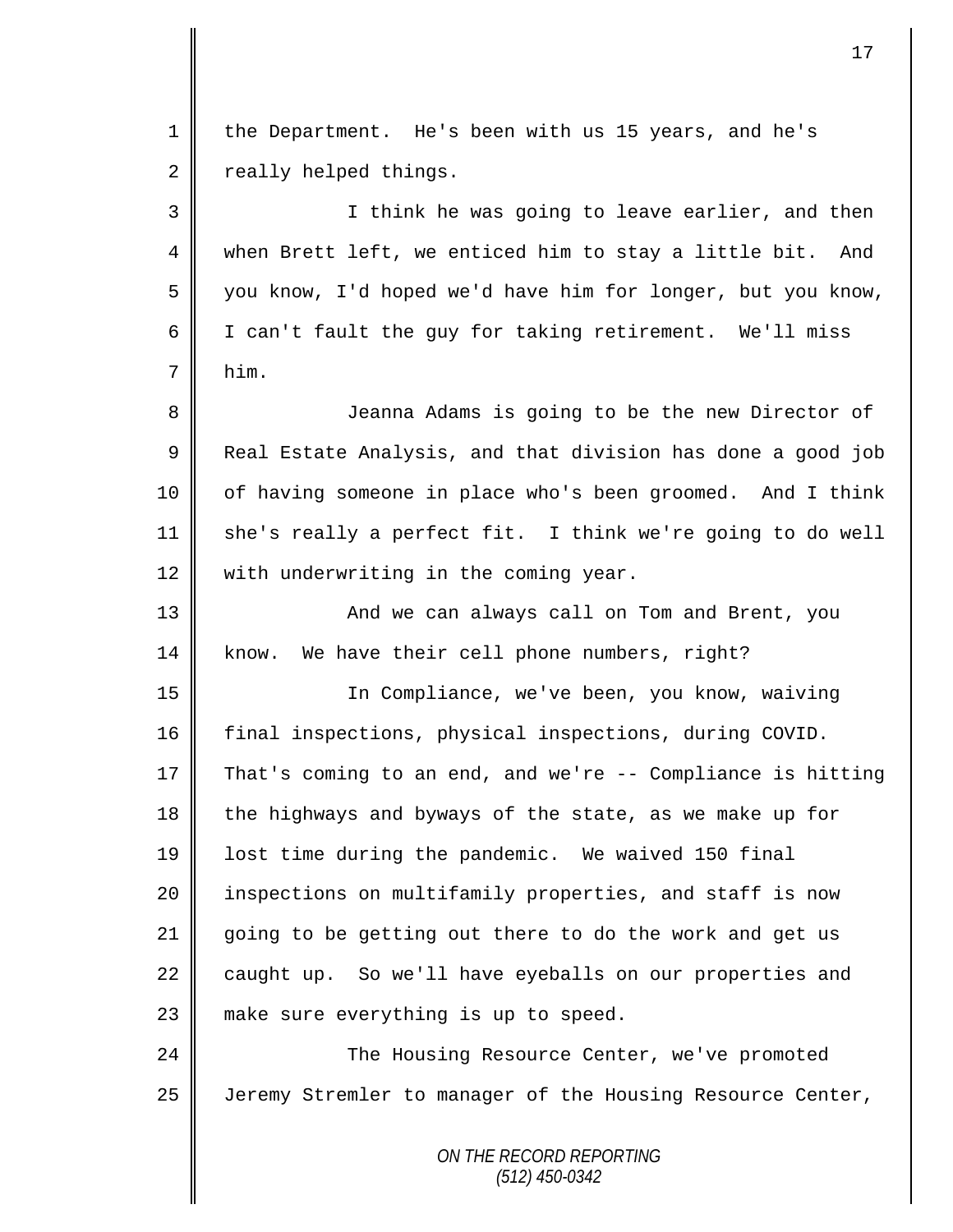| $\mathbf 1$ | which is a central hub of information for our agency.       |
|-------------|-------------------------------------------------------------|
| 2           | Jeremy has been with TDHCA just under three years, and we   |
| 3           | know he'll do a good job. He wears many hats.               |
| 4           | You know, Housing Resource Center is kind of                |
| 5           | this catch-all. When we have to do a new report for the     |
| 6           | Legislature or whatever, they're often tasked with all      |
| 7           | kinds of things, in addition to handling complaints and     |
| 8           | whatnot. So it's a heavy lift for the division to do their  |
| 9           | work, and we're glad to have Jeremy there.                  |
| 10          | And we've merged the Fair Housing Data                      |
| 11          | Management and Reporting Division into Housing Resource     |
| 12          | Center. Cate, the former manager of the Fair Housing Data   |
| 13          | Management, we moved over to the Housing Stability Services |
| 14          | from Rent Relief.                                           |
| 15          | And so it made sense to merge these divisions               |
| 16          | from a director and management standpoint. There's been a   |
| 17          | lot of moving back and forth between divisions, and we have |
| 18          | people, you know, moving into the temporary federal roles   |
| 19          | for these new programs and such, in addition to having      |
| 20          | outside talent come in, like Tanya. So it's been a lot of   |
| 21          | moving parts, but I'm pretty pleased with how things have   |
| 22          | been going.                                                 |
| 23          | That's the end of my prepared remarks.<br>I'm               |
| 24          | prepared to answer any questions about the state of the     |
| 25          | Department.                                                 |
|             |                                                             |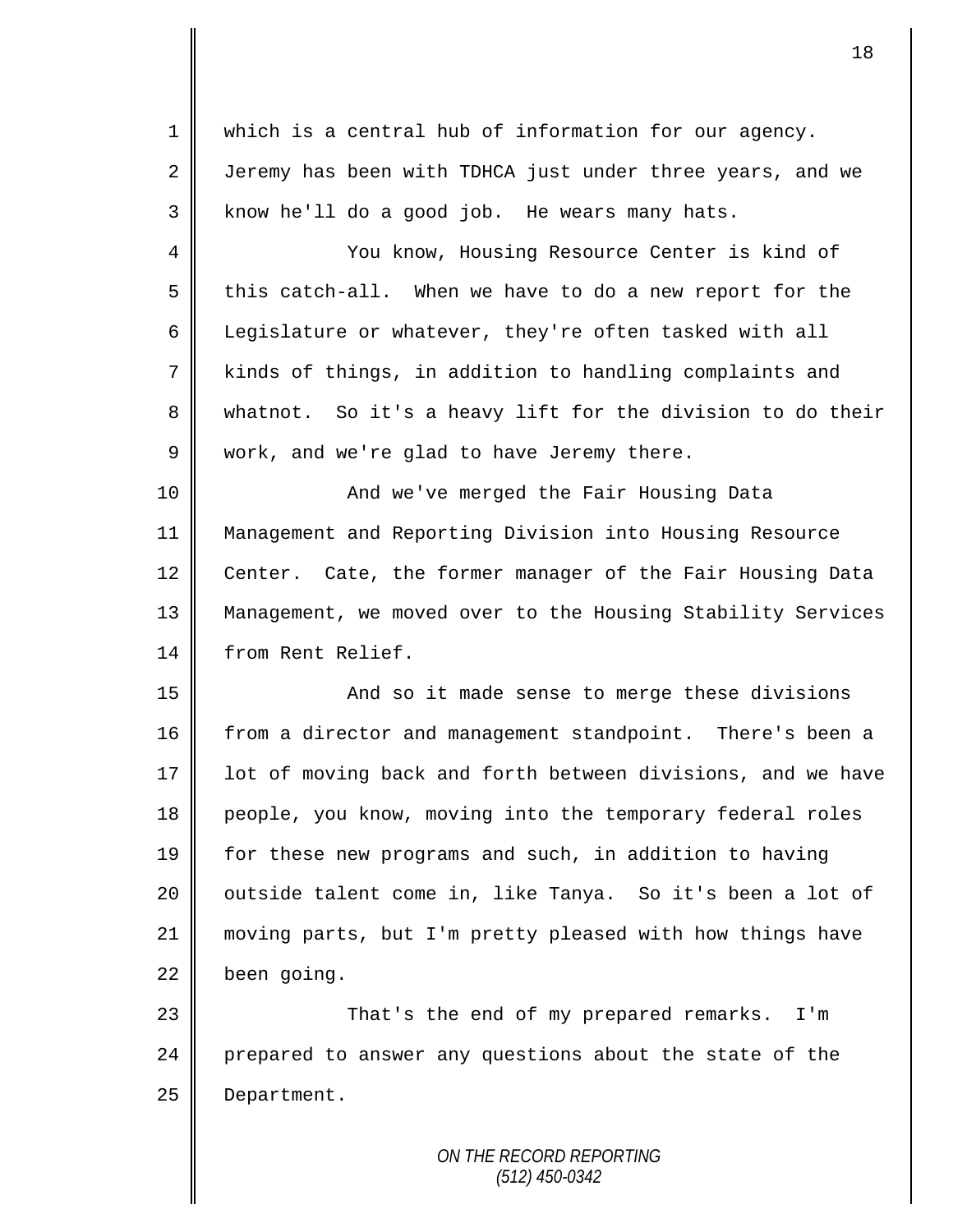| $\mathbf{1}$   | MR. VASQUEZ: Very good. Do any Board members                |
|----------------|-------------------------------------------------------------|
| 2              | have questions for Mr. Wilkinson?                           |
| 3              | Mr. Marchant? Don't forget -- underneath.                   |
| 4              | MR. MARCHANT: Underneath.                                   |
| 5              | MR. VASQUEZ: You had it. You had it. It's to                |
| 6              | your right. Yes. One more time. There you go.               |
| 7              | MR. MARCHANT: The first rule you've got to                  |
| 8              | learn, how to turn the microphone on.                       |
| $\overline{9}$ | The Homeowners Assistance -- does the word                  |
| 10             | "owners" mean it has to be ownership? There's no rental     |
| 11             | involvement in --                                           |
| 12             | MR. WILKINSON: Correct. Right. We had our                   |
| 13             | rental money. We're about done with that, and this is only  |
| 14             | for homeowners, their mortgages, mortgage assistance.       |
| 15             | MR. MARCHANT: Do you have a circumstance for                |
| 16             | contract for deed and all those quirky kind of things that  |
| 17             | happen in real estate or --                                 |
| 18             | MR. WILKINSON: We should be prepared to handle              |
| 19             | contract for deed and for unusual mortgages as well, and    |
| 20             | Michael will be able to speak to that a little bit.         |
| 21             | MR. MARCHANT: Oh, okay. I --                                |
| 22             | MR. VASQUEZ: Not emphatically.                              |
| 23             | MR. MARCHANT: Okay. And then if -- now that                 |
| 24             | the window is shut on rental assistance, if money comes     |
| 25             | back in through audits or et cetera, how -- where does that |
|                | ON THE RECORD REPORTING<br>$(512)$ 450-0342                 |

II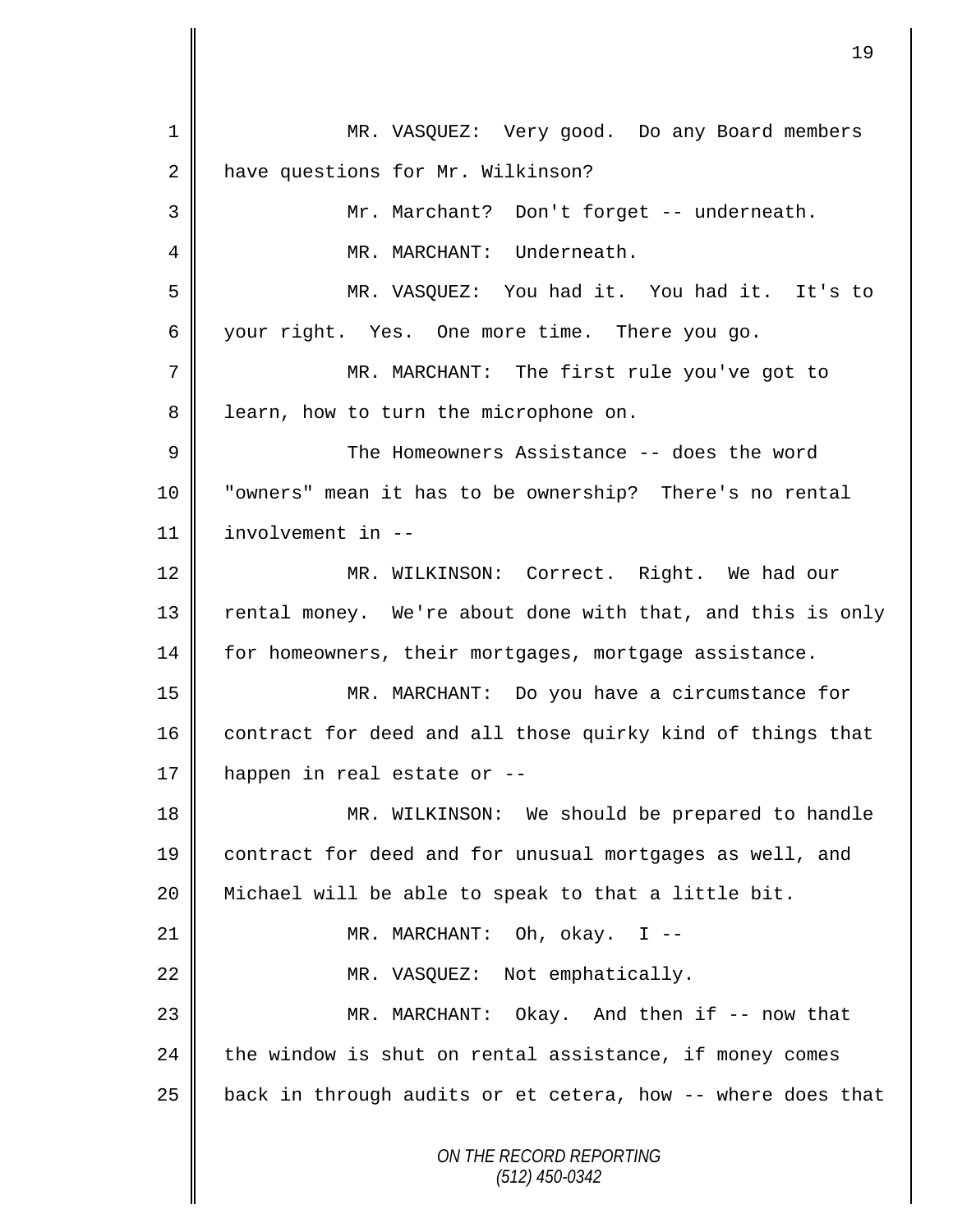*ON THE RECORD REPORTING (512) 450-0342* 1 go? Does it go into a pot and then you're going to call 2 people and say, we've got some money or  $-$ -3 MR. WILKINSON: So to a certain extent, for a 4 couple months, we probably will do some additional 5 disbursements and people on a waiting list. At some point, 6 we'll probably just -- if it's just a trickle, we'll just 7 need to cut that off and put repayments into the Housing 8 Stability Services. And so it will add to those grants to 9 | homeless providers and nonprofits and such. 10 Because at some point, it just wouldn't make 11 sense, you know --12 || MR. MARCHANT: Yeah. 13 || MR. WILKINSON: -- if it's too few dollars.  $14 \parallel$  So --15 || MR. MARCHANT: Thank you. 16 MR. WILKINSON: You're welcome, sir. 17 || MR. VASQUEZ: Good. Thank you, Mr. Marchant. 18 MR. THOMAS: Mr. Chairman, I had a question, a 19 comment as well. 20 MR. VASQUEZ: Right. 21 MR. THOMAS: Bobby, you did report on the status 22  $\parallel$  of the Texas Rental Relief Program, and again, I think I 23 || and my colleagues in different Board meetings have 24  $\parallel$  commended you and staff for the administration of that,  $25$  | leading the nation in how we disbursed those funds, which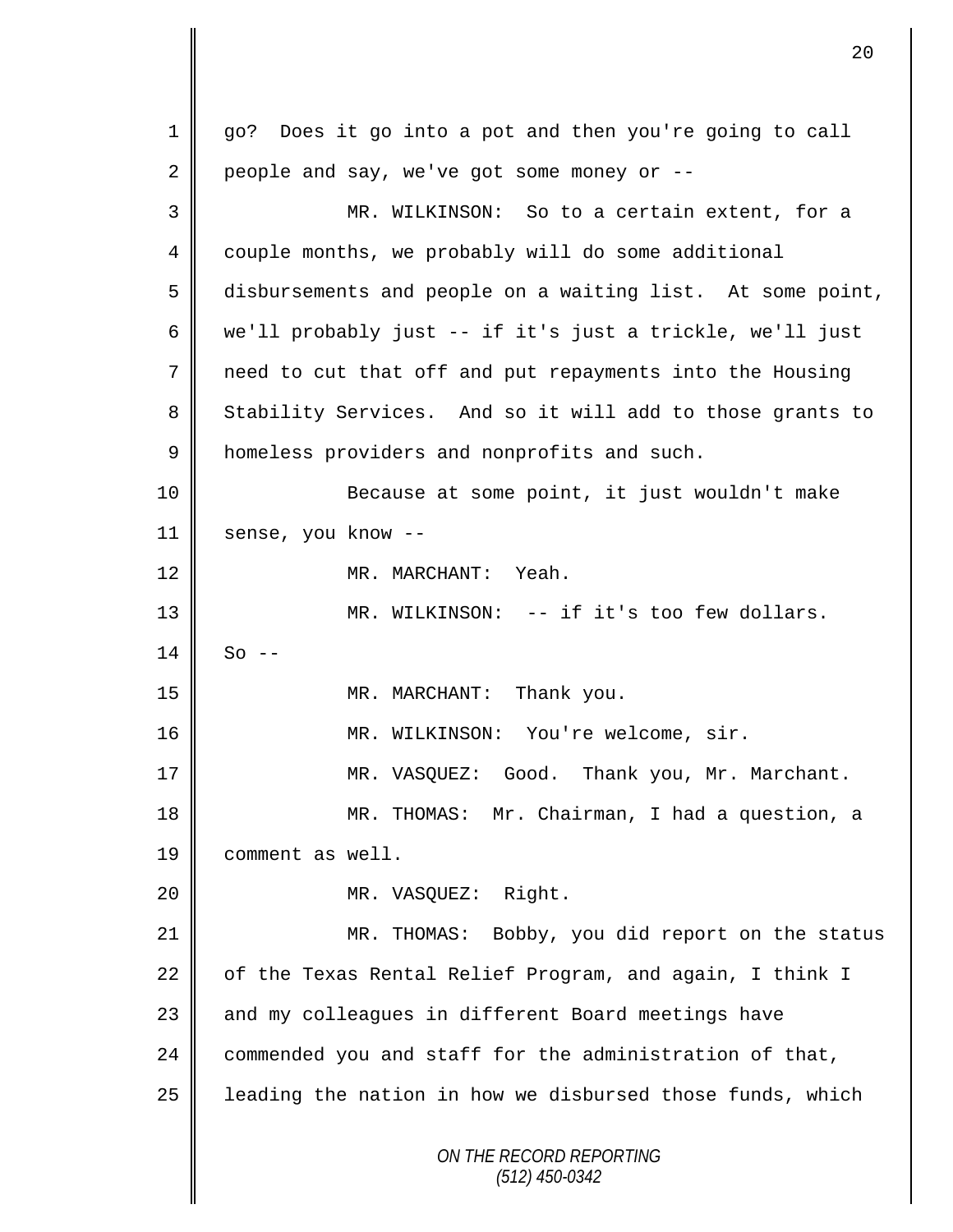| 1  | is just terribly important. It was wonderfully done.        |
|----|-------------------------------------------------------------|
| 2  | The question I have is on a comment you made                |
| 3  | with regard to the amount of applications that we had, that |
| 4  | we had far more applications than we could disburse. For    |
| 5  | those people that were on the waiting list or didn't get    |
| 6  | rental relief, and we've sort of had to cut off the program |
| 7  | based on the funds being exhausted, are we going to be      |
| 8  | communicating to them where they might turn now, to local   |
| 9  | organizations that either have monies that they still       |
| 10 | haven't disbursed yet, and so that they can sort of pivot   |
| 11 | and get access to rental relief funds where they may need   |
| 12 | it? Or how is that communication going, from our            |
| 13 | standpoint?                                                 |
| 14 | MR. VASQUEZ: So Mr. Thomas, could you turn on               |
| 15 | your microphone and repeat that? I'm just kidding. Just     |
| 16 | turn on your microphone next time. Okay. Go ahead.          |
| 17 | MR. WILKINSON:<br>I heard you. So we'll be                  |
| 18 | sending out some communications probably early next week,   |
| 19 | and there will be a couple of different versions, depending |
| 20 | on kind of where on the waiting list you are, or during --  |
| 21 | in the application process. So more recent applicants have  |
| 22 | less of a chance than applications that are further along   |
| 23 | in the process.                                             |
| 24 | And yes, those communications will have the                 |
| 25 | information about where else to turn, et cetera. We'll      |
|    | ON THE RECORD REPORTING                                     |

*(512) 450-0342*

Ι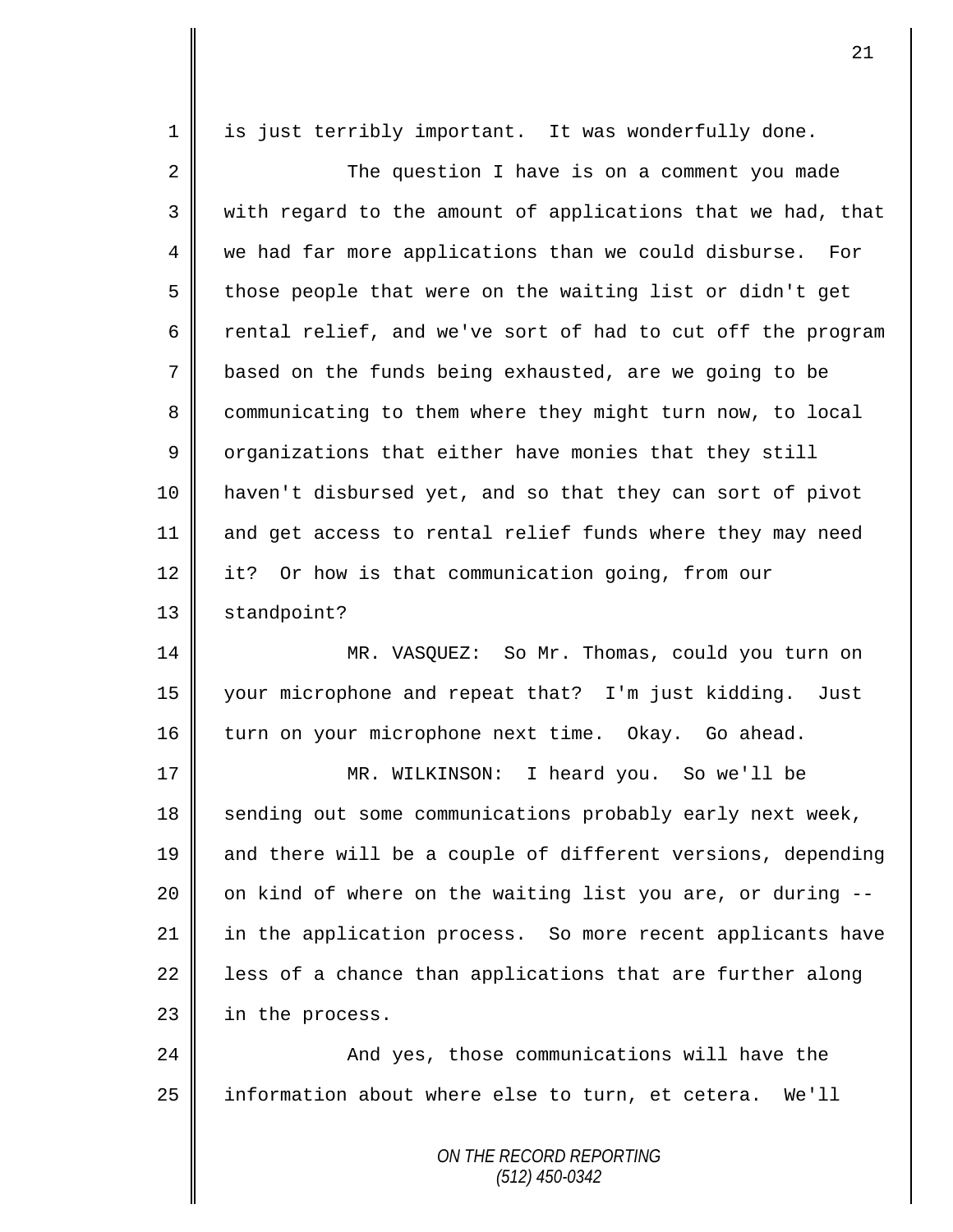1 also be having communications to the stakeholders like 2 Texas Apartment Association and the Legislature, as well, 3 || although if anyone is watching, they're hearing it now.

4 || But everyone knew this was coming. I mean, we 5 | had the announcement on shutting down the portal to new 6 applications, you know, over a month ago. So we will be 7 communicating, and it should be somewhat specific and 8 | helpful, depending on where they are in that process.

9 || MR. THOMAS: That's great. I mean, I just think 10 it's important that people understand that are on the 11 waiting list may be frustrated that they didn't get access 12 to rental relief funds. And you know, as an organization, 13 as an agency and a Board, we're not just dropping them and 14 not giving them guidance that we will be communicating to 15  $\parallel$  them where they might be able to pivot and go get resources 16 that they did.

17 Thank you.

18 || MR. VASQUEZ: Any other questions for Mr.

19 Wilkinson?

20 || (No response.)

21 MR. VASQUEZ: Great. Hearing none, thank you 22 for your report.

23 And let's move on to Item 4 on the agenda, 24 report on the meeting of the Internal Audit and Finance 25 Committee. And when Mr. Thomas turns on his microphone, he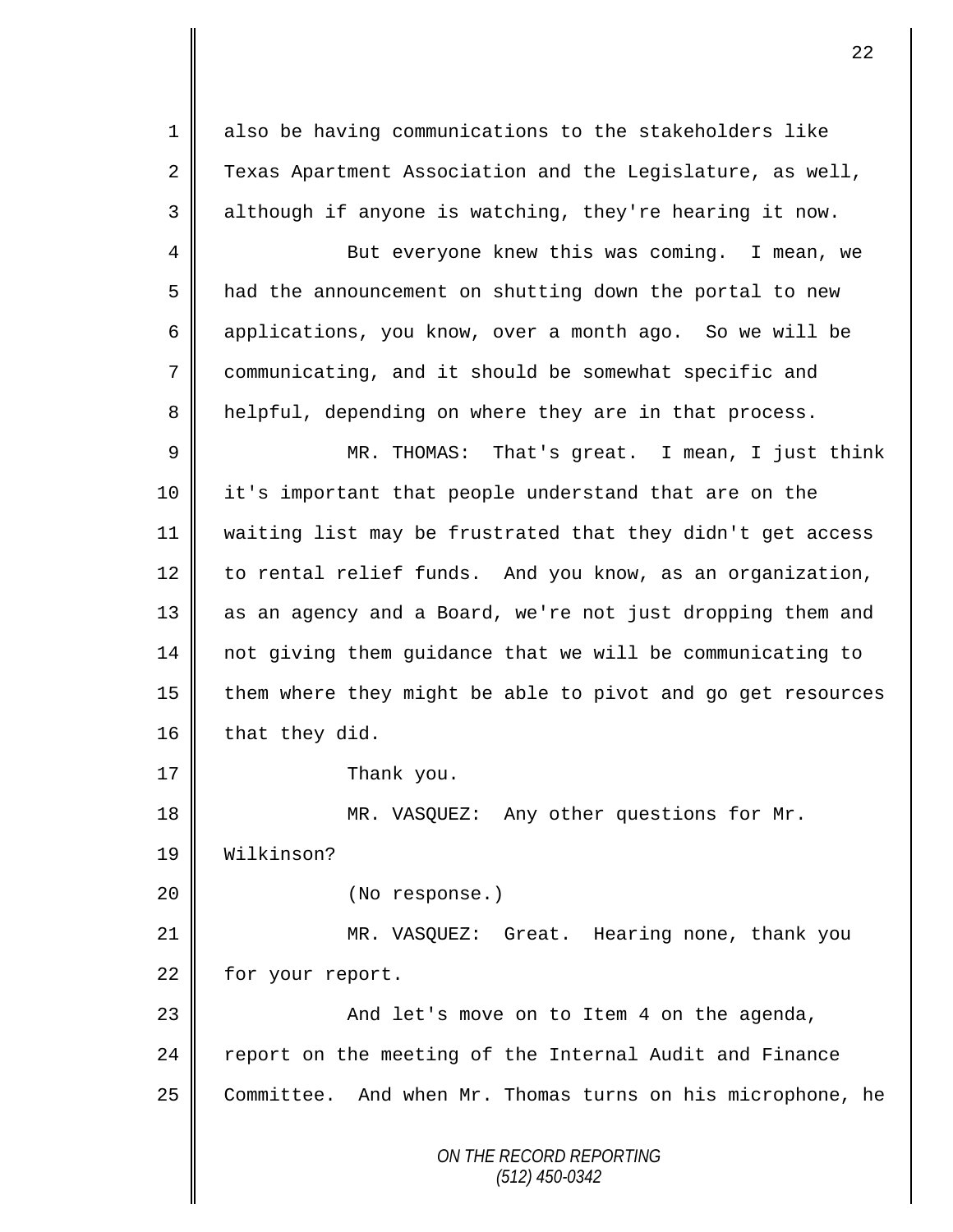| $1\,$       | will get his report.                                        |
|-------------|-------------------------------------------------------------|
| 2           | MR. THOMAS: Let's hope it works.                            |
| 3           | MR. VASQUEZ: It's not. You've got --                        |
| 4           | MR. THOMAS: Not on?                                         |
| 5           | MR. WILKINSON: To the right. To the right.                  |
| 6           | MR. THOMAS: There we go. Thank you.<br>Thank                |
| $\sqrt{ }$  | you, Mr. Chairman, members of the Board, colleagues and the |
| 8           | public.                                                     |
| $\mathsf 9$ | The Audit and Finance Committee met at 8:01 a.m.            |
| 10          | this morning. The Director of Internal Audit, Mark Scott,   |
| 11          | discussed the 2022 Annual Internal Audit Plan. Committee    |
| 12          | voted at that time to recommend full approval by this       |
| 13          | Board. Mark will present that as the next action item for   |
| 14          | the full Board's approval.                                  |
| 15          | During the Committee meeting, Mr. Scott then                |
| 16          | presented seven additional report items, including: Report  |
| 17          | No. 1, the internal audit of the Multifamily Direct Loan    |
| 18          | Program; 2, the internal audit of the Ending Homelessness   |
| 19          | Fund and the Homeless Housing and Services Programs; 3, the |
| 20          | internal audit of the Housing Resource Center Division; 4,  |
| 21          | the internal audit of the implementation status of prior    |
| 22          | audit findings and recommendations; No. 5, the internal     |
| 23          | audit Self-Assessment report; No. 6, the annual report on   |
| 24          | internal audit; and No. 7, the status of Internal and       |
| 25          | External Audit activities.                                  |

 $\mathbf{I}$ II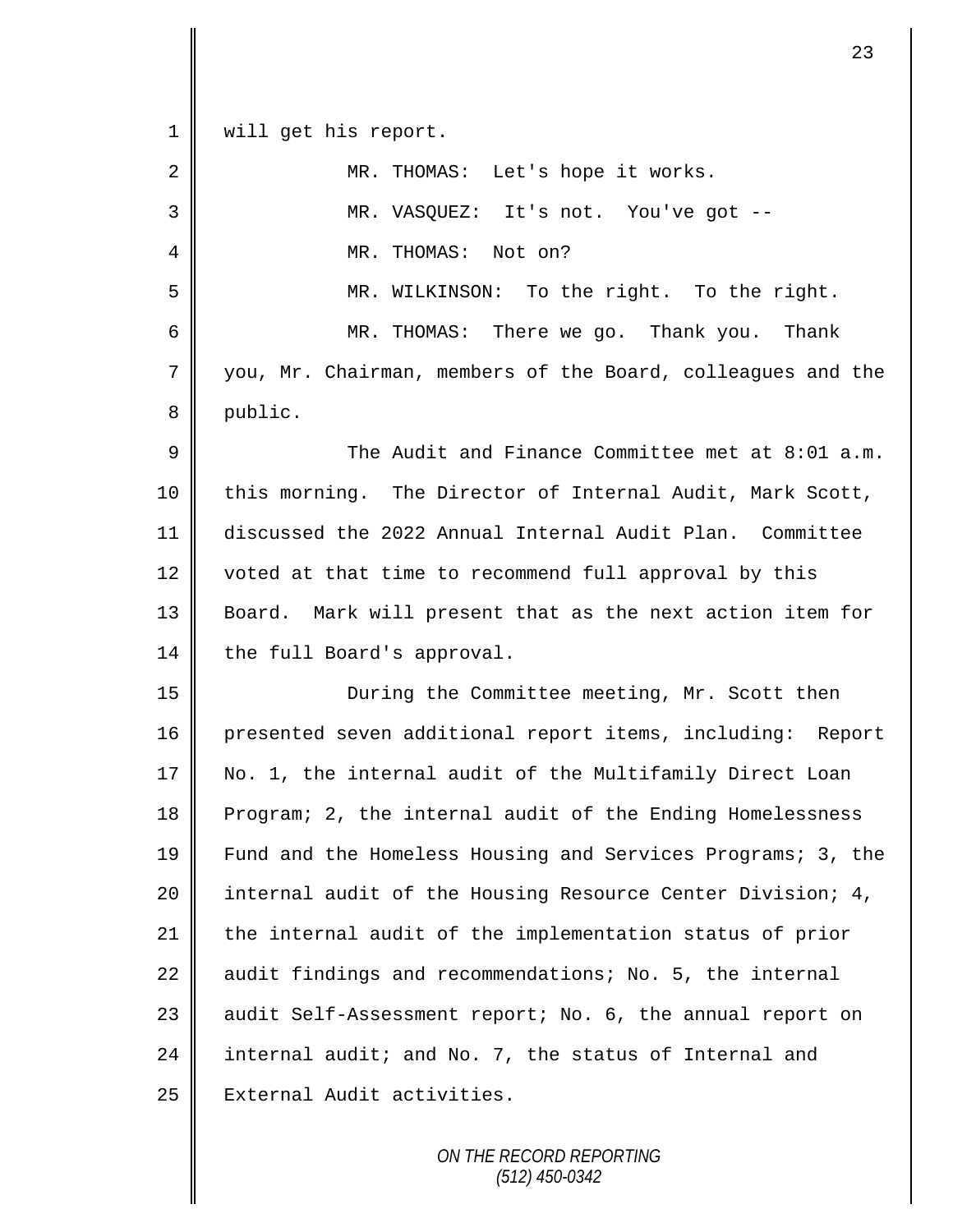*ON THE RECORD REPORTING (512) 450-0342* 1 With regard to the Internal Audit Plan, there  $2 \parallel$  were questions raised about the scope of that audit, given  $3 \parallel$  the limited resources the audit team has, and those 4 questions were asked and answered. Mr. Scott is here to 5 answer any additional questions on the report items, and 6 then to present the action item on the Annual Internal 7 Audit Work Plan. 8 MR. VASQUEZ: Great. Thank you. 9 || Let's move on to Item 4(b), then, with Mr. Scott 10 presenting, "Presentation, discussion, and possible 11 action -- possible approval of the Internal Audit Plan for 12 Fiscal Year 2022." Mr. Scott? 13 MR. SCOTT: Good morning, Chairman Vasquez, 14 Board members. My name is Mark Scott. I'm the Director of 15 | Internal Audit. 16 As Mr. Thomas noted, this item is the 2022 17 Internal Audit Plan, and the Internal Audit states that the 18 plan must be approved by the agency's governing board. 19 The Internal Audit Plan for 2022 is prepared by 20 utilizing a standard risk assessment matrix. We gathered 21 | input from management, the State Auditor's Office and 22  $\parallel$  others, and we discussed at length in the Committee this 23 | morning the Audit Plan. 24 The plan is included in your books. So I'm 25 asking the Committee to -- for approval of the 2022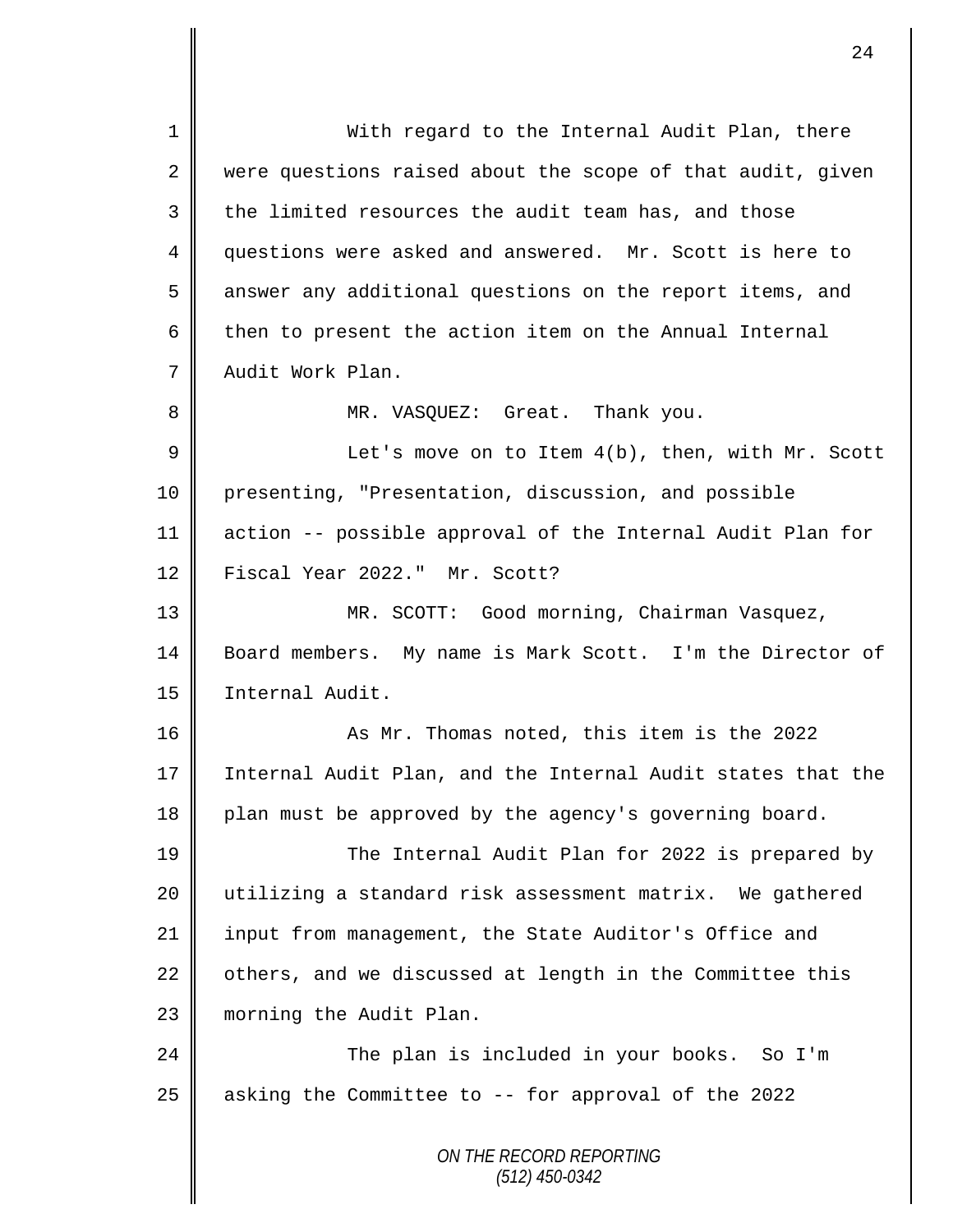*ON THE RECORD REPORTING (512) 450-0342* 1 | Internal Audit Plan. 2 MR. VASQUEZ: Great. Thank you, Mr. Scott. 3 Do any Board members have questions relating to 4 the fiscal year '22 Audit Plan? And again, it was 5 discussed in more detail during the Committee meeting  $6 \parallel$  earlier this morning. 7 (No response.) 8 MR. VASQUEZ: Hearing none, I will entertain a 9 motion on Item 4(b) of the agenda. 10 MR. THOMAS: Mr. Chairman, I move the Board 11 approve the Internal Audit Work Plan for fiscal year 2022, 12 as expressed in the Board action request on this item. 13 MR. VASQUEZ: Great. Thank you. A motion made 14 by Mr. Thomas. Is there a second? 15 || MR. MARCHANT: Second. 16 MR. VASQUEZ: Seconded by Mr. Marchant. All 17 those in favor, say aye. 18 (A chorus of ayes.) 19 MR. VASQUEZ: Any opposed? 20 || (No response.) 21 | MR. VASQUEZ: Hearing none, motion carries.  $22$  Thank you --23 || MR. SCOTT: Thank you so much. 24 || MR. VASQUEZ: -- Mr. Scott. 25 Item -- I've been informed that Item 5 has been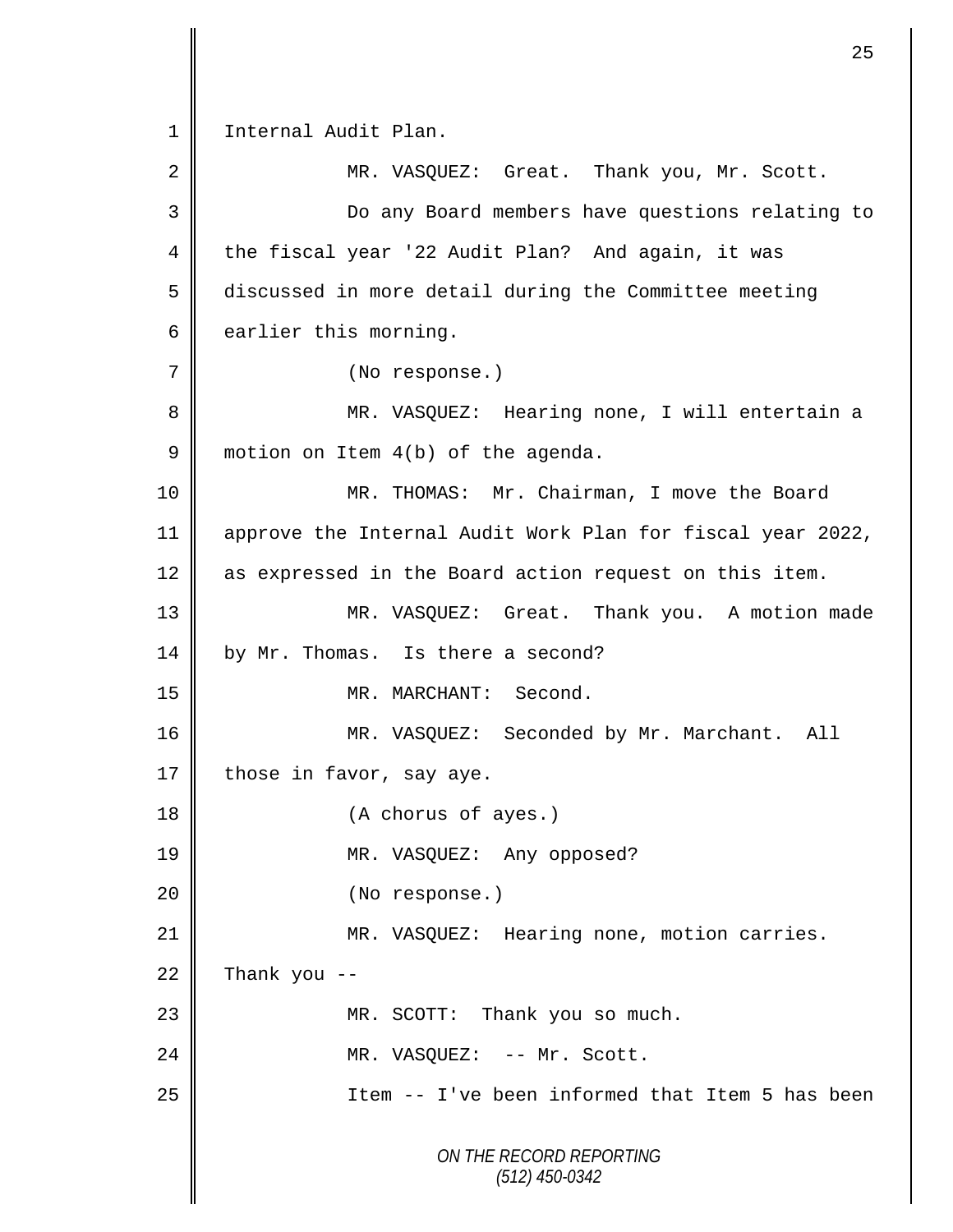*ON THE RECORD REPORTING (512) 450-0342* 1 || pulled from the agenda, and it's actually written in front  $2 \parallel$  of me that it's pulled. So moving on to Item 6 on bond 3 finance -- okay. This is "Presentation, discussion, and 4 possible action on Resolution No. 22-013 authorizing the 5 || issuance, sale and delivery of Texas Department of Housing 6 and Community Affairs Residential Mortgage Revenue Bonds, 7 Series 2022A, approving the form and substance of related 8 documents, authorizing the execution of documents and 9 | instruments necessary or convenient to carry out the 10 purposes of this resolution, and containing other 11 provisions relating to the subject." 12 Ms. Galuski. 13 MS. GALUSKI: Good morning. Can you hear me 14 | okay? Is this on? 15 MR. VASQUEZ: Yeah. No. I didn't -- yeah. 16 || MS. GALUSKI: Is that better? 17 MR. VASQUEZ: Mr. Scott didn't sound very loud. 18 If you could just speak up? 19 MS. GALUSKI: Can you hear me? 20 MR. VASQUEZ: Speak up. 21 MS. GALUSKI: Okay. Yeah. I'm not quiet. 22 | Good morning, Mr. Chairman, members of the Board 23  $\parallel$  and staff. With this item, staff is requesting approval to 24 issue up to 190 million in tax-exempt single-family 25 mortgage revenue bonds to be designated residential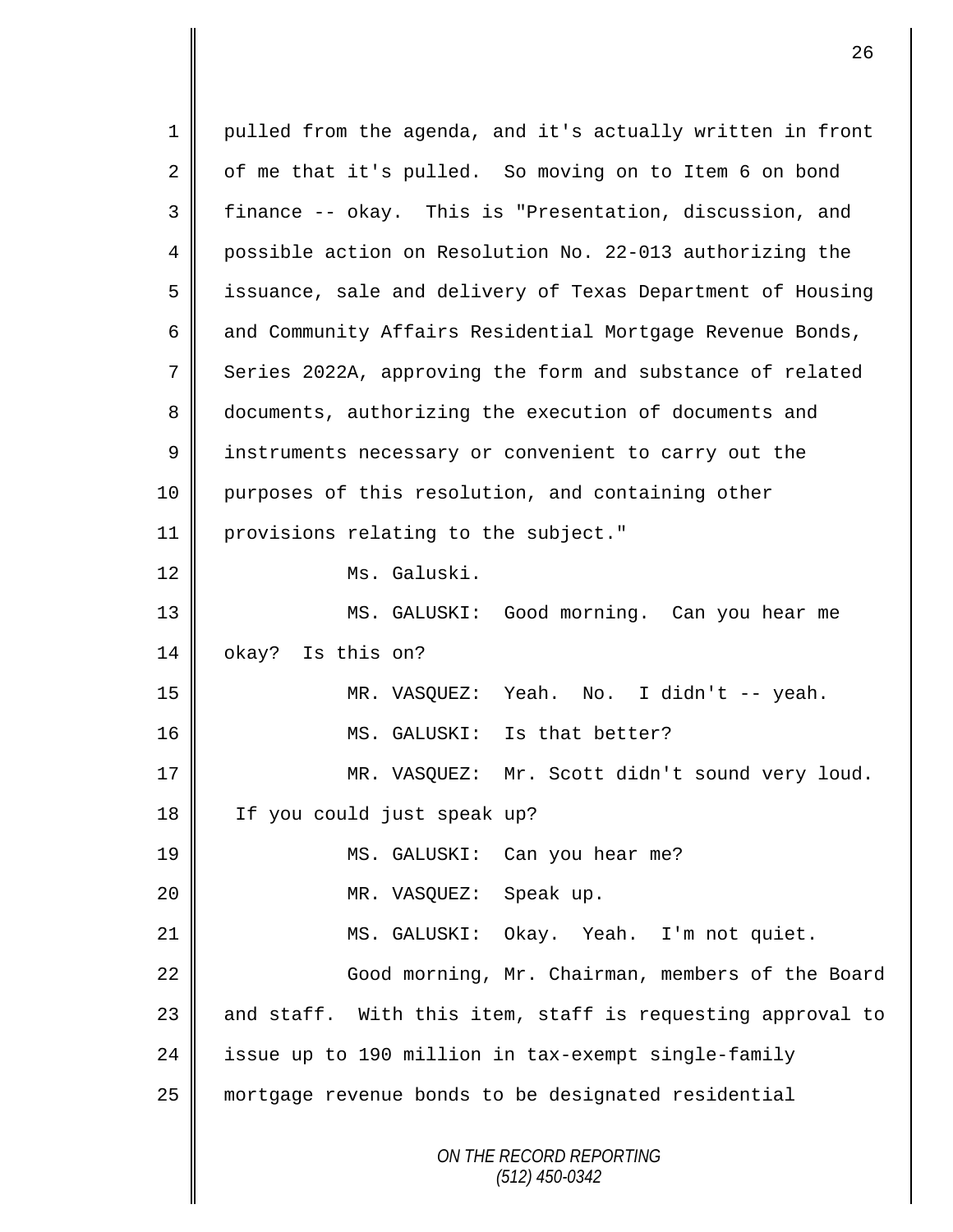mortgage revenue bonds, Series 2022A. Proceeds of the 2 bonds will be used to originate mortgage loans to low and moderate income homebuyers to pay all or a portion of the 4 down payment, closing costs and related expenses associated with the loans, and to pay all or a portion of the cost of **i** issuance of the bonds.

 The bond structure is expected to include serial 8 bonds, term bonds, and a premium planned amortization or  $\parallel$  PAC bond -- planned amortization class or PAC bond. Sorry. Mortgage loans will be pooled into Ginnie Mae-backed, mortgage-backed securities and the MBS will provide the 12 security for the bonds.

13 || The Department contribution will not exceed  $14$  | \$10 million, and will be used to fund all or a portion of 15 the down payment and closing cost assistance, while under 16 compensation, the second loan servicing fees and/or cost of 17 issuance of capitalized interest will be drawn from the 18 indenture as needed and will not exceed 5-1/2 million. The 19 actual is expected to be about 2-1/2 million capitalized 20 | interest.

21 As is our practice, these are very conservative 22 maximums, and the actual contribution and capitalized 23 || interest draws are not expected to reach the levels being 24 approved. The bonds will be rated AAA, AA+ by Moody's and 25 Standard and Poor's, respectively, and are expected to

> *ON THE RECORD REPORTING (512) 450-0342*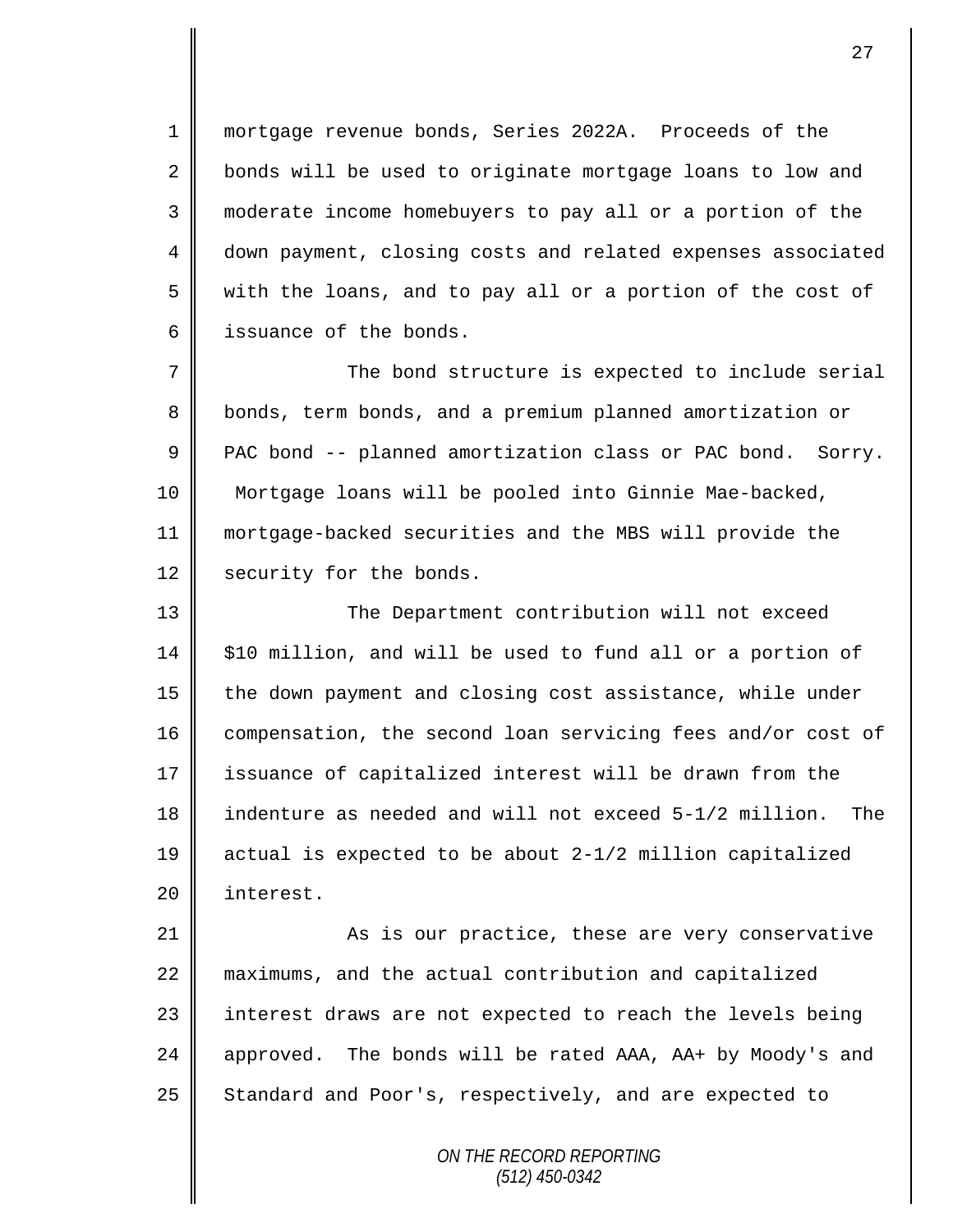*ON THE RECORD REPORTING (512) 450-0342* 1 price in early January and to close in early February. 2 || I am available for any questions the Board may 3 have. 4 || MR. VASQUEZ: Do any Board members have 5 | questions for Ms. Galuski? 6 MR. BRADEN: Mr. Chair? Just a point of 7 clarification, Monica. So the 5.5 or -- of cap I is not 8 part of the 10 million. The 10 million -- they're two 9 different numbers? 10 || MS. GALUSKI: Correct. They are separate. 11 MR. BRADEN: That's all I have. 12 MR. VASQUEZ: And any other questions on 6(a)? 13 || (No response.) 14 MR. VASQUEZ: Hearing none, the Chair will 15 entertain a motion on Item  $6(a)$  of the agenda. 16 MR. BATCH: Mr. Chairman, I move that the Board 17 adopt the Resolution No. 22-013 regarding the issuance, 18 sale and delivery of TDHCA Residential Mortgage Revenue 19 Bonds, Series 2022A, and related documents, all as 20 expressed in the Board action request on this item. 21 MR. VASQUEZ: Great. Thank you. Motion made by 22 Mr. Batch. 23 || MR. BRADEN: Second. 24 MR. VASQUEZ: Seconded by Mr. Braden. All those  $25$  | in favor, say aye.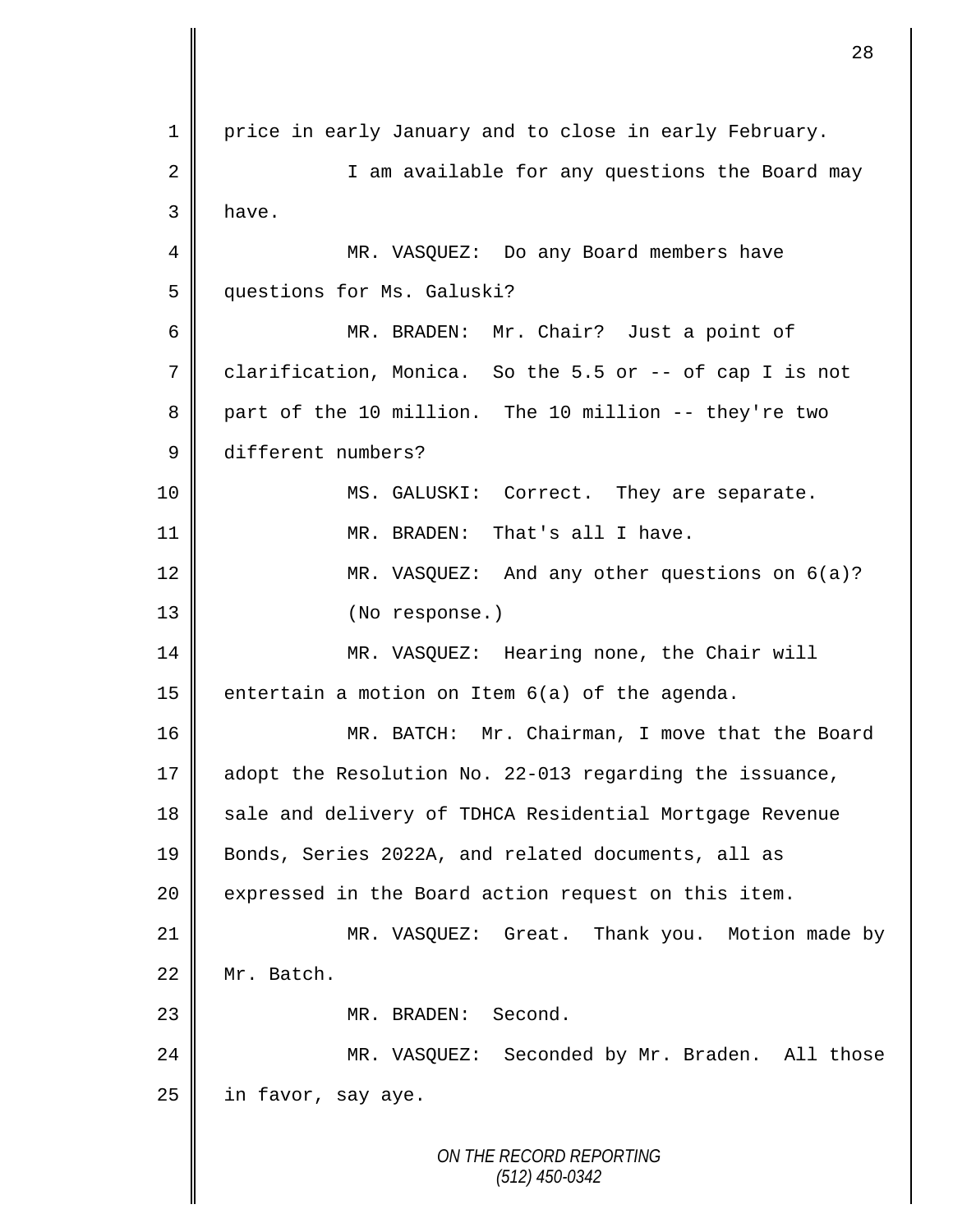*ON THE RECORD REPORTING (512) 450-0342* 1 || (A chorus of ayes.) 2 MR. VASQUEZ: Any opposed? 3 (No response.) 4 | MR. VASOUEZ: Hearing none, the motion carries. 5 Thank you, Monica. 6 Moving on to Item 6(b), "Quarterly report 7 relating to staff-issued Determination Notices for 2021 8 Noncompetitive 4% Housing Tax Credit applications and 9 Summary of year-end activity." 10 || Ms. Morales? 11 | MS. MORALES: Good morning, Teresa Morales, 12 Director of Multifamily Bonds. This is a report item that 13 || speaks to 4 percent activity over the last quarter, from 14 September through November, and also speaks to activity for 15 all of 2021. The report stems from a shift in how the 16 Department issues determination notices for 4 percent 17 housing tax credit applications, specifically that they are 18 issued at the staff level once an application has met all 19 | of the QAP requirements. 20 This was a monumental change, because for at 21 | least the last 20 years, all determination notices required 22 Board consideration. This shift in policy is not 23 | applicable across the board, but only applies to instances 24 where the Department's only role is considering the 25  $\parallel$  4 percent credit, so the Department is not serving as the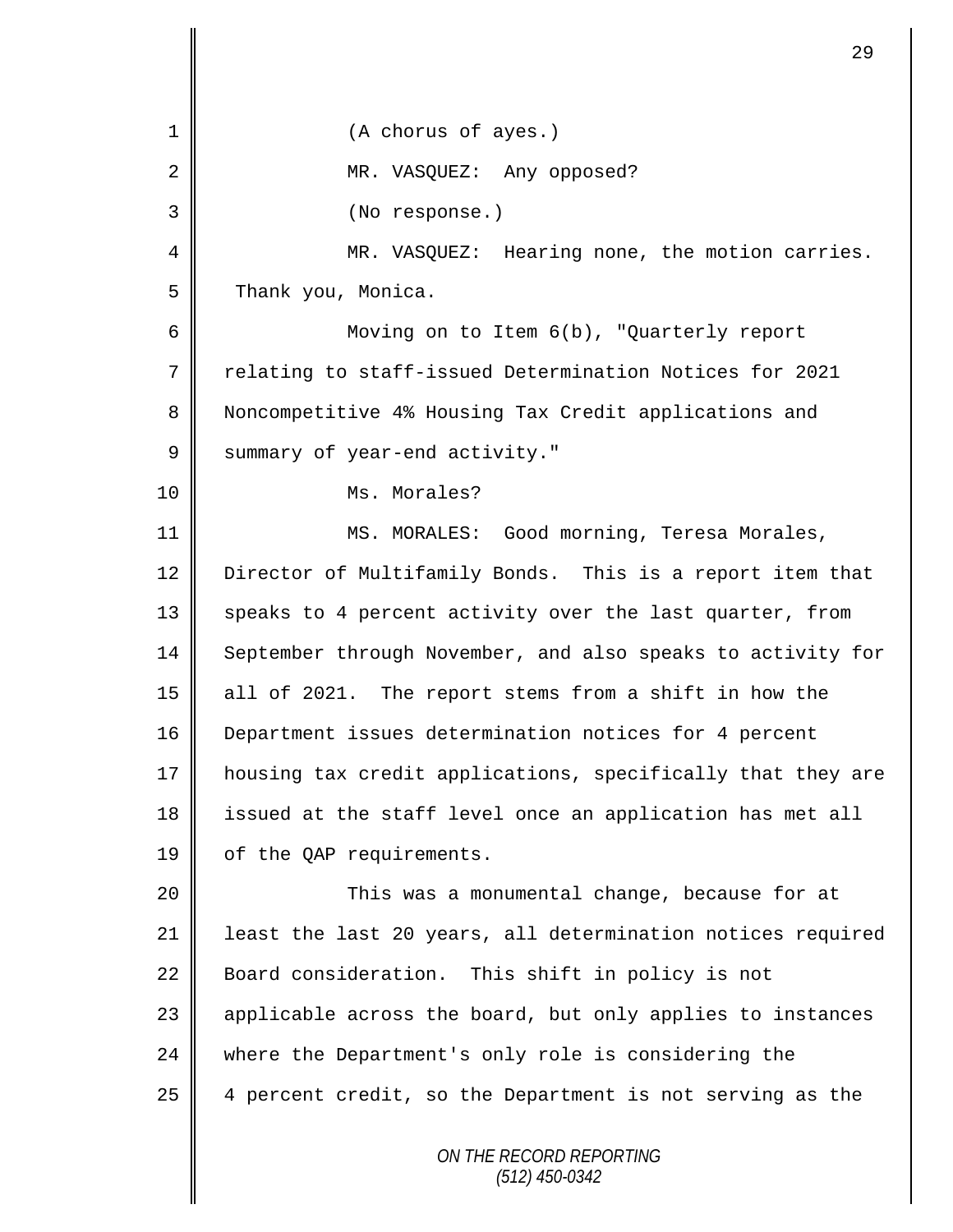1 | bond issuer and the applications did not include a request 2 | for multifamily direct loan funds.

3 There is an Exhibit A included in this agenda 4 item that reflects determination notices that were issued  $5 \parallel$  by staff. Over the last quarter, staff has issued 6 determination notices which represent 2,320 total units and 7 approximately 21.2 million in annual 4 percent credits.  $8 \parallel$  Since the implementation of the policy earlier this year,  $9 \parallel$  staff has administratively issued 26 determination notices, 10 | representing about 5,800 total units and approximately 51.9 11 million in annual 4 percent credits.

12 || Exhibit B in your material highlights the 13 4 percent activity for the 2021 calendar year. The log 14 includes an application status column which denotes those 15 deals that have already closed, have been approved and are 16 pending closing, as well as those that are currently under  $17 \parallel$  review by staff and considered active.

18 || Assuming all of the approved and active 19 || applications closed, under their current bond reservation,  $20$  | the 4 percent program will produce 15,524 total units in 21 2021, which results in approximately 161 million in annual 22 4 percent credits. However, not reflected on this log are 23 a couple of additional applications that were submitted  $24$  since Board posting, as well as the handful of projects  $25$  that have reservations, but applications have not yet been

> *ON THE RECORD REPORTING (512) 450-0342*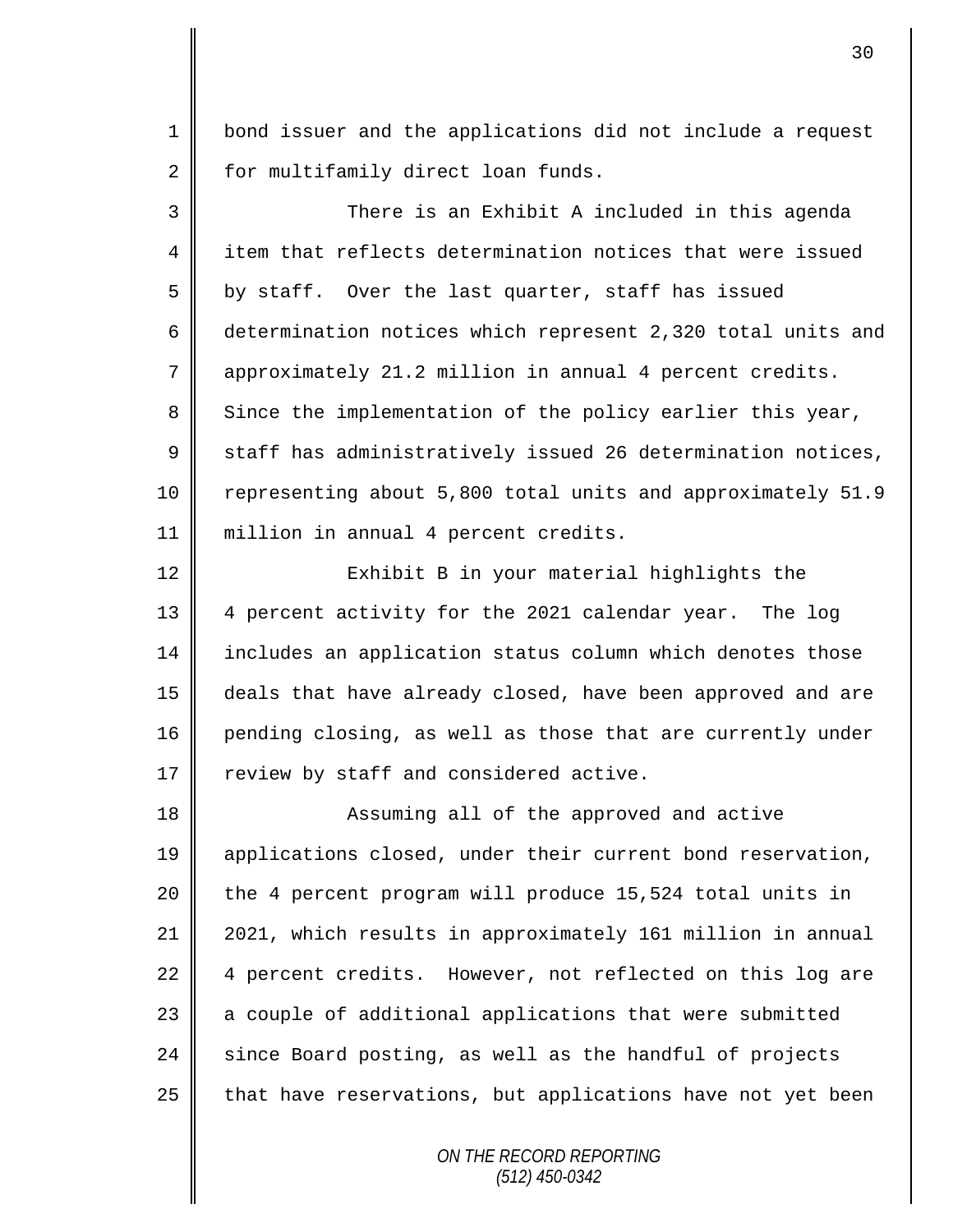1 submitted.

| $\overline{2}$ | This is the part where you pretend to see                   |
|----------------|-------------------------------------------------------------|
| 3              | fireworks or party streamers behind me. This means that     |
| 4              | the total anticipated units produced in 2021 is expected to |
| 5              | be equal to or slightly greater than what we produced in    |
| 6              | 2020, which finished out at 16,682 total units. A pandemic  |
| 7              | year and the year following, trying to come out of a        |
| 8              | pandemic, has brought record numbers of production that we  |
| 9              | have not seen since the early 2000s.                        |
| 10             | The last thing that I wanted to mention is that             |
| 11             | typically the program, underwriting and compliance staff    |
| 12             | only get accolades at the July meeting, once all of the 9   |
| 13             | percent awards are made. I'd like to give them a shout-out  |
| 14             | now for making it through another year or unprecedented     |
| 15             | activity and getting these applications swiftly through the |
| 16             | process. Their hard work, attention to detail and attempts  |
| 17             | to find resolutions to issues that arise is very much       |
| 18             | appreciated, and one of the main reasons why the past two   |
| 19             | years have gone as smoothly as they have.                   |
| 20             | The staff recommends that you accept the report.            |
| 21             | MR. VASQUEZ: Great. Thank you. Those were                   |
| 22             | fantastic numbers, and especially given the pandemic years  |
| 23             | that we went through. So fiscal year 2022, we're going to   |
| 24             | look at breaking 20,000 units?                              |
| 25             | MS. GALUSKI: Seventeen.                                     |
|                |                                                             |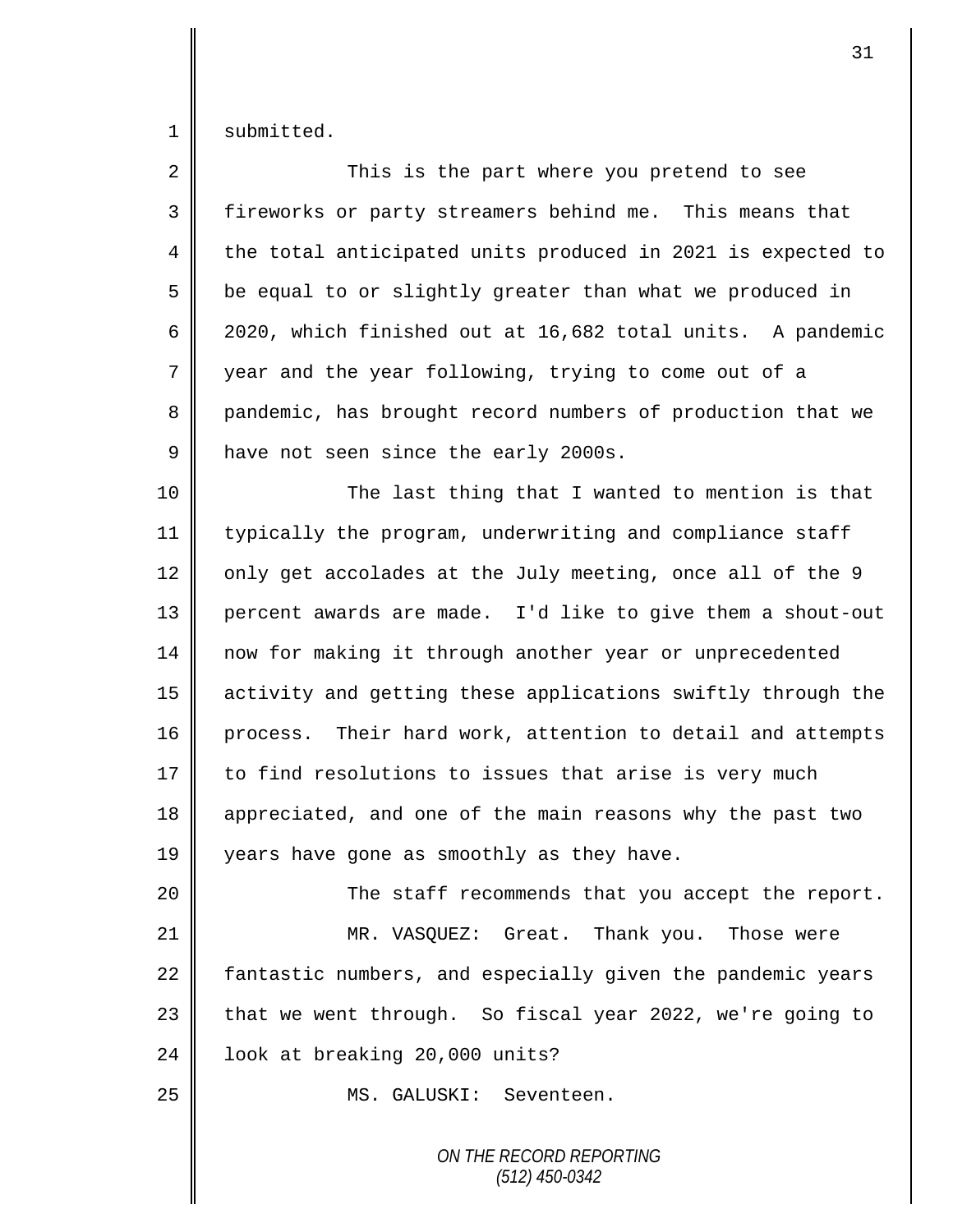| $\mathbf 1$ | MR. VASQUEZ: Seventeen? Ah, come on. Shoot                   |
|-------------|--------------------------------------------------------------|
| 2           | for 20. Do any Board members have questions for Ms.          |
| 3           | Morales on the report?                                       |
| 4           | (No response.)                                               |
| 5           | MR. VASQUEZ: Great. Again, great numbers.                    |
| 6           | Thanks to you and your staff, and it looks like the system   |
| 7           | is working well. So thank you for the report.                |
| 8           | Moving on to Item 7 on the agenda, the                       |
| 9           | Homeowners Assistance Fund, "Presentation, discussion, and   |
| 10          | possible action on delegation of authority to the            |
| 11          | Department's Executive Director or designee to make up to    |
| 12          | \$8.5 million in awards to eligible organizations to provide |
| 13          | outreach and application intake assistance for the           |
| 14          | Homeowner Assistance Fund."                                  |
| 15          | And Ms. Galuski is going to give us the                      |
| 16          | background on this.                                          |
| 17          | MS. GALUSKI: Good morning. Monica Galuski,                   |
| 18          | Director of Bond Finance.                                    |
| 19          | So I'm going to start with an update on HAF.                 |
| 20          | Bobby introduced Tanya earlier, and she is our new HAF       |
| 21          | Director. She has background and experience in the           |
| 22          | American Rescue Plan Act, and we are fortunate to her on     |
| 23          | She's a perfect fit for HAF, and in the future, I<br>board.  |
| 24          | expect you'll see her up here talking about HAF and not me.  |
| 25          |                                                              |
|             | ON THE RECORD REPORTING<br>$(512)$ 450-0342                  |

 $\mathbf l$ ∥

II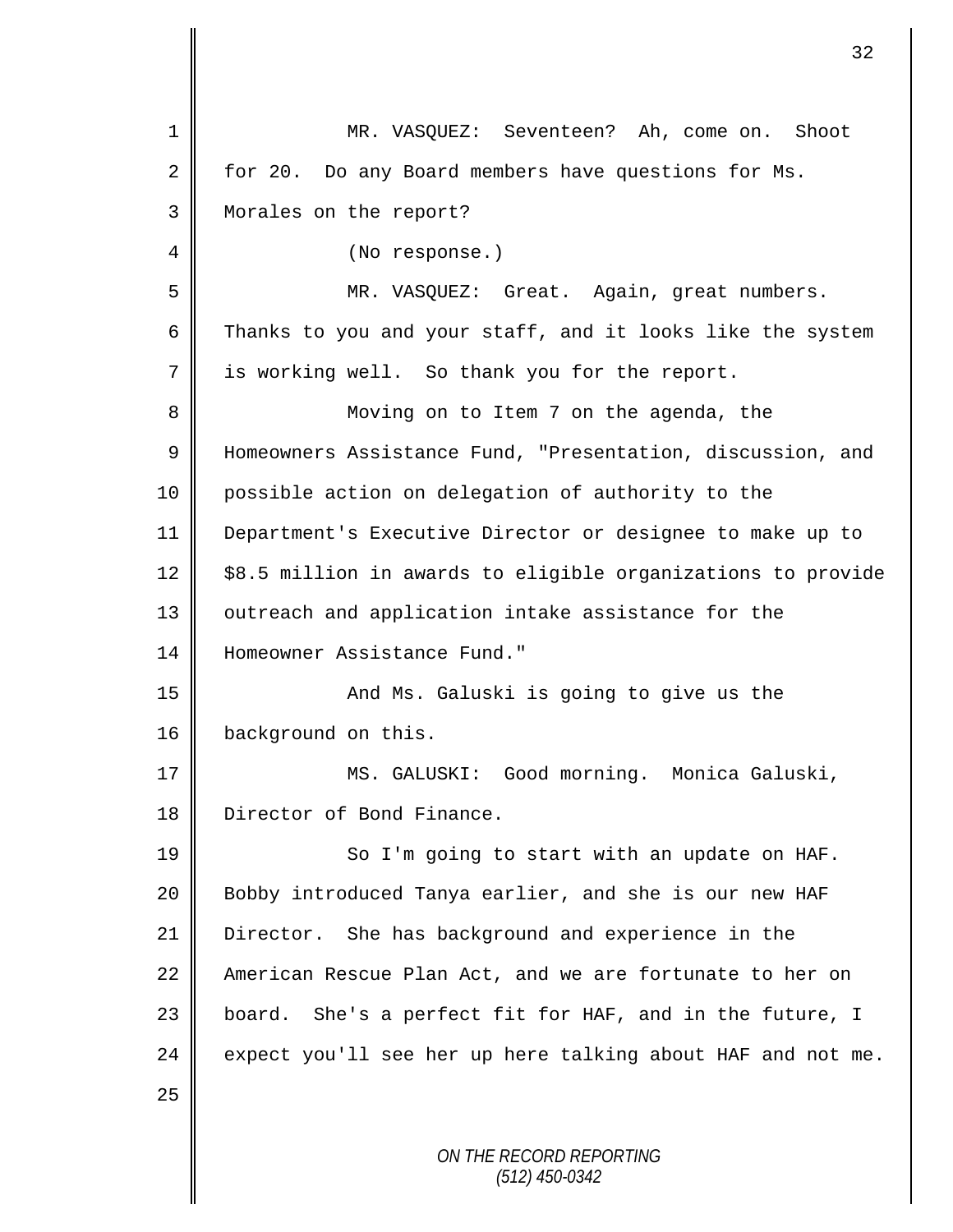1 So update. As you're aware, TDHCA is 2 administering 842 million through the Homeowners Assistance 3 Fund. The homeowners in Texas that experience a COVID 4 impact and are delinquent on their mortgage or mortgage-5 Telated property charges. TDHCA's HAF plan includes 6 assistance to homeowners that are at or below, the greater  $7 \parallel$  of, 100 percent of AMI or 100 percent of the U.S. median 8 income, which is 79,090.

9 TDHCA submitted its HAF plan to Treasury on 10 September 30, which included a reinstatement plan to bring 11 delinquent mortgage loans current and a property charge 12 program for delinquent property taxes, delinquent homeowner 13 association and condo fees, and homeowner insurance of 14 various nature -- flood homeowner insurance, you know, wind 15 insurance, any of the various home-related insurance.

16 || As with other state HAF plans, Treasury 17 Submitted a list of questions to TDHCA and TDHCA 18 participated in a call with Treasury on December 2. 19 Responses to Treasury's questions are in process and will 20 | be submitted to Treasury next week, along with a revised 21 HAF plan that includes a loan modification option for  $22$  | homeowners that need a reduced mortgage payment in order to  $23$  | continue making their monthly payments.

24 | So those homeowners where reinstatement isn't  $25$  enough, their payment is too high given their current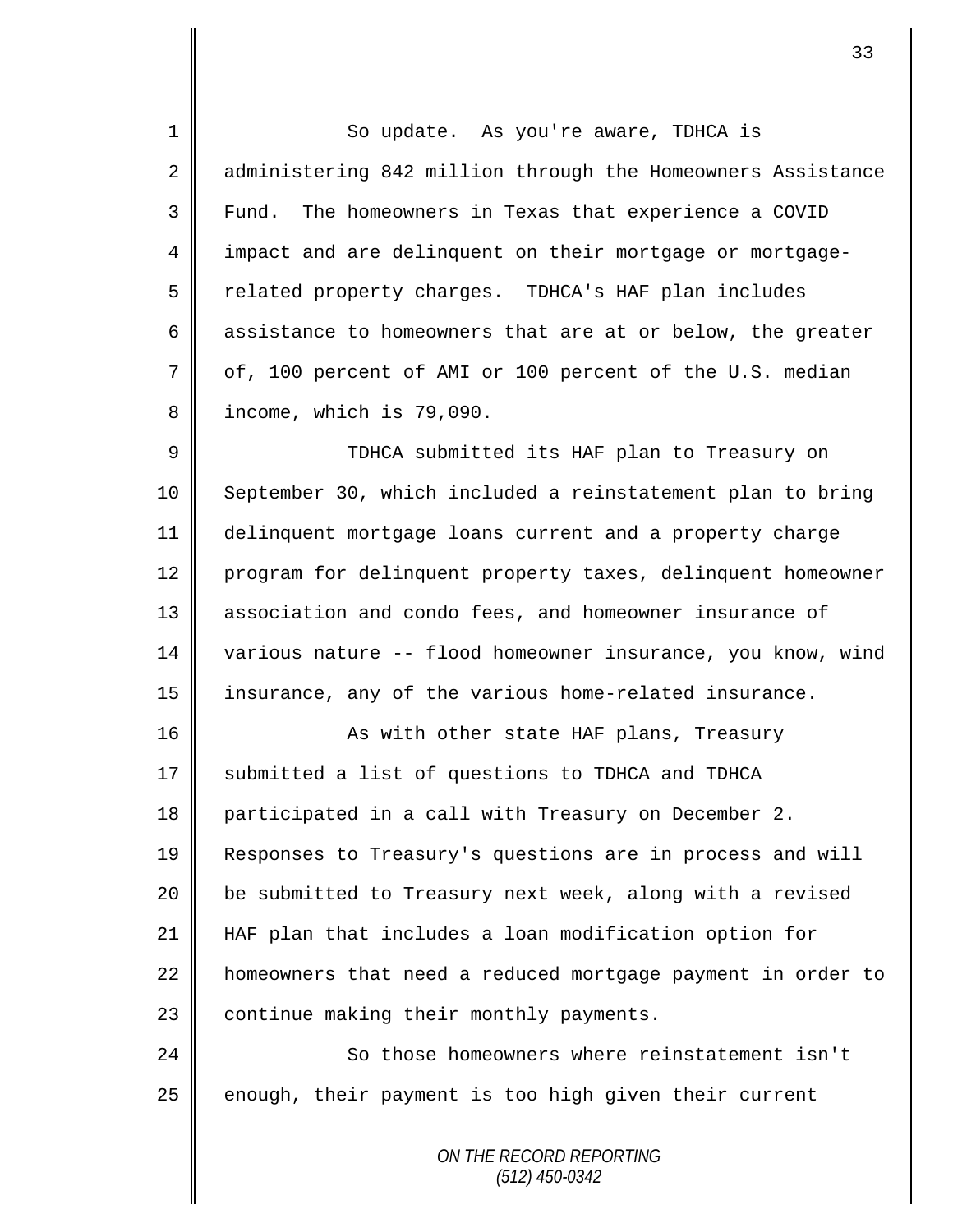1 circumstances, they're going to need -- in addition to 2 being reinstated, they're going to need a lower mortgage 3 payment. So we're adding in a loan modification option 4 | into the plan.

5 We expect that following submission of the 6 Tevised plan and responses to Treasury's questions, TDHCA 7 Should receive approval within two to three weeks of 8 Submission, although we do have the holidays in the middle  $9 \parallel$  of it.

10 But -- and basically, when I say, Treasury's 11 questions, they were just more detail, you know. How are 12 you looking at this? Really just wanting to know that, you 13 || know, the plan has been well thought out and is being 14 designed to meet the needs of Texas homeowners.

15 || So in the meantime, though, as Bobby mentioned, 16 TDHCA has launched a pilot with our master servicer who is 17 Idaho HFA. The pilot began on Monday. And on Monday, we 18 really released just to two homeowners to just ensure that 19  $\parallel$  they went through the system, right -- that they could 20 actually go in.

21 We didn't have any glitches. And so we  $22$  identified two homeowners. One was needing a loan mod. 23 | One was needing a reinstatement. Brought them through the 24 process, and then we immediately started on Tuesday adding 25 additional homeowners.

> *ON THE RECORD REPORTING (512) 450-0342*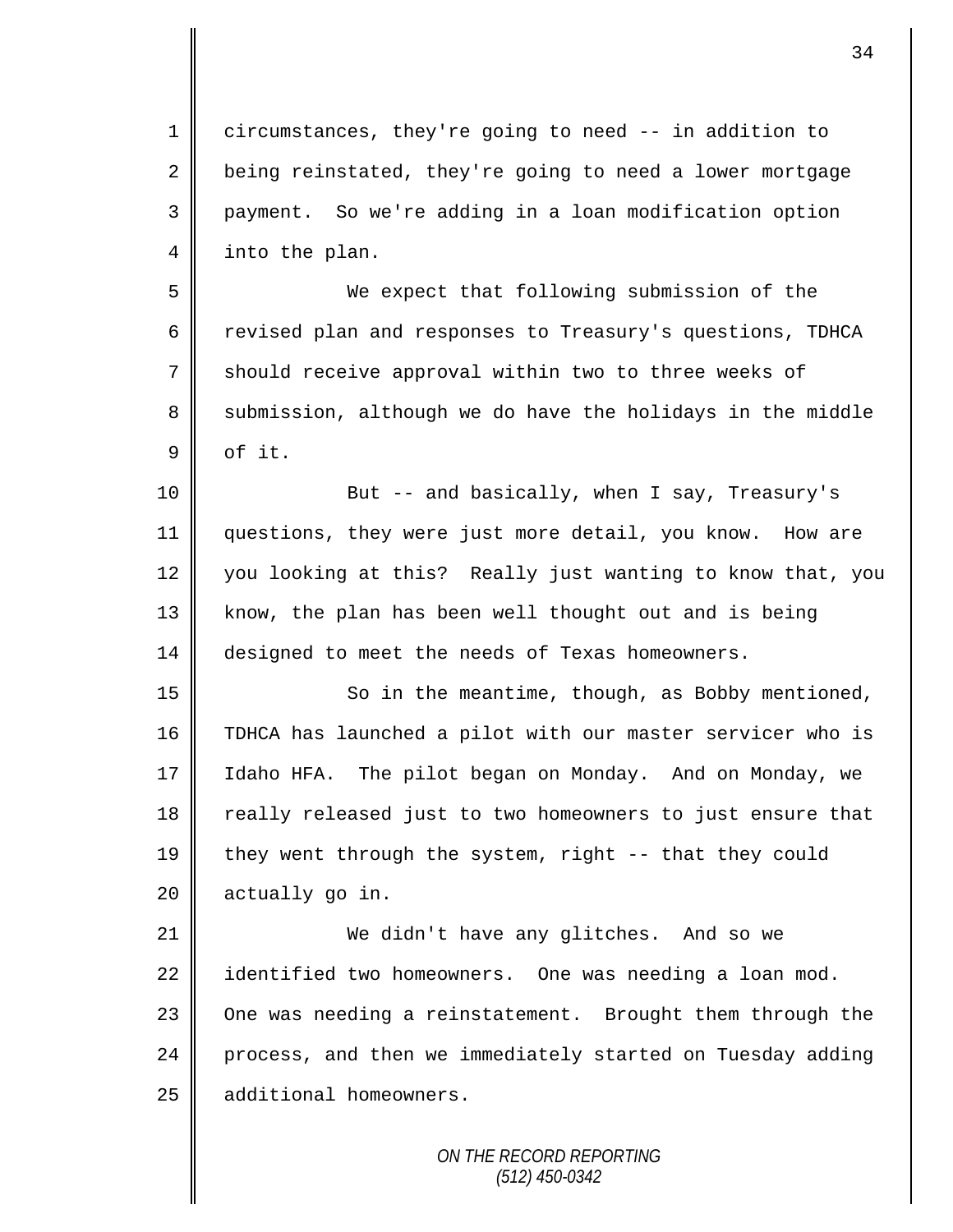1 || And we're going to be bringing them in 2 initially, you know, 100 to 200 at a time, and sort of work  $3 \parallel$  them through and use this Idaho HFA/TDHCA loans as the 4 initial pilot to make sure the system is good. These 5 | homeowners can access the housing counseling through Idaho 6 HFA, and everything is up and running and we're able to 7 help homeowners in advance of getting our Treasury 8 approval. 9 The second pilot that we're launching is a 10 property charge pilot which will be launched in Hidalgo 11 County that will allow homeowners who have delinquent 12 property charges to receive assistance. That pilot will 13 also test intake centers, which are the main focus of this 14 Board item. 15 TDHCA is establishing intake centers for the HAF 16 Program. The intake centers will be brick-and-mortar, with  $17$  staff available to assist homeowners and determining if 18 they qualify for HAF assistance and to help them input 19 their application and upload the required documents. 20 This assistance will, at a minimum, be available 21 in English and Spanish. The intake center will have access  $22$  to the HAF portal, and they can actually input the 23 | application on the homeowners' behalf. They can track the  $24$  status of the application, assist the homeowner in 25 gathering and uploading any missing information or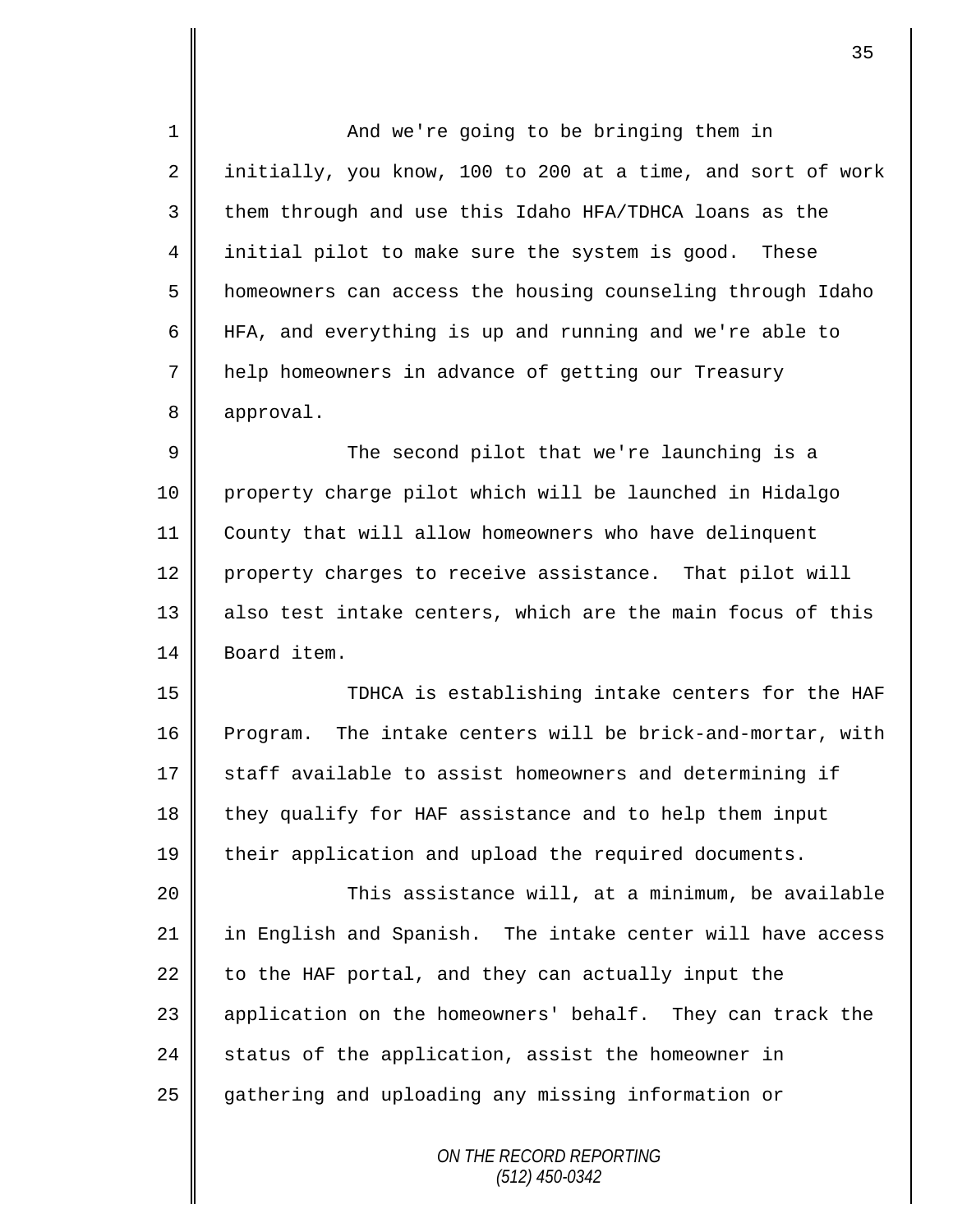1 documentation that's required, and they will also market 2 the program and perform community outreach to make sure 3 homeowners are made aware of the available of the HAF  $4 \parallel$  funds.

5 Homeowners that don't need the assistance of an 6 | intake center will be able to access the portal directly to 7 determine their eligibility and to submit their application 8 for assistance. We expect the intake centers to be more 9 | important in rural areas and in persistent poverty counties 10 in particular, in areas of higher concentrations of 11 nontraditional loans, such as contract for deeds, et 12 cetera.

13 || The Solomon a lot of the homeowners with the more 14 traditional mortgages, their servicers are going to reach 15 | out to them and say, you're delinquent. There's HAF money 16 available. But people with contract for deeds, people with 17 mobile homes, people who don't have traditional financing 18 are going to need to hear about this somehow, right?

19 We're going to do traditional marketing, you  $20$  know -- oops. I'm so -- I do that all the time. We're 21 going to do traditional marketing, radio ads, publications. 22 We're going to get the word out that way, but in a lot of  $23$  | these communities, we're going to need the intake centers. 24 They're going to be talking -- they're going to 25 | be knocking on doors. They're going to be reaching out to

> *ON THE RECORD REPORTING (512) 450-0342*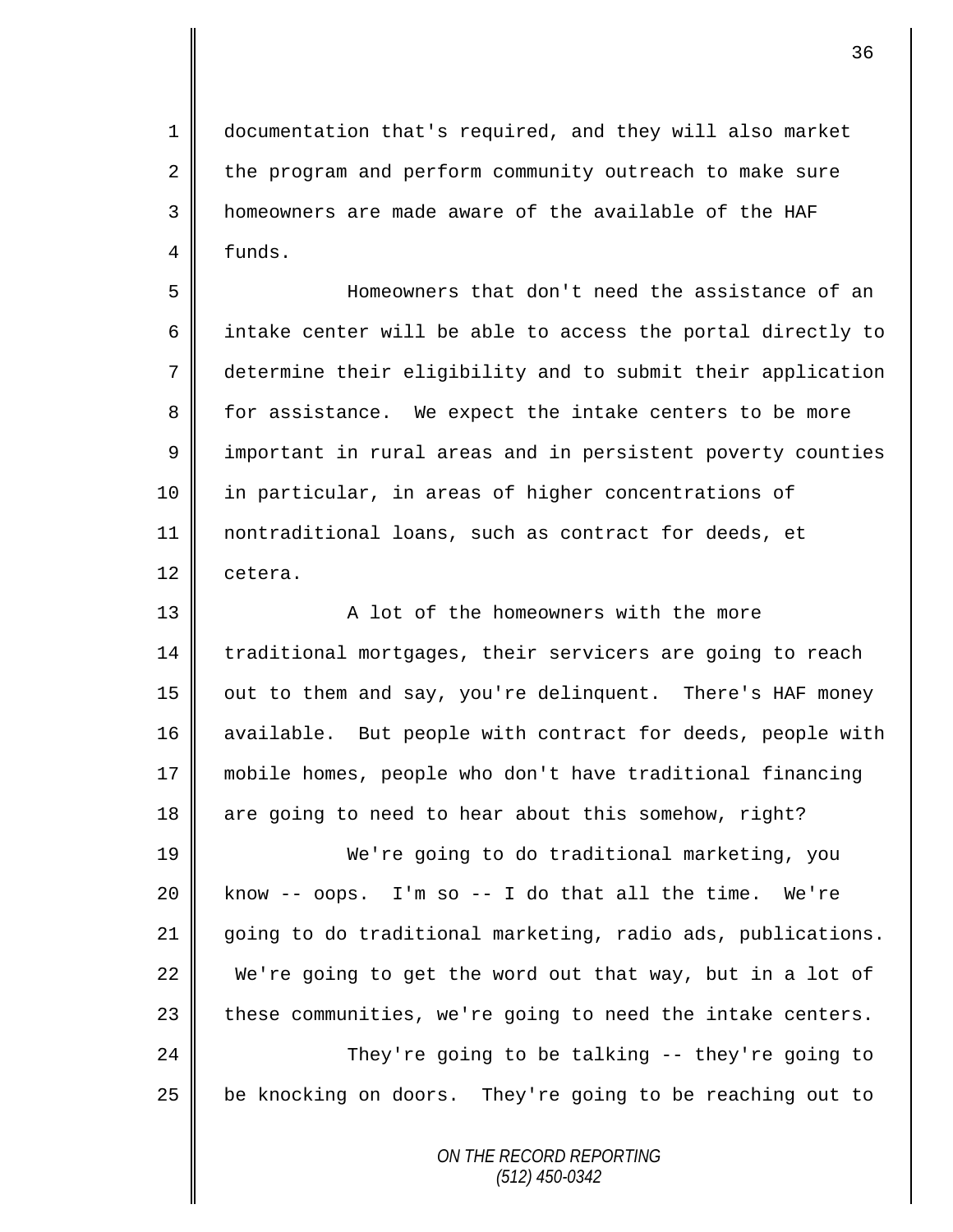1 | churches and other community groups, and just trying to do  $2 \parallel$  a grassroots-level awareness, in particular to target those 3 | nontraditional homeowners.

4 So the item before you authorizes the Executive 5 Director or his designee to make awards to intake centers 6  $\parallel$  for up to 8-1/2 million; which is the amount that's 7 currently in the HAF budget before Treasury for this 8 activity.

 When possible, TDHCA will use nonprofit agencies that are HUD-approved counseling agencies as the intake centers. The goal is to contract with a network of intake 12 centers that will provide statewide coverages, and staff 13 | expects also to request authorization at the January meeting to start contracting with housing counselors for  $\parallel$  the actual -- this is intake.

16 That will be for actual ability to counsel 17 | homeowners on how to stay in their homes. The contract for 18 each intake center will be negotiated on a case-by-case 19 basis, taking into account the amount of funding necessary 20 | for capacity-building to meet the anticipated needs of the 21 geographic area, as well as the level of marketing and 22  $\parallel$  outreach that the intake center will be responsible for.

23 The actual intake activity itself of helping a 24 homeowner with their application, that's a fee for service,  $25$  and so that will be X dollars per, for every application

> *ON THE RECORD REPORTING (512) 450-0342*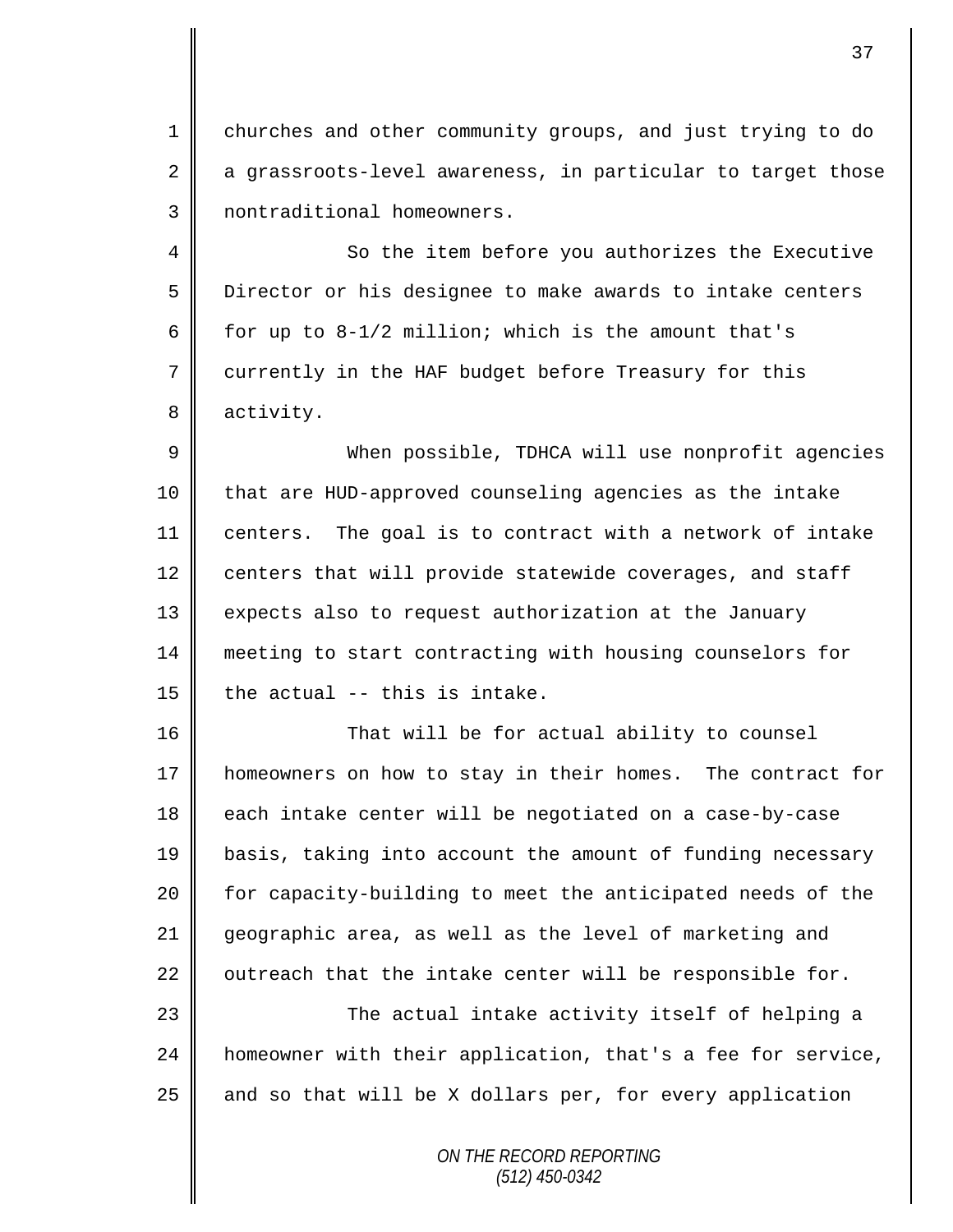1 || that they enter or help a homeowner with. They plan to 2 establish at least one intake center in each of the 13 3 uniform state service regions.

4 While several intake center discussions are 5 underway, we cannot tell you today the exact entities and 6 service areas of each intake center. We are in the process 7 | of determining which eligible entities that are interested 8 as serving as intake centers actually have the capacity to 9 do so, particularly in light of the recent influx of 10 **f** federal dollars from CARES and ARPA.

11 || And you know, frankly, in the state of Texas, 12 there's, like, 45 HUD-approved counseling agencies in the 13 whole state. So -- but we have been having very 14 concentrated, very good discussions with those entities, 15 || and we're looking for authorization here for Bobby to be 16 able to award intake centers as we contract with them.

17 | That concludes my presentation, and I am 18 | available for questions.

 MR. VASQUEZ: Monica, I have a question. So we're going to have a combination of physical intake 21 centers, probably at least 13, in the different areas, but  $\parallel$  is there also going to be a centralized, online portal for | people  $-$ 

24 MS. GALUSKI: There is a centralized, online  $25$  portal. We anticipate that the vast majority of homeowners

> *ON THE RECORD REPORTING (512) 450-0342*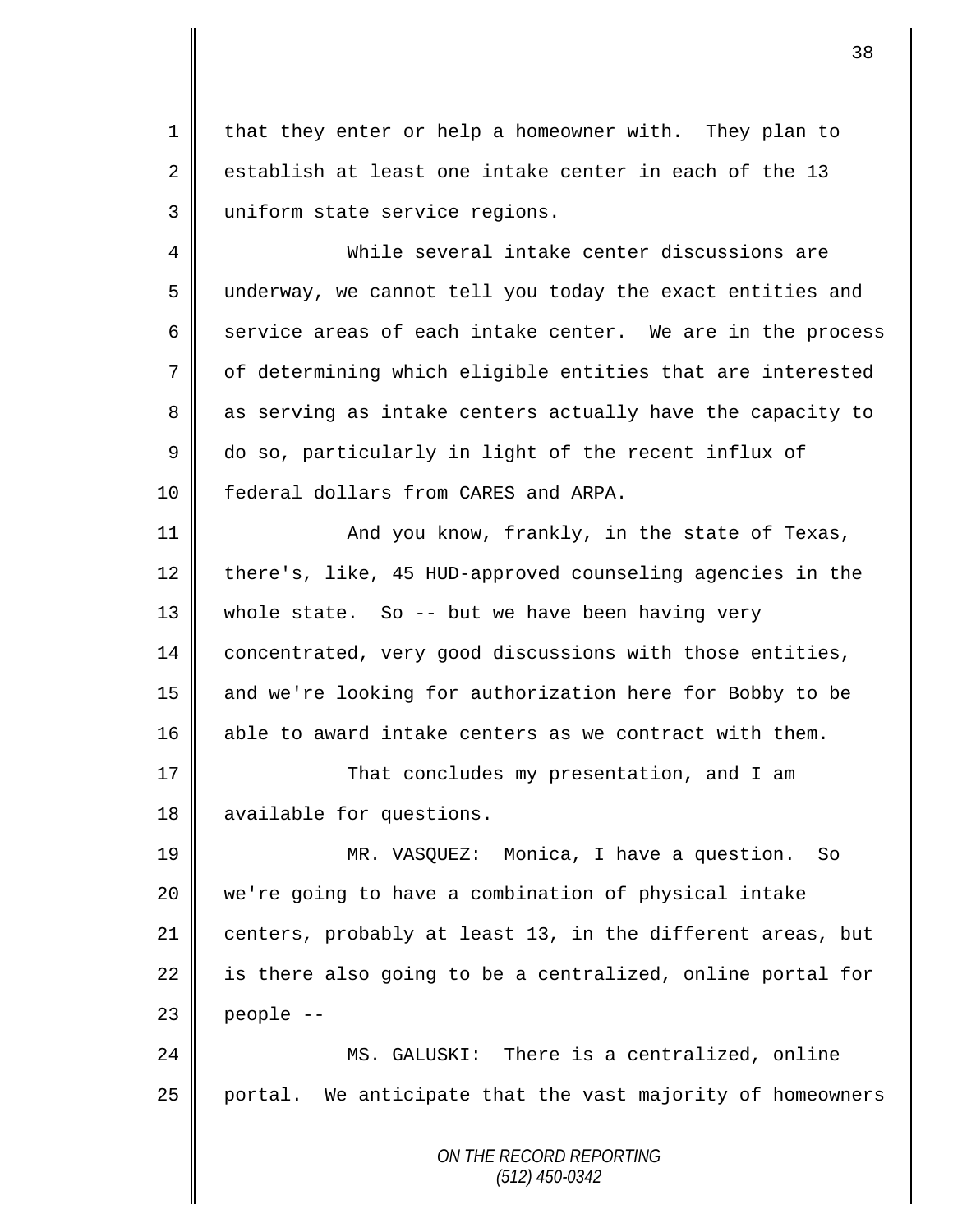*ON THE RECORD REPORTING (512) 450-0342* 1 are coming in through that portal. 2 MR. VASQUEZ: Okay. Great. MS. GALUSKI: Yes. MR. VASQUEZ: Do any Board members have questions on the upcoming HAF Program? Mr. Marchant? MR. MARCHANT: Could we get a list? Could each Board member get a list of the HUD-approved intake -- or  $8 \parallel$  the intake centers, the HUD-approved -- MS. GALUSKI: The HUD-approved counseling 10 agencies that we're trying -- yes, we can. 11 || MR. MARCHANT: And the region that I'm in, and  $\parallel$  if, you know, the Board members -- MS. GALUSKI: So do you want the whole list, or do you want the list of those that are actually -- MR. MARCHANT: Just in my -- 16 || MS. GALUSKI: -- served? MR. MARCHANT: -- hamlet, in my region -- MS. GALUSKI: Understood. MR. MARCHANT: -- so I can become familiar with. MS. GALUSKI: I'll do that. MR. VASQUEZ: Great. I guess, hearing no other 22 questions at this point, the Chair will entertain a motion  $\parallel$  on Item 7 of the agenda. 24 | MR. MARCHANT: Mr. Chairman, I move that the 25 Board grant the Executive Director and his designee the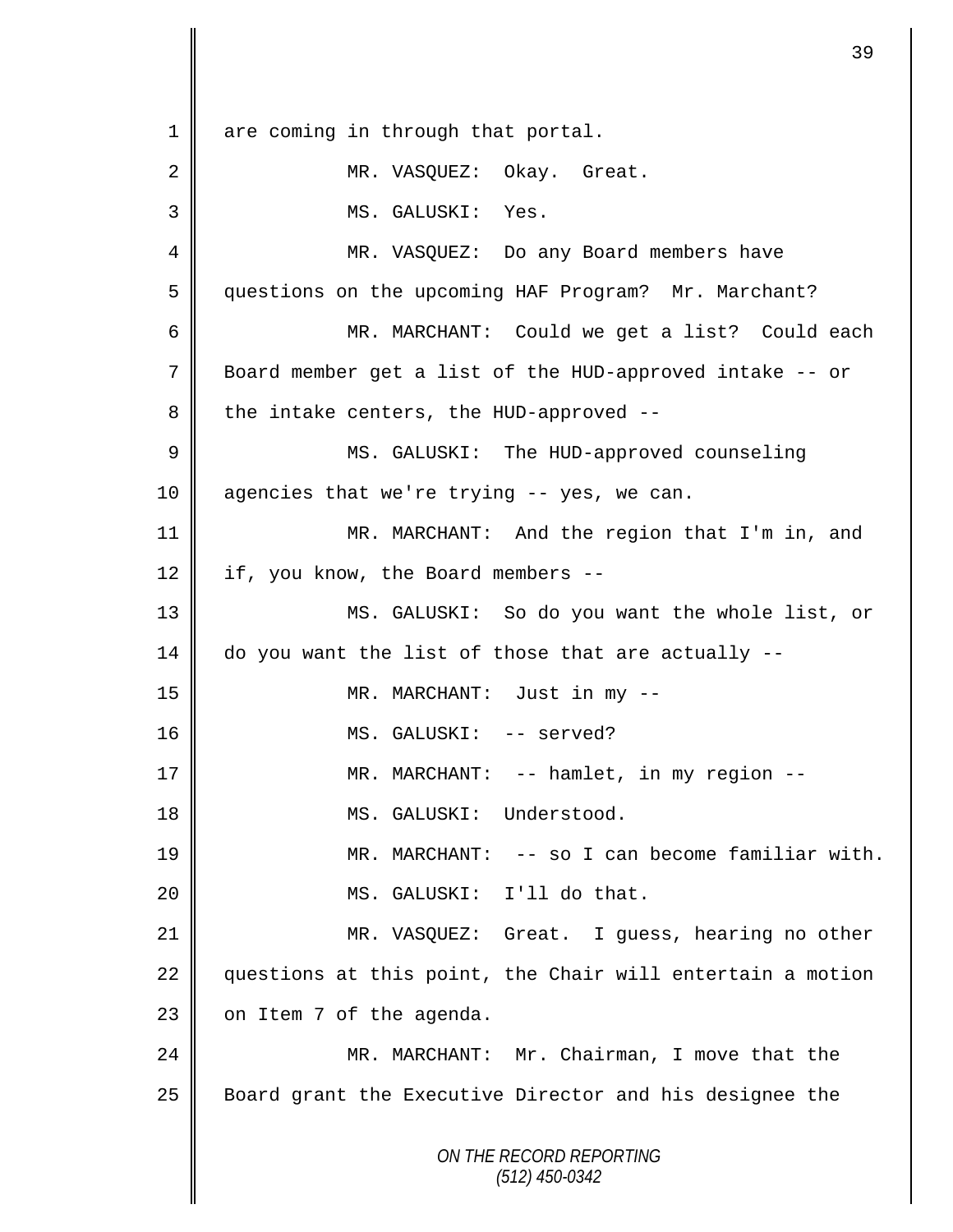*ON THE RECORD REPORTING (512) 450-0342* 1 authority to make awards to eligible organizations to 2 provide outreach and application intake assistance for the 3 Homeowner Assistance Fund, as expressed and conditioned in  $4 \parallel$  the Board action request on this item. 5 MR. VASQUEZ: All right. Motion made by Mr. 6 Marchant. Is there a second? 7 || MR. BATCH: Second, Mr. Chairman. 8 MR. VASQUEZ: And seconded by Mr. Batch. By the 9 We way, up to this point on the agenda, I haven't been asking 10 if there is public comment on agenda items. Just a 11 | reminder, if you are interested in commenting on the item, 12 come up into these first two rows and raise your hand when 13 we get to that point. But again, I'm assuming there's no 14 | one else on this particular item. 15 || So we have a motion made by Mr. Marchant, 16 seconded by Mr. Batch. All those in favor, say aye. 17 || (A chorus of ayes.) 18 || MR. VASQUEZ: Any opposed? 19 (No response.) 20 MR. VASQUEZ: Hearing none, the motion carries. 21 Thank you, Monica. 22  $\parallel$  Moving right along to Item 8(a) on the agenda, 23 | "Presentation, discussion, and possible action on a waiver 24  $\parallel$  of certain amenity requirements in 10 TAC '11.101(b)(4) 25 | relating to the Commons at St. Anthony's Application 20042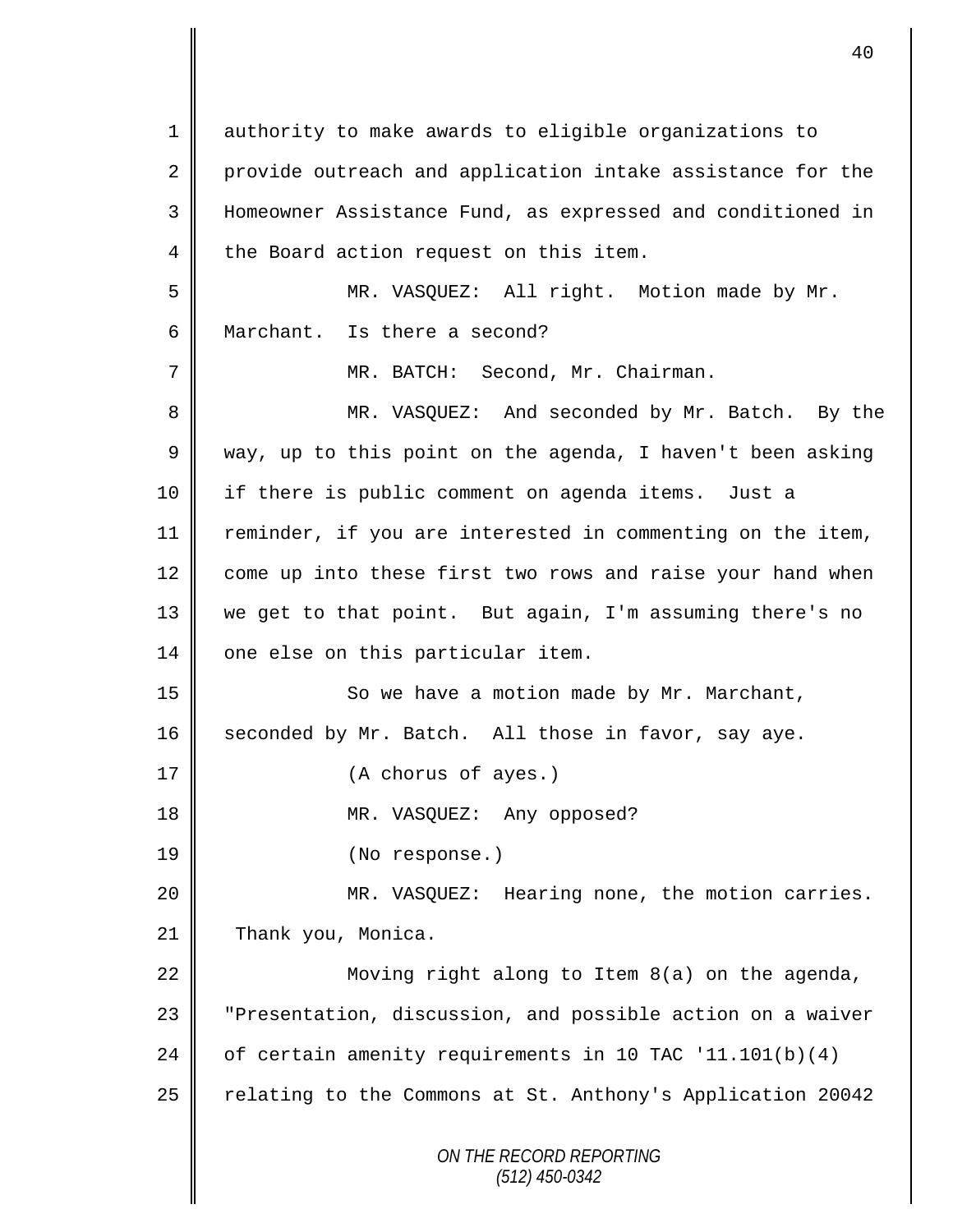| $\mathbf 1$    | and -- for Housing Tax Credits, and 21506 for Multifamily   |
|----------------|-------------------------------------------------------------|
| 2              | Direct Loans."                                              |
| 3              | And hopefully, Mr. Campbell can provide us a                |
| $\overline{4}$ | window into the -- into this item for discussion.           |
| 5              | MR. CAMPBELL: Yes, sir. I'm here to pull back               |
| 6              | the curtains. As always, it is a pleasure to be with you.   |
| 7              | My name is Cody Campbell. I am the director of              |
| 8              | Multifamily Programs for the Department.                    |
| $\mathsf 9$    | The next item on your agenda does concern a                 |
| 10             | waiver for certain amenity requirements for the Commons at  |
| 11             | St. Anthony's in Amarillo. The Commons at St. Anthony's is  |
| 12             | a hospital that was built in the early 1900s that, in 2020, |
| 13             | was awarded housing tax credits for the adaptive reuse to   |
| 14             | turn this old hospital into some wonderful low income       |
| 15             | housing.                                                    |
| 16             | Speak up? Okay.                                             |
| 17             | As part of the Housing Tax Credit Program, there            |
| 18             | are certain amenity requirements established in the QAP.    |
| 19             | One of those is that the development must provide Energy    |
| 20             | Star rated windows throughout the development.              |
| 21             | Due to the historic nature of the building, the             |
| 22             | owner has also applied for historic tax credits from the    |
| 23             | National Park Service, which have their own set of exacting |
| 24             | standards. The National Park Service has reviewed the       |
| 25             | Commons at St. Anthony's plan and is requiring that the     |
|                | ON THE RECORD REPORTING<br>$(512)$ 450-0342                 |

 $\mathbf l$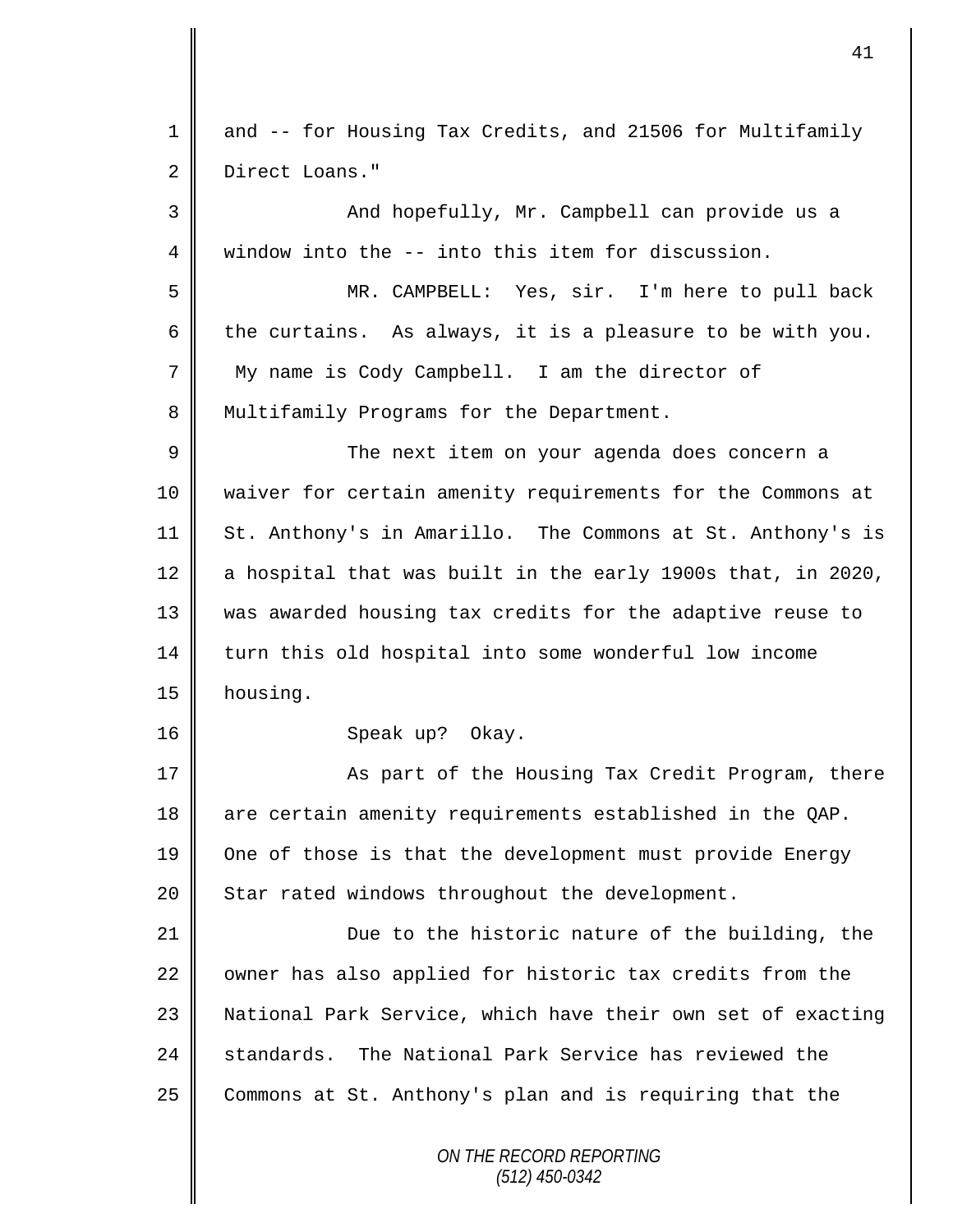1 || owner install windows that have a clear glazing and an 2 aluminum frame to match the original windows that were 3 | present at the development.

4 Unfortunately, this is irreconcilable with the 5 QAP requirements, as there does not appear to be a product 6  $\parallel$  on the market that meets both the QAP requirements and the 7 National Park Service's requirements. The owner has 8 || identified the product on the market which most closely 9 meets our requirements, while satisfying the National Park 10 | Service requirements.

11 || Staff has reviewed this product and determined that it is approximately 15 percent less efficient than what is required by the QAP. Depending on how much you want to know about windows, I can explain to you how we got | to that number.

16 But we do believe that this is, you know, based 17  $\parallel$  on our research, the best option that the owner has in this 18 situation, and because of that, we recommend that the Board 19 approve this waiver request and allow them to use the 20 | windows that have proposed.

21 | And I'm happy to take any questions if you have  $22$  any.

23 MR. VASQUEZ: So bottom line, the National Park 24 Service, you're saying, has no interest in energy  $25$  efficiency?

> *ON THE RECORD REPORTING (512) 450-0342*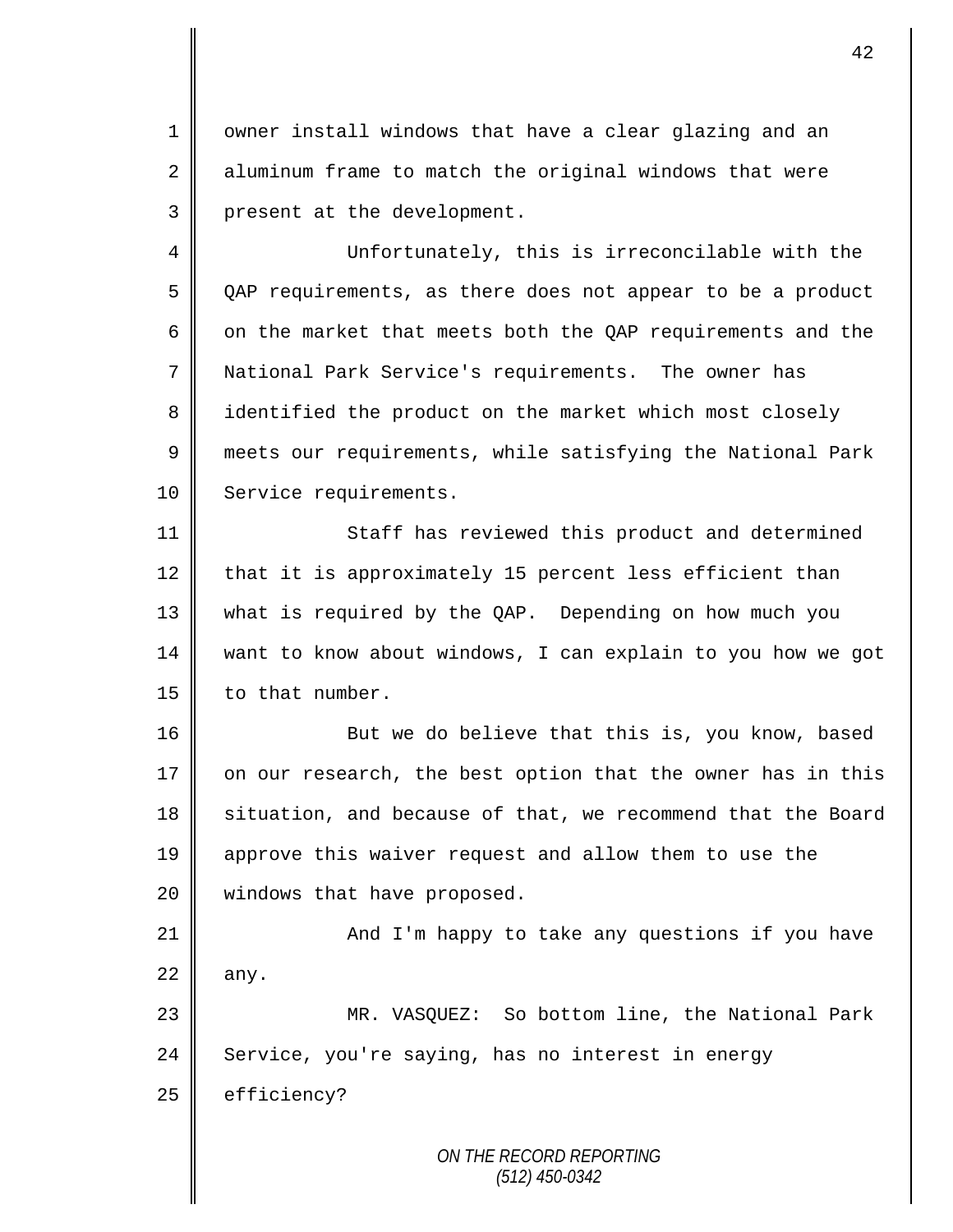| 1              | MR. CAMPBELL: Unfortunately, that appears to be            |
|----------------|------------------------------------------------------------|
| 2              | the case. Yes, sir.                                        |
| 3              | MR. VASQUEZ: Okay. That's -- I want to make                |
| $\overline{4}$ | that clear for the record.                                 |
| 5              | Do any Board members have questions for Mr.                |
| 6              | Campbell about this Agenda Item 8(a)?                      |
| 7              | (No response.)                                             |
| 8              | MR. VASQUEZ: And again, to summarize, the staff            |
| $\mathsf 9$    | is recommending that we grant this waiver and --           |
| 10             | MR. CAMPBELL: Yes, sir. It does appear --                  |
| 11             | MR. VASQUEZ: -- understand the --                          |
| 12             | MR. CAMPBELL: -- that that is --                           |
| 13             | MR. VASQUEZ: -- totality of the                            |
| 14             | circumstances --                                           |
| 15             | MR. CAMPBELL: Yes, sir.                                    |
| 16             | MR. VASQUEZ: -- it makes sense.                            |
| 17             | MR. CAMPBELL: Yes, sir.                                    |
| 18             | MR. VASQUEZ: Okay. Hearing no questions, does              |
| 19             | a -- we'll entertain a motion for Item 8(a) of the agenda. |
| 20             | MR. BRADEN: Mr. Chair. I'll make a motion. I               |
| 21             | move the Board grant the waiver of the 10 TAC Section      |
| 22             | $11.101(b)(4)(m)$ to the Commons at St. Anthony's in       |
| 23             | Amarillo, subject to the conditions as expressed in the    |
| 24             | Board action request on this item.                         |
| 25             | MR. VASQUEZ: Thank you. Motion made by Mr.                 |
|                | ON THE RECORD REPORTING<br>$(512)$ 450-0342                |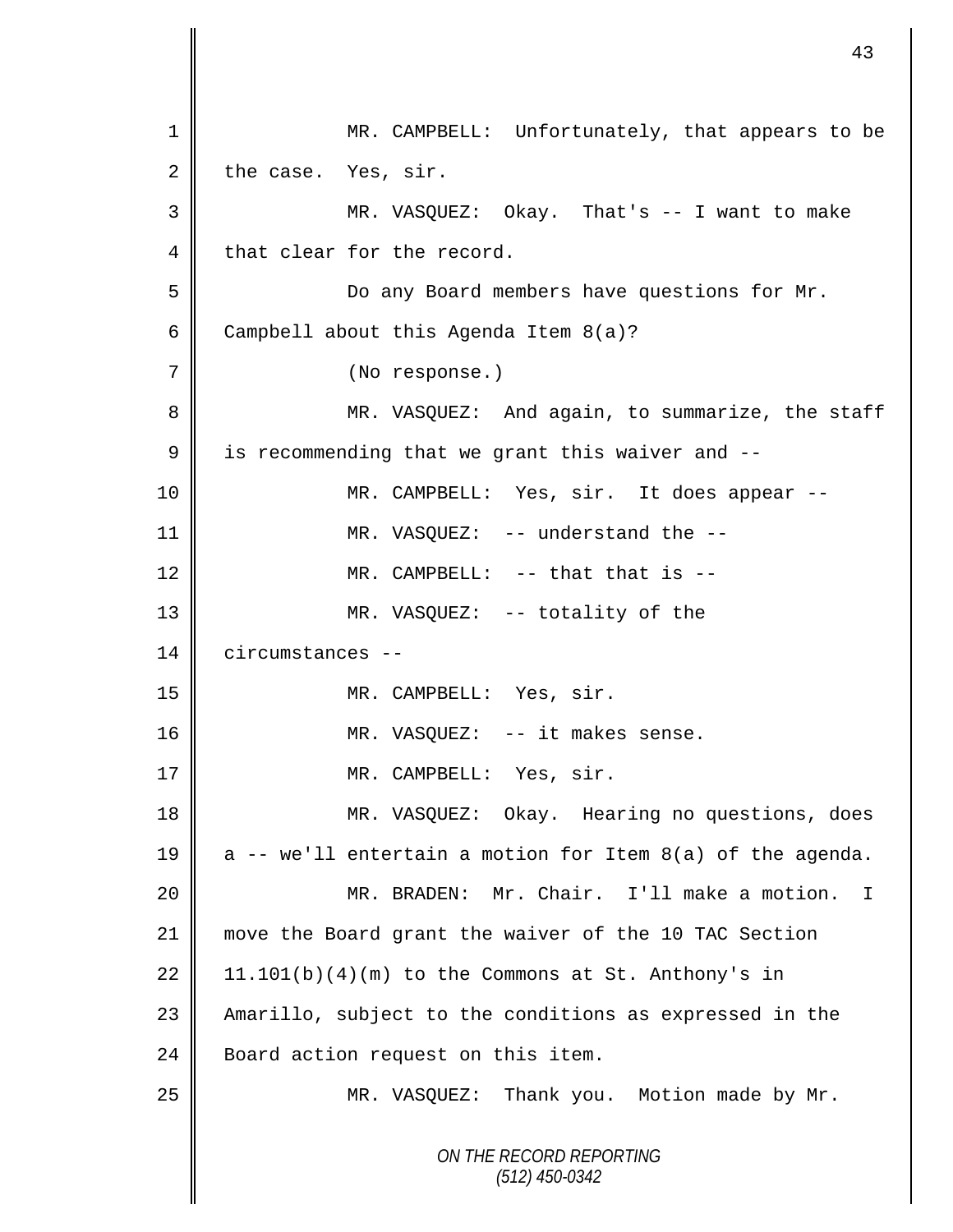*ON THE RECORD REPORTING* 1 Braden. Is there a second? 2 | MR. BATCH: I'll second. 3 MR. VASQUEZ: Seconded by Mr. Batch. All those 4 in favor, say aye. 5 (A chorus of ayes.) 6 MR. VASQUEZ: Any opposed? 7 (No response.) 8 MR. VASQUEZ: Hearing none, the motion carries. 9 Thank you, Cody. 10 || Again, we pulled 8(b) from the agenda, or 11 Someone pulled 8(b), not necessarily us. 12 || MR. ECCLES: To be clear, it was withdrawn by 13 || the appellant, so it will not appearing on a future agenda. 14 MR. VASQUEZ: Great. Thank you. And that bring  $15$  us to Item 9 --16 || MR. WILKINSON: Item 8(c). 17  $\parallel$  MR. VASQUEZ: -- or 8(c). Okay. "8(c), 18 Presentation, discussion, and possible action regarding an 19 award from the Multifamily Direct Loan 2021-1 NOFA, as 20 | amended." Ms. Flickinger? 21 | MS. FLICKINGER: Good morning, Mr. Chairman, 22 members of the Board. Charlotte Flickinger, Manager of 23 Multifamily Direct Loan Programs. Item 8(c) on your agenda 24 recommends Southton Apartments for approval under the 2021- $25$  | 1 NOFA.

44

*(512) 450-0342*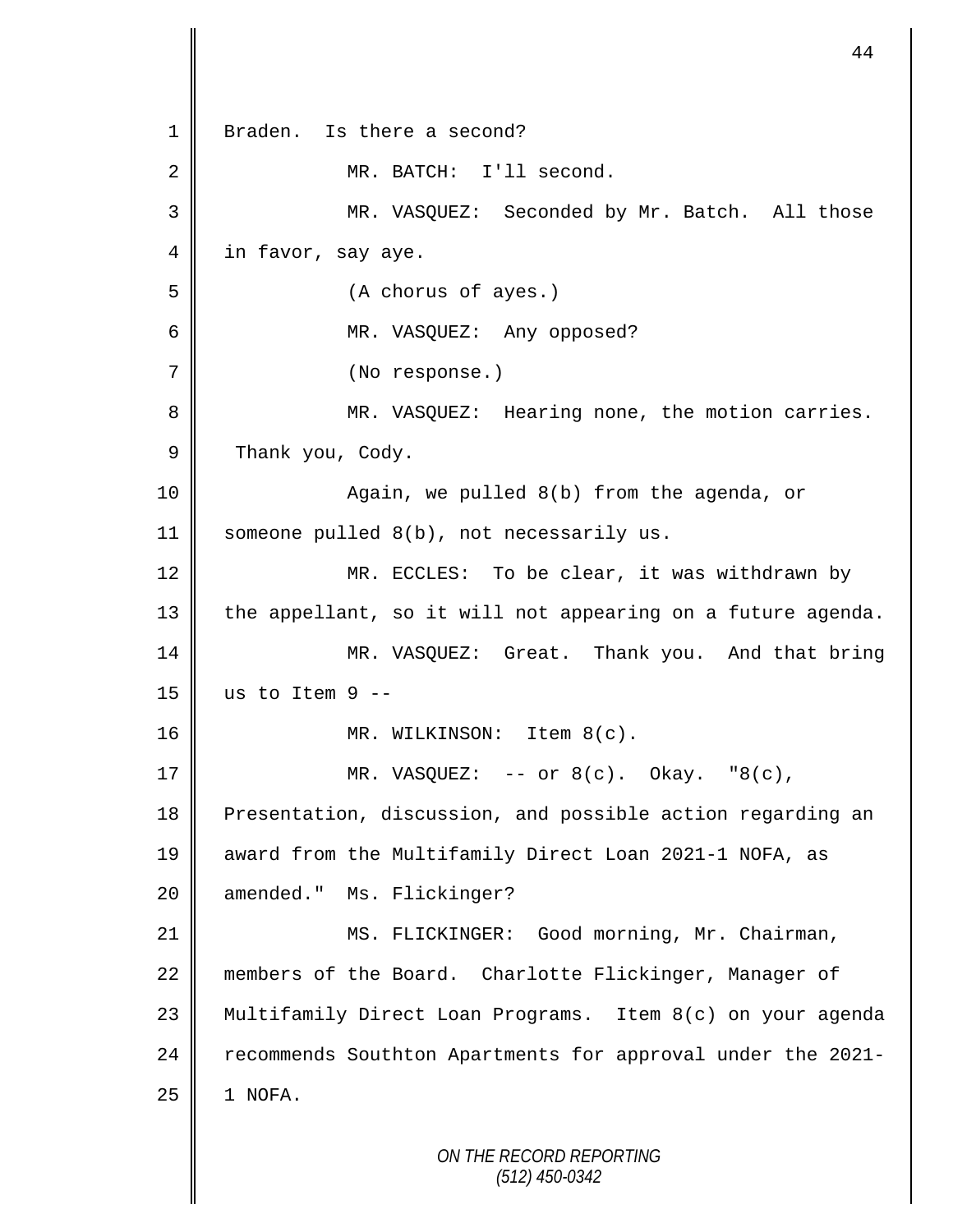*ON THE RECORD REPORTING (512) 450-0342* 1 Southton Apartments will serve a general 2 population in San Antonio. Half of the 239 newly 3 constructed units will be restricted to AMI levels ranging 4 from 30 to 80 percent, and the balance will be market rate. 5 We are recommending \$3 million in National 6 | Housing Trust Fund today under the soft repayment set-7 aside. This will be subordinate to a FHA-insured first 8 mortgage. The \$3 million MFDL loan will have a 40-year 9 term and amortization, structured as a cash flow loan in 10 | keeping with FHA requirements. 11 || And it will also leverage -- excuse me --12 1.8 million in opportunity zone funding, as well as 13 || property tax abatements pursuant to its partnership with 14 the San Antonio Housing Trust Public Facilities 15 **Corporation.** 16 I'm happy to answer any questions, and 17 respectfully request approval of this Item 8(c) for 18 | Southton Apartments. 19 MR. VASQUEZ: Great. Thank you, Ms. Flickinger. 20  $\parallel$  Do any Board members have questions on Item 8(c)? 21 | (No response.) 22 MR. VASQUEZ: It actually sounds interesting  $23$  | that they're using the opportunity zone funds as well on  $24$   $\parallel$  this. 25 || MS. FLICKINGER: I agree, sir. There are two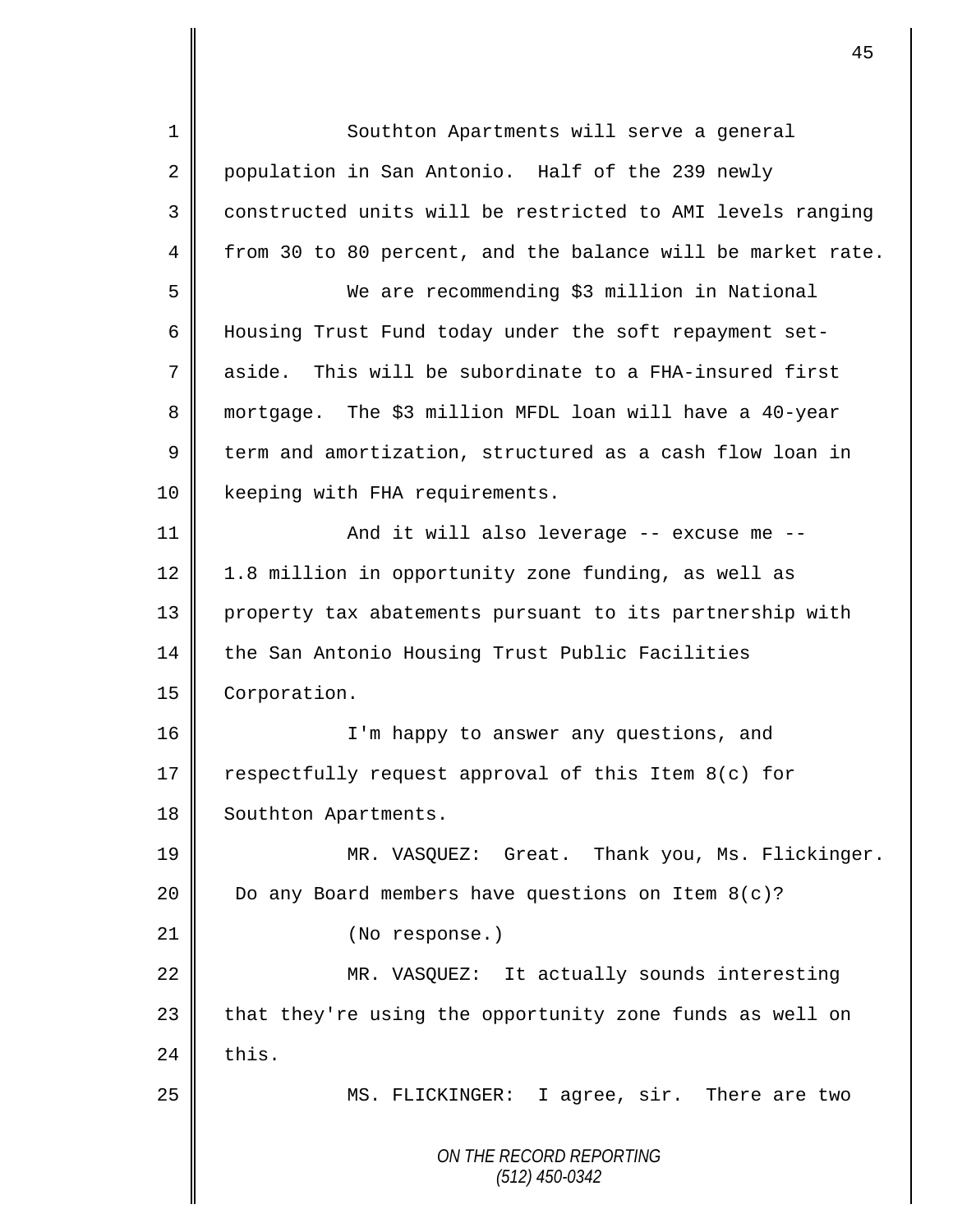1 individuals investing in this qualified opportunity area  $2 \parallel$  under that program. 3 MR. VASQUEZ: I'm glad that -- good to hear that

 $4 \parallel$  that program is actually working there. Hearing no 5 question, we will entertain a motion on Item  $8(c)$ . 6 MR. THOMAS: Mr. Chairman, I move that the Board 7 award National Housing Trust Funds from the 2021-1 Notice 8 | of Funding Availability to Southton 0Z, LLC, for Southton 9 Apartments in San Antonio, subject to the conditions and 10 || revised deadlines, as expressed in the Board action request 11 | on this item. 12 || MR. VASQUEZ: Great. Thank you. Motion made by 13 Mr. Thomas. Is there a second? 14 MR. MARCHANT: Second. 15 MR. VASQUEZ: Seconded by Mr. Marchant. All 16 those in favor, say aye. 17 || (A chorus of ayes.) 18 || MR. VASQUEZ: Any opposed? 19 (No response.) 20 MR. VASQUEZ: Hearing none, the motion carries. 21 || MS. FLICKINGER: Thank you. 22 MR. VASQUEZ: Charlotte, are you still up on  $23$  | Item  $8(d)$ ? 24 || MS. FLICKINGER: Yes, sir. 25 MR. VASQUEZ: Okay. "Presentation, discussion,

> *ON THE RECORD REPORTING (512) 450-0342*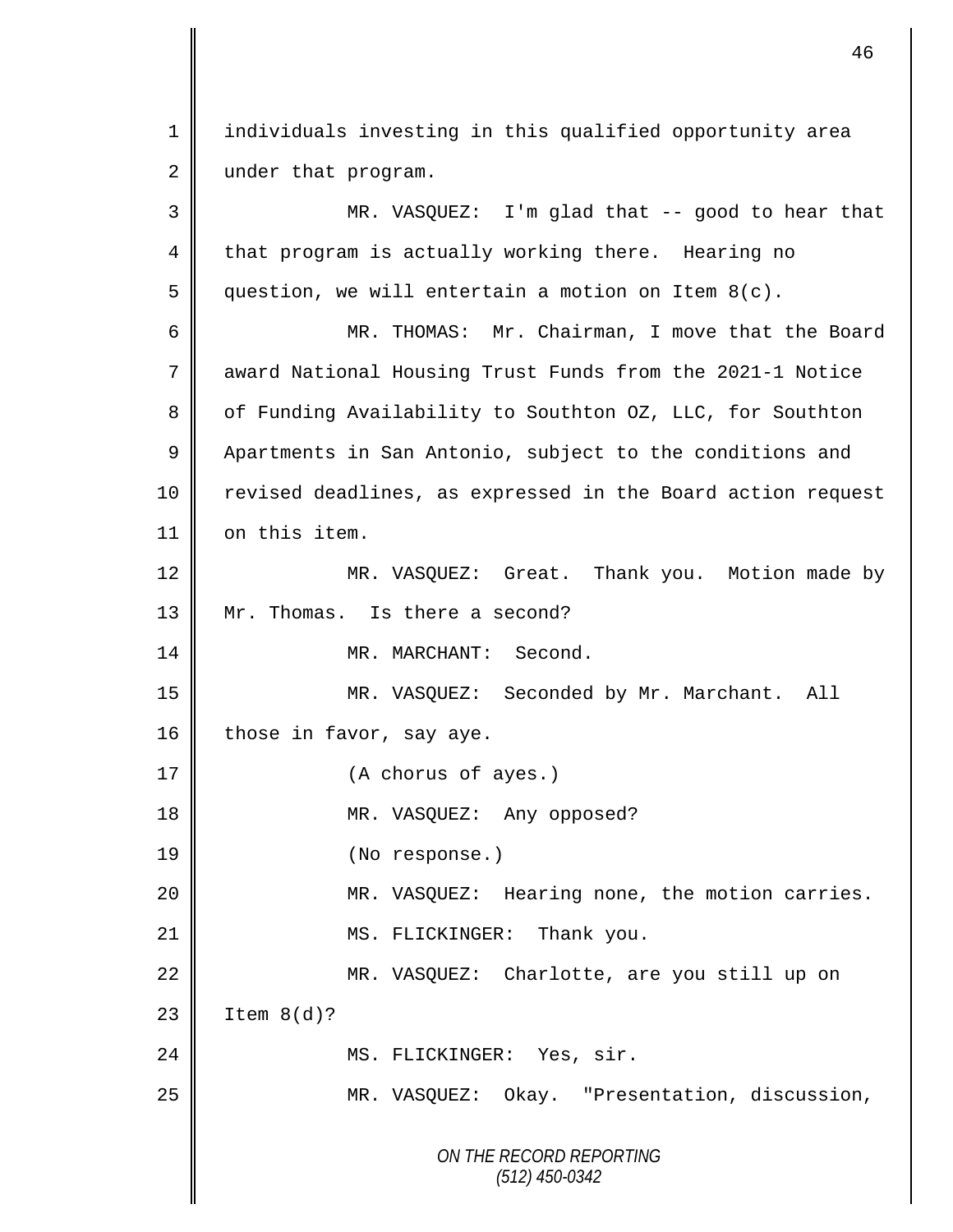*ON THE RECORD REPORTING* 1 and possible action regarding awards from the Multifamily 2 Direct Loan 2021-3 Notice of Funding Availability, as  $3 \parallel$  amended. And there are four items on  $-$ 4 || MS. FLICKINGER: Yes. 5 MR. VASQUEZ: -- four projects? 6 MS. FLICKINGER: If it's okay -- 7 || MR. VASOUEZ: Please. 8 MS. FLICKINGER: -- Mr. Chairman and members of  $9 \parallel$  the Board, I will present all four and happy to take 10 || questions throughout or at the end. 11 First up, under Item 8(d) on the agenda is 12 | Lockwood South, which will serve a general population in 13 Houston. It was previously approved for competitive 14 housing tax credits in 2020. In the application documents, 15 a building cost increase of over \$4 million. 16 We are recommending 1.3 million in HOME funds 17 under the general set-aside. This MFDL loan will have a 18 15-year term, in keeping with the conventional first 19 mortgage term, and will be structured as deferred 20 || repayable. It will leverage 7.5 million in disaster relief 21 | funding from the City of Houston. 22 || Thirteen MFDL-designated units of the 80-unit 23 || total will be restricted to 30 percent AMI. The rest will 24 be restricted to between 50 and 80 percent AMI, with eight 25 | unrestricted units.

*(512) 450-0342*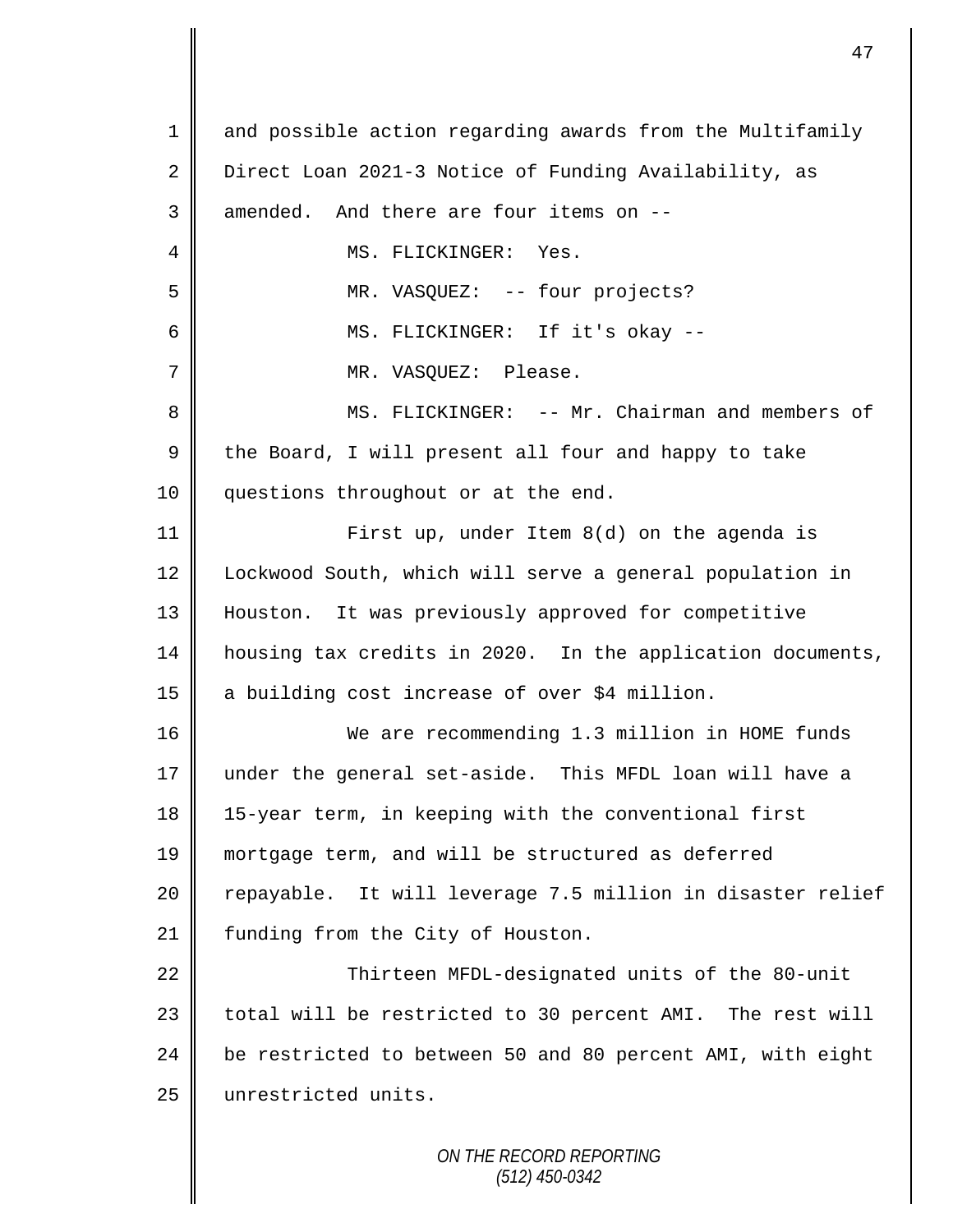1 The second item up for consideration today is 2 | Avanti at Viking Hills, which will also serve a general 3 population in 82 newly constructed units -- pardon me -- in 4 Waco. Previously approved for 8 percent credits, the 5 | application documents a building cost increase of over  $6 \parallel 4.8 \text{ million}$ . 7 We are recommending 4.5 million in HOME funds

8 under the HOME set-aside. Second to a first position FHA-9 | insured mortgage, the MFDL loan will have a 40-year term 10 || and amortization in keeping with the FHA requirements 11 | structured as surplus cash.

12 There will be 23 MFDL units. The rest, they will range between 30 and 60 percent AMI, and the balance will be restricted to housing tax credit rents with 13 market-rate units.

16 The third recommendation today is for Dallas 17 Stemmons Apartments, which will serve a general population 18 in Dallas. Previously approved for tax credits in 2020, 19 they had a lumber cost increase of \$988,000. We are 20 Tecommending 540,300 in HOME funds under the general set-21 aside of this NOFA, and it will also be second to a first 22  $\parallel$  position FHA first -- pardon me -- FHA-insured mortgage, 23  $\parallel$  and with a 40-year term and amortization. 24 | Chamber 1 In Dallas Stemmons, we will have nine MFDL-

 $25$  designated units out of the 87 total, and those will all be

*ON THE RECORD REPORTING (512) 450-0342*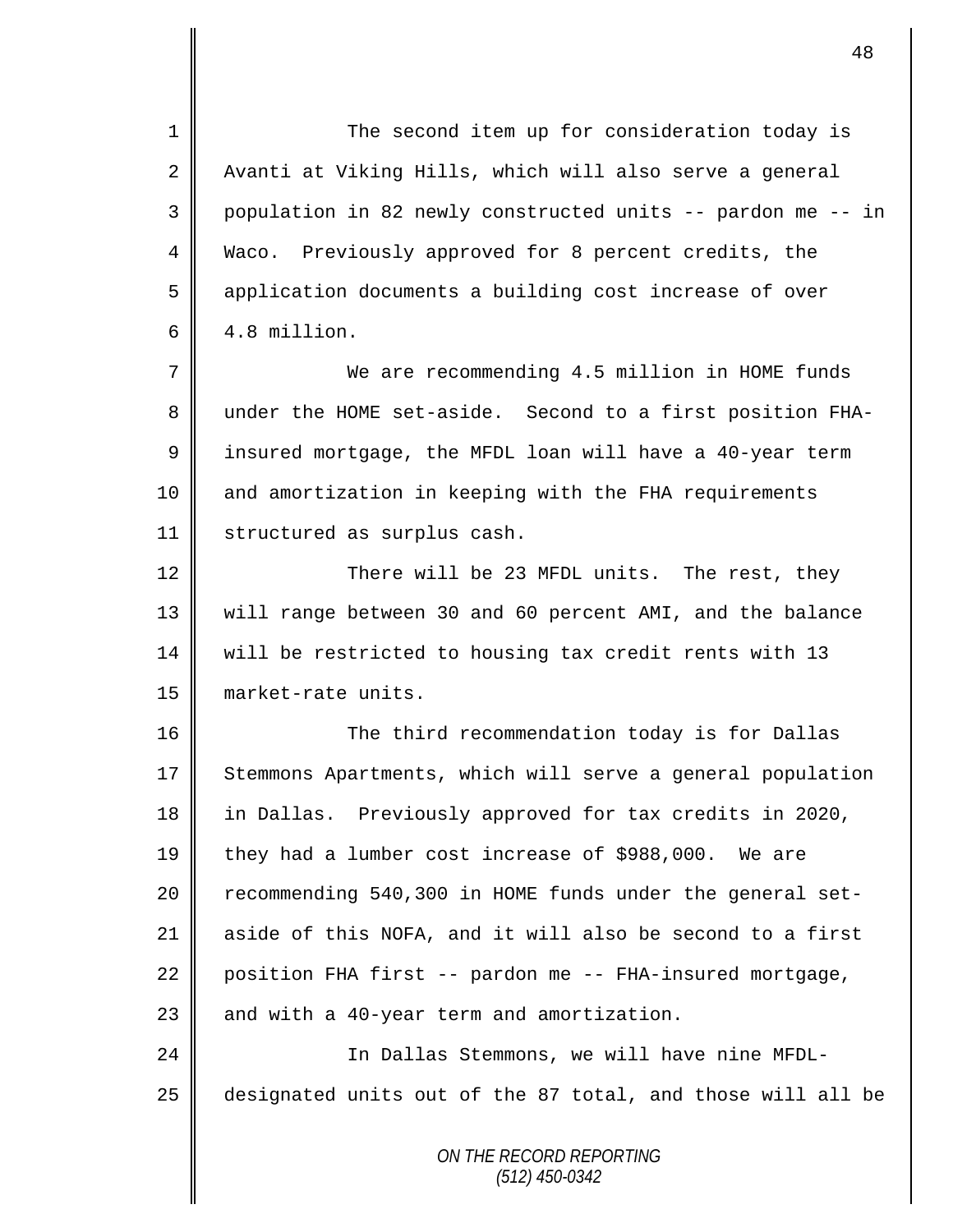| $\mathbf 1$    | restricted to 30 percent AMI. The rest will have housing       |
|----------------|----------------------------------------------------------------|
| $\overline{2}$ | tax credit limits with two unrestricted units.                 |
| 3              | And finally today, Palladium at West Francis,                  |
| $\overline{4}$ | which will serve a general population in Midland.              |
| 5              | Previously approved for 4 percent housing credits, this        |
| 6              | application documents a lumber cost increase of over \$2.4     |
| 7              | million. We're -- we are recommending $$2,472,726$ in          |
| 8              | National Housing Trust Funds under the general set-aside.      |
| $\mathsf 9$    | This will be in addition to a 2020 National                    |
| 10             | Housing Trust Fund award of a little over 1.25 million.        |
| 11             | These two loans will be in second and third position to a      |
| 12             | first position FHA mortgage. It's a 40-year term and 30-       |
| 13             | year amortization.                                             |
| 14             | There were be 25 total MFDL-designated units out               |
| 15             | of 240 total, and those will all be restricted to              |
| 16             | 30 percent AMI. The balance other than those 25 will           |
| 17             | including housing tax credit and unrestricted rents.<br>$I'$ m |
| 18             | happy to answer any questions on any of these.                 |
| 19             | Mr. Chairman, members of the Board, otherwise, I               |
| 20             | respectfully request approval of these proposals under the     |
| 21             | 2021-3 NOFA.                                                   |
| 22             | MR. VASQUEZ: Actually, I do have a question,                   |
| 23             | and I don't know if I missed it in the materials on the        |
| 24             | Avanti at Viking Hills. Do we know what was the original       |
| 25             | cost projection of that project?                               |
|                | ON THE RECORD REPORTING<br>$(512)$ 450-0342                    |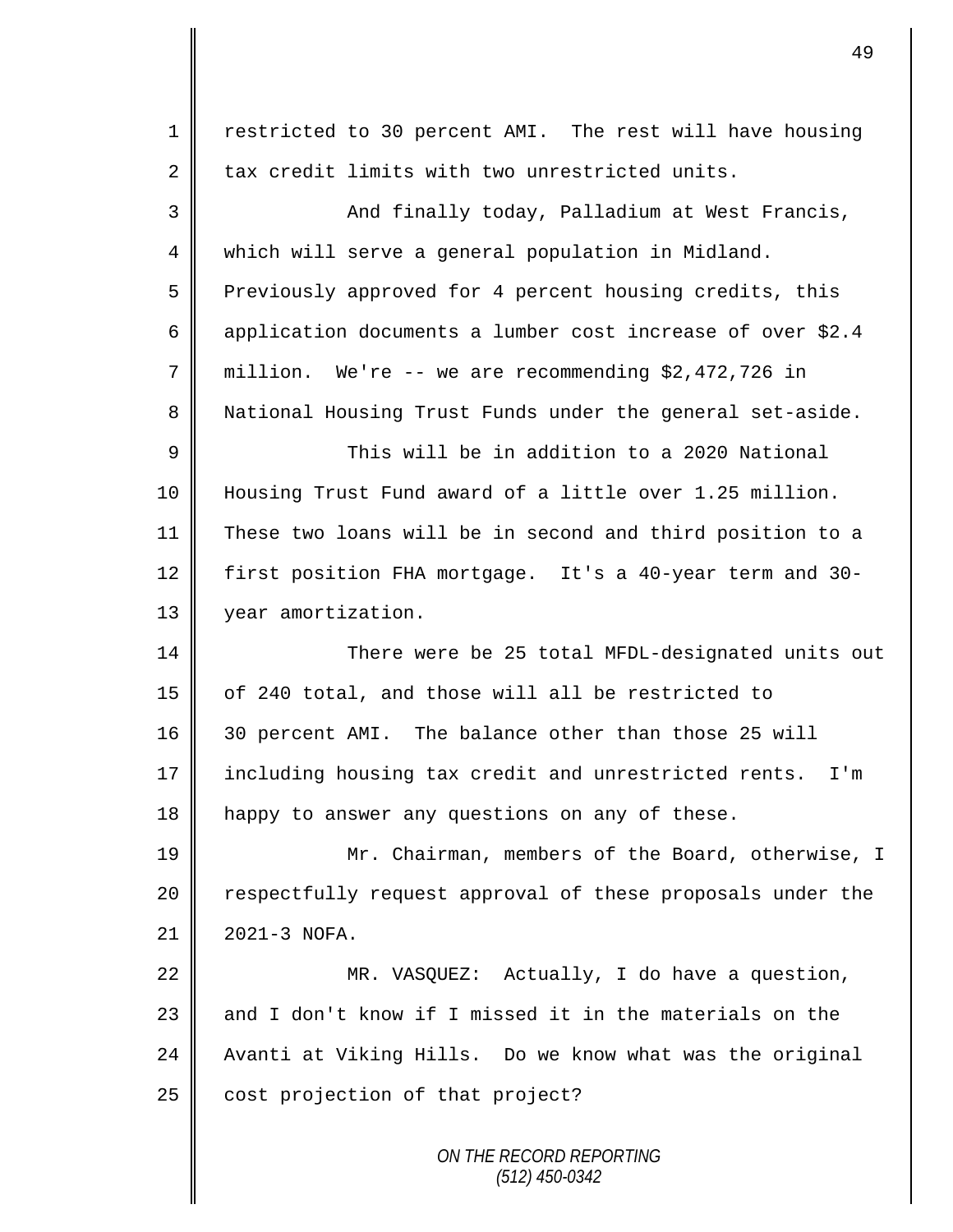*ON THE RECORD REPORTING (512) 450-0342* 1 || MS. FLICKINGER: The original cost projection is 2 contained in the materials,  $\text{sin}$ , and I will -- but it is  $3 \parallel$  deep into the materials. We have a fairly lengthy 4 underwriting report with this one, and on page 6 of 8 of 5  $\parallel$  the URA report, we are showing an original -- I have the 6 original basis -- or a total cost of 23,365. 7 || I'm sorry. I've got that -- I have that 8 backwards. It went from about 18.7 to 23,365. Sorry. 9 MR. VASQUEZ: And they're asking for  $4-1/2$ 10 million on the -- 11 MS. FLICKINGER: Basically, most of the gap. 12 | MR. VASQUEZ: -- 18 million original? 13 MS. FLICKINGER: The 18 million was the original  $14 \parallel \cdot \text{cost}$ . 15 MR. VASQUEZ: That just seems like a huge miss. 16 || MS. FLICKINGER: That is a very large cost 17 || increase. You are correct, sir. And I -- we have a lot of 18 construction contracts from the developer. 19 They don't yet have their firm commitment from 20 FHA, so this one is much earlier along in the process than 21 | others. And it appears to have a significantly larger 22 increase than  $-$ - well, all of the ones that we brought to 23 you today. We have one more application that is still 24 pending that has a similar amount being requested. 25 MR. VASQUEZ: I mean, dollar-wise and percent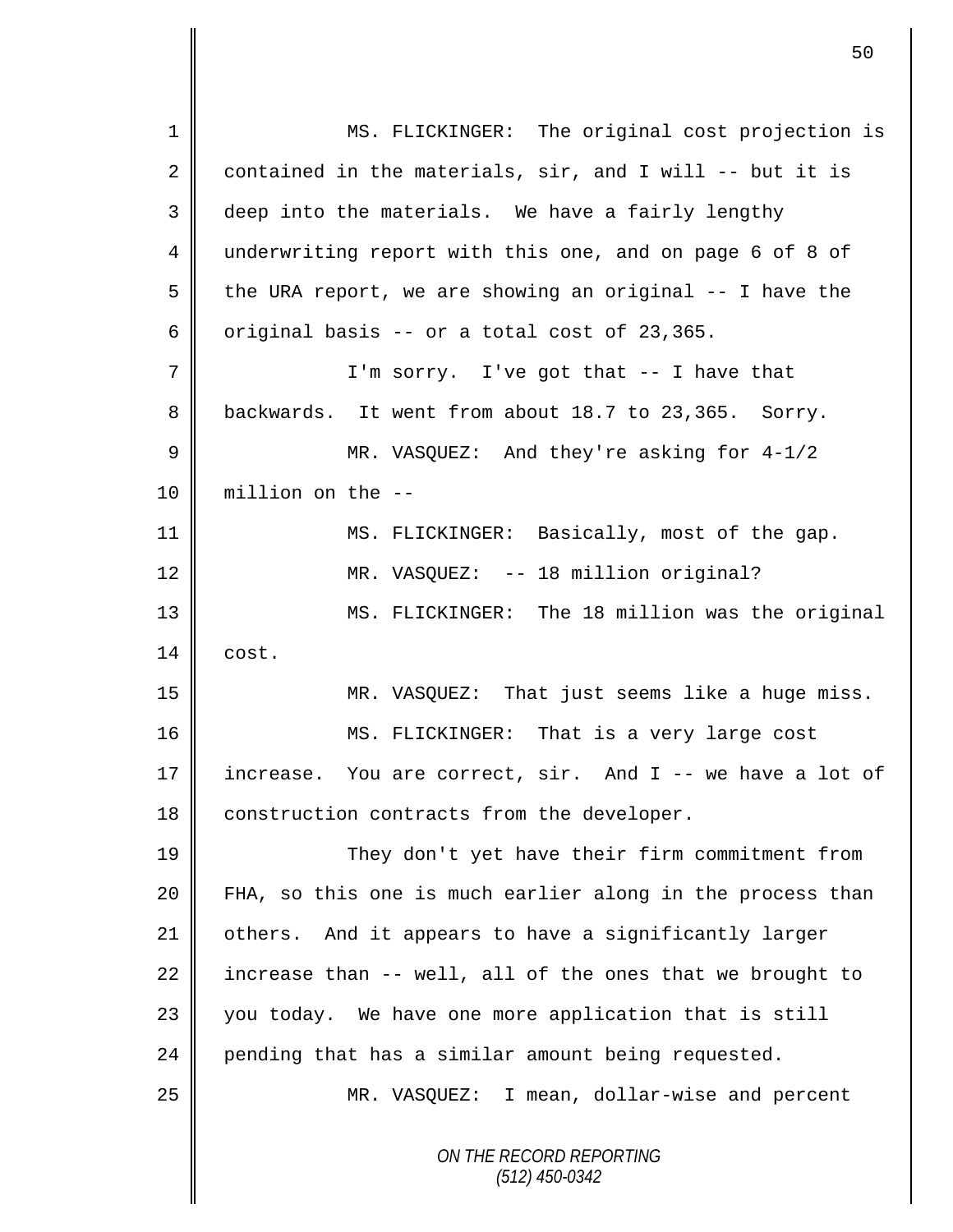*ON THE RECORD REPORTING (512) 450-0342* 1 change is just seems, even given the pricing changes -- do 2 we have a representative of the project that could  $-$ -3 || MS. FLICKINGER: We have a representative. 4 MR. VASQUEZ: -- maybe explain this? 5 MS. FLICKINGER: Mr. Williams might be able to 6 | help answer this question  $-$ -7 MR. VASQUEZ: Okay. 8 || MS. FLICKINGER: -- if you would like. 9 MR. VASQUEZ: Okay. Well, that would be great. 10 Let's first, I guess, have a motion from the Board to 11 accept public comment on this and future -- the rest of the 12 agenda items. 13 || MR. MARCHANT: So moved. 14 MR. VASQUEZ: Made by Mr. Marchant. Seconded  $15 \parallel$  by  $-$ 16 || MR. BATCH: Second. 17 MR. VASQUEZ: -- Mr. Batch. All those in favor,  $18$  say aye. 19 (A chorus of ayes.) 20 MR. VASQUEZ: Any opposed? 21 || (No response.) 22 || MR. VASQUEZ: None. Mr. Eccles will be happy 23 | for that now. 24 Okay. Sir, if you could identify yourself and I 25 guess, hopefully, there's a sign-in sheet there and --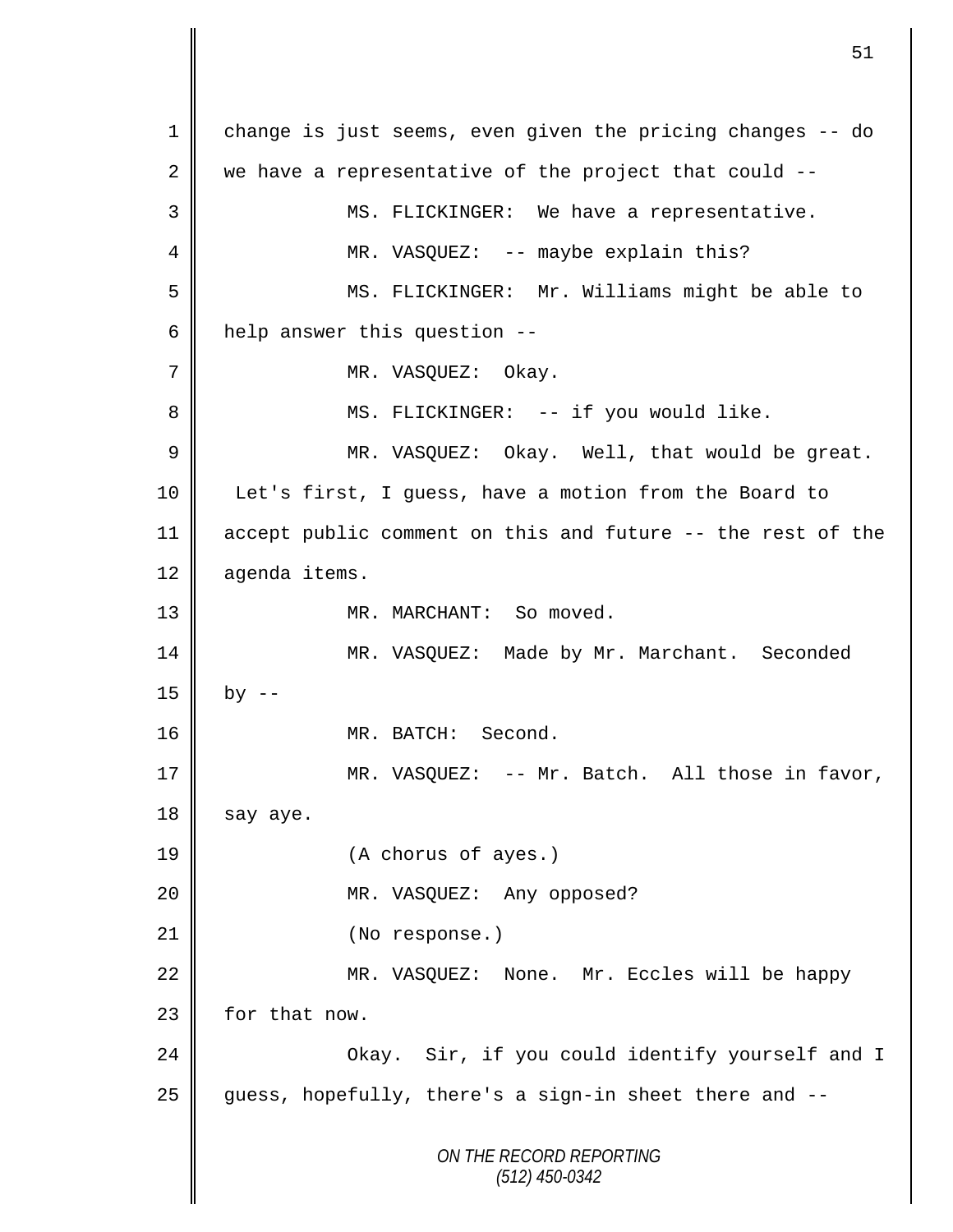1 || MR. WILLIAMS: There is. My name is Toby 2 Williams. I am here representing the Avanti at Viking 3 Hills development. 4 Yeah, you're right. You're 100 percent right.  $5 \parallel$  There was a miss on that particular project. 6 || You know, we have actually put that project out 7 to bid twice now, and we have done significant value 8 engineering on the deal, trying to get those costs back in 9 | line with what our original projects were. Waco is kind of 10 an interesting market. 11 || It's -- there's not a strong sub-base there. So 12 you're pulling a lot of your subs from the DFW area. 13 You're pulling a lot of your subs from the Austin area. 14 It's far enough -- we do a lot of stuff out in 15 Corpus Christi. We're running the same situation there, 16 where, you know, we're pulling subs from the Valley and 17 pulling subs from San Antonio and Houston. And so we 18 see -- you know, we see an increase in costs over what you 19  $\parallel$  see in a lot of the other areas. 20 || It was kind of a perfect storm on this 21 particular deal. We didn't get the equity that we were  $22$  hoping to, you know, the initial commitment, and you know, 23 we've been, again, working for almost two years now trying 24 to get this  $-$  or a year and a half, trying to get this  $25$  deal closed, and  $-$ 

> *ON THE RECORD REPORTING (512) 450-0342*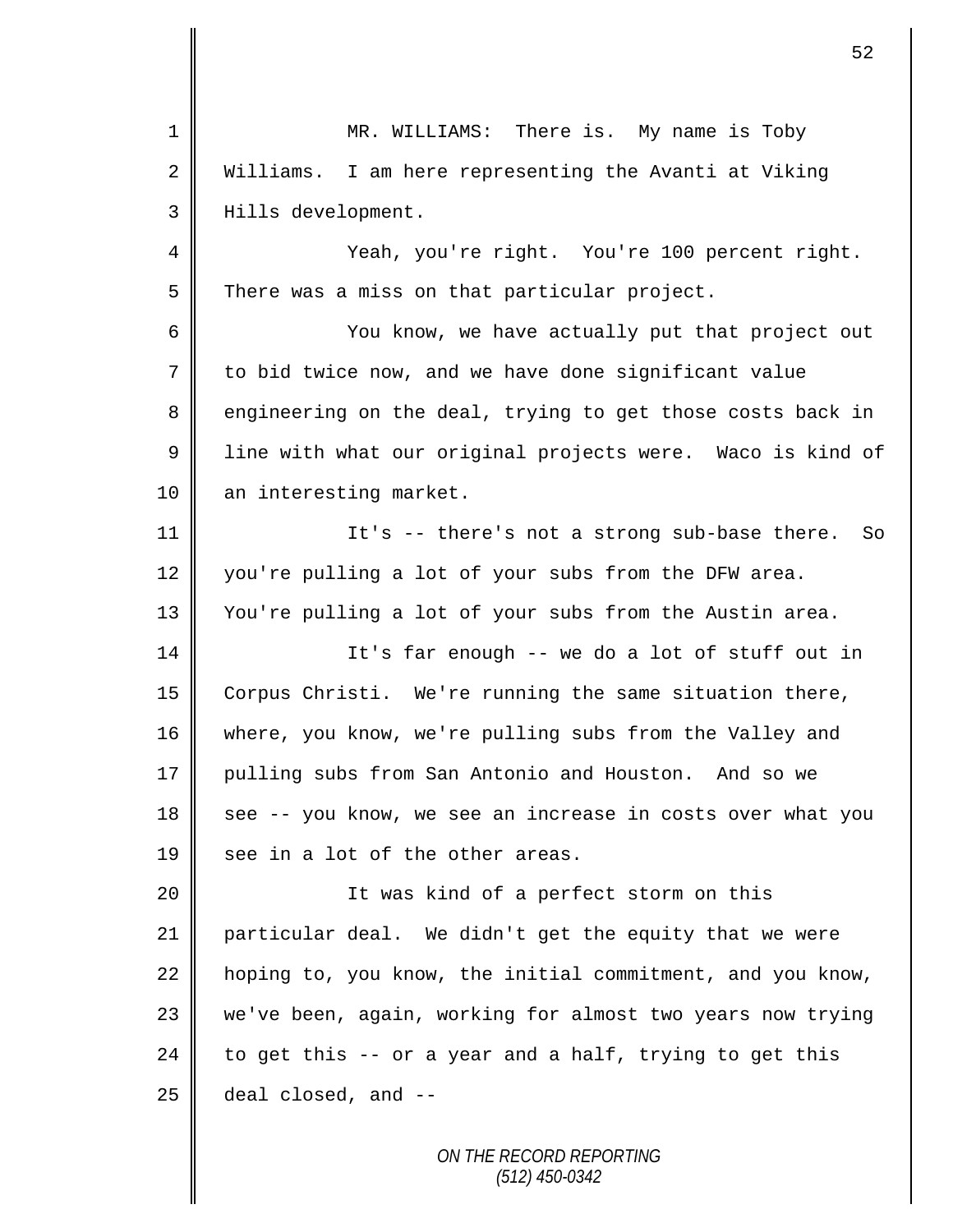| $\mathbf{1}$ | MR. VASQUEZ: Is there -- I mean, and maybe it's             |
|--------------|-------------------------------------------------------------|
| 2            | in your -- in this tiny-font spreadsheet. I mean, is there  |
| 3            | a -- what are the biggest driving factors? I mean, is       |
| 4            | it lumber? Is it --                                         |
| 5            | MR. WILLIAMS: Lumber was, yeah.                             |
| 6            | MR. VASQUEZ: -- labor? Is it --                             |
| 7            | MR. WILLIAMS: Lumber was, hands-down, one of                |
| 8            | the largest. You know, the other -- we saw an increase      |
| $\mathsf 9$  | across plumbing, all -- really all of the major trades,     |
| 10           | electrical, plumbing, you know, the HVAC. But the --        |
| 11           | really and truly, the biggest was in lumber.                |
| 12           | On our most recent -- you know, when we out to              |
| 13           | bid, masonry is another one that we're seeing a big hit     |
| 14           | now, right there. The Hardy folks are saying they won't     |
| 15           | even accept orders right now from multifamily. And so you   |
| 16           | know, it's just been -- again, it's kind of a perfect       |
| 17           | storm, and we're just trying to ride the ship and get --    |
| 18           | you know, get through it.                                   |
| 19           | MR. VASQUEZ: Again, I guess one last question.              |
| 20           | Is this -- and I don't know if -- who's going to answer     |
| 21           | this best. Is this contingent upon other financing and      |
| 22           | things that need to be put in place and finalized?          |
| 23           | MR. WILLIAMS: Just FHA. You know, we're going               |
| 24           | through -- we have a commitment from the lender. We have    |
| 25           | not submitted our firm application at this point, but we're |
|              | ON THE RECORD REPORTING                                     |

 $\mathsf{I}$ 

 $\mathsf{I}$ 

*(512) 450-0342*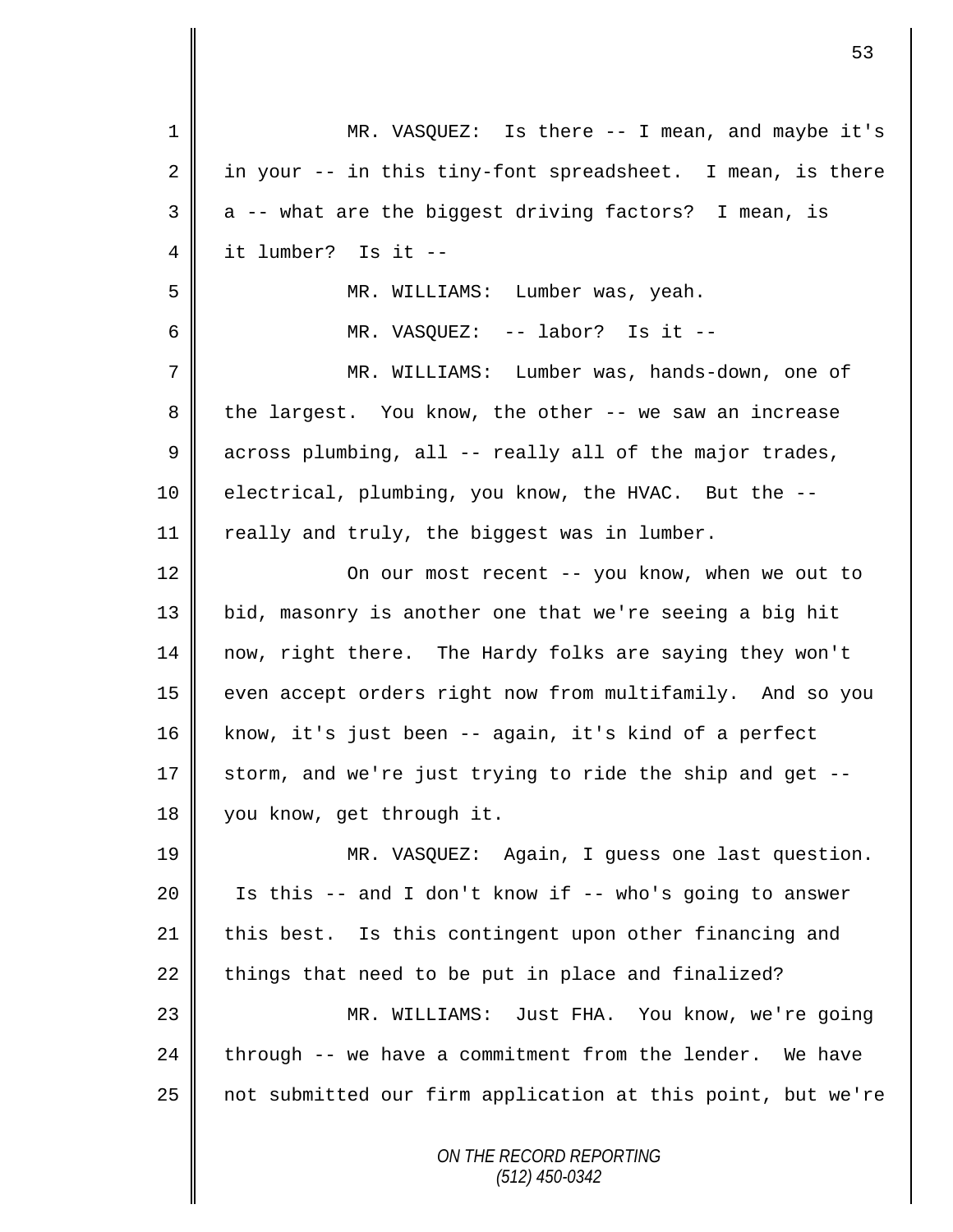*ON THE RECORD REPORTING (512) 450-0342* 1 still going through for the FHA underwriting. 2 MR. VASQUEZ: But is the other lender contingent 3 upon this loan, this additional direct loan? 4 MR. WILLIAMS: Yeah. Well, yeah. The --  $5 \parallel$  ultimately, the deal is not -- you know, is not financial 6 feasible without these bonds. So yes, it will be 7 | contingent upon this. 8 MR. VASQUEZ: Okay. And I guess, this is back 9 for Charlotte, I guess. So our loan, our award doesn't 10 happen unless he gets all of the other financing in place? 11 || MS. FLICKINGER: Yes. 12 || MALE VOICE: Correct. 13 MR. VASQUEZ: All right. Yeah. Okay. Yeah. 14 | MS. FLICKINGER: Absolutely, Mr. Chairman. 15 That's a condition, an underwriting condition that we'll be 16 || attaching to our award letter after this --17 || MR. VASOUEZ: Okay. 18 || MS. FLICKINGER: -- meeting, if you approve it. 19  $\parallel$  And then the -- we're not able to answer --20 MR. VASQUEZ: Hang on, Toby. Hang on, Toby. I  $21$  | think we have some questions. 22 MS. FLICKINGER: We're not actually able to 23 | enter into a commitment on this loan right now because it 24 | is an FHA-insured product and we don't have a subordination 25  $\parallel$  agreement with FHA. So it will be -- we will do an award,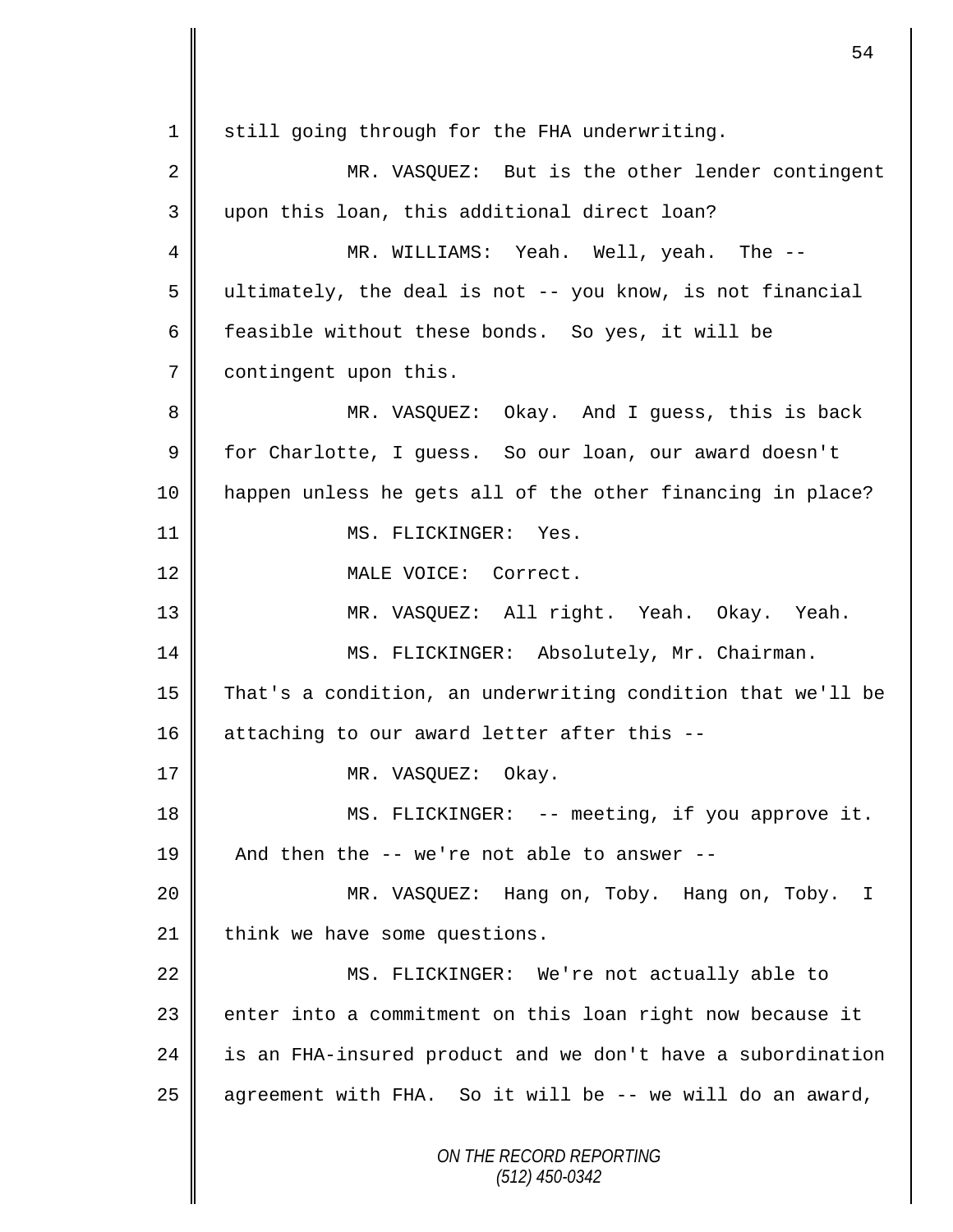*ON THE RECORD REPORTING (512) 450-0342* 1 and then no commitment will be made until FHA subordination  $2 \parallel$  is -- agreement is reached, but also all the commitments  $3 \parallel$  for all the financing have to be in place. 4 || MR. VASQUEZ: So this would be, essentially, 5 contingent upon checking all these other --6 || MS. FLICKINGER: Absolutely, sir. 7 MR. VASQUEZ: -- boxes. Okay. 8 Mr. Marchant, you had some questions? 9 MR. MARCHANT: Yeah. Is there a spreadsheet 10 || that I'm just not finding on here? Just --11 || MR. VASQUEZ: Yeah. What page is this? 12 MR. MARCHANT: It's very possible my 13 || technological -- lack of technological --14 MR. VASQUEZ: Does anyone have the page number  $15 \parallel$  on  $-$ 16 MR. MARCHANT: Okay. Well, I think that 17 answered my question. 18 || Can you explain to me your role? You're the 19 developer? You're the contractor? You're the owner? 20 What's your little slots that you fall into? 21 || MR. WILLIAMS: We are the developer and owner of 22  $\parallel$  the  $-$ 23 MR. MARCHANT: Okay. Developer and owner. And  $24$  the development fee, does it escalate with the additional  $25$   $\parallel$  funds?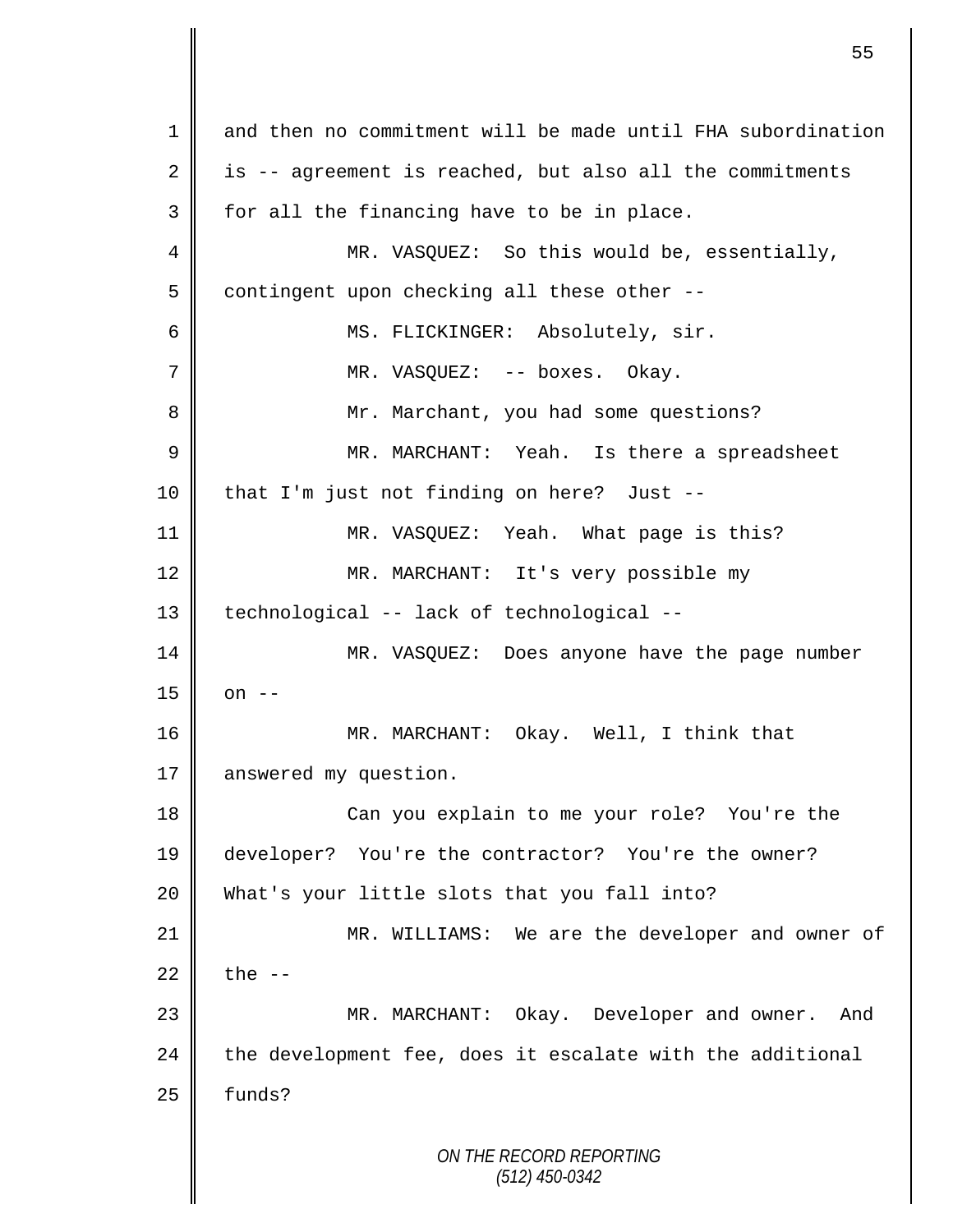| $\mathbf 1$ | MR. WILLIAMS: We capped the -- when we                      |
|-------------|-------------------------------------------------------------|
| 2           | submitted our application, we -- you know, we capped the    |
| 3           | developer fee, you know, based on the requirements for --   |
| 4           | you know, for the NOFA.                                     |
| 5           | MR. MARCHANT: And the --                                    |
| 6           | MR. WILLIAMS: And -- sorry.                                 |
| 7           | MR. MARCHANT: -- last competitive bids were                 |
| 8           | open when on the project?                                   |
| $\mathsf 9$ | MR. WILLIAMS: We got them back right before we              |
| 10          | submitted, which was mid- or early July.                    |
| 11          | MR. MARCHANT: Oh, my.                                       |
| 12          | MR. WILLIAMS: Yeah, and --                                  |
| 13          | MR. MARCHANT: The world's turned around several             |
| 14          | times since then.                                           |
| 15          | MR. WILLIAMS: It has, and just -- you know, I               |
| 16          | spent a couple of years working -- you know, working under  |
| 17          | Brett Stewart here at TDHCA in the Underwriting department, |
| 18          | and -- you know, and really appreciate all the effort that  |
| 19          | Charlotte has put into -- you know, into helping us get     |
| 20          | this deal through, and the other REA staff.<br>And          |
| 21          | they will get another bite at the apple, right? So what --  |
| 22          | you know, we'll have to come back right before we close. I  |
| 23          | mean, obviously, there's going to be a condition on the     |
| 24          | report or on the recommendation, but we'll bring it back in |
| 25          | right before we close, because it's -- you know, it's going |
|             | ON THE RECORD REPORTING<br>(512) 450-0342                   |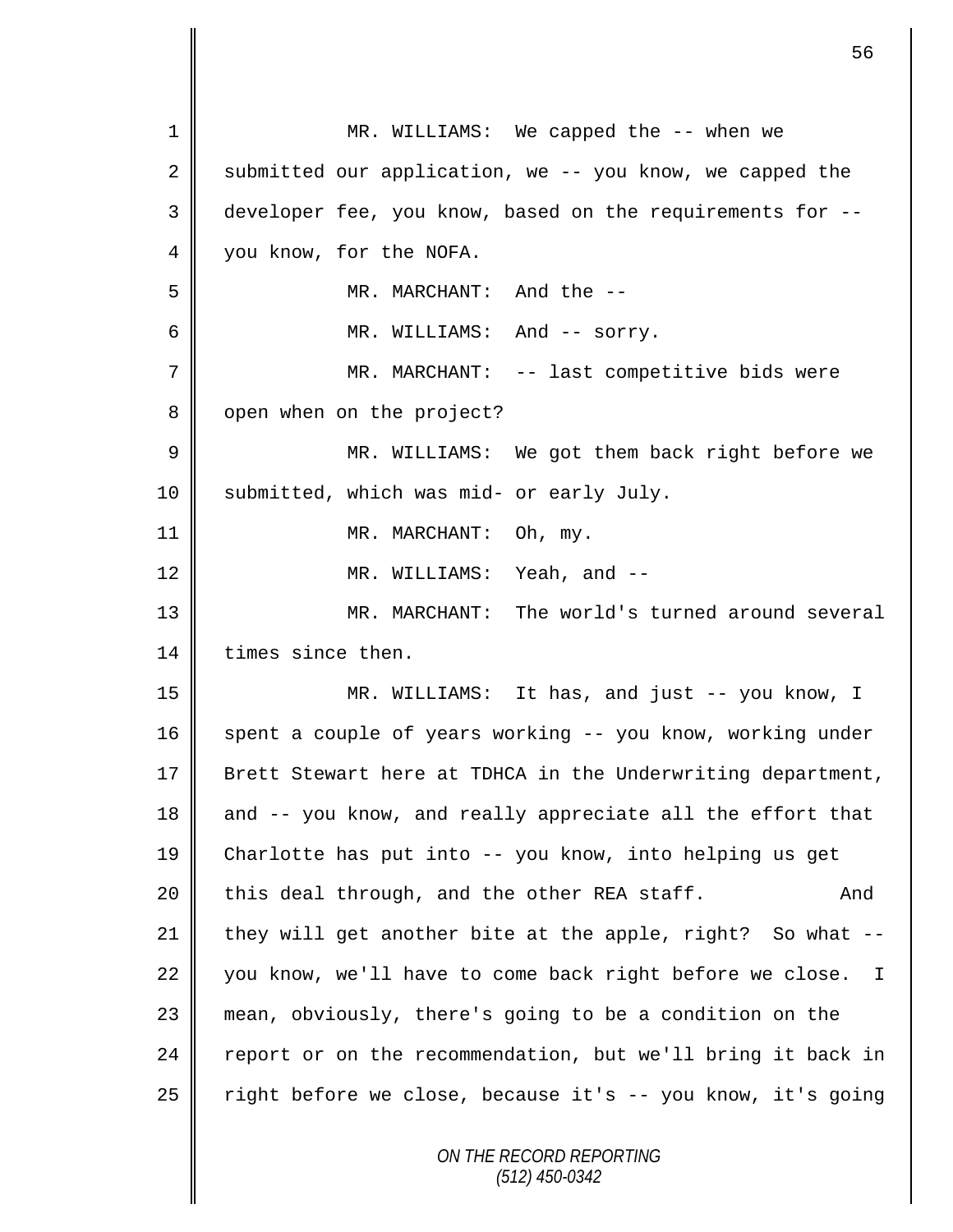*ON THE RECORD REPORTING (512) 450-0342* 1 to take us another six months to get through the HUD 2 process, right? And the world could change again  $3 \parallel$  between -- you know, between now and then. 4 || So we'll come in right before we're supposed to 5 close for that closing memo. REA will re-underwrite the 6 deal. At that point, we'll have an actual construction 7 contract that's been signed, you know, with the true -- you  $8 \parallel$  know, true, final cost for the development, so --9 || MR. MARCHANT: And I guess my other question, 10 Mr. Chairman, is -- while we're nurturing this deal along, 11 it sounds like that there's almost an opportunity for 12 another deal to come and be funded and finished in that 13 time frame. How affordable are the units going to be? 14 MR. WILLIAMS: I mean, we've got a mix of, you 15 know, 30 to 60 percent units there. It was -- I think we 16 had 10 percent at 30, 20 percent at 50, and the balance of 17  $\parallel$  the affordable units were all at 60. We had --18 || MR. VASQUEZ: Thirteen market-rate? 19 MR. WILLIAMS: Yeah. We had 13 market-rate 20  $\parallel$  units. So you know, the vast majority of the unit is -- or  $21$  the development is going to be affordable. 22  $\parallel$  and we actually wanted to go -- our original 23 || intention was go 100 percent affordable, but the City of 24 Waco actually required, as part of their resolution of  $25$  support, that we had to have a certain percentage of the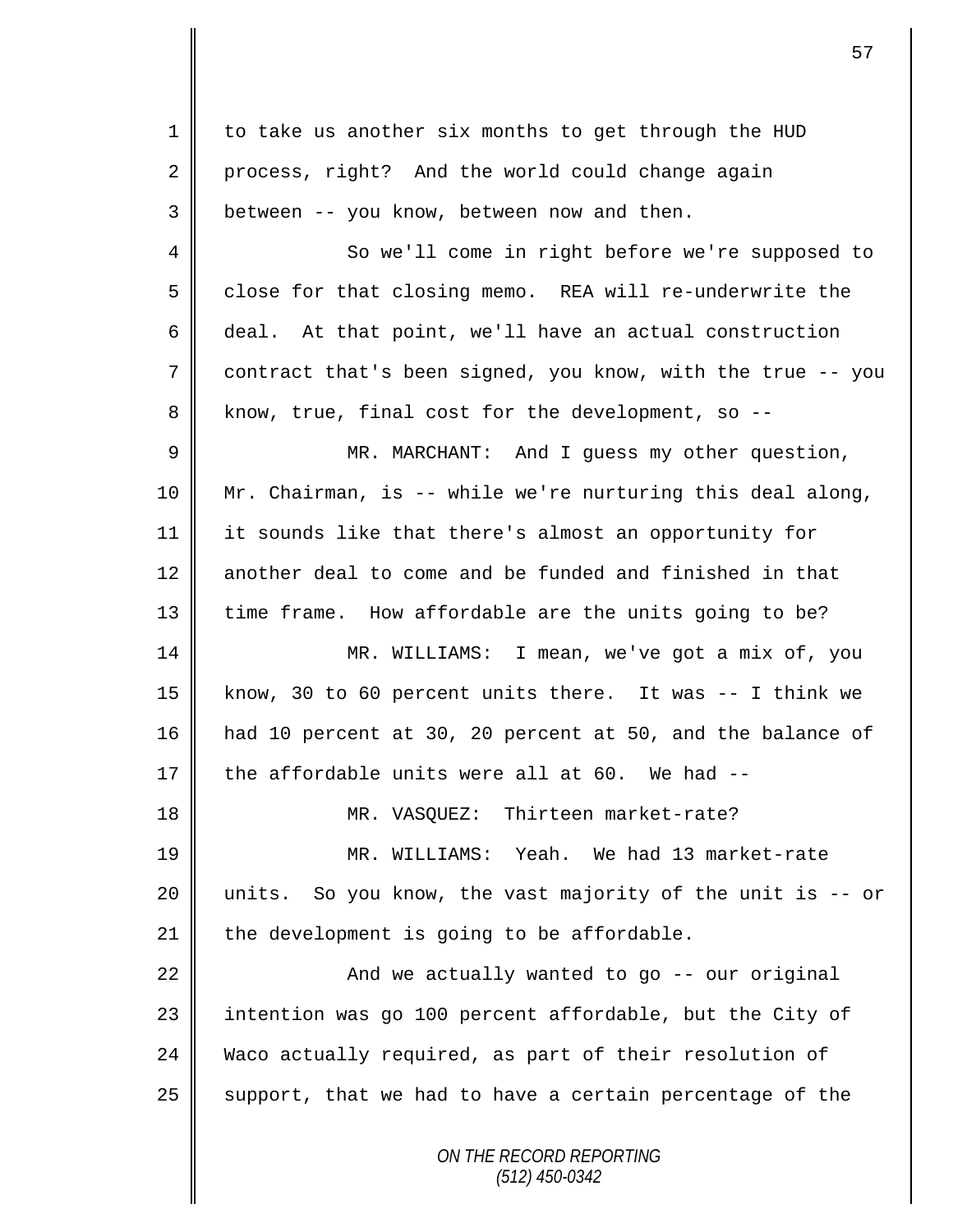*ON THE RECORD REPORTING (512) 450-0342* 1 units set aside as market-rate. They want a true mixed-2 | income development. 3 MR. MARCHANT: Okay. Thank you, Mr. Chairman. 4 MR. VASQUEZ: Mr. Braden, do you have any 5 questions? 6 MR. BRADEN: So earlier on in your discussion, 7 you said you had not yet identified a general contractor? 8 || MR. WILLIAMS: No. We had put it out to bid.  $9 \parallel$  We are actually working with a contractor now. 10 We're working with a group called Nations. 11 They're based out of Houston. They currently have one -- 12 We have one under construction with them now. 13 We got the first round -- I think we had four 14 contractors respond, and we had, you know, a pretty wide 15 | range of -- I don't remember those numbers off the top of 16 my head -- that initial round we did back in February, and 17 we put it back out on the street. 18 So we just got those back a couple of months 19 ago. We had three contractors respond at that point, and 20 the prices ranged anywhere from, you know, \$175 a foot to 21  $\parallel$  \$225 a foot. We had a pretty -- you know, had a pretty 22 | wide range there. 23 And a lot of it is in the uncertainty on the -- 24 you know, on the contractor's part. They're being told by 25 the supply houses, hey, you call and get a quote, and they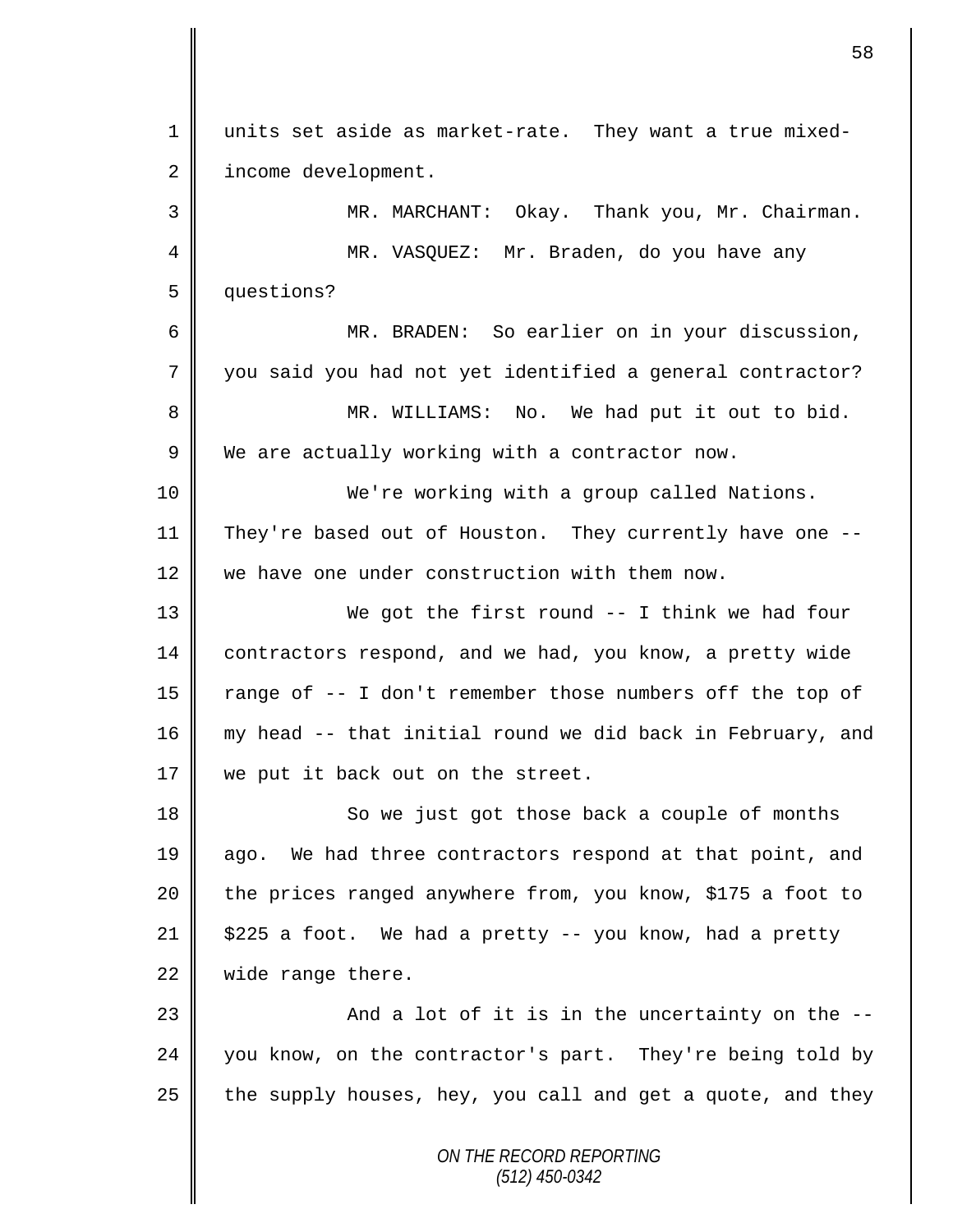1 say, you can call us back in an hour and sign this up, but  $2 \parallel$  if you wait till tomorrow morning, we're going to re-quote 3 it for you.

4 || You know, there's just -- there's still a lot of 5 uncertainty in the market, supply chain issues. You know, 6 | we're seeing -- starting to see some issues with those. I 7 mentioned the Hardy siding a few minutes ago. It's just, 8 you know --

9 MR. BRADEN: So what assurances do you have that 10 || the financing that you're lining up is going to be adequate 11 since you don't really have the price locked up?

12 MR. WILLIAMS: Well, I mean, there's -- that's  $13$  | one of those risks, you know, that we run. I don't know 14 that I can  $-$  I don't want to sound like a smart aleck, but 15 it's one of those where I don't really have a crystal ball 16 that we can look at the future and say, hey, we think 17 construction prices are going to -- you know, are going  $18$  | this way.

19 We do still have some developer fees, so you 20 || know, have some room in our deal where we can defer some 21 additional developer fee if there are additional cost 22 increases. You know, I'll tell you, we're 100 percent 23 | confident that we're going to get this deal funded, you  $24$  know, or closed, funded and put into  $--$  or put into  $--$ 25 | placed in service.

> *ON THE RECORD REPORTING (512) 450-0342*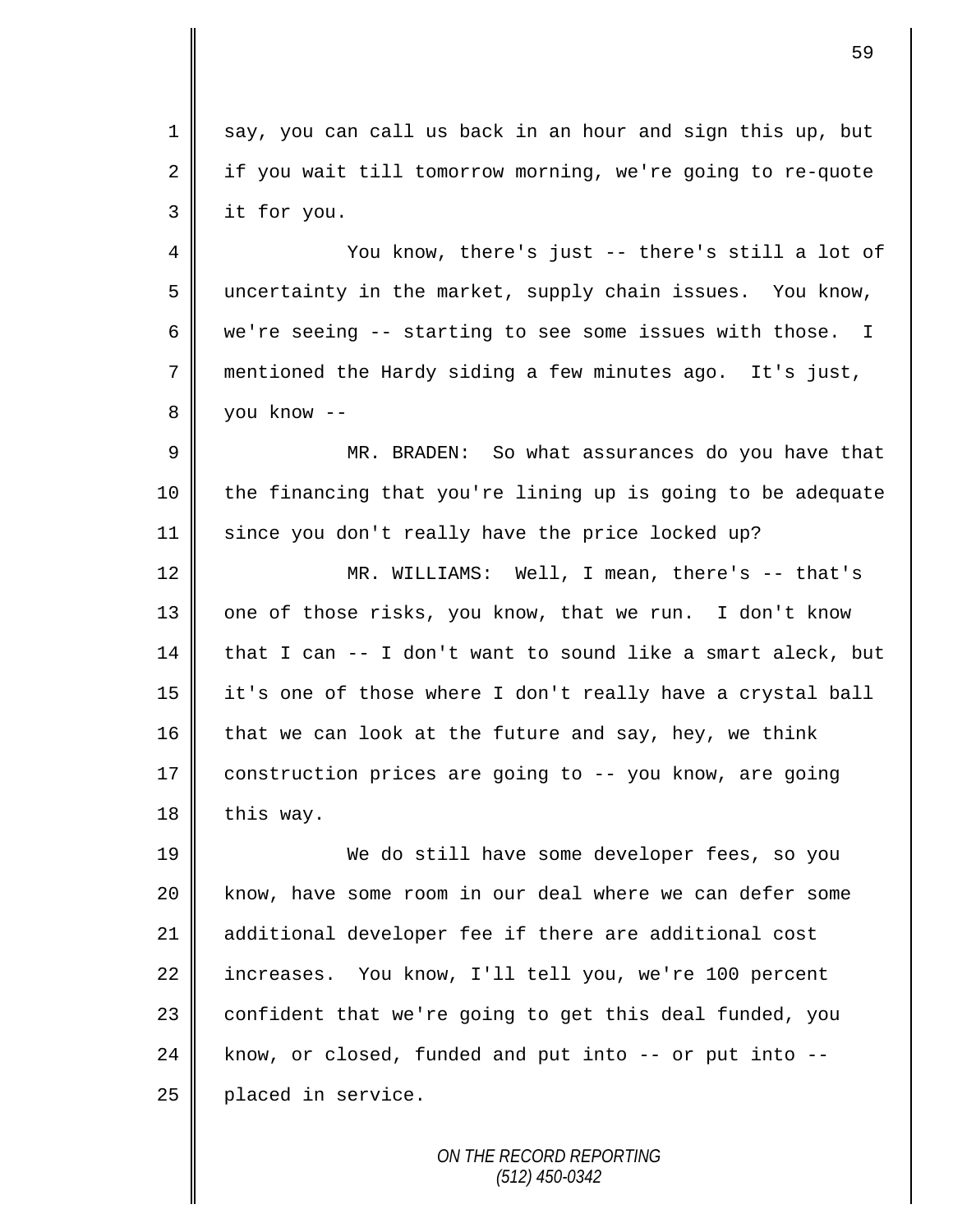|    | 60                                                         |
|----|------------------------------------------------------------|
| 1  | MR. BRADEN: Okay. That's all I have. Thank                 |
| 2  | you.                                                       |
| 3  | MR. MARCHANT: Mr. Chairman? How many units did             |
| 4  | we -- were completed in this last year? That's a general   |
| 5  | question. Under the program, is that your 16,000 or        |
| 6  | 17,000?                                                    |
| 7  | MS. FLICKINGER: Under the --                               |
| 8  | MR. VASQUEZ: I think those --                              |
| 9  | MS. FLICKINGER: -- 4 percent tax credit, I                 |
| 10 | think that was 16,000.                                     |
| 11 | MR. MARCHANT: Of those units, how many people              |
| 12 | came in and asked for this kind of assistance?             |
| 13 | MS. FLICKINGER: For the Multifamily Direct                 |
| 14 | Loan? I $-$                                                |
| 15 | MR. MARCHANT: The costs -- they missed the cost            |
| 16 | and $--$                                                   |
| 17 | MS. FLICKINGER: The number of applications that            |
| 18 | we have received this year is approximately 25, and that's |
| 19 | just -- each of those is a range between 40 units and 240  |
| 20 | units. I'd be more than happy to put that information      |
| 21 | together in --                                             |
| 22 | MR. MARCHANT: Well, I'm just asking generally,             |
| 23 | as -- how many people ran into this problem and their      |
| 24 | complete project stopped and they didn't get its financing |
| 25 | and has not even started yet out of that group?            |
|    | ON THE RECORD REPORTING<br>$(512)$ 450-0342                |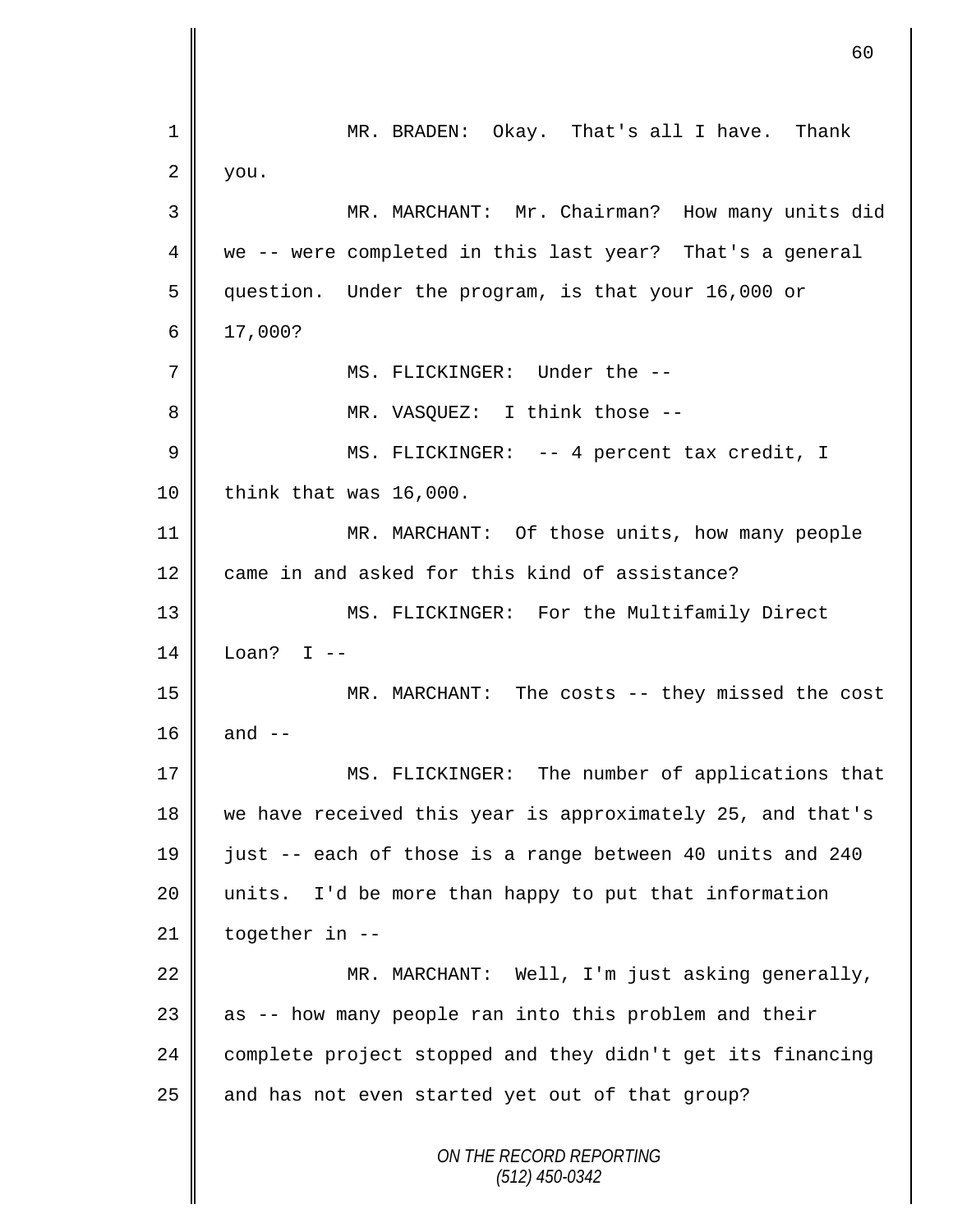*ON THE RECORD REPORTING (512) 450-0342* 1 || MS. FLICKINGER: Probably about -- between 60 2 and -- well, probably about 70 percent. Most of the folks 3 || hadn't closed yet when they came in for the -- this is 4 under the '21-3 NOFA only, which was, you know, from the 5 | previously approved deals. 6 There were a total of approximately 20 7 applications. We had a couple drop out. Two or three were 8 already in construction. Several had closed, but had not 9 Started construction because they were going back and  $10 \parallel$  forth  $-$ 11 | MR. MARCHANT: How many did all of those 12 projects make it through and get their units built and --13 MS. FLICKINGER: Well, they're still -- 14 || MR. MARCHANT: -- funded? 15 || MS. FLICKINGER: -- building. 16 || MR. MARCHANT: Huh? 17 MS. FLICKINGER: They're still building. Those 18 guys, a lot of those haven't closed yet. They're still in 19 the process. 20 MR. MARCHANT: Yeah, but they're not coming in 21 asking for this. 22 MS. FLICKINGER: Yes, and I can't speak to what  $23$  they did  $-$ 24 || MR. MARCHANT: Okay. Thanks. 25 || MS. FLICKINGER: -- sir, but you are correct.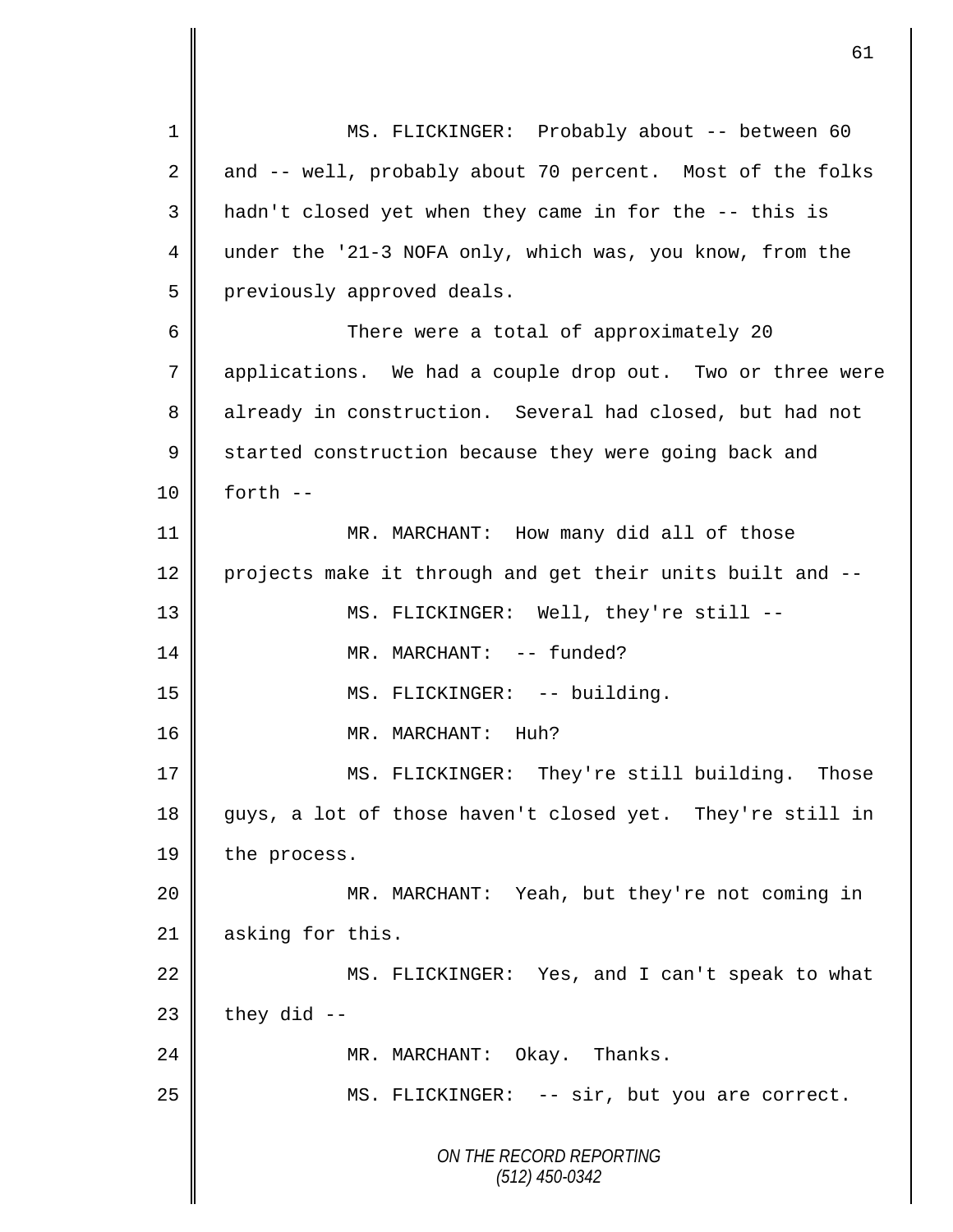| $\mathbf 1$ | MR. VASQUEZ: And --                                         |
|-------------|-------------------------------------------------------------|
| 2           | MR. WILLIAMS: You know, I'll admit this has                 |
| 3           | been an extreme case, but there are a number of deals from  |
| 4           | 2019 and 2020 that are in similar situations, right. Maybe  |
| 5           | not quite to the extreme that the Viking Hills project is,  |
| 6           | but that's a big part -- I mean, that -- well, that -- not  |
| 7           | a big part.                                                 |
| 8           | That is the reason that we have the 2021-3 NOFA.            |
| 9           | That is the reason that there's the supplemental, you       |
| 10          | know, applications that are going on. I mean, again, I am   |
| 11          | fully aware that this is an extreme case and we had just    |
| 12          | kind of a perfect storm of things that hit us on this       |
| 13          | particular deal.                                            |
| 14          | But we are committed to getting it done, getting            |
| 15          | it closed, getting it placed in service, providing that     |
| 16          | affordable housing for the folks there in Waco. You know,   |
| 17          | we have, to date, probably spent close to a million dollars |
| 18          | on this deal, you know, out of pocket for full plans and    |
| 19          | specs.                                                      |
| 20          | We've gone through the entire process at the                |
| 21          | City of Waco. They're just waiting on us to come down and   |
| 22          | pay our building permit fee, and they'll issue the permits. |
| 23          | You know, we're ready to go. We just need to these -- you   |
| 24          | know, these financing pieces put in place.                  |
| 25          | MR. MARCHANT: The City of Waco, with housing --             |
|             | ON THE RECORD REPORTING<br>$(512)$ 450-0342                 |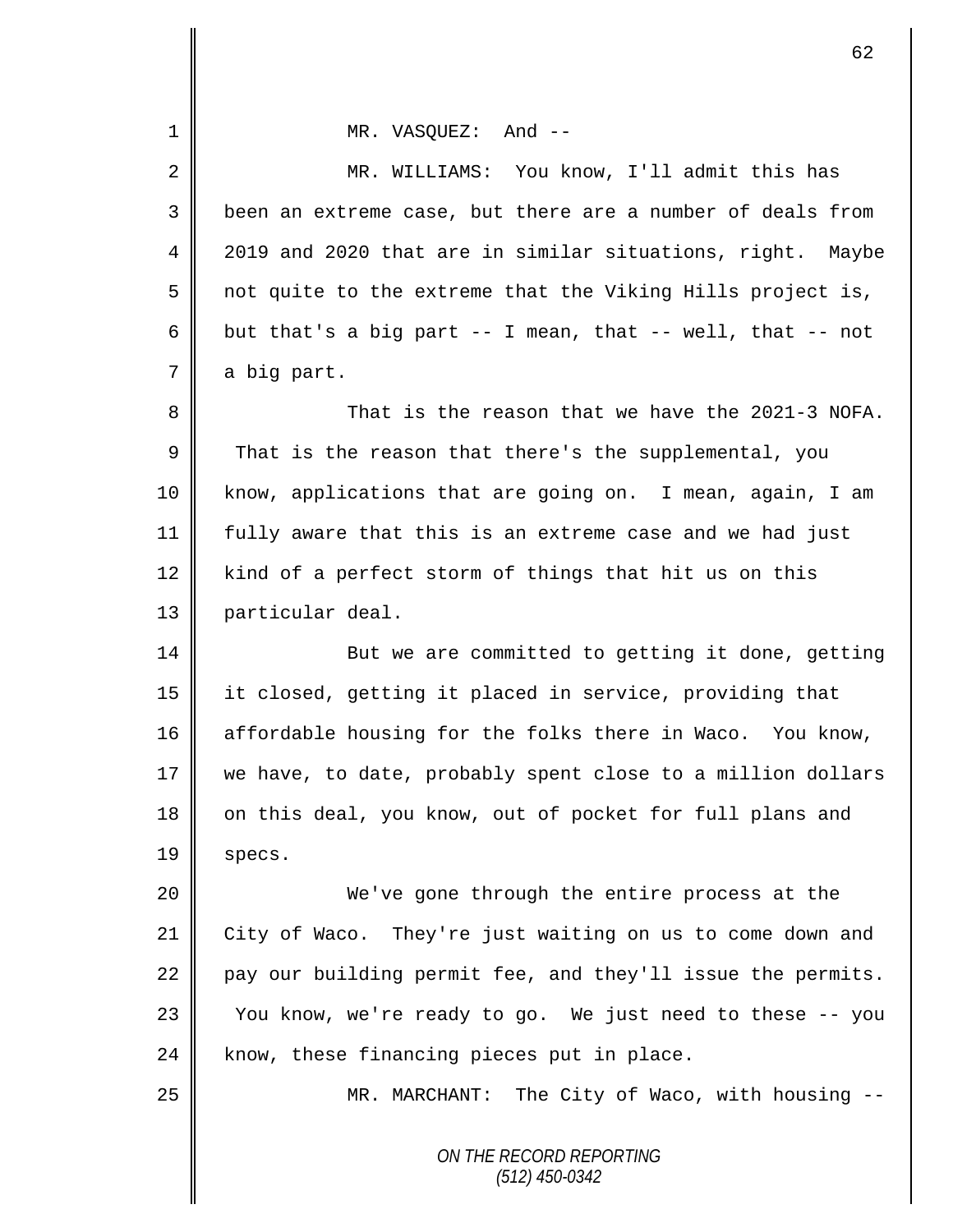| $\mathbf{1}$   | I mean, they're helping fund the project and they're 100    |
|----------------|-------------------------------------------------------------|
| 2              | percent behind it?                                          |
| 3              | MR. WILLIAMS: They provided -- you know, they               |
| $\overline{4}$ | provided the fee -- the \$500 at the beginning of the       |
| 5              | project as part of our application. The City of Waco        |
| 6              | doesn't have a whole lot of funds --                        |
| 7              | MR. MARCHANT: Well, I drove through it                      |
| 8              | yesterday, and it didn't like it was hurting really bad.    |
| $\mathsf 9$    | MR. WILLIAMS:<br>No, no, no. Well, they are --              |
| 10             | MR. MARCHANT: It took me an hour to get through             |
| 11             | it.                                                         |
| 12             | MR. WILLIAMS: Yeah, yeah. Well, you've got to               |
| 13             | love I-35. You know, they -- the City of Waco, one -- you   |
| 14             | know, one of the things -- they do provide some fee waivers |
| 15             | for affordable, like the impact fee waivers. We're -- you   |
| 16             | know, we're not required to pay those, you know. So they    |
| 17             | are providing some incentives, but you know -- but again,   |
| 18             | the bulk of it is coming from traditional financing, FHA    |
| 19             | direct loan and tax credits.                                |
| 20             | MR. BRADEN: And this is more for Charlotte, and             |
| 21             | just for clarity. This is under the 9 percent program, not  |
| 22             | the 4 percent program. Is that right?                       |
| 23             | MS. FLICKINGER: I believe Avanti was a                      |
| 24             | 4 percent -- or pardon me -- a 9 percent credit. That's     |
| 25             | correct.                                                    |
|                |                                                             |
|                | ON THE RECORD REPORTING                                     |

*(512) 450-0342*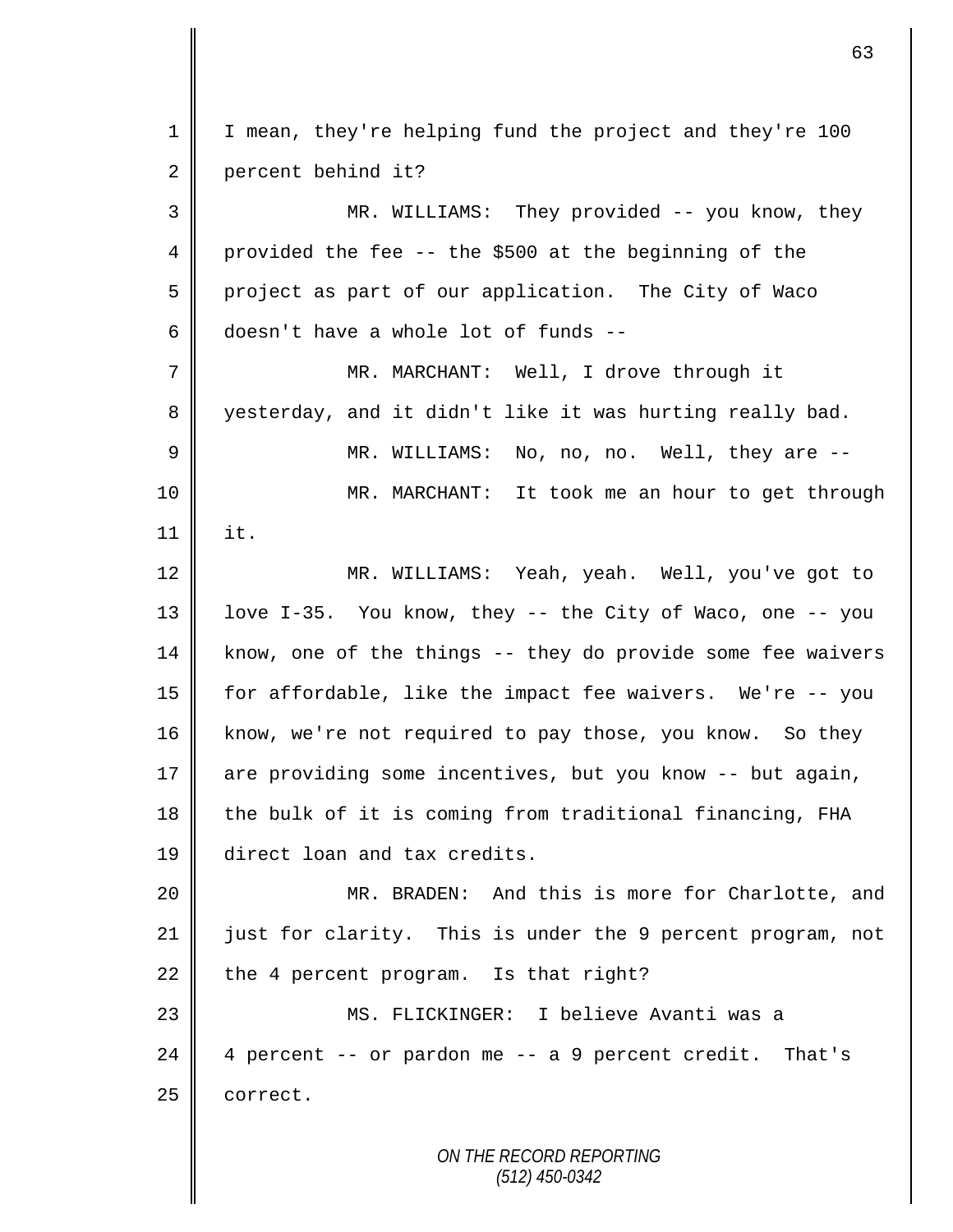*ON THE RECORD REPORTING* 1 MR. BRADEN: Okay. And so we just adopt the 2 supplemental financing because people are having these same 3 problems, right, under the 9 percent program, where we're 4 allowing for -- more directed to Bobby -- we're allowing  $5 \parallel$  for tax credits in 2022 because people are having problems 6 in terms of financing projects? 7 MR. WILKINSON: Yes. Are you an applicant for 8 | supplement credits as well? 9 MR. WILLIAMS: No, not on this deal. No, no. 10 We had contemplated requesting supplemental credits on this 11 project, but you know, assuming we get the award here, 12 we're not planning to pursue the supplemental credits. 13 MR. BRADEN: But my point is, he's seeking 14 another solution while other people who had the same 15 problems as your issue sought another solution with this 16 || Board. So it's not -- his problem is not an isolated 17 problem, obviously. We saw a lot of people who encountered  $18$  | that. 19 || MR. WILKINSON: Definitely. 20 || MR. WILLIAMS: Thank you, Mr. Braden. 21 MR. VASQUEZ: And then I guess the last question  $22$  is to Charlotte. The final numbers on costs and then, you 23 || know  $-$  in the next six months, labor  $-$  or labor  $-$  lumber 24 may drop further, you know, back into line, and we've 25 || already seen it coming down over the last year. So the

*(512) 450-0342*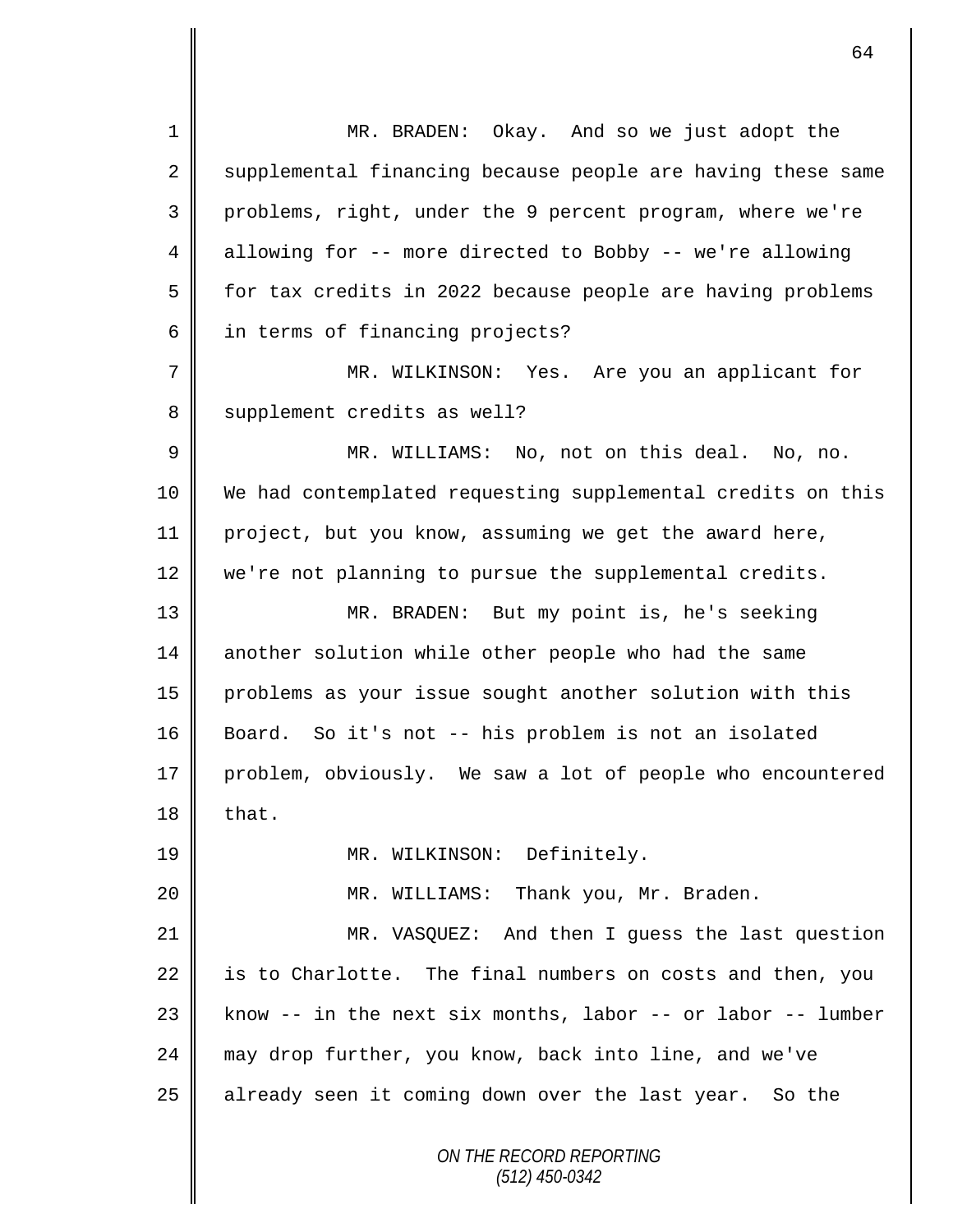*ON THE RECORD REPORTING (512) 450-0342* 1 final project cost numbers may be lower than what we're 2 projecting right now. So that's one --3 MS. FLICKINGER: That's correct. 4 MR. VASQUEZ: -- yeah, that's correct. And then  $5 \parallel$  the next part, we -- by the Board awarding this, which is 6 essentially a contingent award with direct loan funds based  $7$  | on all these other things that need to close --8 || MS. FLICKINGER: Yes, sir. 9 || MR. VASQUEZ: -- we are not actually preventing 10 some other projects that may not have had such a big miss 11 to -- from getting funds, a direct loan under this NOFA. 12 MS. FLICKINGER: That is correct. 13 MR. VASQUEZ: This doesn't really -- this 14 doesn't elbow out someone else that is in line. 15 MS. FLICKINGER: The NOFA expired last month -- 16 or pardon me -- earlier this month with funds still 17 available. 18 || MR. VASQUEZ: Right. Okay. 19 MS. FLICKINGER: So it was not oversubscribed. 20 MR. VASQUEZ: So we're not saying we're giving 21  $\parallel$  this group that missed by 25 percent, and we didn't give it 22 to someone who missed by  $-$ 23 || MS. FLICKINGER: No. 24 MR. VASQUEZ: -- 8 percent or something? 25 || MS. FLICKINGER: No. There are some that --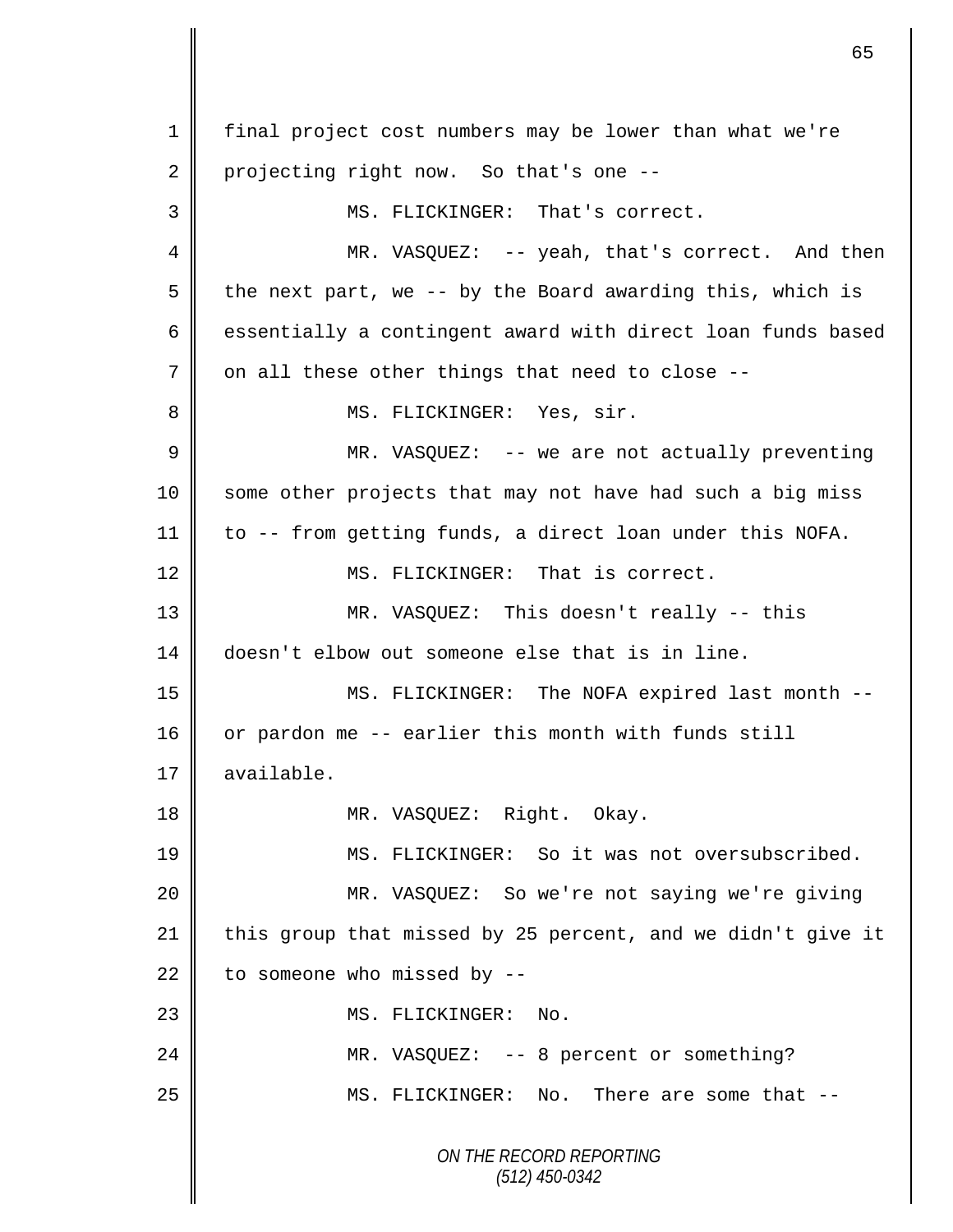*ON THE RECORD REPORTING (512) 450-0342* 1 || MR. VASQUEZ: Or that -- again, that's --2 || MS. FLICKINGER: Right. Pardon me, sir. But  $3 \parallel$  there are some that are ineligible for other reasons --4 | MR. VASQUEZ: Sure, sure. 5 MS. FLICKINGER: -- but no, not for funding 6 reasons. And you've probably noted in the 2022 NOFA  $7 \parallel$  that's -- yeah, the 2022 NOFA -- that's in the consent 8 agenda, that we will be extending the ability for folks to 9 apply that were impacted by COVID, that were 2020 and 2021 10 | applicants. 11 || MR. VASQUEZ: Right. 12 MS. FLICKINGER: So there will be another 13 | opportunity, hopefully. 14 MR. VASQUEZ: Okay. Do we have any other 15 | relevant public comment? 16 || (No response.) 17 || MR. VASQUEZ: We have one more speaker. 18 MS. FLICKINGER: I have -- 19 || MR. WILKINSON: Charlotte, someone is behind you  $20$  | to speak. 21 || MS. FLICKINGER: Oh. 22 | MS. RICKENBACKER: Good morning. Donna 23 | Rickenbacker with Marque. I really wasn't planning on 24  $\parallel$  speaking on this agenda item, but you all raised some very, 25 very good points and questions.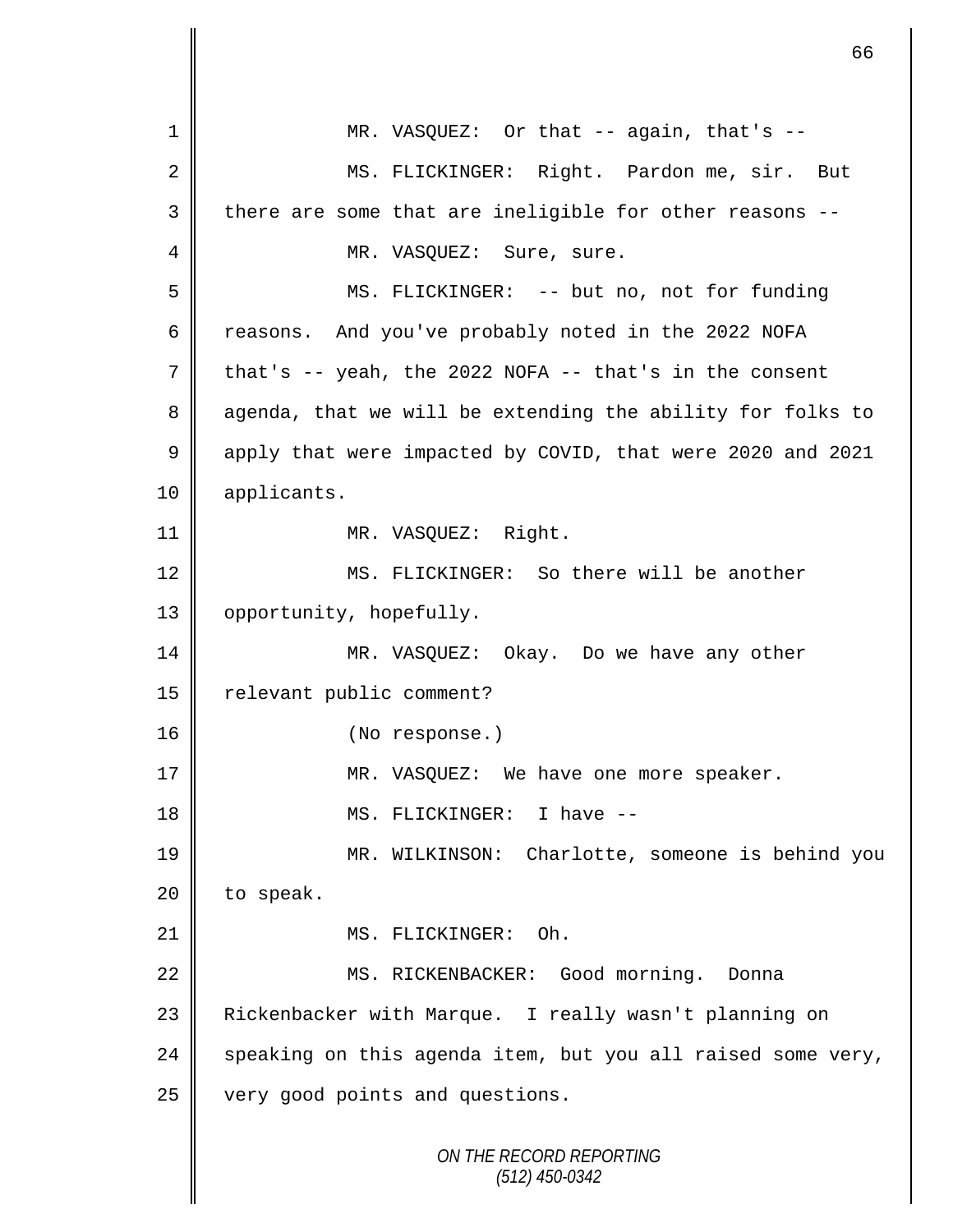*ON THE RECORD REPORTING (512) 450-0342* 1 And I'm not here to pick on Avanti. They do 2 great work all over the state of Texas. But I do want to 3 Tecognize that I made some fairly significant comments  $4 \parallel$  early on this year that dealt with the awarding, if you 5 will, of direct loan funds, and to open up that process to 6 allow for some of these '19 and '20 deals that were 7 | impacted by COVID to come in and seek some additional funds  $8 \parallel$  to offset those disruptions.  $9 \parallel$  and that was done, and I'm very happy that that 10 was done. But do keep in mind that -- and I was also 11 hoping that we would then reduce the number of folks that 12 would be seeking supplement credits so that we don't, 13 || again, use the word disruption, disrupt too significantly 14 the '22 round. 15 What's happened -- what I'm seeing happening, is 16 that folks are not always seeking supplemental credits. 17 They're seeking direct loan funds, and in some instances, 18 | including one that you all are probably going to approve 19 today, is also being granted Harvey disaster funds in the 20 **City** of Houston. 21 You know, where do we kind of get to a point 22 where some of these deals are potentially, you know, 23 || oversourced transactions? So I just want to kind of put it  $24$  | out there to this Board. Thank you. 25 | MR. VASQUEZ: All right. Thank you, Donna.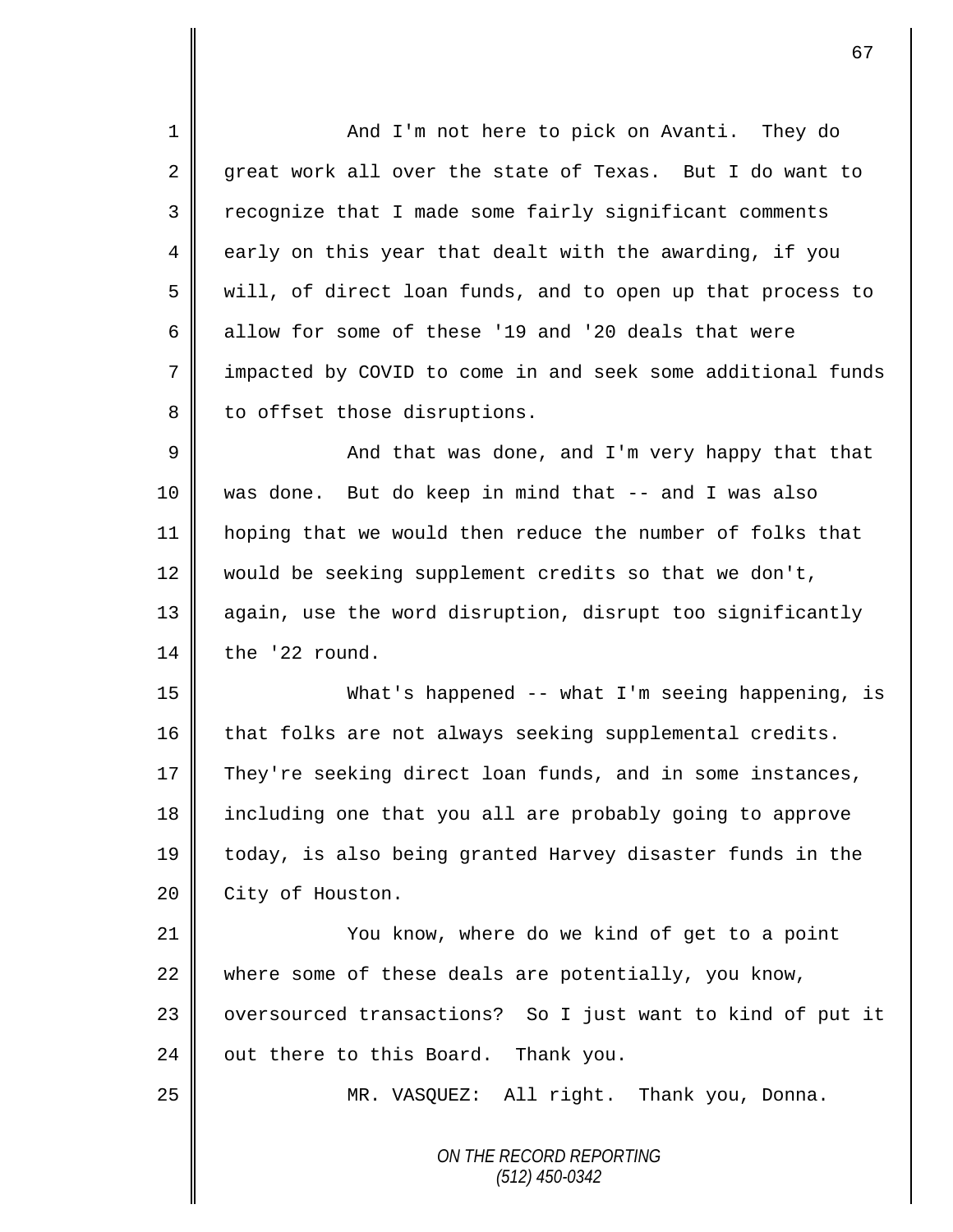```
ON THE RECORD REPORTING
                           (512) 450-0342
1 Okay. 
 2 || So do any Board members have further questions
 3 || on either the Viking Hills project or any other item under
 4 \mid 8(d)?5 (No response.)
 6 ||                 MR. VASQUEZ: If not, the Chair would entertain
7 \parallel a motion on Item 8(d).
8 ||                 MS. FLICKINGER:  May I read something into the
9 \parallel record --
10 || MR. VASQUEZ: Oh, please.
11 || MS. FLICKINGER: -- briefly, sir?
12 MR. VASQUEZ: Okay.
13 MS. FLICKINGER: I need to make a correction to 
14 the amount for the Dallas Stemmons project. The amount
15 | that I quoted to you was the requested amount. It was
16 | reduced to $466,153 for the MFDL award.
17 MR. VASOUEZ: Okay. From 540? Okay.
18 || MS. FLICKINGER: Yes.
19 MR. MARCHANT: Mr. Chairman? In light of the 
20 | comments from the lady that spoke just a moment ago, I have
21 some of the same -- these are the things rolling around in
22 || my head, and would it be appropriate to ask for a one-month
23 delay so that we can maybe - the staff can give us some
24 backup on that?
25 || MR. VASQUEZ: Well --
```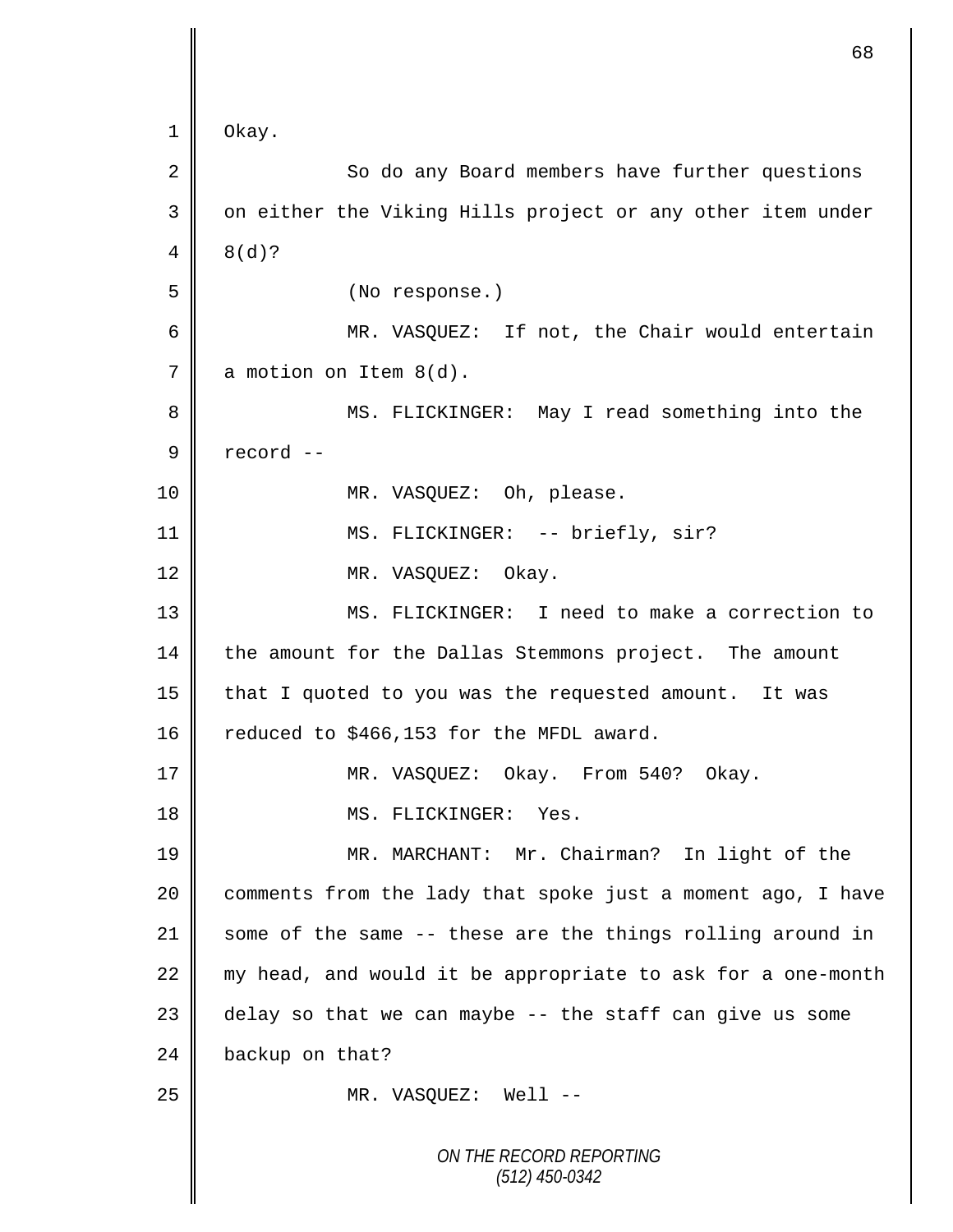*ON THE RECORD REPORTING (512) 450-0342* 1 || MS. FLICKINGER: Because we'd like to -- pardon  $2 \parallel$  me. 3 MR. VASQUEZ: Go ahead. 4 MS. FLICKINGER: We'd like to be able to provide 5 || you with backup on the subsidy layering analyses that we  $6 \parallel$  perform on all of these projects --7 || MR. VASOUEZ: Yeah. 8 || MS. FLICKINGER: -- to be sure that they're not 9 | oversourced. And when they come to get their money after 10 || the closing, we also document everything with primary 11 documentation that that cost wasn't incurred and not paid 12  $\parallel$  by another source --13 MR. MARCHANT: Yeah. 14 MS. FLICKINGER: -- as well as get third-party 15 opinions from certified public accounts that all the costs 16 are true and reasonable. So that's  $-$ 17 MR. MARCHANT: Well, I'm not accusing anybody -- 18 || MS. FLICKINGER: -- the information that we 19 | could provide in detail. 20 MR. MARCHANT: -- of malfeasance. I'm just 21  $\parallel$  saying to you, the whole concept of -- we thought that we 22 were  $-$  you know, we've given and given and given and 23 | flexed and flexed and flexed, and there doesn't seem to be  $24$  any end to the flexing now. 25 And we're coming out of the pandemic now, and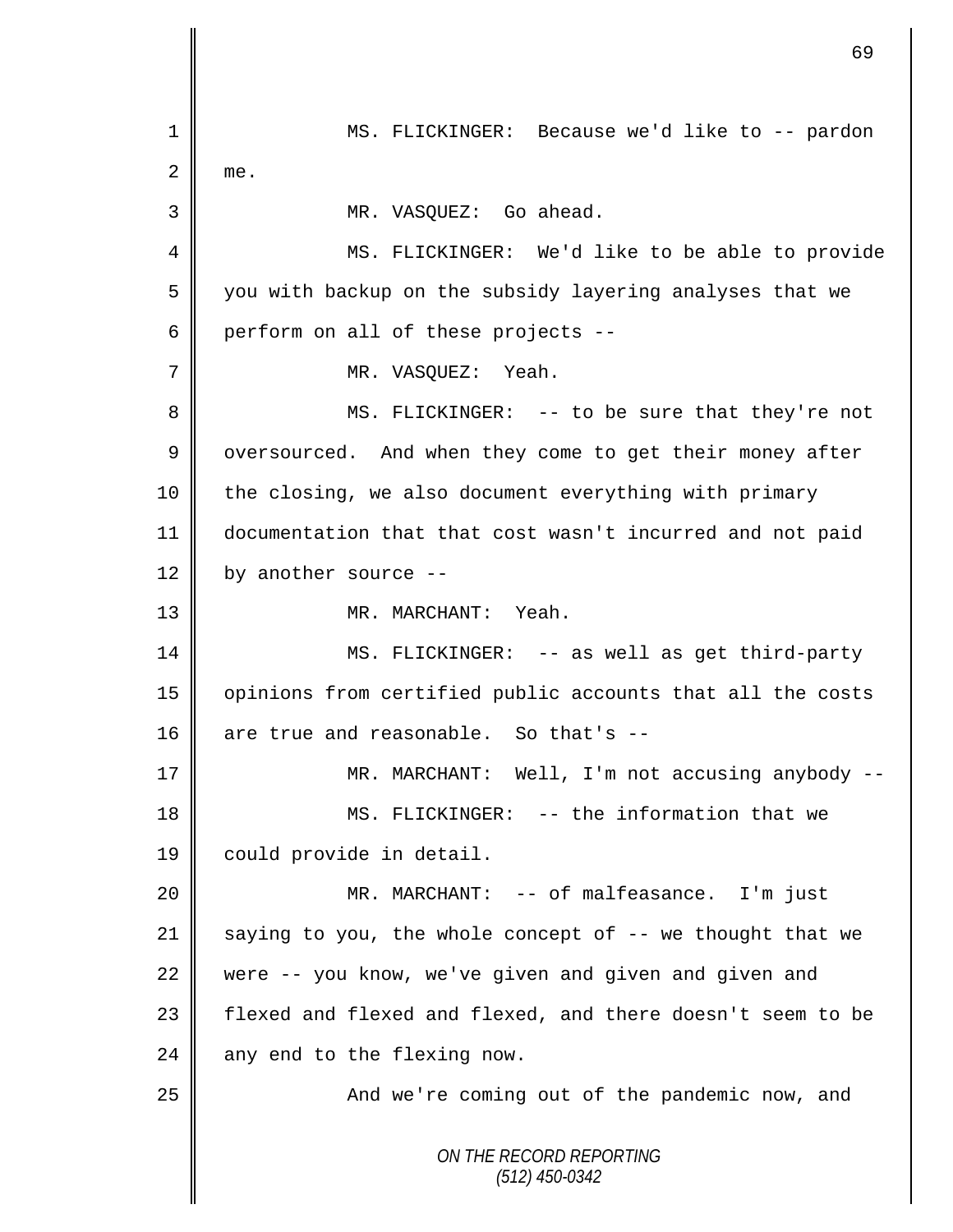| $\mathbf 1$ | hopefully, the developers for this year are building that   |
|-------------|-------------------------------------------------------------|
| 2           | into their initial requests.                                |
| 3           | MS. FLICKINGER: I hope so.                                  |
| 4           | MR. MARCHANT: Yeah. And if they're not,                     |
| 5           | though, it may not be because they see this added           |
| 6           | flexibility they have, and not being as accurate or -- I    |
| 7           | mean, they just seem like -- well, there's really not going |
| 8           | to be an end to this project when it becomes economically   |
| 9           | not feasible anymore. We just keep making this deal until   |
| 10          | we make this deal or we make this deal.                     |
| 11          | MS. FLICKINGER: I understand that it's a --                 |
| 12          | MR. MARCHANT: That those are just --                        |
| 13          | MS. FLICKINGER: -- conundrum.                               |
| 14          | MR. MARCHANT: -- those are my comments.                     |
| 15          | MR. VASQUEZ: Although just to allay some of                 |
| 16          | those concerns, part of what I think the Board was and the  |
| 17          | Department was encouraging was, don't ask for more credits. |
| 18          | Ask for more direct loan funds.                             |
| 19          | MR. BRADEN: Right.                                          |
| 20          | MR. VASQUEZ: I mean, so in this -- in these                 |
| 21          | cases, they're doing what I think is our preference. And    |
| 22          | it doesn't -- what did she say -- you know, mess up the --  |
| 23          | you know, the future year's allocations for tax credits. I  |
| 24          | think -- I believe this is a better method.                 |
| 25          | And then, also, again, just the -- concerning               |
|             | ON THE RECORD REPORTING<br>$(512)$ 450-0342                 |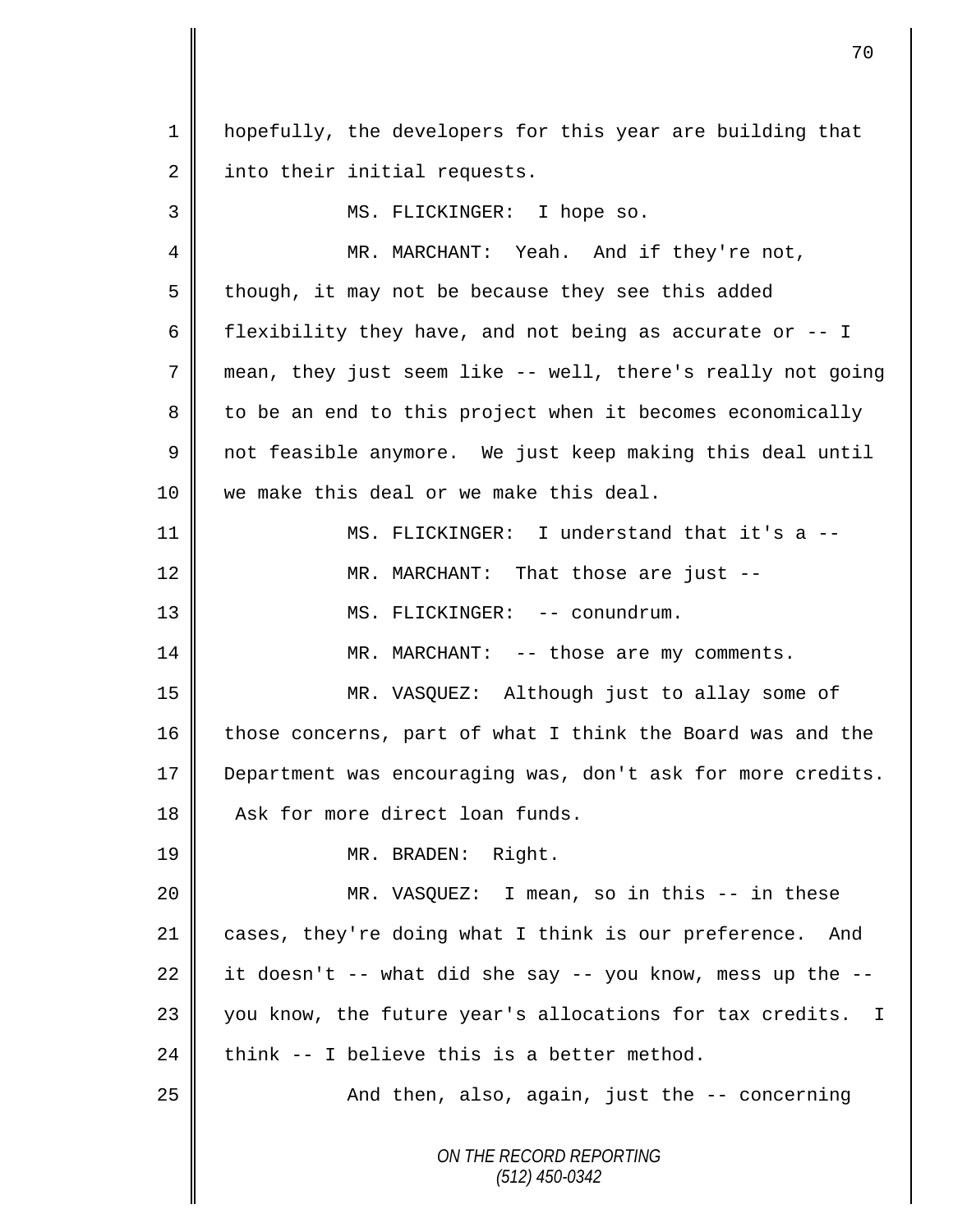| 1  | the laying in too much financing, we're going to wait to    |
|----|-------------------------------------------------------------|
| 2  | see what the final costs truly are and then -- and so this, |
| 3  | what we're approving here today is sort of maximum --       |
| 4  | MS. FLICKINGER: That's right.                               |
| 5  | MR. VASQUEZ: -- not to exceed, and based on all             |
| 6  | the final underwriting and everything, it could up end      |
| 7  | being a lower number when it comes down to the final        |
| 8  | issuance.                                                   |
| 9  | Staff, correct me if I'm wrong. And does Homer              |
| 10 | have something to add here? Let me -- I saw him jump up     |
| 11 | with $a$ --                                                 |
| 12 | MR. CABELLO: Yeah. Homer Cabello, Deputy                    |
| 13 | Director.                                                   |
| 14 | So this -- at the beginning, right before we go             |
| 15 | to closing, we'll underwrite it again to make sure that     |
| 16 | we're not oversourced. But when the development is built,   |
| 17 | we go through another area of the Department, through our   |
| 18 | Asset Management Division.                                  |
| 19 | We look through a cost certification package,               |
| 20 | and we review all the financing that's put into the deal.   |
| 21 | If we feel that it's oversourced, we will then cut the tax  |
| 22 | credits to make sure that we're not oversourcing the deal.  |
| 23 | So there is another review when the development is          |
| 24 | complete.                                                   |
| 25 | MR. MARCHANT: Okay, thank you.                              |
|    |                                                             |
|    | ON THE RECORD REPORTING<br>(512) 450-0342                   |
|    |                                                             |

 $\mathbf l$ ∥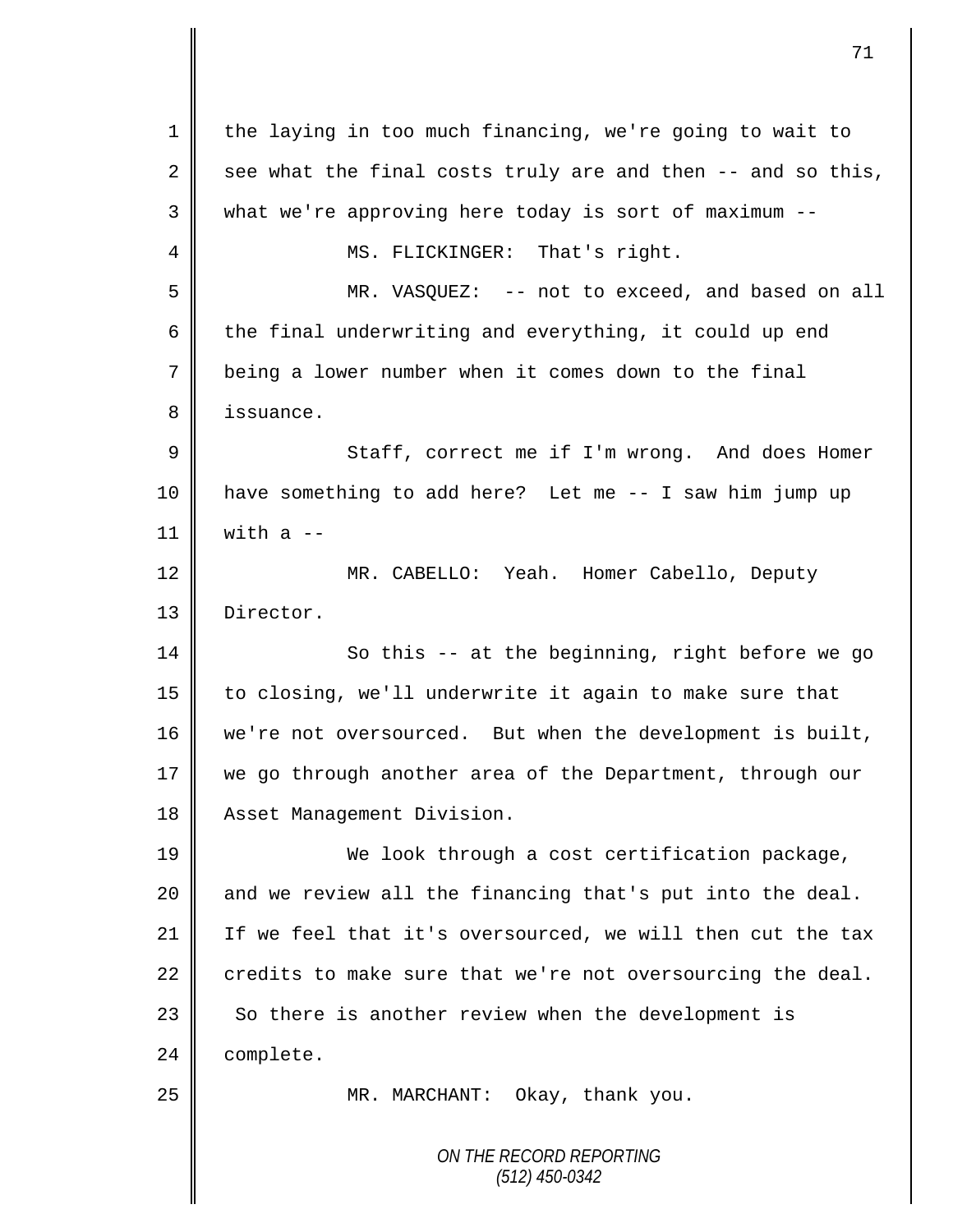|                | 72                                                           |
|----------------|--------------------------------------------------------------|
|                |                                                              |
| 1              | MR. CABELLO: And we've cut credits in the past               |
| 2              | to make sure that we're not over --                          |
| 3              | MR. MARCHANT: Thank you.                                     |
| 4              | MR. VASQUEZ: Got anything else?                              |
| 5              | MR. BRADEN: Just maybe -- and I don't know                   |
| 6              | who -- you know, someone on staff should answer this.<br>And |
| 7              | so the developer, Avanti, confirmed that there were no       |
| 8              | supplemental tax -- housing tax credits associated with his  |
| $\overline{9}$ | project.                                                     |
| 10             | The other three, is that correct as well?                    |
| 11             | MS. FLICKINGER: The first one, Lockwood South,               |
| 12             | had filed a notice of intent to apply for supplemental       |
| 13             | credits, but has since rescinded that request.               |
| 14             | MR. BRADEN: So then -- so none of them are                   |
| 15             | asking for supplemental housing tax credits?                 |
| 16             | MS. FLICKINGER: If Avanti --                                 |
| 17             | MR. VASQUEZ: For this project.                               |
| 18             | MS. FLICKINGER: -- because they are not --                   |
| 19             | MR. VASQUEZ: For these projects.                             |
| 20             | MR. BRADEN: Yeah, I see.                                     |
| 21             | MR. WILLIAMS: Full transparency. We did                      |
| 22             | provide the notification that, you know, gave us a place in  |
| 23             | line to where we could submit our request for the            |
| 24             | supplementals. But assuming we get -- you know, we get a     |
| 25             | recommendation here, we are not planning to pursue those     |
|                | ON THE RECORD REPORTING<br>$(512)$ 450-0342                  |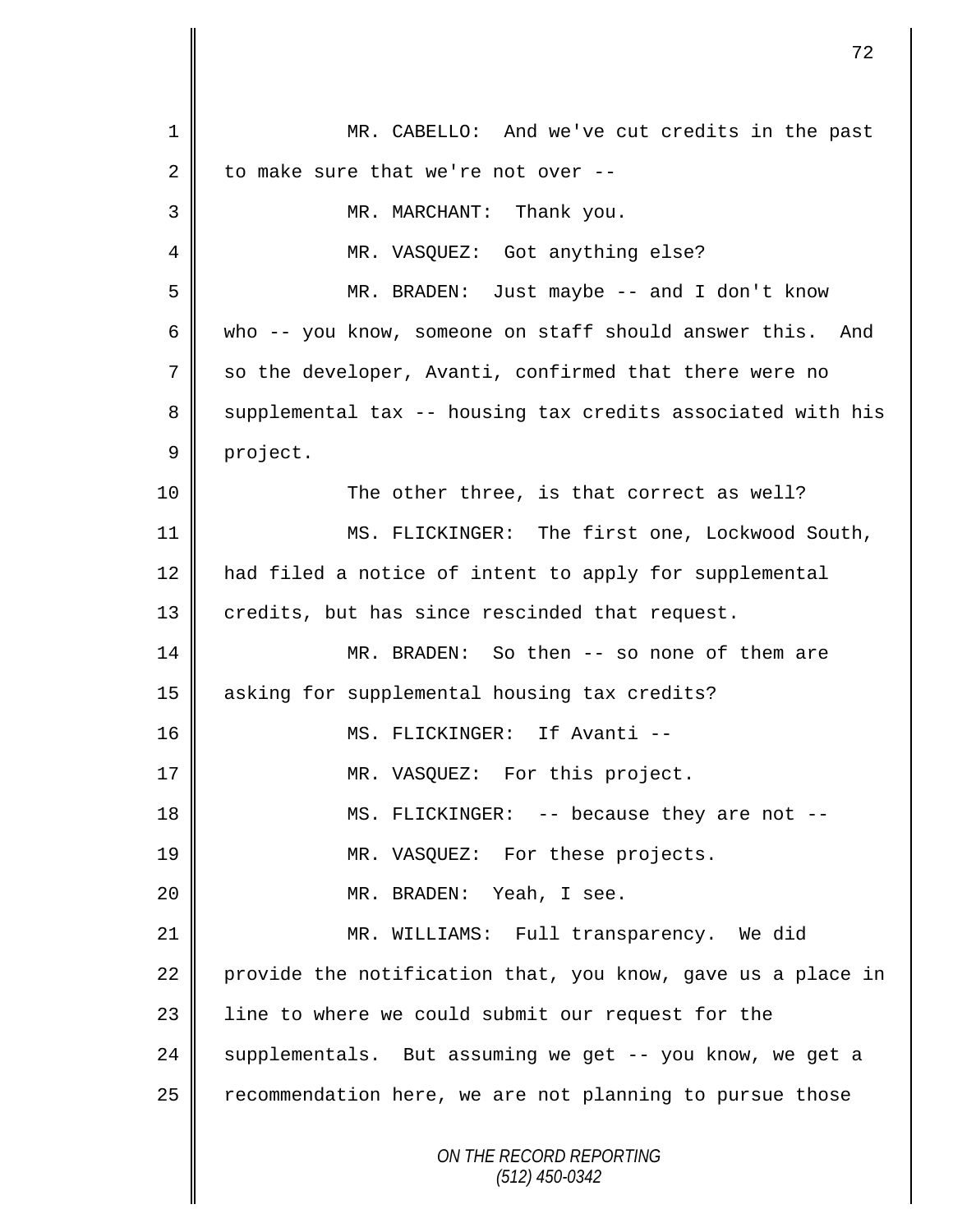1 || supplemental credits on this deal.

2 MR. BRADEN: Okay. So --

3 MR. WILLIAMS: We're -- I mean, to your point 4 earlier, we've been chasing every, you know -- trying every 5 which way we can to make -- you know, to make this deal 6 pencil and get it across the closing line. You know, staff 7 has done and the Board has done a great job of giving some 8 || tools to help -- you know, to help get there. If we get  $9 \parallel$  the direct loan award, we will not pursue the supplemental 10 | credits. 11 | And you know, I wanted to address one of the 12 comments that you had made about building these costs 13 into -- you know, into our future projects. That's 14 absolutely, you know -- hindsight's always 20/20, right? 15 So we, you know, see our misses in the past, and we are 16 absolutely building these current construction numbers into 17 | our future projects. 18 We had one in last year's round, down in the 19 Valley, that we had anticipated, you know, a construction 20 cost, vertical cost, of roughly, you know -- or total 21 construction costs of \$130 a foot. We got those bids back 22  $\parallel$  and they were significantly higher. We were still, you

 $24$  engineering.

25 || We're going to be able to make that one pencil,

*ON THE RECORD REPORTING (512) 450-0342*

23 | know, through deferred developer fees and some value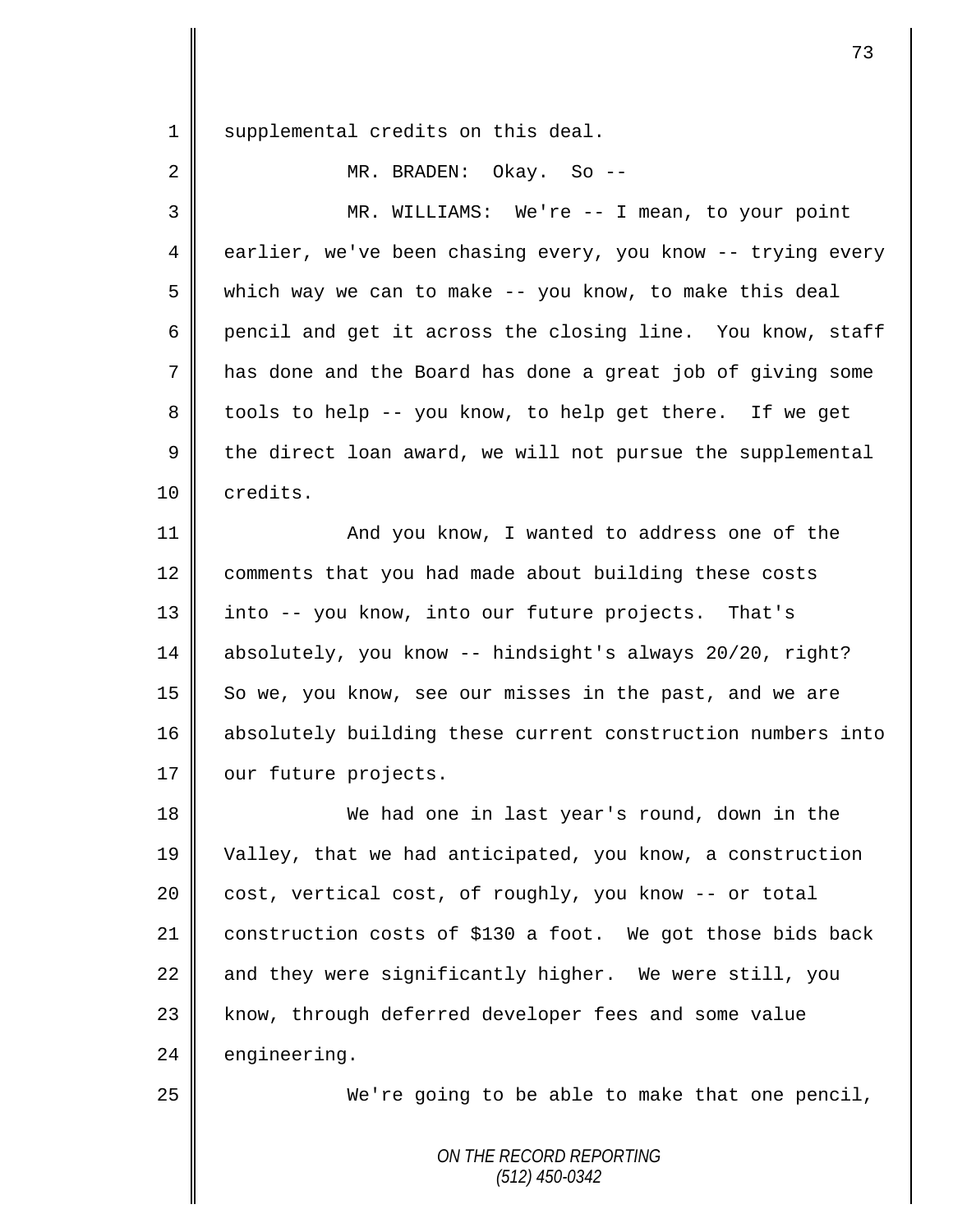*ON THE RECORD REPORTING (512) 450-0342* 1 but those -- you know, those bids that we got back, that's 2 our new benchmark. When we come in next year, you know, 3 we'll absolutely be using those numbers to perform our  $4 \parallel$  deals. So --5 MR. BRADEN: So you wouldn't have any objection 6 | if we passed this item, that it be conditioned on probably 7 none of the applicants, but in your case, seeking 8 | supplemental tax credits? 9 MR. WILLIAMS: No, no. I wouldn't have a 10 | problem with that at all. 11 **MR. BRADEN:** Would that maybe address some of 12 vour concerns? 13 MR. WILLIAMS: I'd prefer it because I have not 14 prepared the supplemental application. And if you deny 15 this, I'm not sleeping between now and five o'clock 16 tomorrow. 17 MR. BRADEN: No. But I do think Leo was right. 18 I I mean, when we first talked about supplemental tax 19 credits, we were encouraging people to do this, instead of 20 || seeking supplemental tax credits. So it's sort of -- in 21 some respects, it's a bad situation, but you're doing the 22  $\parallel$  right thing in terms of what we had asked for. 23 MR. WILLIAMS: Thank you, sir. 24 | MR. VASQUEZ: Great. 25 MS. FLICKINGER: Sir, did I hear you properly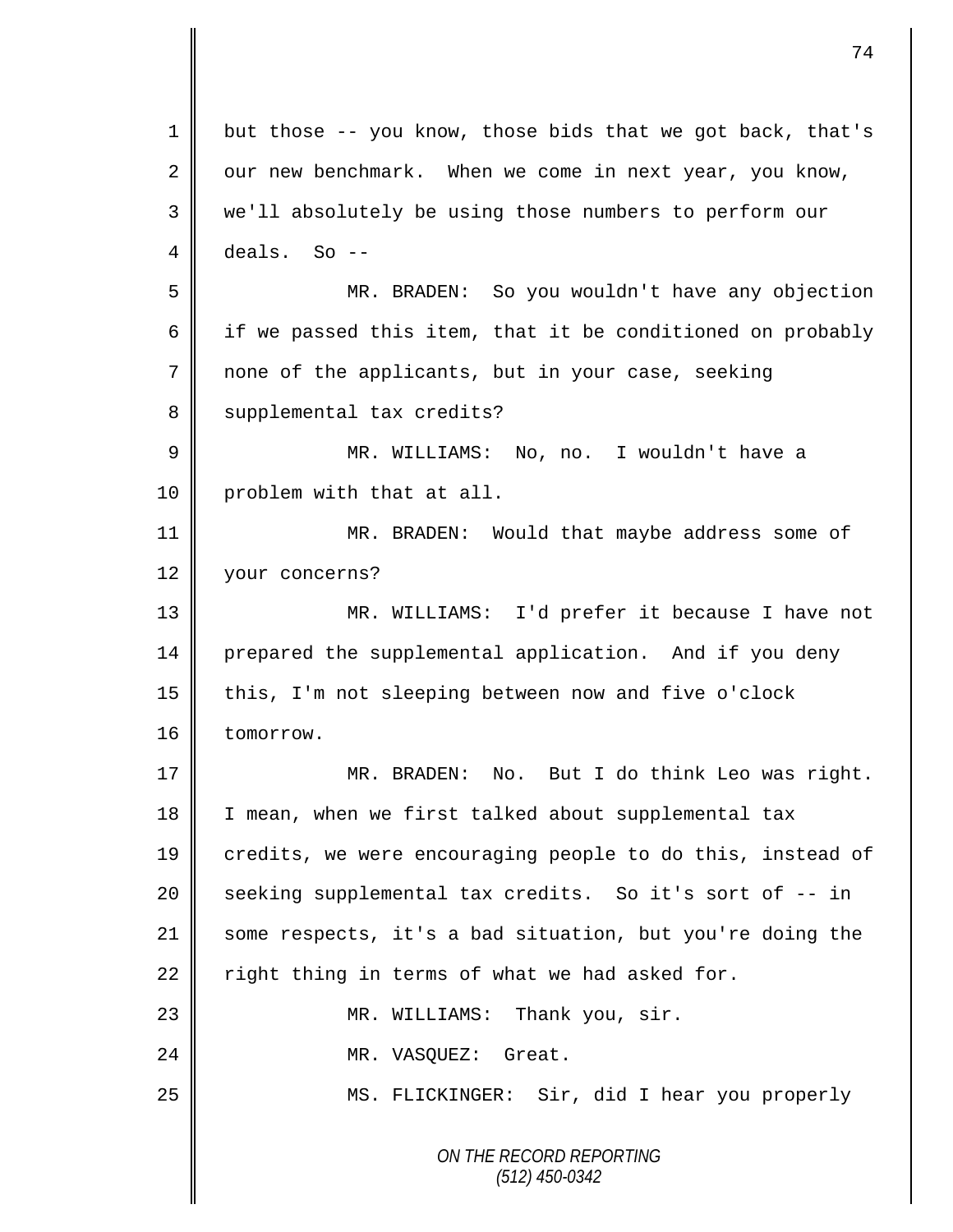*ON THE RECORD REPORTING (512) 450-0342* 1 | that you'd like to condition all of these awards on them 2 not pursuing supplemental tax credits? 3 MR. BRADEN: You indicated there was only one 4 | other that put themselves in line, but they had withdrawn? 5 || MS. FLICKINGER: That's right. 6 MR. BRADEN: So by doing that, that should be,  $7 \parallel$  with those --8 MS. FLICKINGER: That's correct, sir. 9 MR. BRADEN: Yes. 10 MS. FLICKINGER: I just wanted to make sure -- 11 || MR. BRADEN: That would be my preference. 12 MS. FLICKINGER: -- that I had that right. 13 MR. VASQUEZ: Okay. That sounds great. 14 Hopefully, you will make a motion in one second on -- 15  $\parallel$  relating to that. I was -- I had similar questions on the 16 | Palladium West Francis project. 17 However, just eyeballing on the number of units.  $18$  So a much bigger project than we were just discussing.  $19 \parallel$  So --20 || MS. FLICKINGER: Yes, sir. 21 MR. VASQUEZ: -- that's probably in line, even  $22$  though it's over 2 million. 23 || MS. FLICKINGER: Thank you. 24 MR. VASQUEZ: So given that, would a Board 25 member care to make a motion on Item 8(d) of the agenda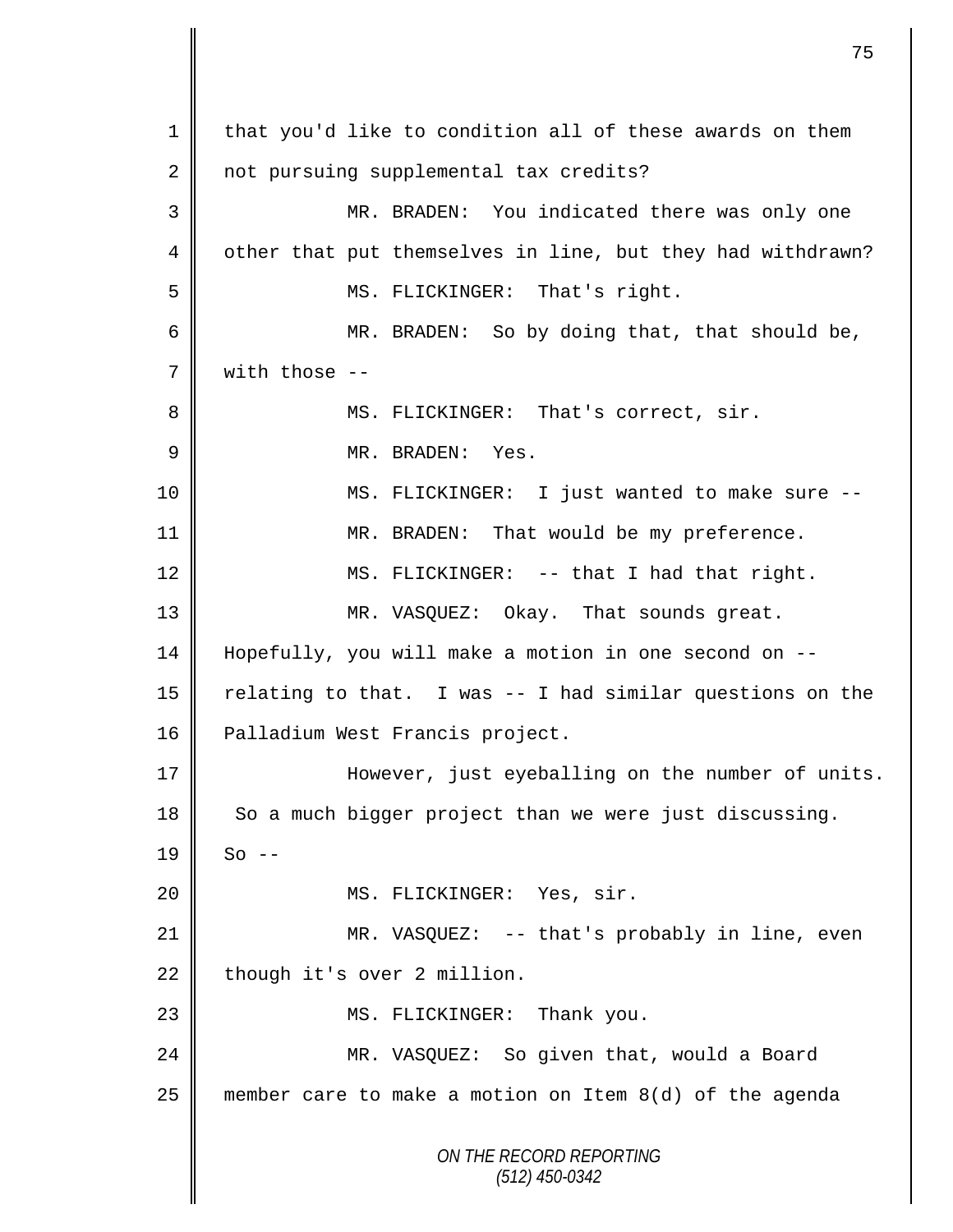*ON THE RECORD REPORTING (512) 450-0342* 1 concerning all four of the projects underneath? 2 || MR. BRADEN: Sure. Mr. Chair, I'll make a 3 motion, subject to the condition that none of the four 4 Teferenced applicants, Applications ID 21502, 21510, 21512 5 and 21521, seek supplemental housing tax credits in the 6 2022 program. 7 || I'd move the Board approve the four 2021-3 NOFA 8 applications listed in this item, subject to the other 9 conditions and revised deadlines, as expressed in the Board 10 | action request on this item. 11 || MR. VASQUEZ: Great. Thank you. Motion made by 12 Mr. Braden. Is there a second? 13 || MR. THOMAS: Second, Mr. Chairman. 14 MR. VASQUEZ: Seconded by Mr. Thomas. All those 15 in favor of the motion as presented, say aye. 16 (A chorus of ayes.) 17 || MR. VASQUEZ: Any opposed? 18 || (No response.) 19 MR. VASQUEZ: Hearing none, the motion carries. 20 MS. FLICKINGER: Thank you very much. 21 | MR. WILLIAMS: Thanks. 22 | MR. VASQUEZ: Thank you. Moving on to Item --23 we are on nine. Correct? 24 MR. WILKINSON: It's 9(a). 25 | MR. VASQUEZ: All right. 9(a), "Presentation,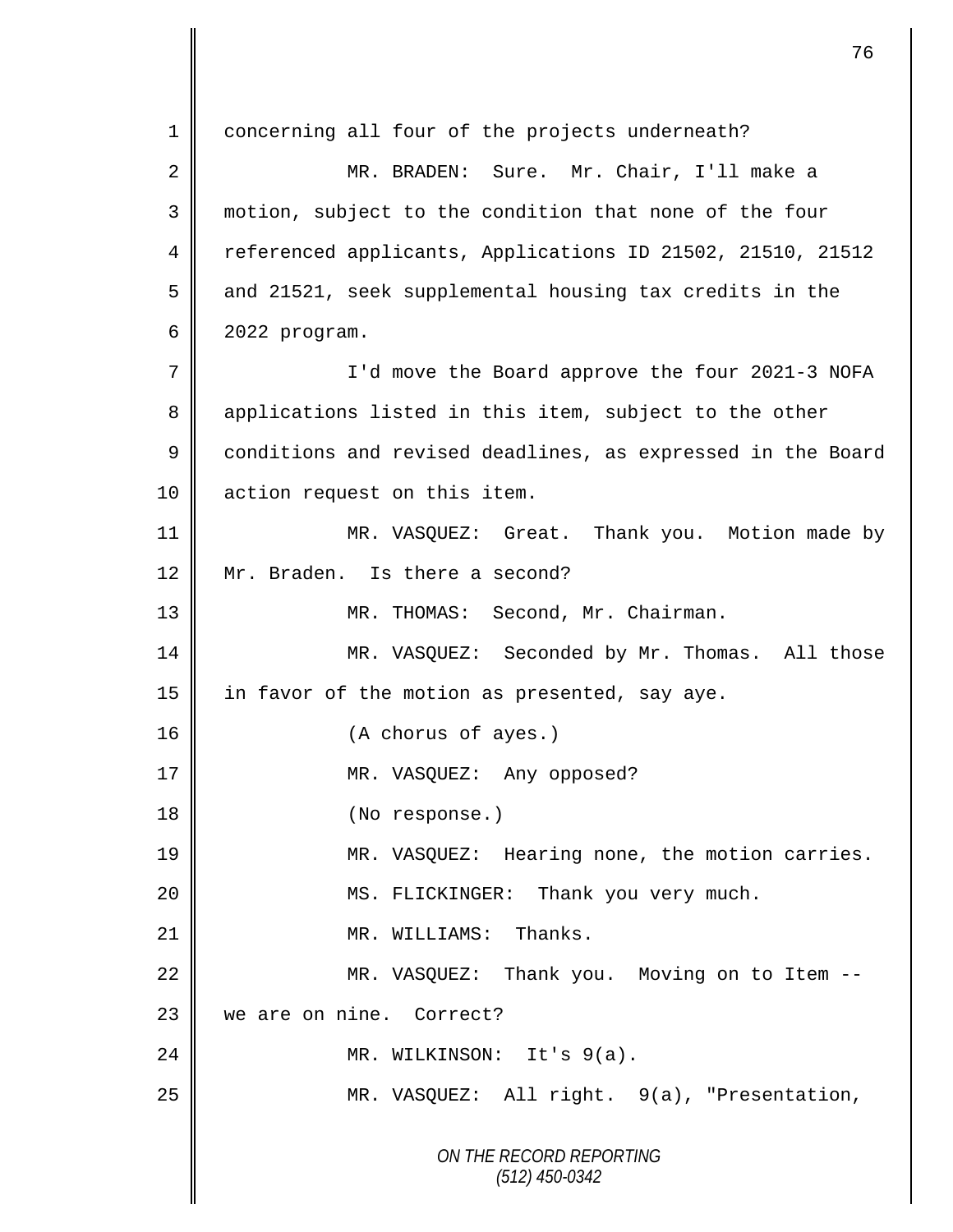*ON THE RECORD REPORTING (512) 450-0342* 1 discussion, and possible action regarding the adoption of a 2 final order concerning termination of CEAP and CSBG funding 3 and contracts, and CEAP Provider and CSBG Eligible Entity 4 Status, of Galveston County Community Action Council, Inc." 5 Mr. De Young -- 6 MR. DeYOUNG: Good morning. 7 MR. VASQUEZ: -- bring us up to date on this 8 | multi-year ordeal. 9 MR. DeYOUNG: I sure will. Good morning, Mr. 10 Chairman and members. Michael De Young, Director of 11 | Community Affairs. 12 | Item 9(a) before you relates to a subrecipient 13 | of the departments. They're titled Galveston County 14 Community Action Council, and I will call them -- I will 15  $\parallel$  refer to them as GCCAC, just to shorten this. 16 This item involves the completion of our process 17 that was authorized by you, the Board, at the March 11, 18 2021, Board meeting. It's the termination of Galveston 19 County's contracts and eligibility for -- by CEAP and CSBG 20 | funding and services. 21 | And for background purposes, let me rebuild the  $22$  timeline for you, because this has been a somewhat timely 23 process. The Community Affairs Division had spent many 24 years working with the management, the staff and the Board 25 | of Galveston County Community Action to address subpar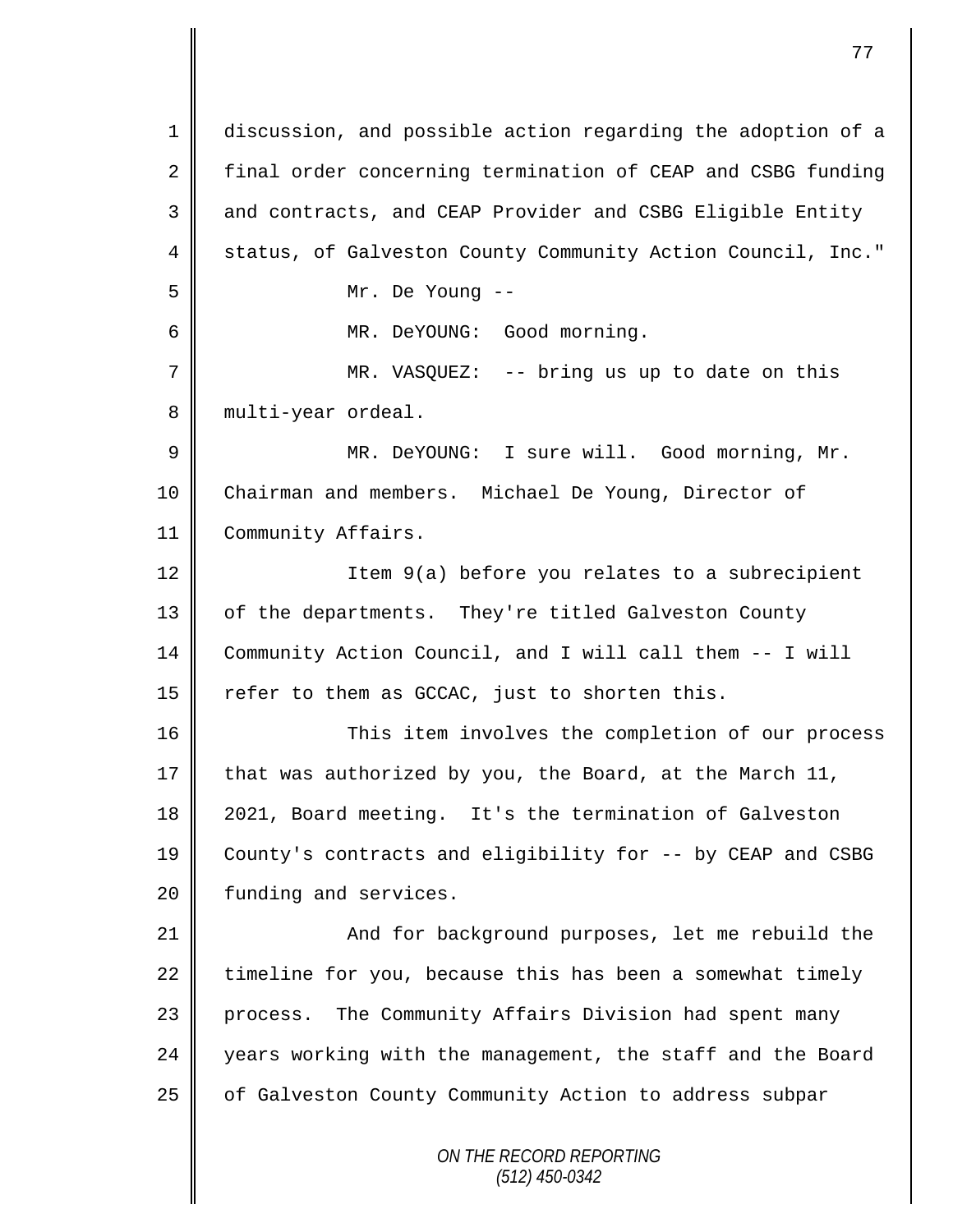1 | performance in the TDHCA programs.

| $\overline{2}$ | Extensive training and technical assistance were           |
|----------------|------------------------------------------------------------|
| 3              | provided to try and help them improve, and in August 2020, |
| 4              | due to continued inadequate performance in serving clients |
| 5              | and expending funds, the Department provided GCCAC an      |
| 6              | opportunity to submit a quality improvement plan.          |

7 || The quality improvement plan submitted failed to 8 Tesolve the identified deficiencies and demonstrated that 9 GCCAC lacked the capacity to address TDHCA's staff's 10 concerns. Following GCCAC's request for more time and 11 their failure to meet CEAP and CSBG expenditure and pledge 12 benchmarks that they had proposed and set for themselves 13 for the months of November and December 2020 and also in 14 January 2021, at the March 11 TDHCA Board meeting --15 March 11, 2021, TDHCA Board meeting, staff requested 16 authorization to proceed with termination of GCCAC's CEAP, 17 CEAP CARES and CSBG contracts.

18 || So CEAP is the Comprehensive Energy Assistance. 19 CEAP CARES is just an additional allocation of funds from 20 the federal government, and CSBG is the Community Services 21 Block Grant contracts. So we asked for authorization to 22 proceed with the termination of those contracts and their 23 provider status for each of those separate pots of money. 24 The Board provided such authorization.

25 | The next step was -- for the termination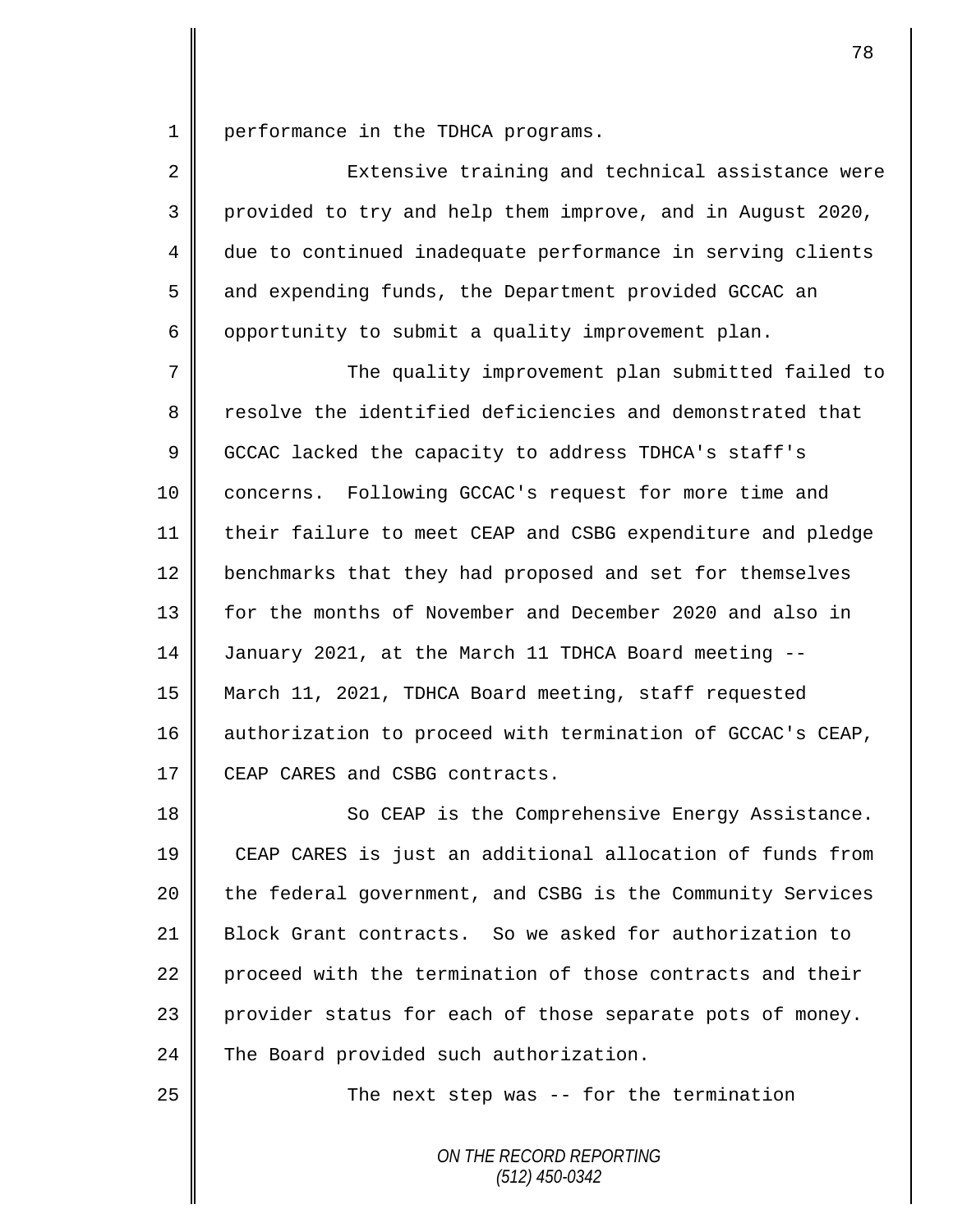1 proceedings, was to have the issue considered by the State 2 Office of Administrative Hearings, and our attorneys and 3 || program staff moved forward with those actions that were 4 approved by you all. During the same meeting, we requested 5 authorization to initiate three temporary contracts with 6  $\parallel$  existing CEAP providers for utility assistance services in 7 the four-county area served by Galveston County Community 8 Action.

9 The Board approved these actions and staff 10 | proceeded accordingly. Three temporary CEAP contracts were 11 executed to provide services in the four affected counties, 12 and we used 24.99 percent of the existing Galveston County 13 CEAP contracts.

14 **As additional information, both LIHEAP and CSBG** 15 || are considered block grants in the federal government and 16  $\parallel$  state government terms, and therefore, they have very 17 Specific provisions for how to address the termination of 18 those contracts and their provider status that goes along 19 with them. Those provisions are primarily federal for the 20 CSBG funds, the Community Services Block Grant funds, and 21  $\parallel$  they're primarily state when you talk about the CEAP or the 22 LIHEAP Program. The 24.99 percent I just mentioned is one  $23$  | of those provisions that we had to follow.

24 | It is also -- because of those provisions, that 25 | in the case of CSBG, we were not able to have temporary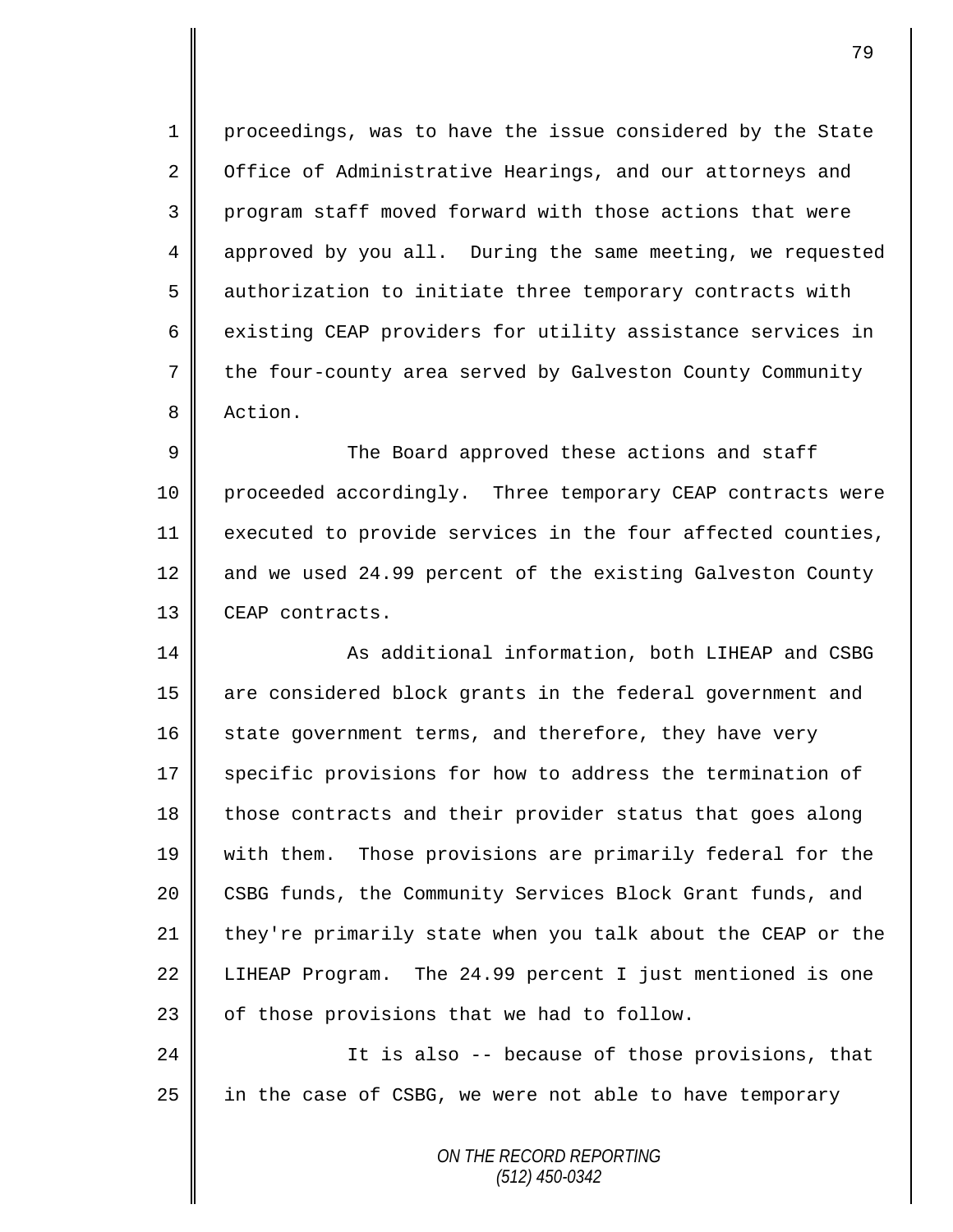1 contracts for those providers. GCCAC is entitled to retain 2 all of their CSBG funds until removal of their status as an 3 | Eligible Entity is formalized through the prescribed 4 process that HHS has.

5 On September 13 and 17, 2021, the matter was 6 presented to an Administrative Law Judge from SOAH, and on 7 November 5, the SOAH Administrative Law Judge issued a PFD, 8 proposal for decision, which is attached to your Board 9 | item. The Judge found that the State has good cause to 10 terminate all of the current funding and contracts for CEAP 11 and CSBG, and terminate GCCAC's Eligible Entity status, as 12 well as CEAP provider status. The Eligible Entity status 13 || is a status that goes along with the Community Services 14 Block Grant.

 GCCAC filed exceptions to the Proposal for Decision with SOAH in November, and TDHCA immediately 17 responded. After the Judge's review of the exceptions filed and TDHCA's response, the Judge determined that no changes would be made to the Proposal for Decision.

20 || So now, we come to finalizing the termination 21 process you authorized back in March. The Board action  $22$  request before you today asks for your acceptance and 23 || approval of the Judge's Proposal for Decisions, except --24 Proposal for Decision -- not Decisions -- acceptance of the 25 | findings of facts and conclusions of law contained in the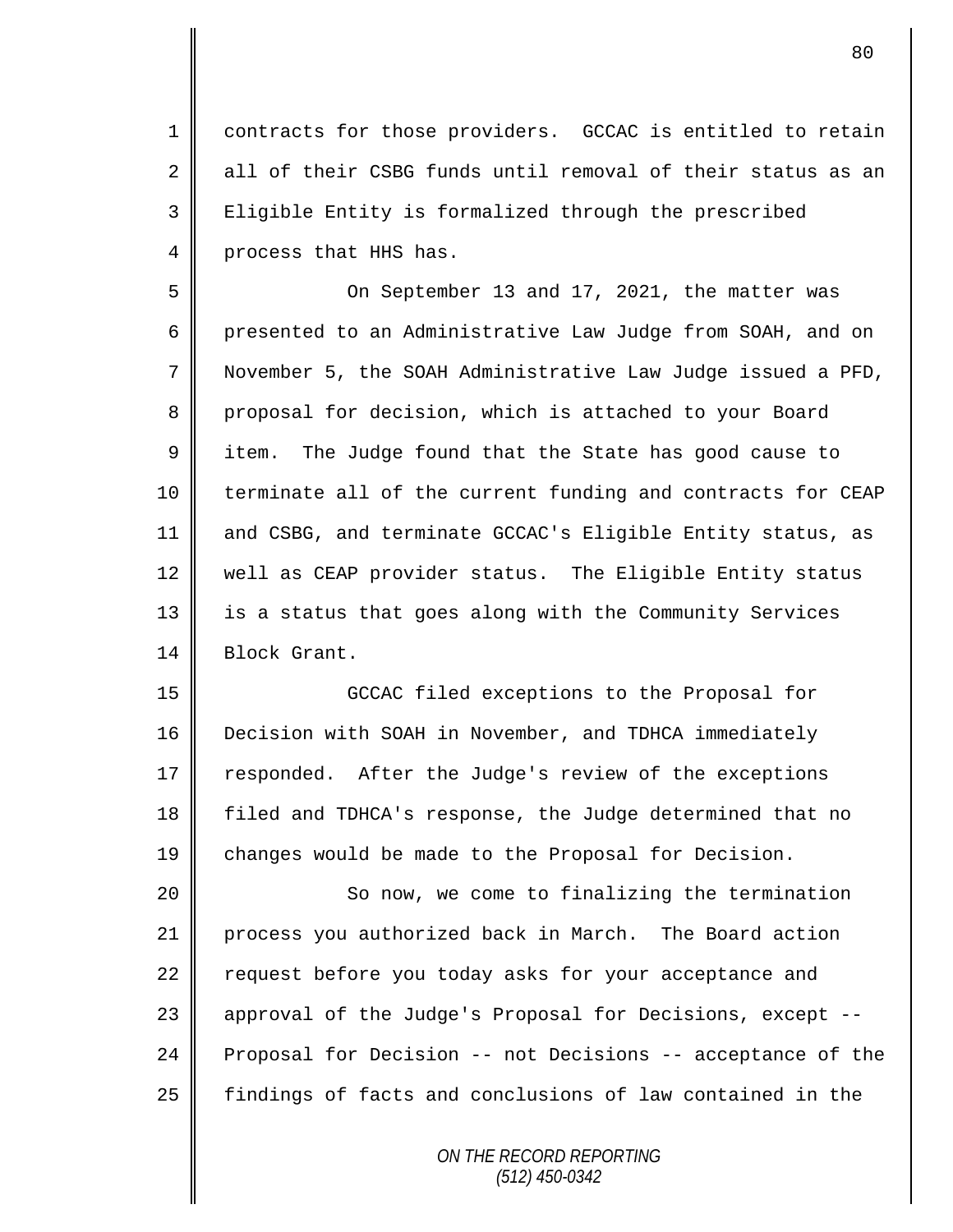1 Proposal for Decision, as the Board's findings and 2 conclusions and in order that all CEAP and CSBG contracts  $3 \parallel$  and funding to GCCAC, as well as their provider status for  $4 \parallel$  those grants, be terminated.

5 || And lastly, the order before you today contains  $6$  a finding for your consideration concerning the necessity  $7 \parallel$  of making this order final upon signing, due to the 8 || imminent peril to public health and safety or welfare that 9 may arise by waiting any longer for the Board's order to be 10 final. This is requested due to the rapid approach of 11 winter weather and the urgent need for Texas households to  $12$  be able to heat their homes and the potential for 13 || inefficiency and confusion or delay in the distribution of 14 the CEAP funds if there are multiple providers of those 15 services in one county.

16 We recommend that we are -- that we be able to 17 | immediately move the CEAP contracts and funds to the new 18 permanent providers. In fact, that's going to be the next 19 Board agenda item for you. To be clear, the finality of a 20 decision to terminate CSBG contracts and funds and 21 termination of CSBG Eligible Entity status requires an  $22$  additional step under the federal law.

23 Upon the Board's approval today, the Legal 24 Division will proceed with notifying U.S. Department of 25 Health and Human Services of the SOAH Judge's decision and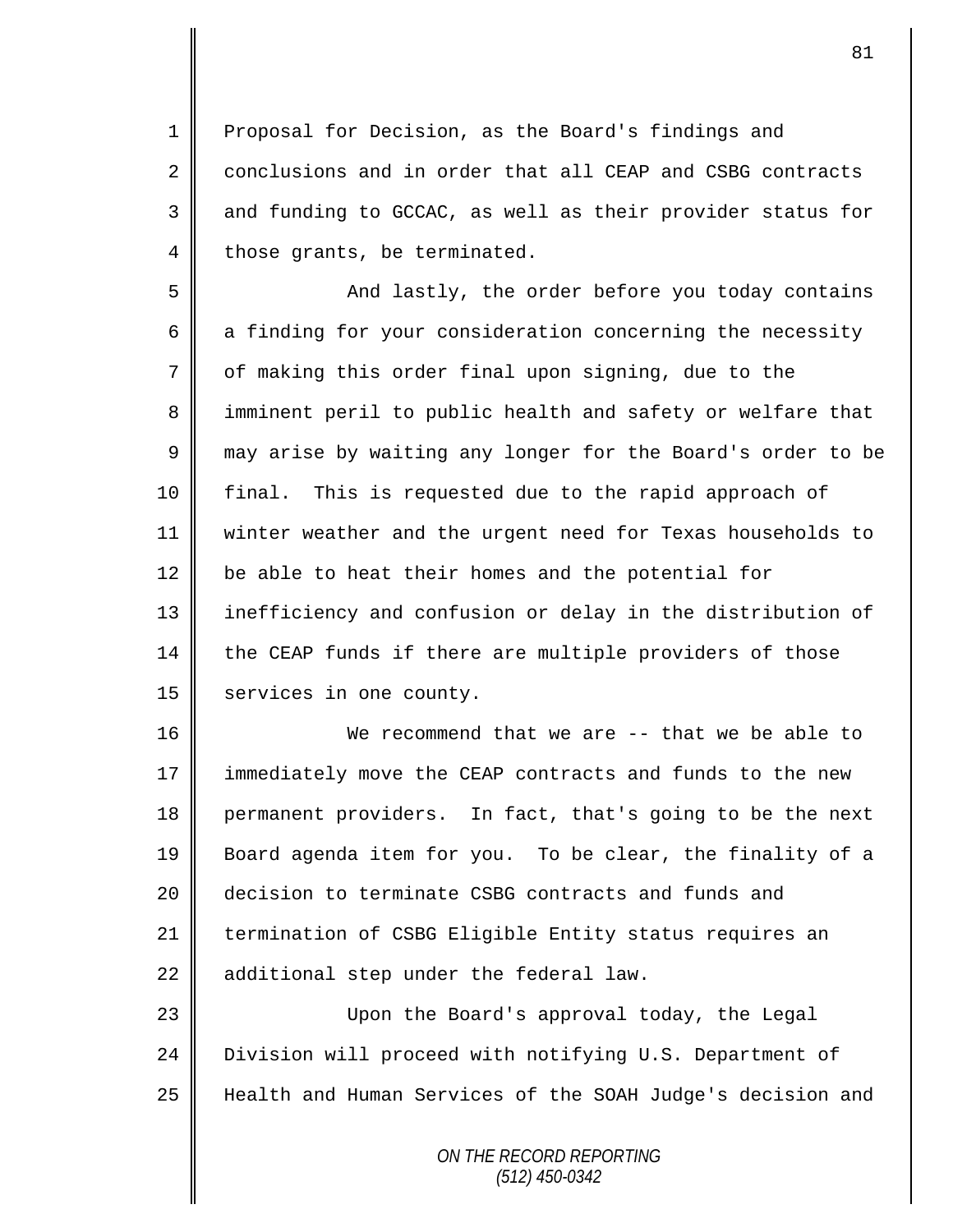1 this Board order, and HHS has a defined time period to 2 Teview that decision and potentially alter it before it 3 becomes final.

4 Upon the completion of that step, we will return 5 to the Board to designate the new CSBG provider or 6 providers of the four-county area previously served by 7 Galveston County Community Action Council. I'm willing to 8 answer any questions.

9 We have speakers here today, also.

 MR. VASQUEZ: Great. And just to clarify, before we started formally notifying GCCAC in August 2020, 12 | problems had been happening for a long time before that. I | mean, to  $-$ 

14 MR. De YOUNG: Yeah. I would say, we entered -- 15 we had concerns for a while. We started pretty heavy 16 efforts to help them out of this crisis in 2017, and that 17 continued all the way through, with training, technical 18 | assistance.

19 || I went down and attended 25 to 30 Board meetings  $20$  | over a two- to three-year period, trying to work through 21 the various issues that they had. There's been a 22 tremendous amount of training and technical assistance 23 | provided by our staff at TDHCA.

24 There was a significant lift to try and resolve  $25$  these issues.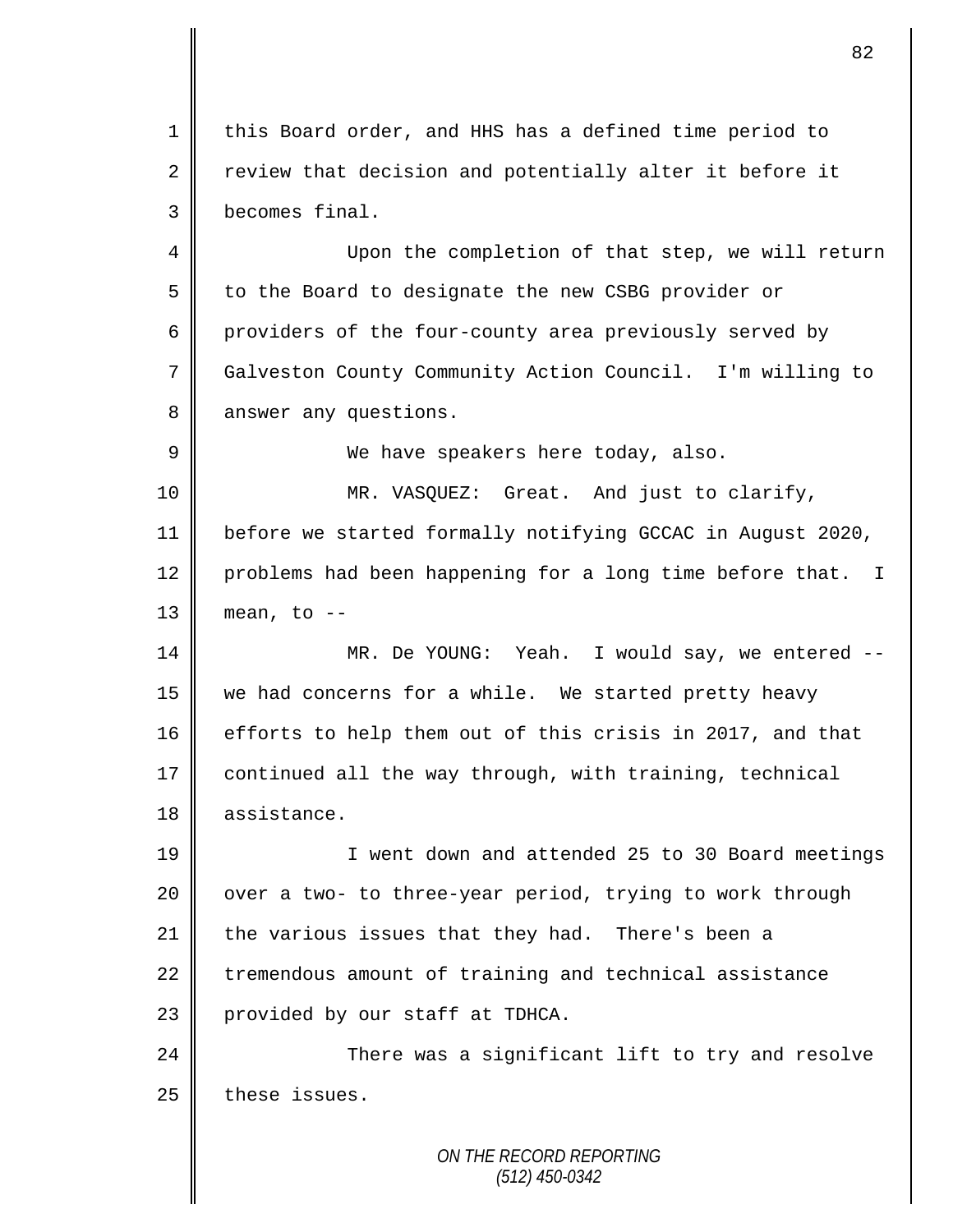*ON THE RECORD REPORTING (512) 450-0342* 1 MR. VASQUEZ: Right. This wasn't something we  $2 \parallel$  just jumped into lightly. There was a lot of effort behind  $3 \parallel$  it. 4 MR. DeYOUNG: Correct. 5 MR. VASQUEZ: Okay. Do Board members have 6 questions for Mr. DeYoung? 7 MR. BRADEN: I have one additional questions. 8 || MR. DeYOUNG: Sure. 9 MR. BRADEN: Through the Chair. So you 10 indicated there's one additional federal step for 11 | termination of one of these grants, but  $-$ -12 || MR. DeYOUNG: The Community Services Block 13 Grant. Yes, sir. 14 MR. BRADEN: So is the item following this 15 item -- you're appointing these new service providers. 16 | It's not covering the Consumer -- the CSBG? 17 MR. DeYOUNG: Correct. The next item only 18 | involves the utility assistance programs. 19 || MR. BRADEN: Okay. Makes sense. 20 MR. VASQUEZ: Okay. I believe we have some 21 speakers. Please come up and sign in, identify yourself  $22$  and the organization. 23 || Note that the prior speaker that we had here had 24 || more time because we were asking questions. So each 25 | speaker is limited to three minutes per speaker, and please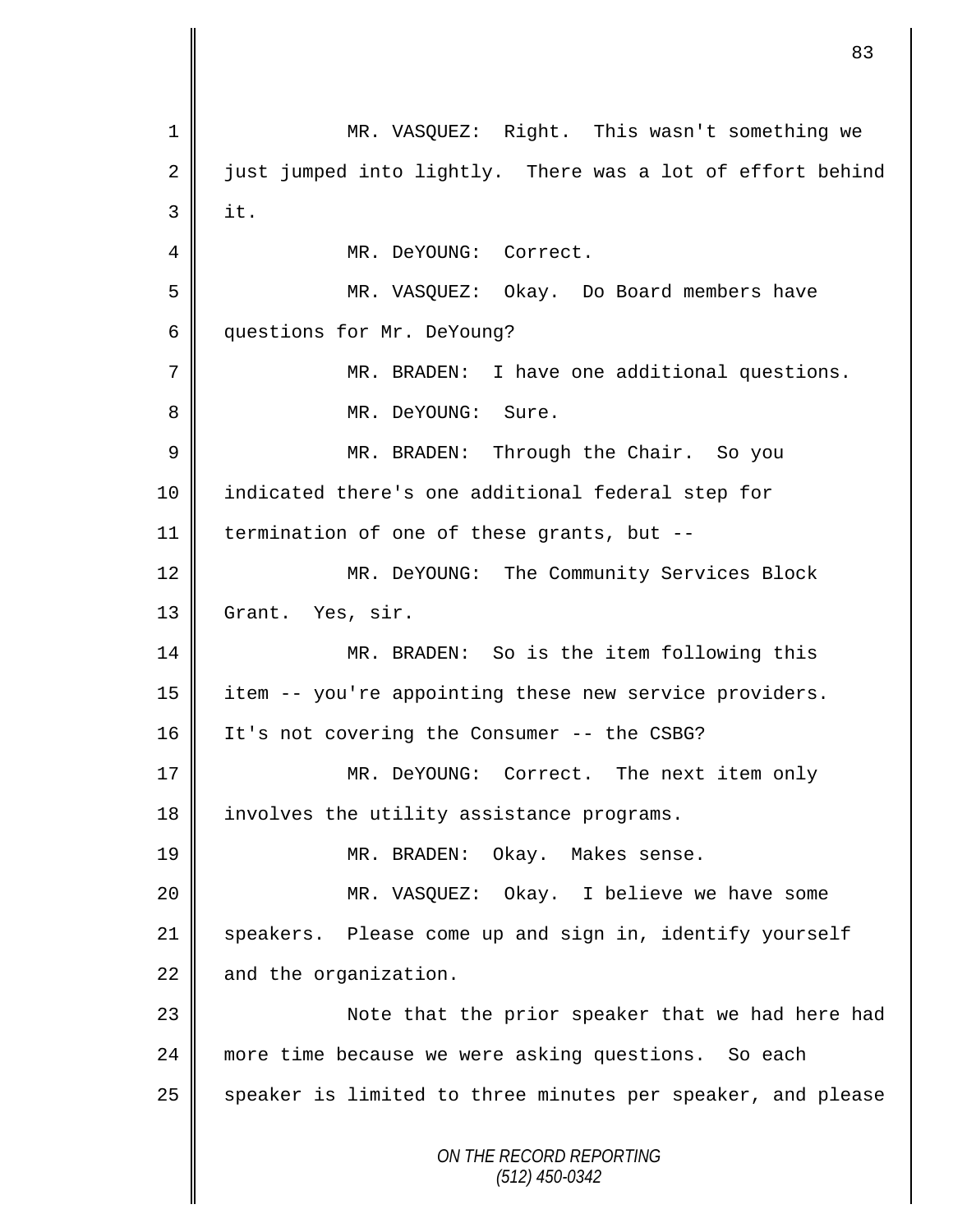$1 \parallel$  go ahead.

| $\overline{2}$ | MR. SOWELL: My name is Pastor Amos Sowell. I                |
|----------------|-------------------------------------------------------------|
| 3              | am the new president for the board at GCCAC. After          |
| 4              | listening, I'm not aware of all that that went on. I came   |
| 5              | in as a board member, not happy with a lot of things that   |
| 6              | were going on, and I had to sit on the sideline and just    |
| 7              | watch.                                                      |
| 8              | We made -- we decided as a board to make                    |
| $\mathsf 9$    | significant changes by removing the president and also      |
| 10             | removing a lot of staff in order to do that. I have a       |
| 11             | different vision.                                           |
| 12             | I'm a servant. I'm a pastor, 45 years. And I                |
| 13             | serve. And I believe that that's what Galveston County      |
| 14             | Community Action Center is all about.                       |
| 15             | I remember when I was a boy, it was right up the            |
| 16             | street from my house, and I remember them coming to a       |
| 17             | friend of mine who was 64 years old and blind, feeding him, |
| 18             | helping him pay bills. They served. I think there was a     |
| 19             | loss of direction over a period of time.                    |
| 20             | And it happens when you deal with nonprofits.               |
| 21             | It happens in all situations. What am I asking for? You     |
| 22             | have every right to make this decision, and you really do,  |
| 23             | because in listening, if I was on the other side, I would   |
| 24             | make that decision, based on the facts.                     |
| 25             | We're not dealing with facts. I'm asking for                |
|                | ON THE RECORD REPORTING<br>$(512)$ 450-0342                 |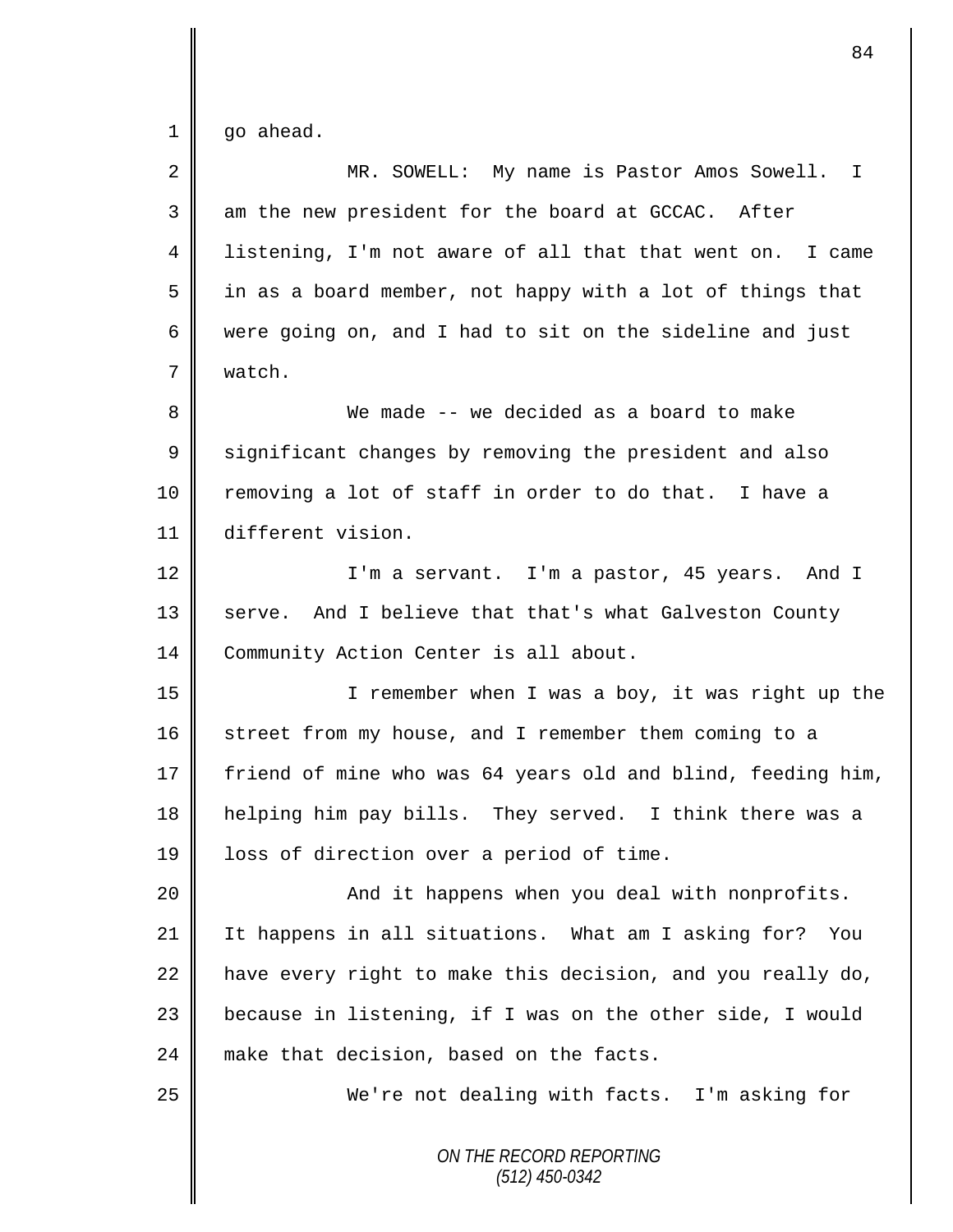mercy now, opportunity to turn this around. I mean, we've 2 been in existence for years, even before I was born, and to 3 || be able to take that away from Galveston County would be so detrimental. We're different than a lot of other agencies. 6 We physically deal with clients, you know. We help them

 $8 \parallel$  things for them to make sure they do it.

fill out papers. They don't do it by computer. We do

9 ||<br>
I'm the type of person that put myself into it. I came -- they elected me president right before Thanksgiving, and we had Thanksgiving boxes that they gave  $\parallel$  out, but they didn't give any meat out. I went in my own pocket and provided it for the different counties so that  $\parallel$  they would have a good Thanksgiving.

15 || I also worked with Toys for Tots. I purposely instituted that we partnership with them so we can provide again for the different families and clients in the areas of all four counties. I think that I can turn it around.

 I'm good at helping. I'm good at serving, and I  $\parallel$  just would like the opportunity to do it, because I know | that we need it.

22 | In Galveston County, the pandemic has hit us 23 || hard. Unemployment is high. People are really looking for  $\parallel$  help. So I -- you know, that's just my request of you all. 25 | MR. VASQUEZ: Pastor Sowell, we appreciate your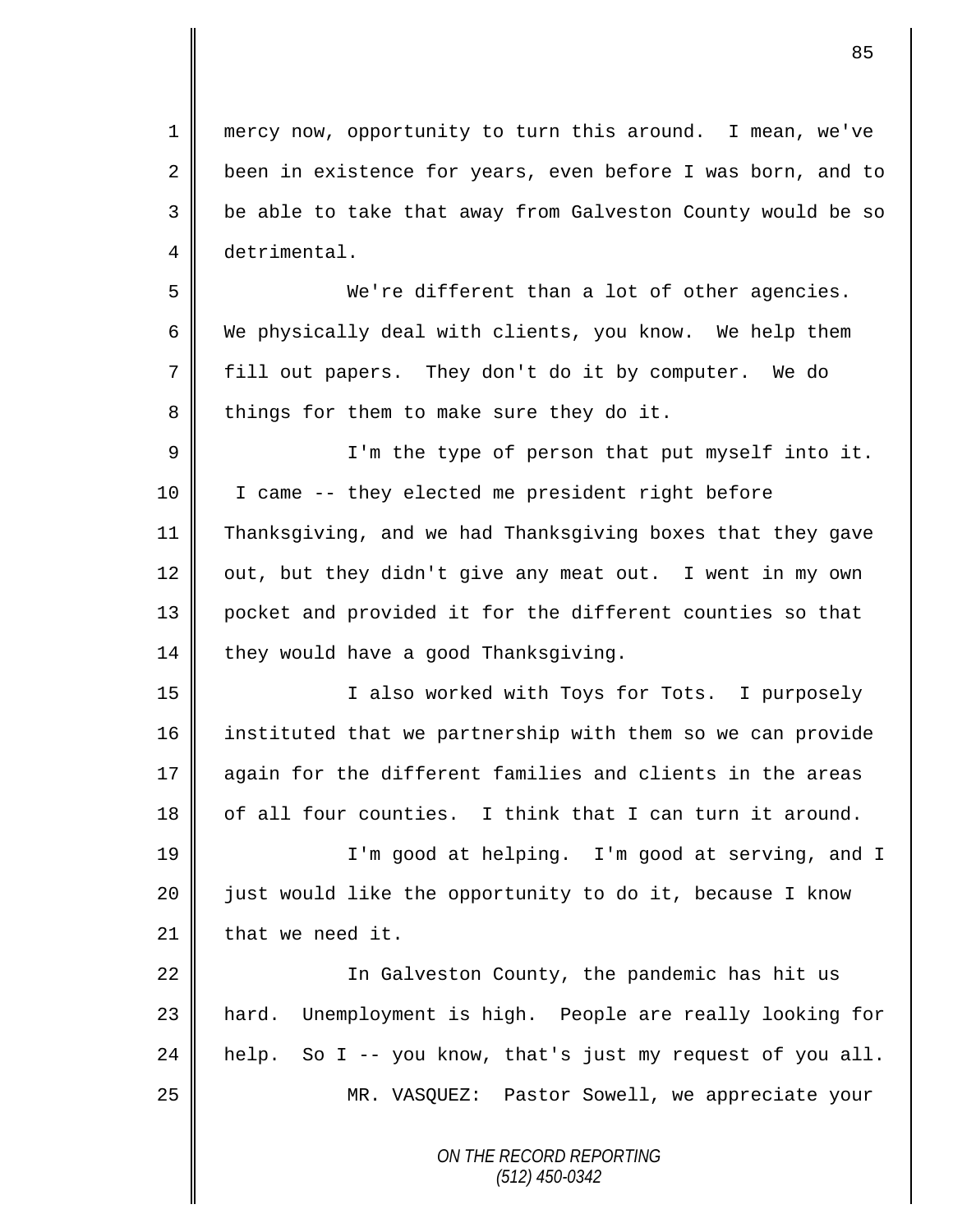*ON THE RECORD REPORTING (512) 450-0342* 1 || words and your intent, and I sincerely wish you were here  $2 \parallel$  two years ago --3 MR. SOWELL: Yeah. 4 MR. VASQUEZ: -- talking to us, and we wish you  $5 \parallel$  luck on -- and the best on getting it turned around, and 6  $\parallel$  hopefully, in the future, we can talk again. 7 MS. BOONE: To the Board members -- 8 MR. VASQUEZ: Sorry. Could -- 9 MS. BOONE: -- of TDHCA, I am Sonia Boone, and I 10 am the Director of Neighborhood Services for GCCAC. 11 I was hired beginning June 21, 2021. Coming 12 into this position, I faced numerous issues, all or more or 13 | less all of which were resolved by me and my team. And 14 || some of those issues that we resolved on behalf of our 15 agency are as follows. 16 Number one, I downsized our staff in the 17 Department of Neighborhood Services, and this reduced a 18 top-heavy department from 15 to eight, thus saving the 19 | agency money. 20 Number two, we successfully completed and 21 Submitted the Comprehensive Needs Assessment Report on  $22$  behalf of our agency, and this report is to be completed  $23$  every three years, and it has implications as such. This  $24$  report was accepted and approved by the State. 25 || Number three, with the assistance of Ms. Karen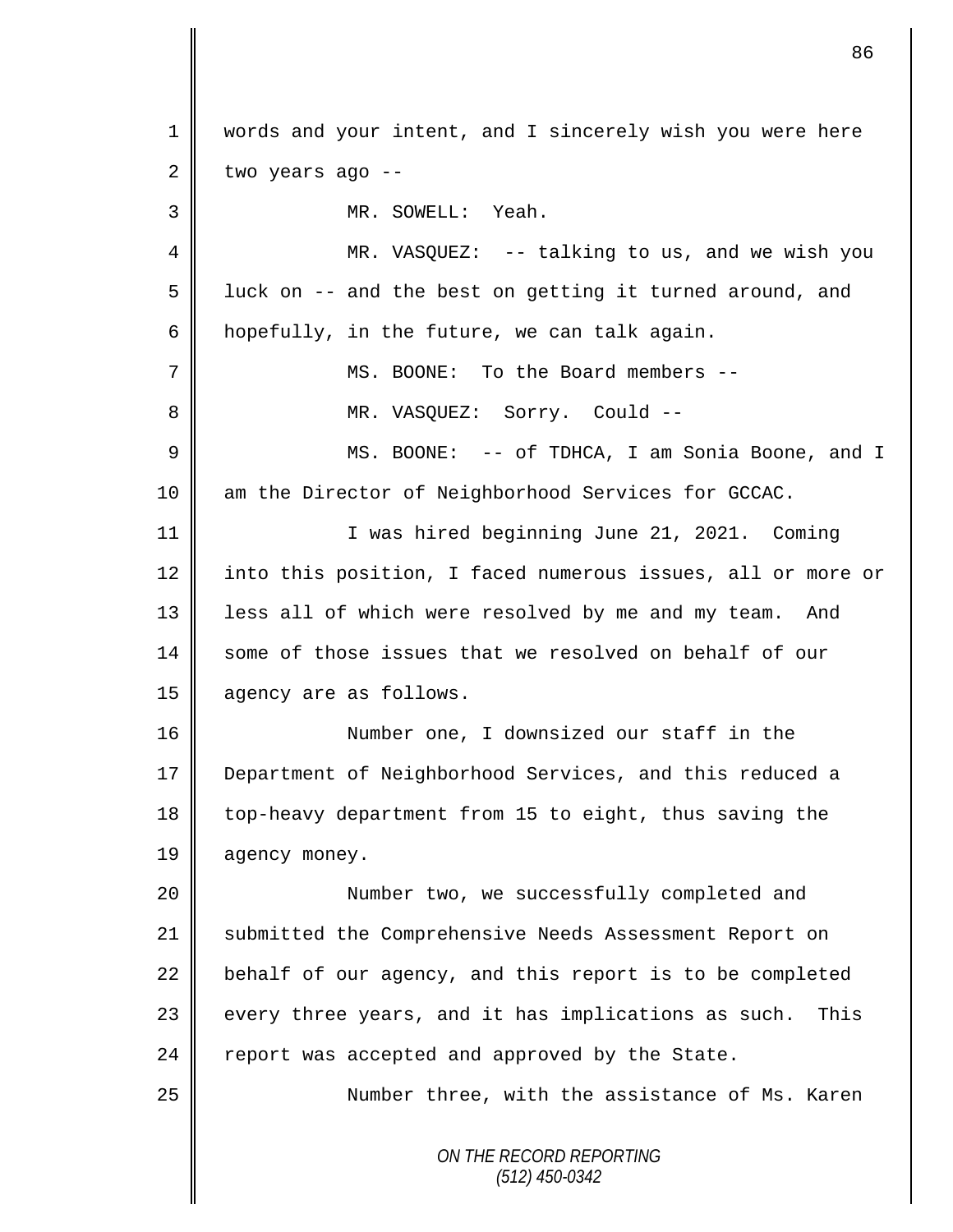1 || Keith, we successfully completed and submitted the 2022 2 Community Action plan for the Community Services Block 3 Grant, CSBG, along with the proposed budget. This too was 4 accepted and approved by the State.

5 Number four, we have submitted organizational 6 standards on behalf of the agency and they are in the 7 T review process. Number five, we were actually awarded the 8 CSBG CARES contract 2020, which we fulfilled, as it was 9 completed July 2021, and no contract extension was 10 | requested.

11 || Number six, we will fulfill our regular CSBG for  $12$  this year by the end of the year. We are projecting that 13 || no contract extension will be requested.

14 Number seven, since June 21, 2021, the beginning 15 | of my tenure, systems and processes have been put into 16 place to ensure accountability, as well as rapid and 17 efficient payments for our clients, as we understand that 18 this impacts our clients who, in most cases, are neighbors 19 and friends.

 My staff and I consider working for this agency  $\parallel$  a labor of love, as we willingly do so to do what we can for our clients, who are our neighbors and our friends. We cannot continue to do what we do for our communities 24 without your support and the continuation of providing | funds via CSBG.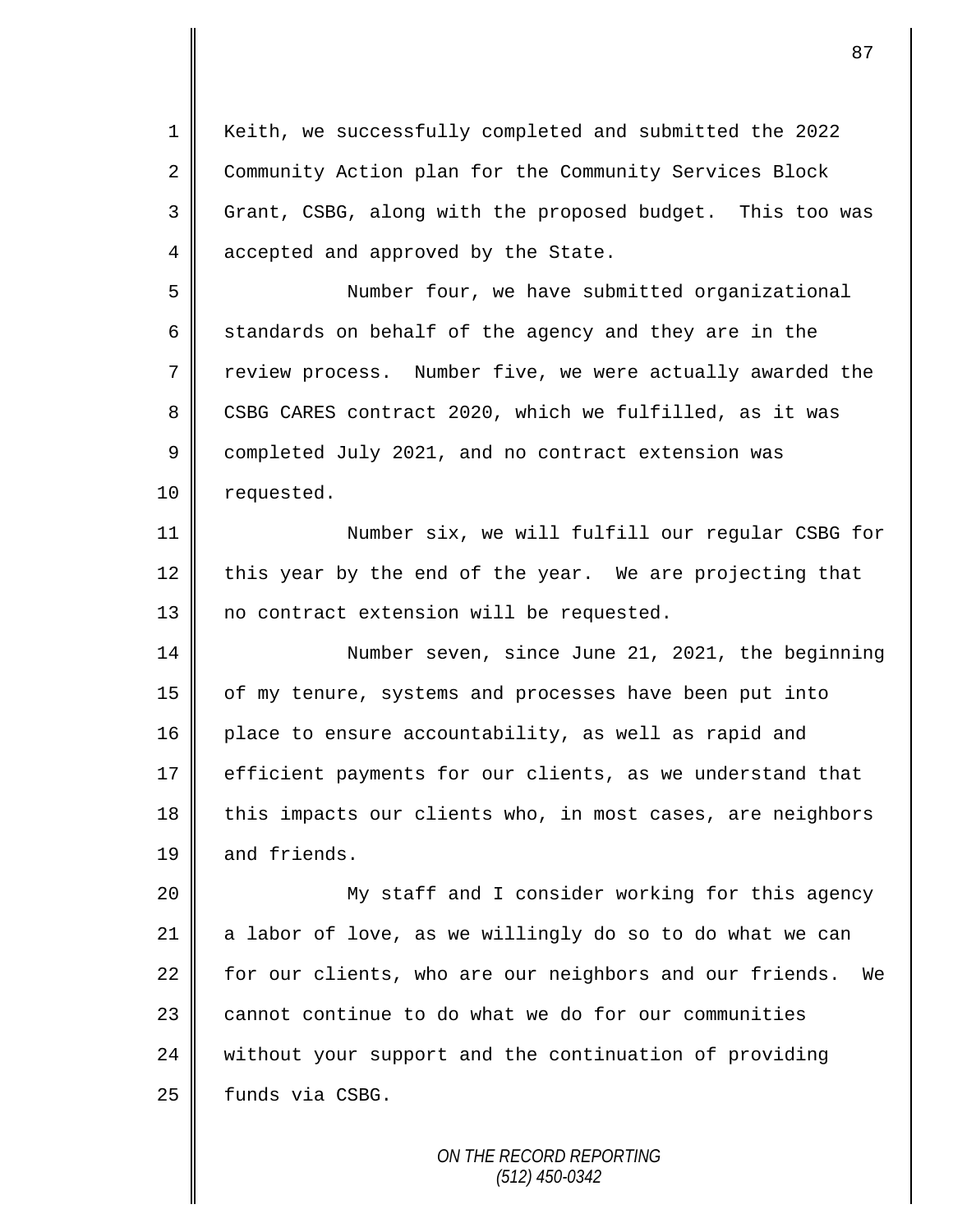*ON THE RECORD REPORTING (512) 450-0342* 1 So on behalf of my agency, I humbly request that 2 you continue to support us via the continuation of our CSBG  $3 \parallel$  contract so that we may continue to assist our communities. 4 And again, I thank you for this opportunity to speak on 5 behalf of my agency. 6 Thank you. 7 MR. VASQUEZ: Thank you, Ms. Boone. And again, 8 to reiterate, we wish you all the best on rebuilding this 9 | organization that has some substantial history that's  $-$ 10 Mr. DeYoung, do you have any wrap-up comments? 11 MR. DeYOUNG: Sure. Just a few short comments. 12 | I sympathize with the speakers. This is not an easy 13 | action to take. 14 | I've worked in Community Affairs for 18 years. 15  $\parallel$  This is the first time this process has gone this far. But 16 it's been a history of low expenditures and poor 17 performance for at least the last five years, and the money 18  $\parallel$  that is involved in this action in moving it to other 19 providers for utility assistance and ultimately for CSBG 20 | later, should the federal process be completed, will keep  $21$  | the money in these communities. 22 | It's just, who is the administrator of those 23 funds? There's no change. These funds are awarded by 24 | formula. 25 || Utility assistance, we have a formula. It runs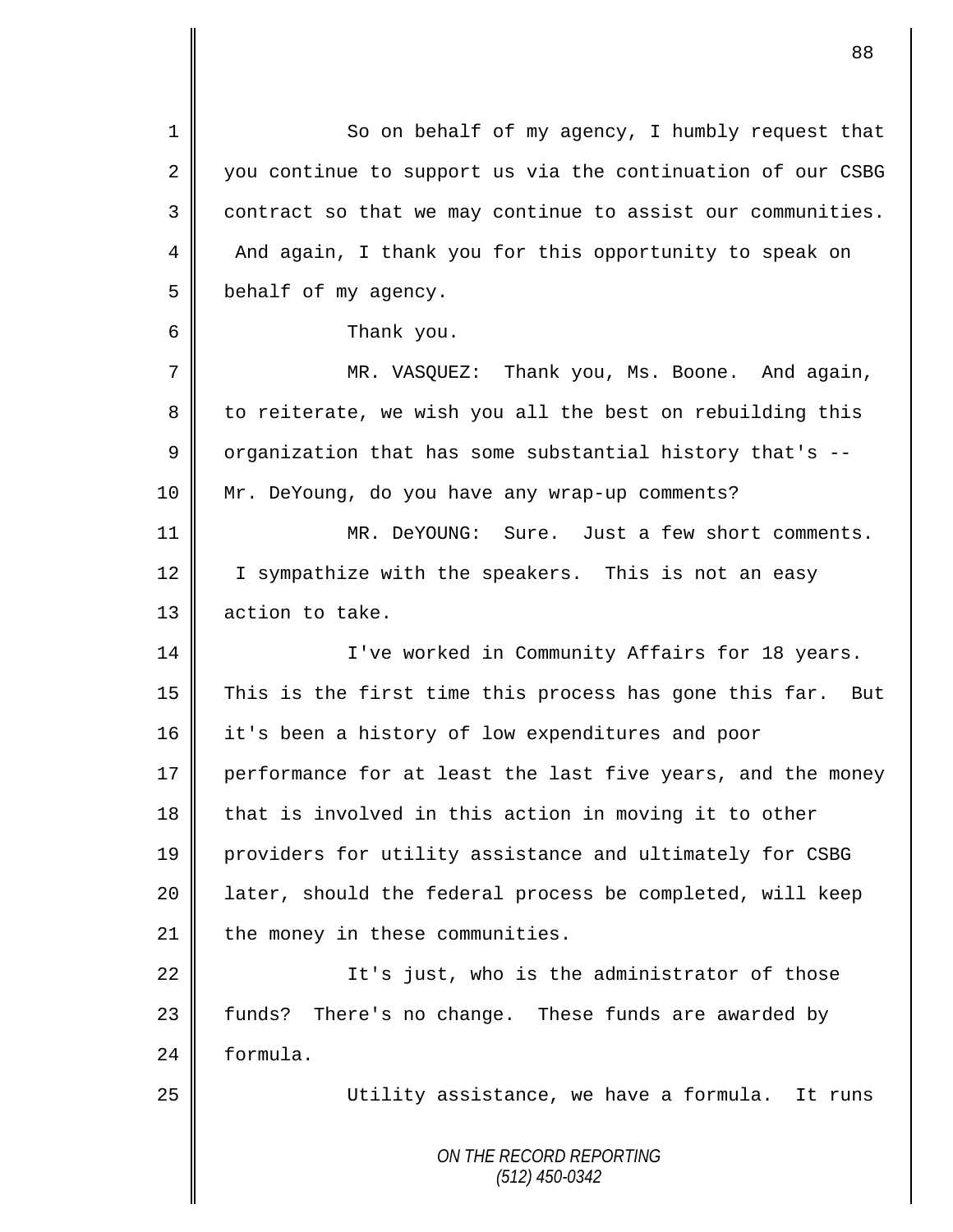*ON THE RECORD REPORTING* 1 80 percent poverty. The money is divvied up, we give it  $2 \parallel$  out. We want every dollar expended. 3 So at this point in time, staff feels like the 4 residents of the four counties, and this is Galveston 5 County, Fort Bend County, Brazoria County, and Wharton 6 County, three major counties. You know, Wharton's a 7 smaller county, but not insignificant --8 || MR. WILKINSON: My mom was born in Wharton, so 9 it's pretty important, just saying. 10 MR. DeYOUNG: Permission to revise my remarks? 11 The most important of which is, apparently, Wharton County.  $12 \parallel$  No. 13 || Staff recommendation is cognizant that these 14 | four counties deserve to be served, and it's been a while  $15$  since they've received the full force of all these funds 16 being implemented into the community. And staff's 17 Tecommendation is focused on the provision of these much-18 needed services from providers who have extensive 19 experience and proven track record. 20 || The Board item -- the next Board item, we can 21  $\parallel$  talk about those providers. They're existing providers who  $22$  are currently doing the services in adjacent counties to  $23$   $\parallel$  each of these counties. 24 | I think that's the end of my remarks. I can  $25$  | answer any other questions.

89

*(512) 450-0342*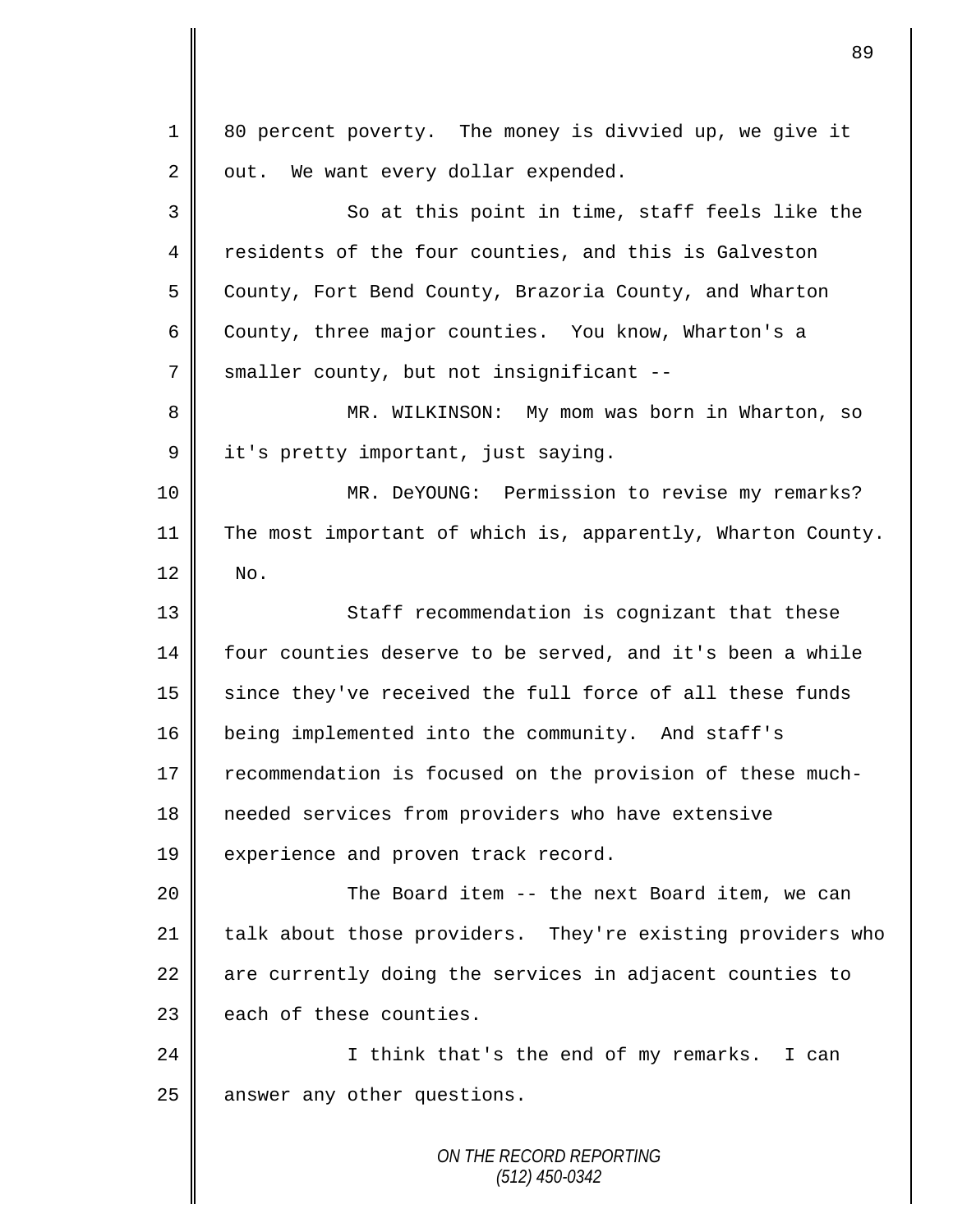|                | 90                                                          |
|----------------|-------------------------------------------------------------|
| 1              | MR. VASQUEZ: Mr. Marchant?                                  |
| $\overline{2}$ | MR. MARCHANT:<br>Does our action preclude them at           |
| 3              | a future date from coming back and making re-application to |
| 4              | administrate these funds?                                   |
| 5              | MR. DeYOUNG: That's an interesting question,                |
| 6              |                                                             |
|                | Mr. Marchant. The only time we have applications for these  |
| 7              | funds is when we have a provider who does not fulfill the   |
| 8              | requirements.                                               |
| 9              | So in the next action, we're going to ask that              |
| 10             | you permanently award these funds to three entities.<br>And |
| 11             | unless those entities show performance problems or          |
| 12             | compliance problems, they would receive those funds until   |
| 13             | they have a problem. So it is not often that we have areas  |
| 14             | come up for application.                                    |
| 15             | Now, under the CSBG, the Community Services                 |
| 16             | Block Grant, once those are completed through the process,  |
| 17             | we'll go through an RFP. We will request applications or    |
| 18             | proposals for the administrator of Community Services Block |
| 19             | Grant in each of the four counties.                         |
| 20             | Those could be the same entities. They could be             |
| 21             | different. That's a whole, separate process, and we won't   |
| 22             | know that for at least 90 to 120 days that we are           |
| 23             | completing the federal --                                   |
| 24             | MR. MARCHANT: And she stated that their                     |
| 25             | contracts were ending, or these -- but once you get         |
|                | ON THE RECORD REPORTING<br>$(512)$ 450-0342                 |

 $\mathbf l$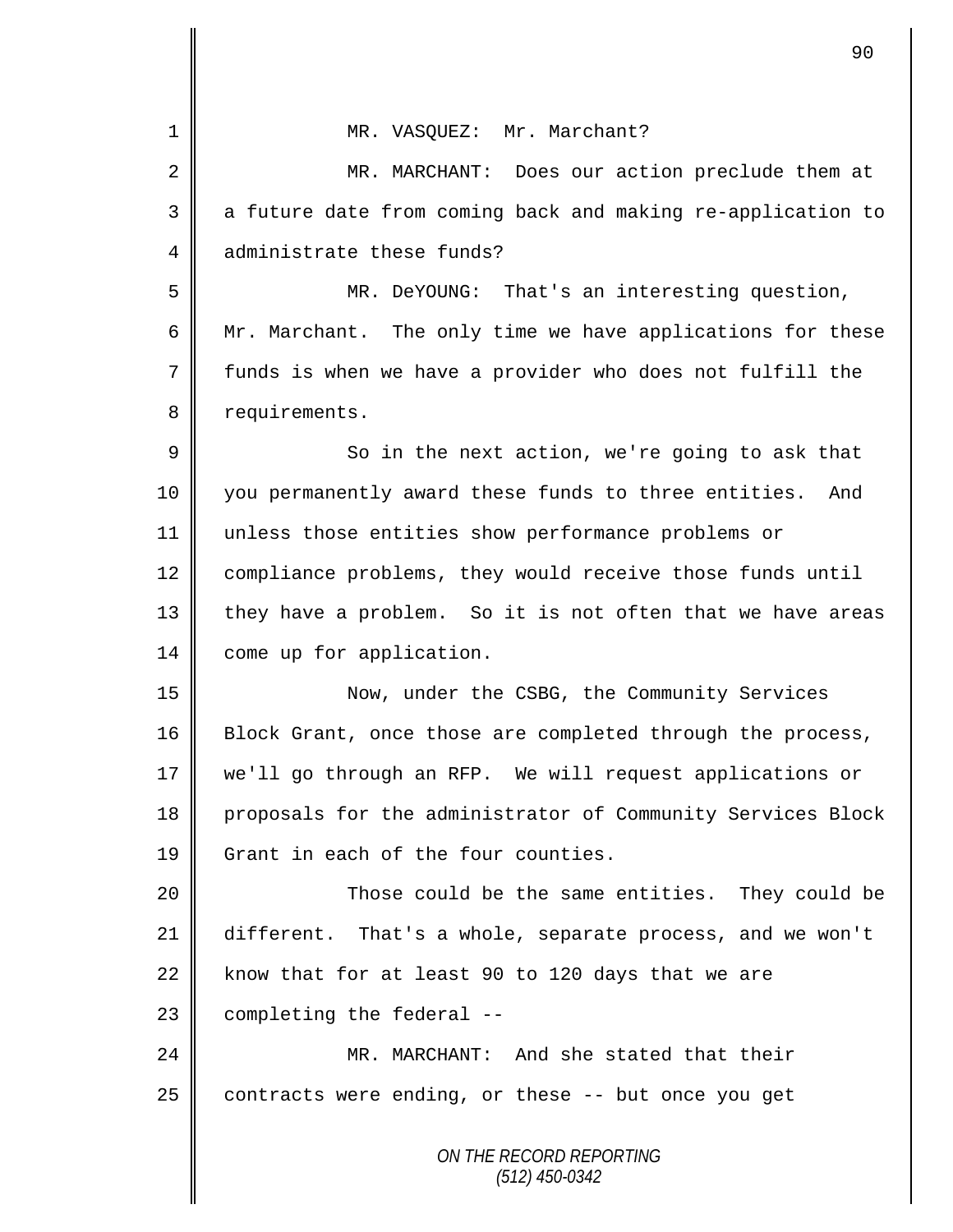1 accepted as a provider, your contracts are pretty much  $2 \parallel$  renewed --

3 MR. DeYOUNG: Evergreen, especially in CSBG. 4 MR. MARCHANT: So will they just not get their 5 | contracts renewed or will --

6 MR. DeYOUNG: Correct. This action will 7 terminate their current contracts, all of their current 8 contracts. So they currently have 2021 contracts.

9 MR. MARCHANT: Uh-huh.

10 MR. DeYOUNG: The 2022 contracts for CEAP and 11 for CSBG would normally start on January 1. We're asking 12 for your approval to terminate their current contracts. 13 | And then what will happen is any balance of funds from the 14 utility assistance will be provided to the new providers -- 15 well, on your approval -- but they would get a 2021 money 16 we didn't expend contract, a 2022 contract, which is their 17 regular service area, plus whichever of the counties  $18$  they're going to provide new services to.

19 || And moving forward, they would continue to have  $20$  those LIHEAP funds. CSBG is a  $-$ - because of the Eligible 21 Entity status that I've mentioned here is a little more 22 formalized as evergreen. There are agencies that receive 23  $\parallel$  these funds as early as the late '60s, early '70s, and 24 still have CSBG funds.

25 MR. MARCHANT: So it is not -- it's hold out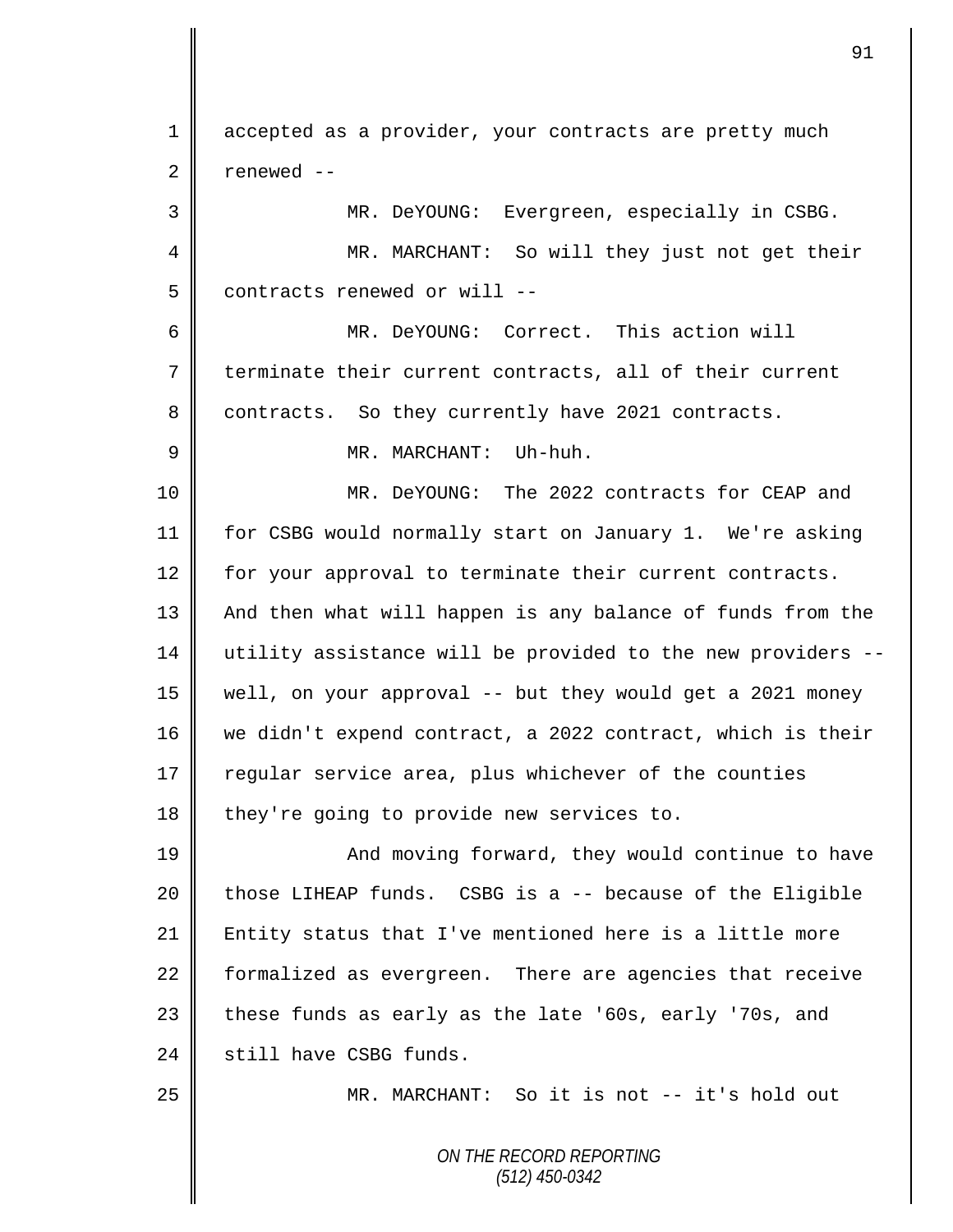*ON THE RECORD REPORTING (512) 450-0342* 1 || kind of false hope that they would come back at a later 2 date as a rehabbed organization. MR. DeYOUNG: Yeah. This is not something that 4 we annually procure or every five years we procure. Many 5 | of our agencies have run the LIHEAP Program since its inception in '84. Megan, '84? MS. SYLVESTER: Well, '81 [inaudible]. MR. DeYOUNG: Okay. '81, '82 was LIHEAP. CSBG has been around longer than that. CSBG was started by Lyndon Baines Johnson in the War on Poverty. 12 | So any other questions? 13 || (No response.) MR. VASQUEZ: Okay. Hearing none, the Chair 15  $\parallel$  will entertain a motion on Item 9(a) of the agenda. Mr. Braden? MR. BRADEN: Having lived through this like Leo has, and we both feel for the current folks, but I remember being at a meeting and Michael DeYoung asked this Board to 20 | take certain drastic actions and this Board showed mercy  $\parallel$  and didn't. And he had predicted that we'd probably end up where we are, and we did, unfortunately. 23 || But I do remember back when J.B. was chair, and we were at the Greer Building, and you had made certain recommendations, and the Board did not go with those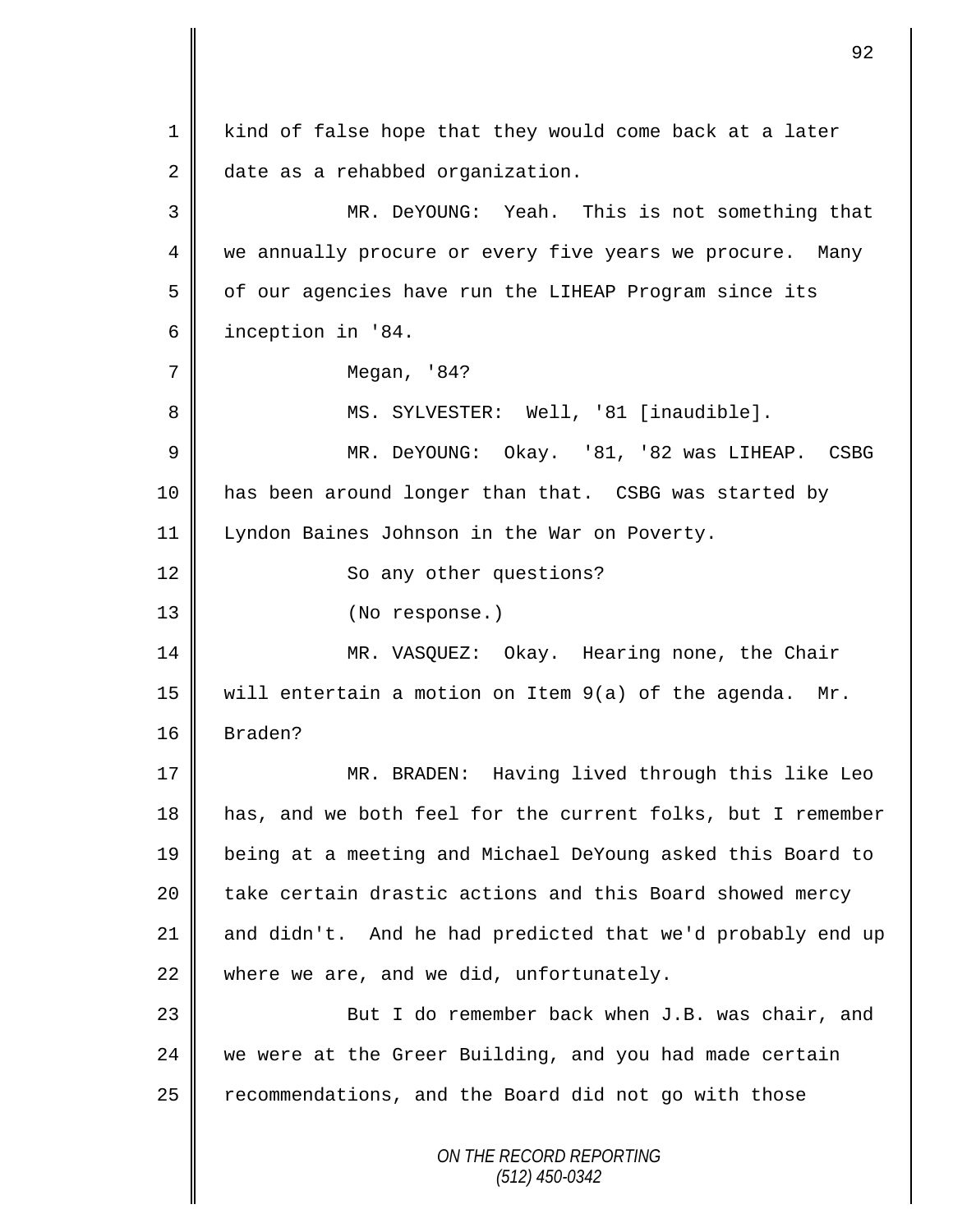1 | recommendations. And we made further efforts with respect  $2 \parallel$  to GCCAC.

3 Obviously, new personnel don't know that 4 history. You probably -- you have, you know, but this 5 Board had a lot of history with the agency with respect to 6 all that. With that said, I'll make a motion.

7 || I move the Board approve and accept the Proposal 8 for Decision in State Office of Administrative Hearings 9 Docket No. 332-21-2743, including the findings of fact and 10 | conclusions of law contained therein, and based on these 11 findings and conclusions, that the Board order that, one, 12 any existing GCCAC CEAP and CEAP CARES contracts and 13 funding, as well as their CEAP provider status be 14 | terminated; two, any GCCAC CSBG and CSBG CARES contracts 15 || and funding, as well as their Eligible Entity status, be 16 terminated immediately upon the end of the review period 17  $\parallel$  outlined in 42 U.S.C. Section 9915(b); and three, that this 18 | order by the Board be considered final upon signature 19 today, due to the circumstances that create public peril in 20 delaying finality of this decision, all as expressed in the 21 Board action request and final order on this item. 22 | MR. VASQUEZ: Thank you. Motion made by Mr.

 $23$  | Braden. Is there a second?

24 | MR. MARCHANT: I'll second.

25 MR. VASQUEZ: Seconded by Mr. Marchant. All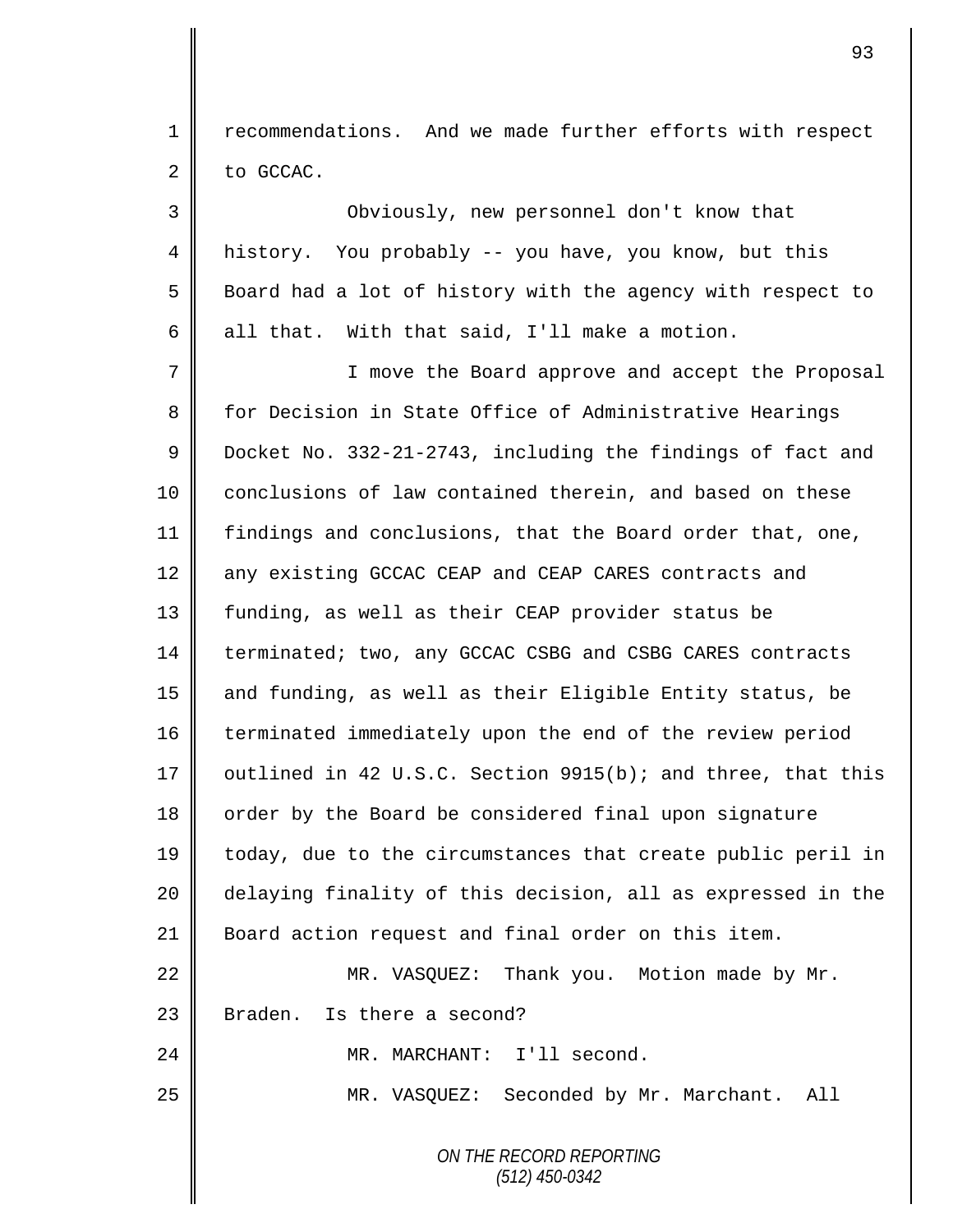*ON THE RECORD REPORTING (512) 450-0342* 1 | those in favor, say aye. 2 (A chorus of ayes.) 3 MR. VASQUEZ: Any opposed? 4 || (No response.) 5 MR. VASQUEZ: Hearing none, motion carries. 6 || And you guys, I want to reiterate from the 7 Board's position and the staff's department, we look 8 forward -- hoping you all the best. I mean, it's kind of 9 akin to rebuilding one's credit score, right? You know, 10 it's just going to take some time and then you're not 11 precluded from coming back in front of this organization or 12 | working with staff. 13 || So again, we -- sorry that it's come to this, 14 but we wish you all the best. 15 || MS. BOONE: Thank you so much. 16 MR. VASQUEZ: Moving on to Item 9(b), 17 "Presentation, discussion, and possible action on the 18 Selection of subrecipients to administer the Low Income 19 Home Energy Assistance Program Comprehensive Energy 20 | Assistance Program in Brazoria, Fort Bend, Galveston, and 21 Wharton counties." 22 Mr. DeYoung? 23 MR. DeYOUNG: Yes, sir. Item 9(b) is the next 24 step in this process. We're making the temporary providers 25 who have provided the CEAP assistance over the last, oh,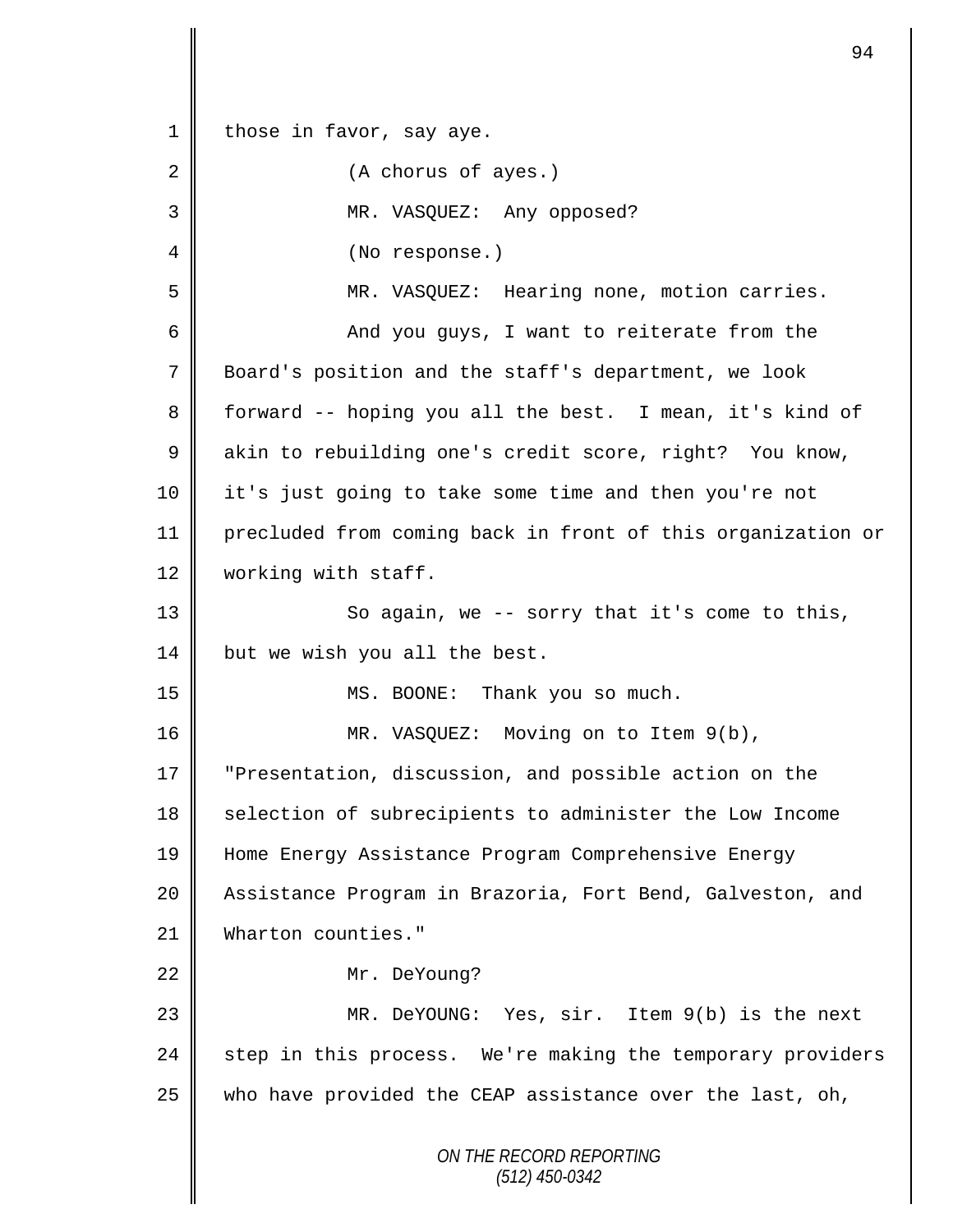1 || nine months for the four counties that were previously 2 served by Galveston County Community Action -- making them 3 permanent providers.

4 || Back in March, you authorized, you know, the --5 us starting this process. And so in April, we took out a 6 Request for Proposal and we received seven applications for 7 seven respondents, and those applications were scored. 8 Three of those applicants were recommended for services: 9 BakerRipley, which is a large -- being a --10 || MR. VASQUEZ: Mega.

11 MR. DeYOUNG: -- they're a huge nonprofit in 12 Houston/Harris County area. They applied for Galveston and 13 | Brazoria counties.

14 Combined Community Action, which is a community 15 action agency based in Giddings, Texas, about 55 miles east 16 of here, has requested to provide services in Fort Bend 17 County, and Economic Action Committee of the Gulf Coast is 18 the recommended provider for Wharton County.

19 These three agencies served numerous clients 20 while they were the temporary providers. They were also 21 Tunning their regular CEAP funds under a separate contract  $22$  in their counties that they run. Not an easy task to just  $23$  ramp up something in a county where you don't have offices, 24 you don't have employees and you don't have the systems  $25$  | built there locally.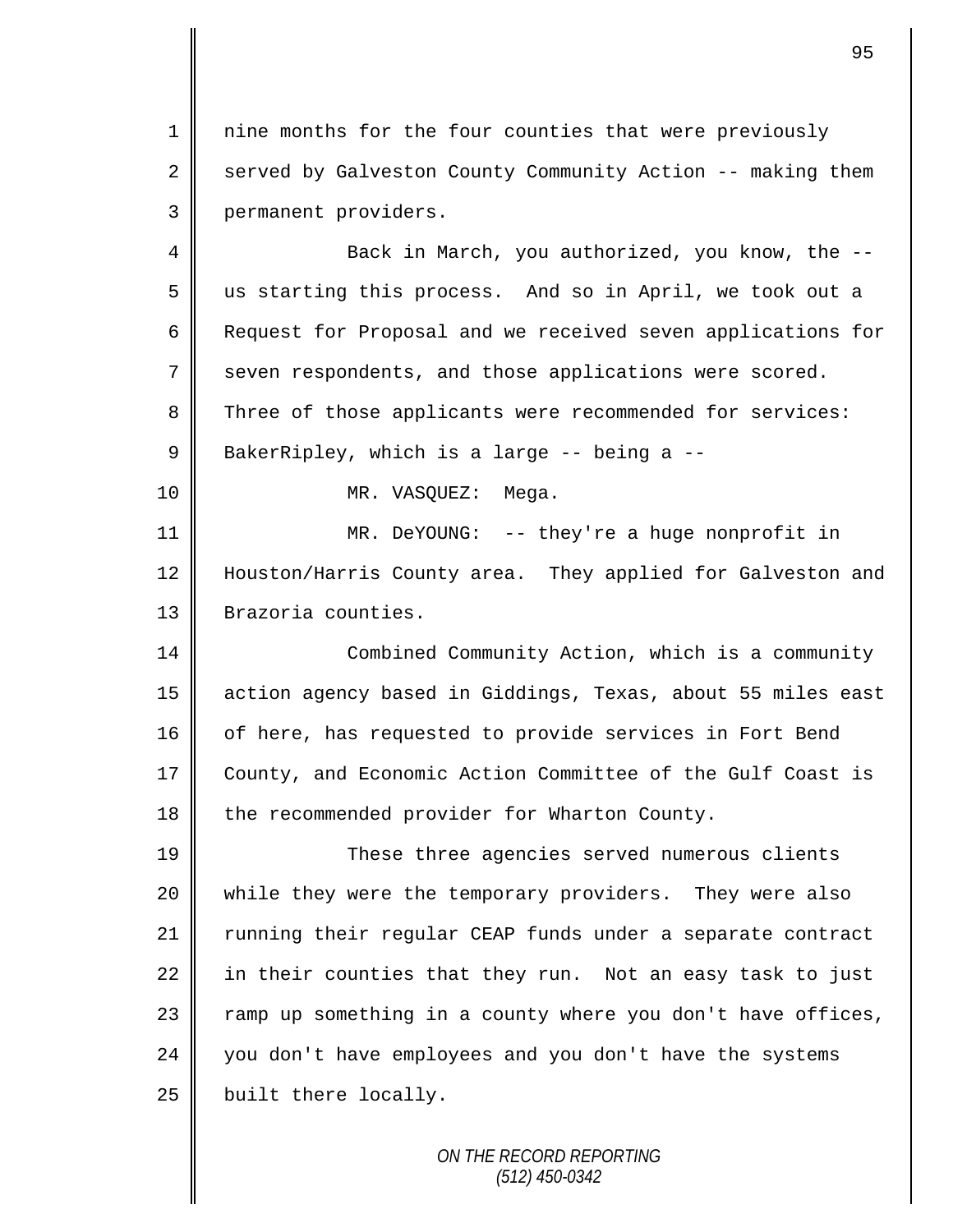*ON THE RECORD REPORTING* 1 || So they've done a very difficult job in 2 difficult circumstances. So in this action, we are 3 | awarding the 2021 CEAP funds that went unspent. 4 So you'll remember, in the last item, I talked 5 about multiple different contracts. We had CEAP. We had 6 CEAP CARES. We also have the '22 CEAP funds that are going 7 to start on January 1. 8 || All these of those are a part of this. And then 9 we also have the ARPA funds, the recent American Rescue 10 Plan Action. All of that is for consideration today. 11 || Staff is asking you to approve these three 12 temporary providers as permanent providers for those 13 counties I mentioned, and should you give us approval, we 14 will immediately start merging contracts. And in 2022, 15  $\parallel$  they will receive those counties in their main contract and 16 they will be shown as the permanent provider for the 17 LIHEAP, and when I say, CEAP, CEAP is the utility portion 18 | of LIHEAP. So they will be doing this for the utility 19 **| assistance for those four counties.** 20 || Staff is seeking your approval for us to take 21 that action. Ouestions? 22 NR. VASOUEZ: Good. 23 || MR. MARCHANT: I'm ready to make a motion. 24 MR. VASQUEZ: Well, actually, I -- just a quick 25 question. So CCA already has activity operations in Fort

96

*(512) 450-0342*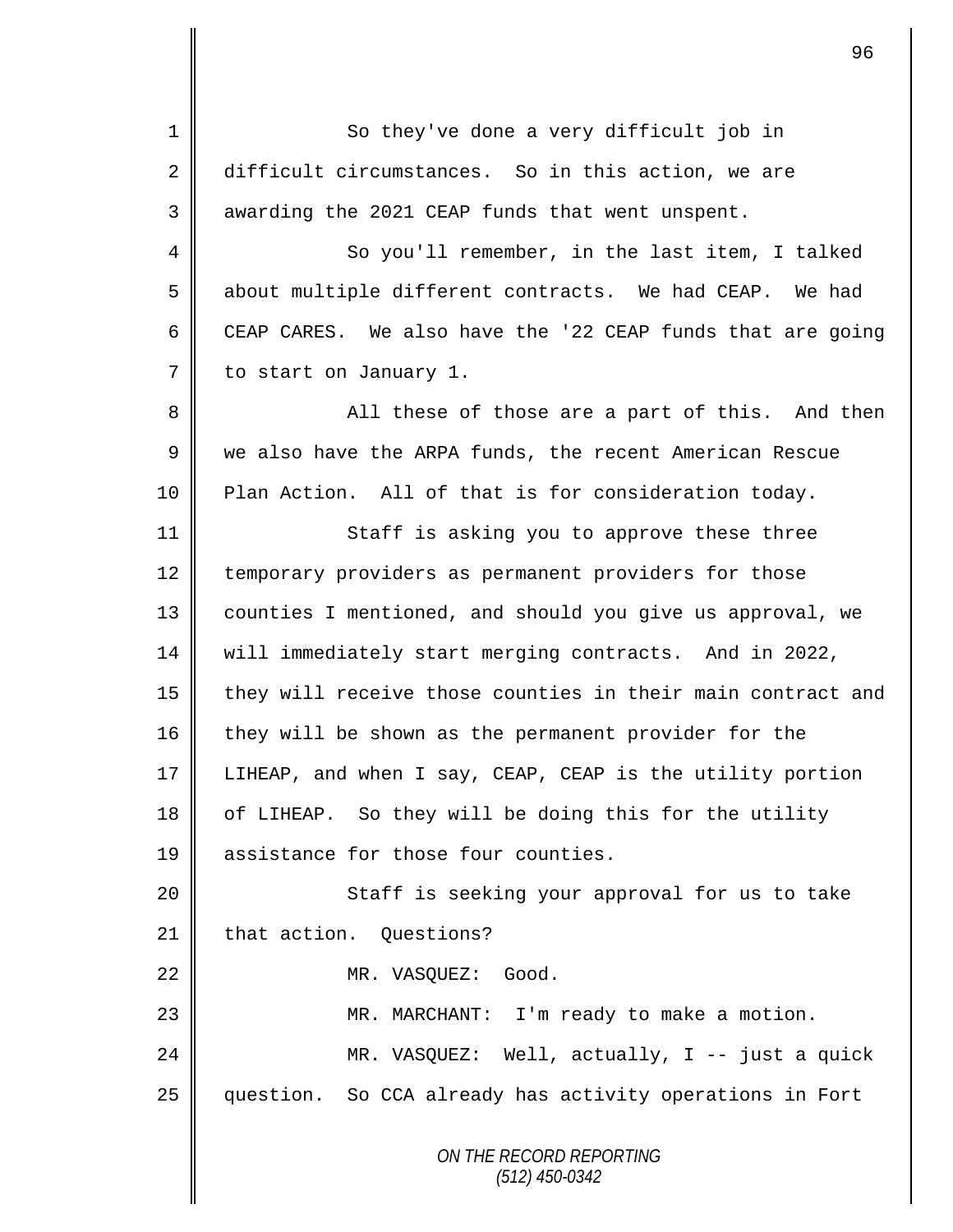$\mathbf{I}$ 

| $\overline{2}$ | MR. DeYOUNG: Yes. They've provided                          |
|----------------|-------------------------------------------------------------|
| 3              | weatherization services in Fort Bend County for a long      |
| 4              | while. They worked with an organization called Fort Bend    |
| 5              | CORE. We have -- I don't know if they're still in           |
| 6              | existence, but they -- Combined Community Action has the    |
| 7              | services all the way over in CEAP up till Fort Bend County. |
| 8              | They do the weatherization for Fort Bend County             |
| 9              | and receive utility funds from CenterPoint to do            |
| 10             | weatherization there in that county. So --                  |
| 11             | MR. VASQUEZ: Okay. So they're not coming from               |
| 12             | Giddings and commuting, so to speak --                      |
| 13             | MR. DeYOUNG: No. Huh-uh. They -- in fact, I                 |
| 14             | talked to their executive director yesterday on another     |
| 15             | issue. They are procuring office space there in Fort Bend   |
| 16             | County and hiring staff for each of these entities.         |
| 17             | It's going to be the same thing. They have to               |
| 18             | figure out where are the best places to place centers, so   |
| 19             | they can do outreach. How many people are they going to     |
| 20             | need to administer the funds.                               |
| 21             | You know, BakerRipley is a large organization               |
| 22             | and they get a lot of money. So them taking on two major    |
| 23             | counties is probably a little bit easier. They've got       |
| 24             | systems in place.                                           |
| 25             | EAC and CCA will work with them specifically to             |
|                | ON THE RECORD REPORTING<br>$(512)$ 450-0342                 |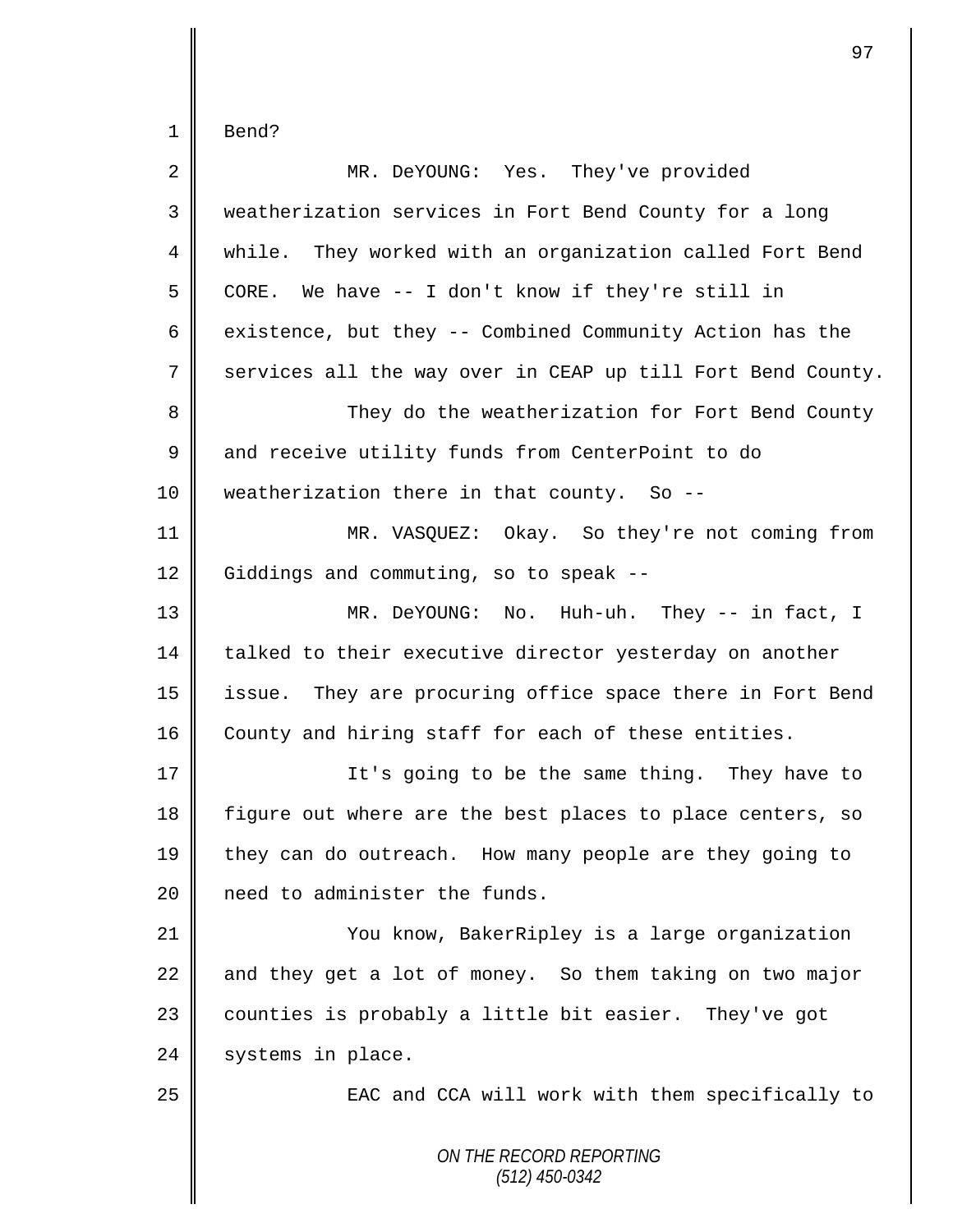*ON THE RECORD REPORTING (512) 450-0342* 1 walk them through kind of their numbers, how much 2 assistance they've given per household, how much the new 3 || money is going to push their staff, how many people they 4 want to add, kind of, what areas of the counties have the  $5 \parallel$  lowest -- the highest areas of concentration or lowest 6 || income areas and see if they can get centers located in  $7 \parallel$  those areas. 8 || So we've got a lot of work to do to make this 9 work. 10 MR. VASQUEZ: Okay. Great. 11 || MR. DeYOUNG: But I've got a great staff in my 12 Training and Technical Assistance group. I would put them 13 up against any state in the union. 14 MR. VASQUEZ: Excellent. It's what we like to  $15$  | hear. 16 **Do any other Board members have questions?** 17 | (No response.) 18 MR. VASQUEZ: If not, I'll entertain a motion on  $19 \parallel$  Item  $9(b)$ . 20 MR. MARCHANT: Mr. Chairman, I move the Board 21 approve the award of 2021, 2022 and American Rescue Plan 22 Act's CEAP funds and contracts and designation of permanent 23 | network provider to receive CEAP funds from Brazoria, Fort 24 Bend, Galveston and Wharton counties to BakerRipley, 25 Combined Community Action and Economic Action Committee of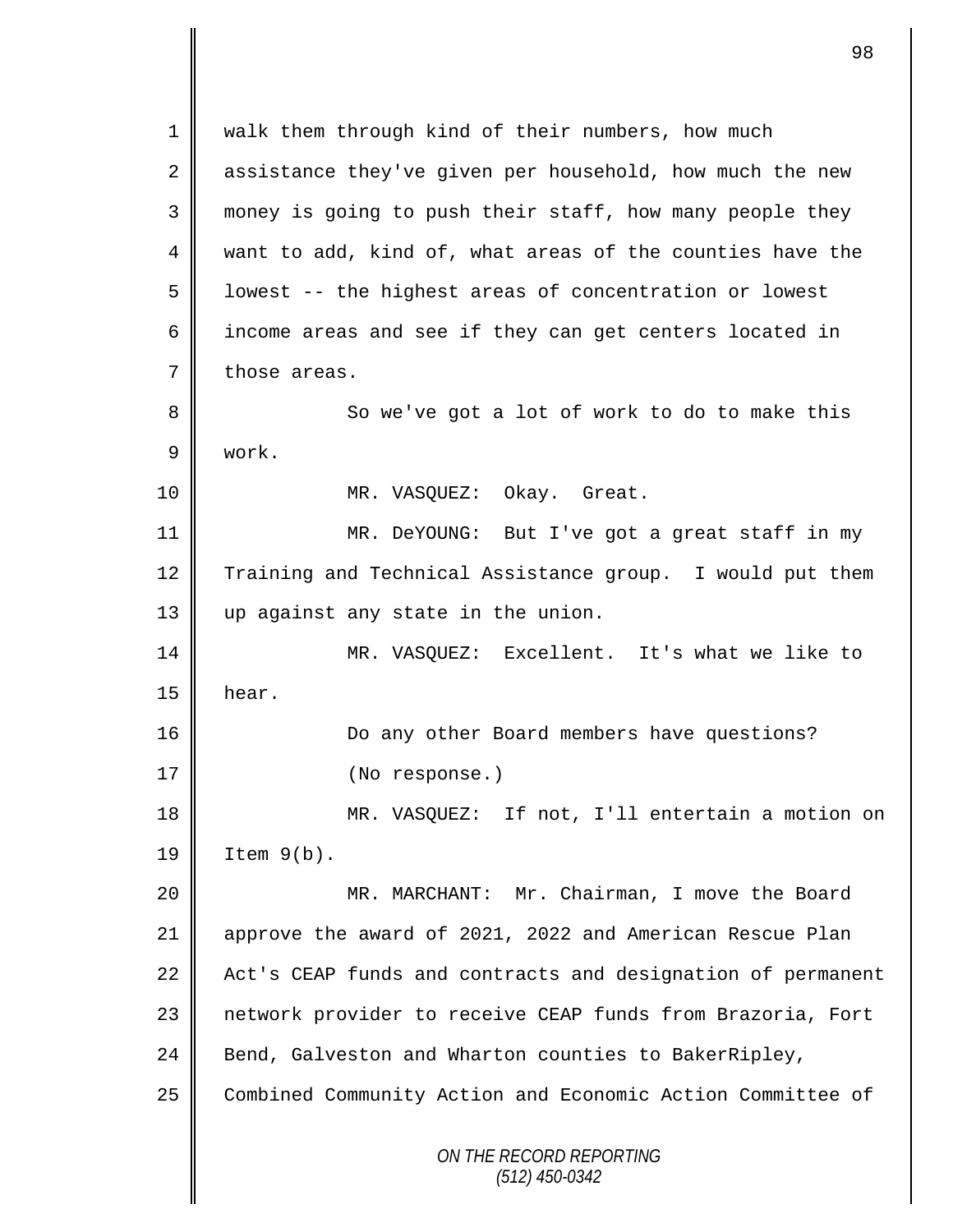*ON THE RECORD REPORTING (512) 450-0342* 1 the Gulf Coast, all as expressed in the Board action 2 | request on this item. 3 MR. VASQUEZ: Great. Thank you. Motion made by 4 Mr. Marchant. Is there a second? 5 MR. BATCH: I'll second, Mr. Chairman. 6 MR. VASQUEZ: Seconded by Mr. Batch. All those 7 | in favor, say aye. 8 || (A chorus of ayes.) 9 MR. VASQUEZ: Any opposed? 10 || (No response.) 11 MR. VASQUEZ: Hearing none, the motion carries. 12 Moving right along to Item 9(c), and we 13 appreciate everyone in the congregation who's staying with 14  $\parallel$  us here, especially those who aren't on staff. 15 MR. DeYOUNG: Item 9(c) relates to procuring a 16 statewide provider and making the necessary adjustments to 17 plans associated with weatherization here in Texas. 18 Recently, Congress approved and the President signed an act 19 that we estimate will result in somewhere between \$200 and  $20$  | \$250 million of weatherization funds being awarded to the 21 State of Texas.  $22$  ||  $\sqrt{22}$  ||  $\sqrt{2}$   $\sqrt{2}$   $\sqrt{2}$   $\sqrt{2}$   $\sqrt{2}$   $\sqrt{2}$   $\sqrt{2}$   $\sqrt{2}$   $\sqrt{2}$   $\sqrt{2}$   $\sqrt{2}$   $\sqrt{2}$   $\sqrt{2}$   $\sqrt{2}$   $\sqrt{2}$   $\sqrt{2}$   $\sqrt{2}$   $\sqrt{2}$   $\sqrt{2}$   $\sqrt{2}$   $\sqrt{2}$   $\sqrt{2}$   $\sqrt{2}$   $\sqrt{2}$   $\sqrt{2}$  23  $\parallel$  a little bit dicey about how we get to an actual figure. 24 But I will tell you, back in 2009, federally, they awarded  $25 \parallel 5.1 \text{ million}$ . Texas received \$326,975,732 in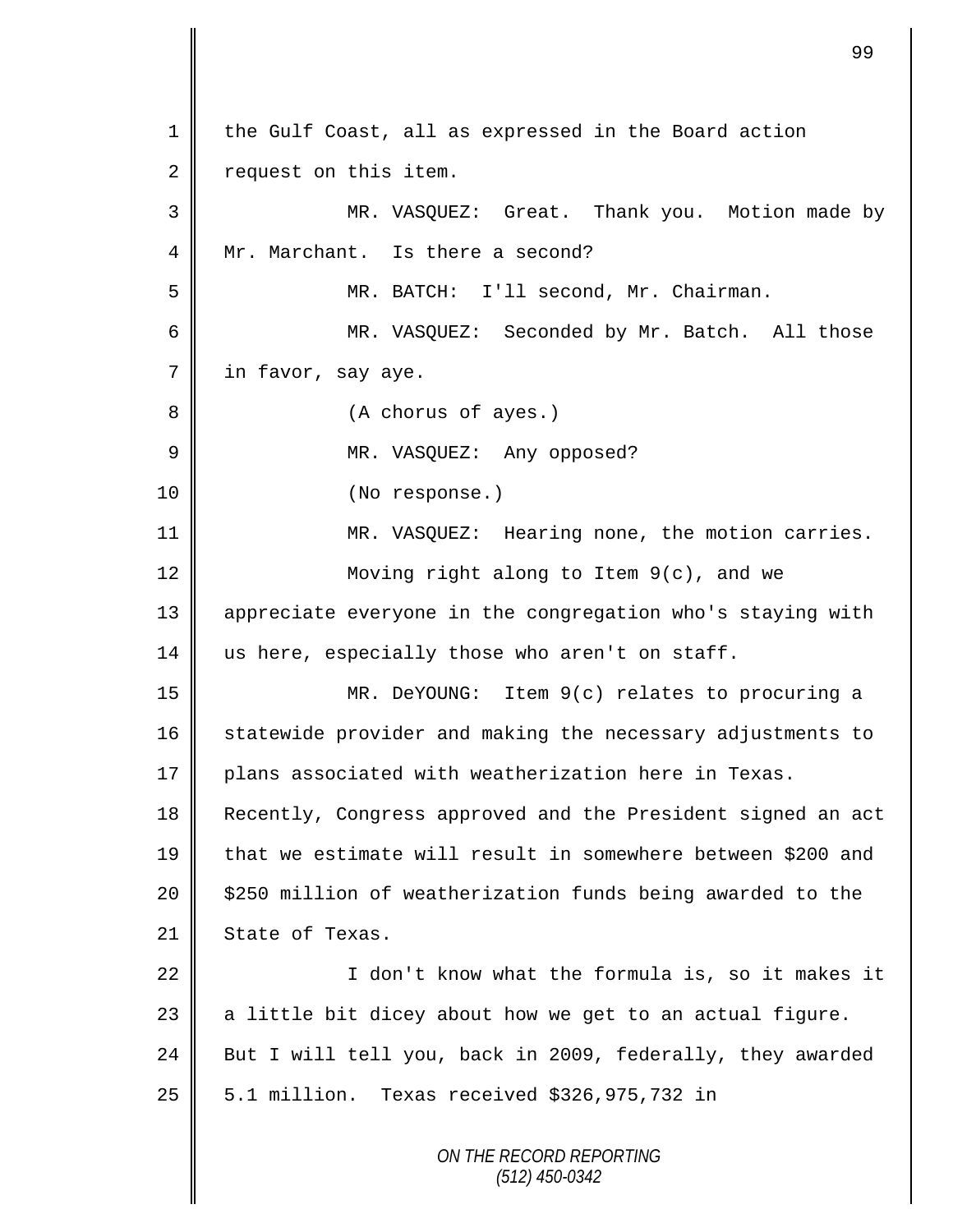1 weatherization -- the reason I'm bald, gray. We received a 2 55 times increase.

3 || And this seems to be less of an increase, 4 probably more on the lines of 25 to 30 times what we  $5 \parallel$  normally receive. And staff is anticipating that we will 6 probably need the services of a backup provider should we 7 **h** have issues within the network.

8 Weatherization is a very technical program.  $9 \parallel$  This is not going in and just putting in caulk and weather 10 Stripping. You have to go into the unit, figure out where 11 | the air leakage is.

12 ||<br>
You actually do an audit, a federal audit of the 13 home, and it tells you what measures you can do. You 14 complete all those measures, you test out, and then there's 15 a compliance aspect to it. Earnest folks go back and check 16 | and make sure the work was done.

17 || If you approve, staff would begin this process 18 to update our plans and tell the federal government, hey, 19 we're thinking about doing this. Secondly, it would then 20 || help us to start the RFP process. These funds are not here 21  $\parallel$  yet, and I don't know when they are coming. I would expect 22 they'll be in the spring, but when they get here, we'll  $23$  want to hit the ground running.

24 We have experience ramping up this program. It  $25$  is a heavy lift for TDHCA, for our subrecipients, if we end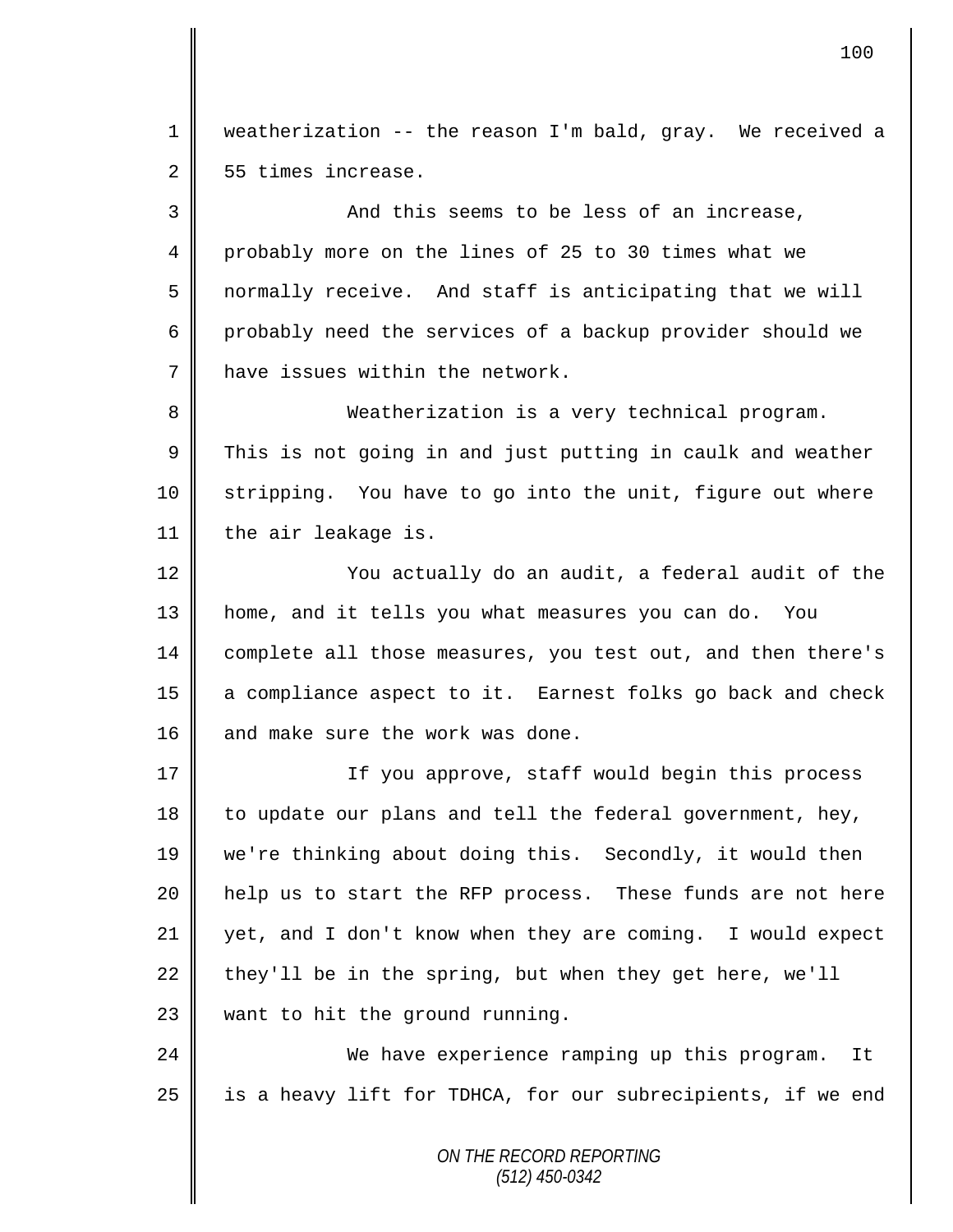1 up with \$250 million. The pandemic has affected all of our  $2 \parallel$  agencies that do weatherization. People are not -- a year 3 || ago, people were not interested in having a bunch of 4 contractors come in their house and start testing 5 everything and moving about, and they're not familiar with 6 who those individuals are.

7 || So we've also had huge increases in cost, as you 8 heard in the non-Community Affairs items. You know, costs  $9 \parallel$  of goods have gone up. Available equipment is getting 10 | scarce.

11 | So there's just a whole bunch of issues that 12 present themselves to our subrecipient agencies that run 13 the weatherization. We only have 21 across the state of 14 Texas, and so we think it's prudent for this item to go 15 find a statewide provider who can help out and give us a 16 backup plan, should we need to activate that plan. Staff 17 | is recommending your approval of this request.

18 MR. VASQUEZ: Okay. Is this limited to just 19 funding one statewide provider? Or could it end up 20 being -- whatever -- five regional providers?

21 MR. DeYOUNG: We will probably draft the RFP to 22 go out for different versions. It could be one statewide 23 || provider. It could be  $-$ - we could do it on regional basis, 24  $\parallel$  and that may be a prudent way to put out an RFP.

25 || The other thing that could happen is, you may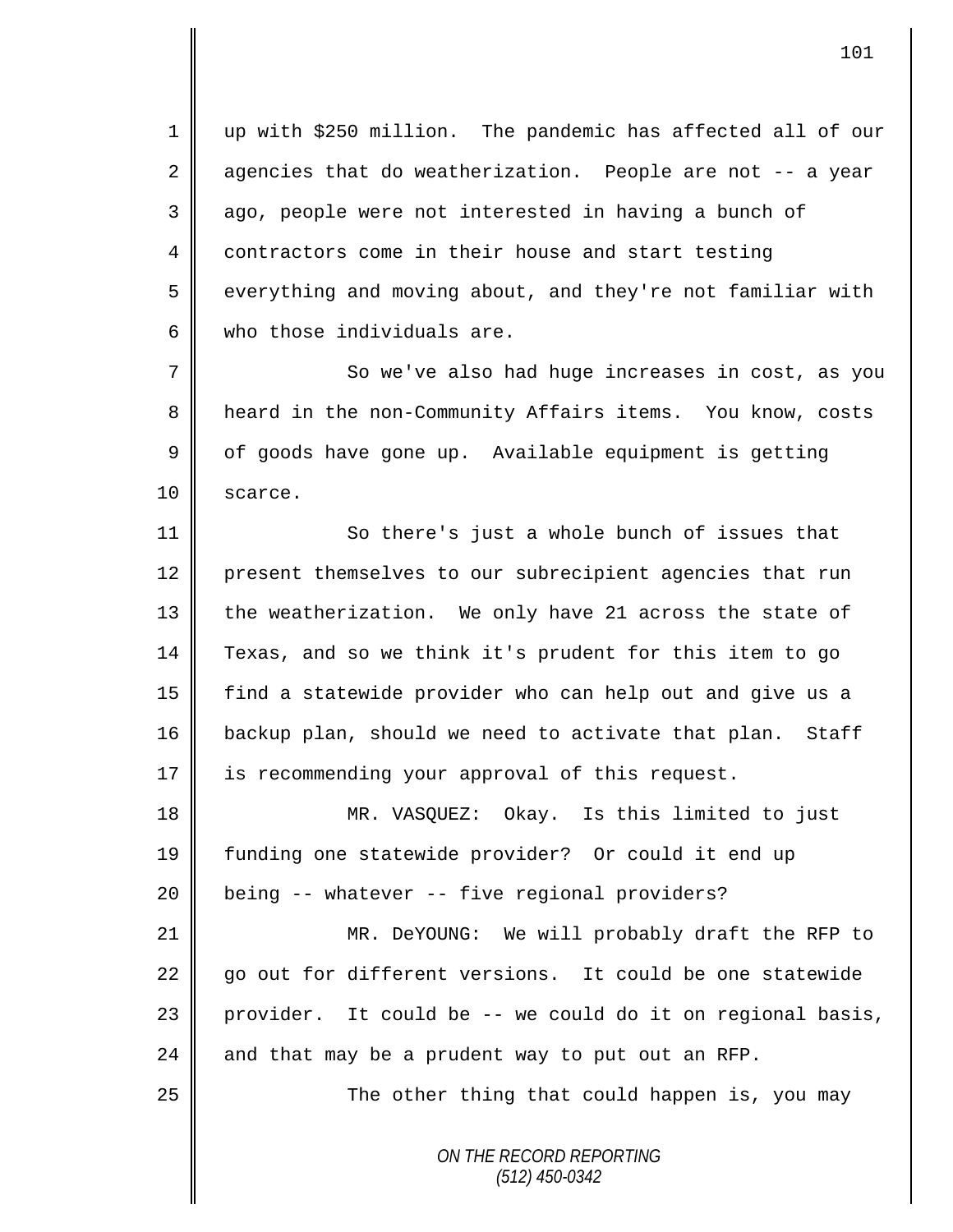| 1              | have provider who is -- a current provider who is           |
|----------------|-------------------------------------------------------------|
| $\overline{2}$ | exceptionally good at this, who may decide that I could     |
| 3              | help out in other areas, and they may want to also put in   |
| 4              | an application.                                             |
| 5              | MR. VASQUEZ: Okay. But we're not limiting it                |
| 6              | to just one --                                              |
| 7              | MR. DeYOUNG: I have no intentions of --                     |
| 8              | MR. VASQUEZ: -- statewide provider?                         |
| $\mathsf 9$    | MR. DeYOUNG: -- excluding anybody from putting              |
| 10             | in an application. I will tell you, this is not easily --   |
| 11             | of all the programs that we administer, this one is a very  |
| 12             | narrow, science-driven, federal, computerized, energy       |
| 13             | audit-driven process.                                       |
| 14             | So there's not hundreds of organizations out                |
| 15             | there that have experience doing this. This is -- they're   |
| 16             | going to have to come up to speed and we're going to have   |
| 17             | to do a lot of training with them. But I think I've         |
| 18             | mentioned, we have a great training staff, so --            |
| 19             | MR. VASQUEZ: Okay. Great.                                   |
| 20             | MR. WILKINSON: If you want be formal about it,              |
| 21             | you could have whoever makes the motion change it to        |
| 22             | statewide or regional weatherization provider or providers. |
| 23             | MR. DeYOUNG: That would be great.                           |
| 24             | MR. WILKINSON: So that will give you some --                |
| 25             | give us all some flexibility.                               |
|                | ON THE RECORD REPORTING                                     |

*(512) 450-0342*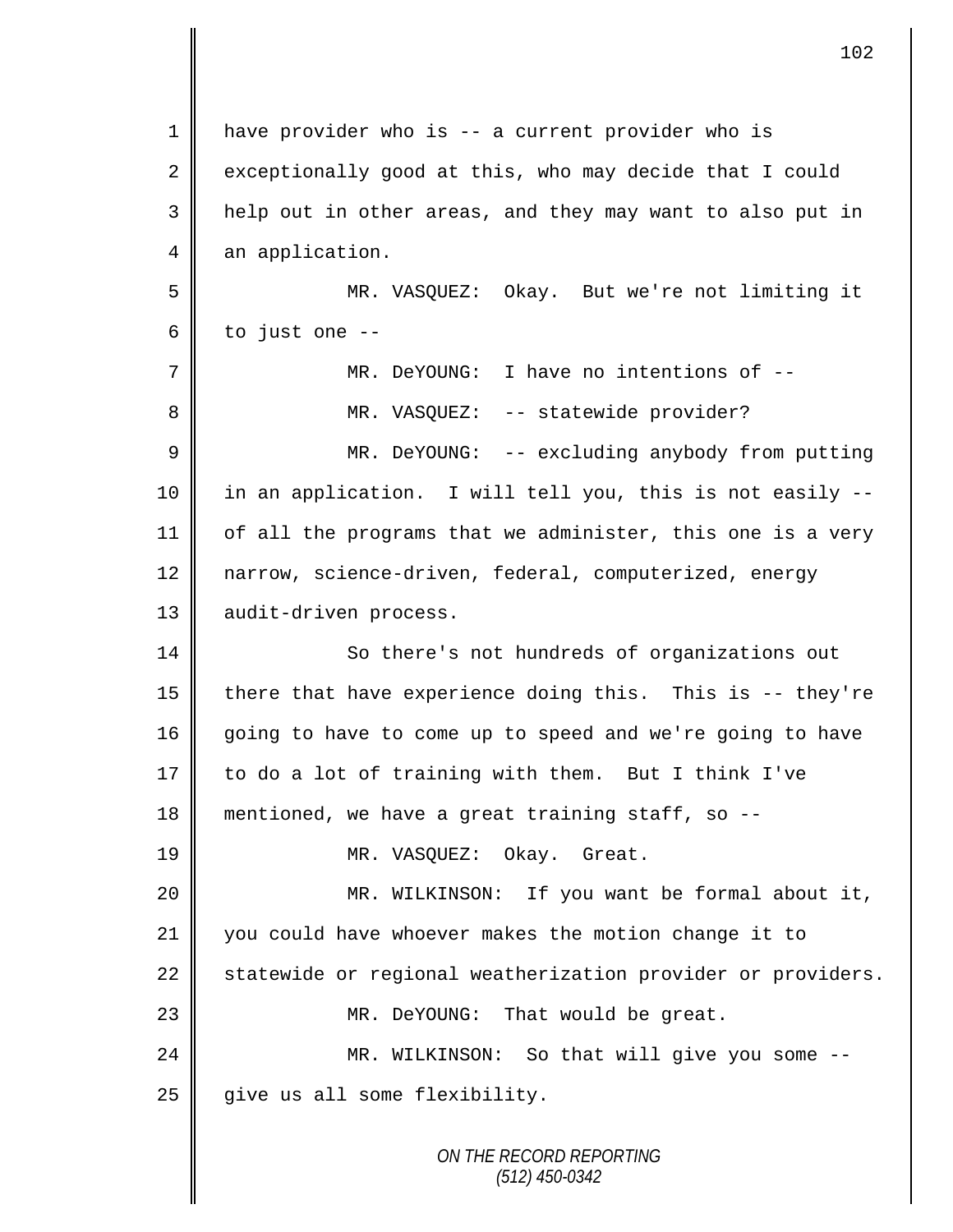*ON THE RECORD REPORTING (512) 450-0342* 1 MR. VASQUEZ: Sounds like a good idea. And I 2 guess one last question. So are power plants eligible to 3 apply for these funds? 4 || MR. DeYOUNG: No. This is home energy related. 5 MR. VASQUEZ: Okay. All right. 6 MR. DeYOUNG: It does include multifamily. It's 7 not -- does not require home ownership. It is renter also. 8 We do -- the issue more times than not is the condition of  $9 \parallel$  the homes that we go into. 10 || It's very difficult in some of these homes that 11 haven't had periodic maintenance to be able to get a home  $12$  to the point where you can actually weatherize it and make 13 | the expenditure of the funds actually come to the 14 realization of a lower energy bill. Done correctly, 15 though, 40 to 50 percent reduction in the bills if it's 16 done correctly. 17 It doesn't happen every time. I will tell you  $18$  | that. 19 MR. VASQUEZ: Great. Do any Board members have 20 any more questions on this item? 21 || (No response.) 22 MR. VASQUEZ: Hearing none, the Chair would 23  $\parallel$  entertain a motion on Item  $9(c)$  regarding weatherization 24  $\parallel$  assistance funds, noting the suggestion of --25 MR. THOMAS: Mr. Chairman, I move the Board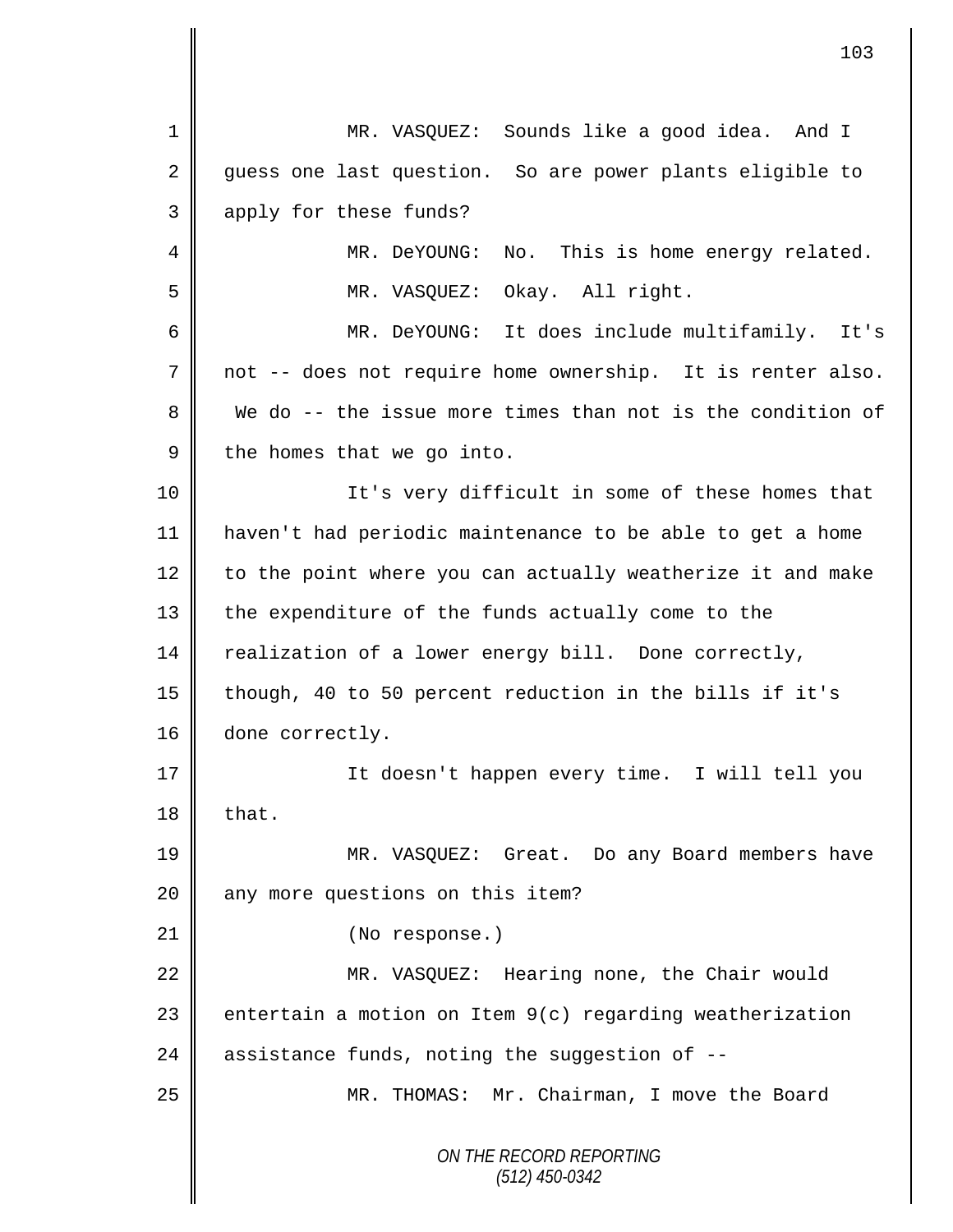*ON THE RECORD REPORTING (512) 450-0342* 1 grant the Executive Director and his designees the 2 authority to make any necessary amendments to the 2021 3 Department of Energy State Plan and 2022 LIHEAP State Plan 4 to reflect the procurement of a statewide or regional 5 weatherization assistance provider or providers to support 6 the Department and the WAP network and release a request 7 for proposal for such a statewide or regional provider or 8 providers, all as expressed in the Board action request on  $9 \parallel$  this item. 10 || MR. MARCHANT: I second. 11 MR. VASQUEZ: Well done, Mr. Thomas. Okay. 12 Seconded by Mr. Marchant. 13 All those in favor, say aye. 14 || (A chorus of ayes.) 15 MR. VASQUEZ: Any opposed? 16 || (No response.) 17 || MR. VASQUEZ: Hearing none, the motion carries.  $18$  | And finally, Item  $9(d)$ . 19 MR. DeYOUNG: Item 9(d) relates to procuring a 20 Statewide provider and making the necessary changes to the 21 LIHEAP State Plan for utility assistance. So this is just  $22$  another aspect of what we just asked for. 23 Utility assistance is not as technical, but we 24 have a lot of utility assistance money for the state of  $25$  Texas, and we think it's prudent to begin the process to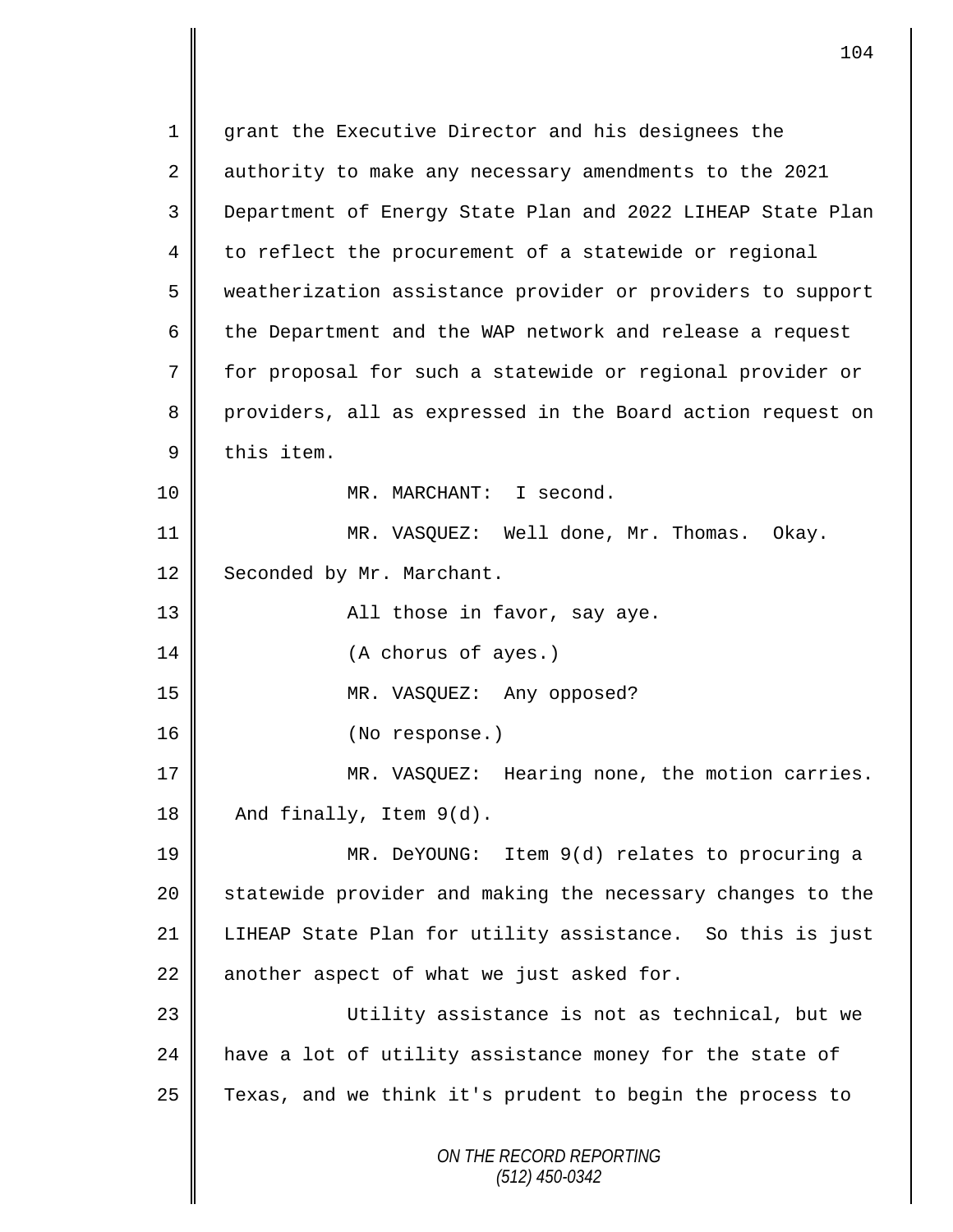1 | look for a backup provider or providers for CEAP assistance 2 across the state.

3 It also involves the newly approved federal 4 water funds, and we call that, LIHWAP, Low Income Household 5 Water Assistance Program. They recently awarded Texas \$94 6 million, and those contracts are going out to our 7 subrecipient who administer utility assistance. 8 We wanted to use the same network. These folks 9 || are coming in with their bills, and when they go in for 10 CSBG or CEAP, they bring in their bills. Because we're

11 looking at: what is your budget? What are your bills?

12 || And where can we get assistance to help you out? 13 Where can we refer you to? So we want to change the plans  $14$  to reflect that, at some point in time, we may need to have 15 a backup provider for these funds.

16 || As I told you, we have a lot of money coming in 17 to these pools, or these pots of money. LIHEAP is an 18 annual award of about \$165 million to the State of Texas. 19 The water is 94 million. We've got the ARP funds, American 20 **Rescue Plan funds, for utility assistance, and that's an** 21 additional \$134 million that needs to be expended by the 22 end of September '22.

23 || So we think it's prudent to go out and get 24  $\parallel$  someone just in case we feel like we won't be able to fully 25  $\parallel$  expend the funds awarded to the State of Texas. We want to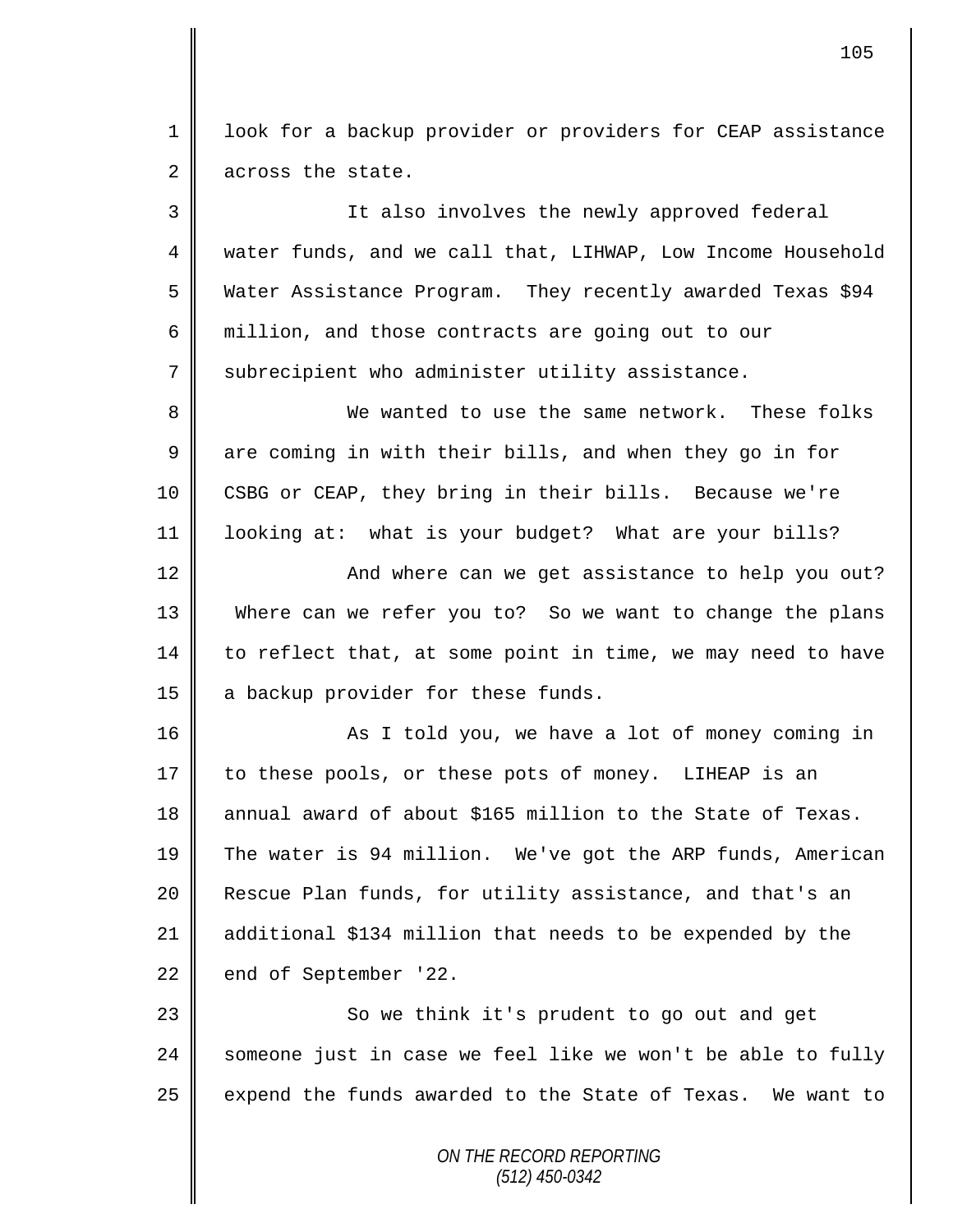*ON THE RECORD REPORTING (512) 450-0342* 1 utilize every dollar and we have a very tight timeline to  $2 \parallel$  do this. 3 || MR. VASQUEZ: Very good. 4 MR. MARCHANT: Mr. Chairman? Is -- or all the 5 agencies that you contract with, do they have to be tax-6 exempt or nonprofits, or are you contracting with for-7 profit agencies? 8 MR. DeYOUNG: There are for-profit -- well, we 9 | have -- community action agencies, and those are usually 10 defined by their Eligible Entity status if they get the 11 CSBG funds. We have nonprofits such as BakerRipley. We 12 have units of local government. 13 We have county governments and city governments 14 in some instances. We have COGs. I think we contract with 15 four COGs right now to administer various funds. That's 16 the makeup of weatherization and utility assistance --17 || MR. MARCHANT: Right. 18 || MR. DeYOUNG: -- CSBG and water. So --19 MR. MARCHANT: But the actual implementation of 20 weatherizing is always done by a for-profit contractor  $21$  | or  $-$ 22 || MR. DeYOUNG: For the most part --23 MR. MARCHANT: Yeah. 24 MR. DeYOUNG: -- except for Travis County. 25 Travis County Health and Human Services has an abundance of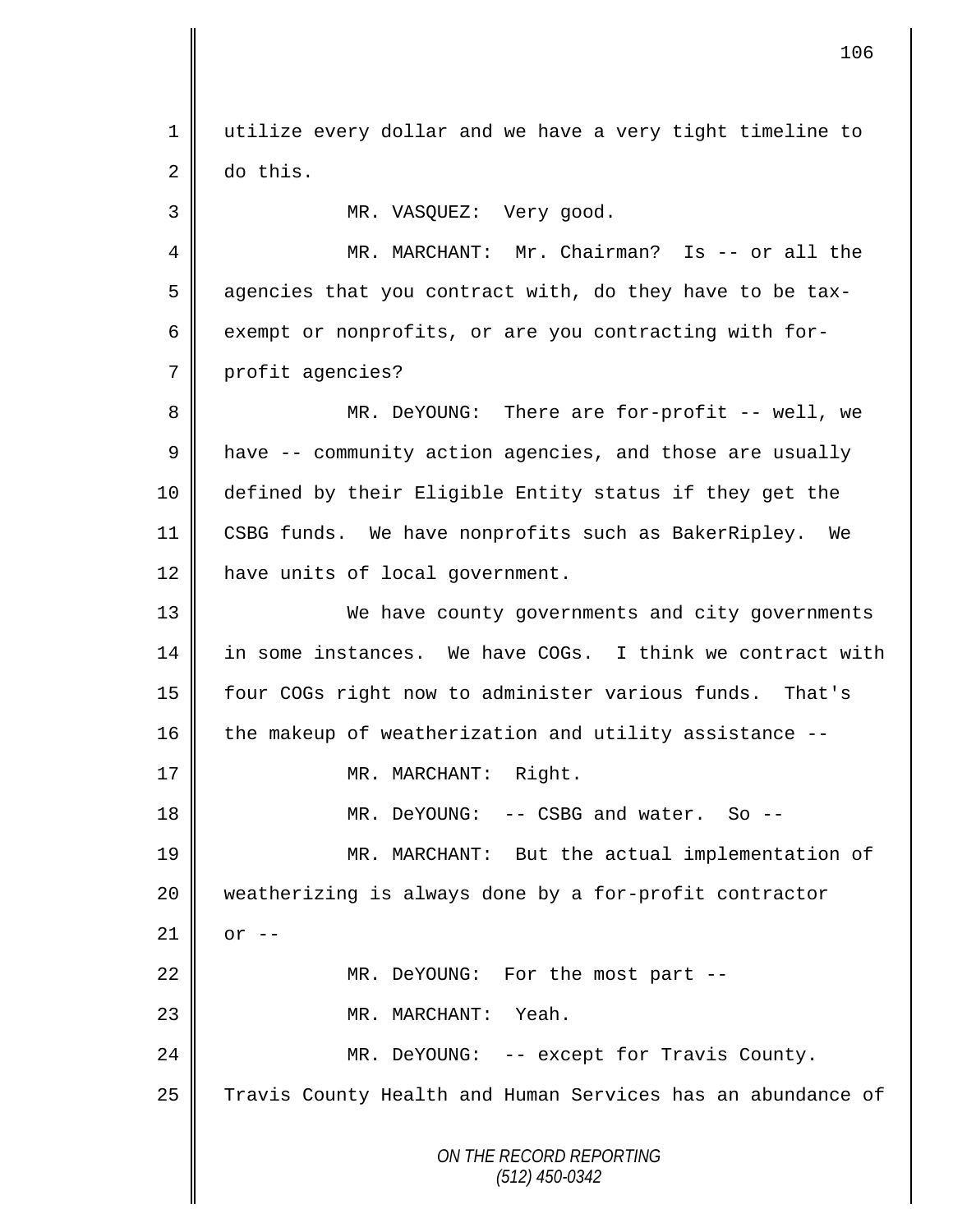1 | funds coming from the City of Austin, and they do aspects 2  $\parallel$  of work that are high-priced by contractors. So they do a 3 hybrid.

4 They have force account. They do it themselves  $5 \parallel$  for some of the aspects. And when they do an AC unit, they 6 | let a contractor do it. But if they're going to do windows 7 | or doors or any modification to the house, they have the 8 technical expertise and they receive HOME funds from the 9 City of Austin. They receive CDBG --10 MR. MARCHANT: But generally speaking, this 11 || money all ends up in the private sector --12 MR. DeYOUNG: Private sector contractors. 13 MR. MARCHANT: -- contractor, and provides jobs 14  $\parallel$  and  $\parallel$  -15 MR. DeYOUNG: Yeah. So one of the 20 -- excuse 16 me -- one of the 21 does a hybrid. The other 20, all of 17 **it's** contracted. 18 || MR. MARCHANT: Okay. Thank you. 19 | MR. VASQUEZ: Great. 20 MR. DeYOUNG: And that's true nationally, the 21 | subcontractor model. 22 MR. WILKINSON: I believe that we want to amend 23 | this resolution as well for statewide or regional provider 24 | or providers. 25 MR. VASQUEZ: Hearing -- the Chair would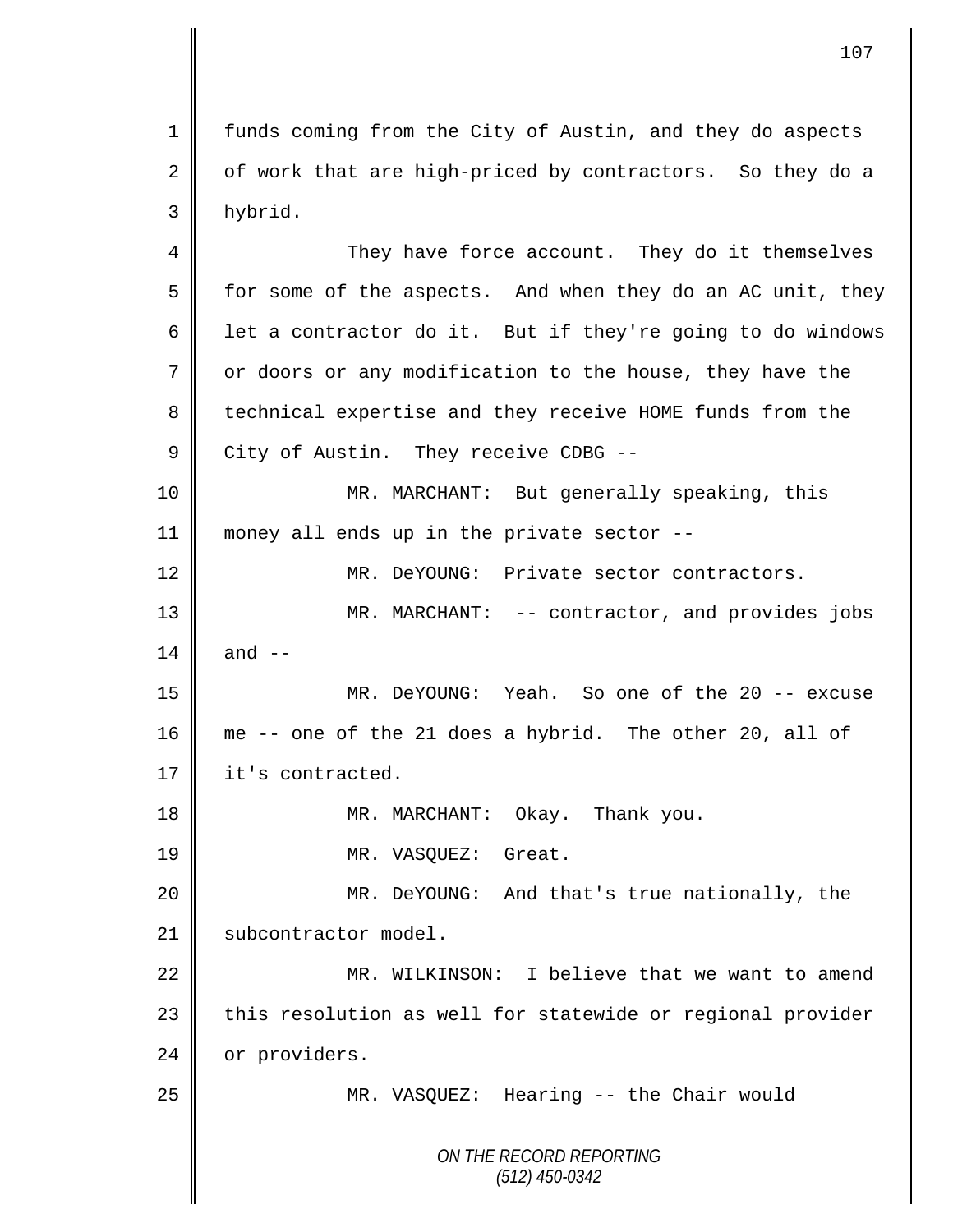*ON THE RECORD REPORTING (512) 450-0342* 1 || entertain a motion on Item 9(d). Mr. Batch? 2 MR. BATCH: Mr. Chairman, I move that the Board 3 || grant the Executive Director and his designees the 4 authority to make any necessary amendments to the 2022 Low 5 Income Home Energy Assistance Program State Plan, and Low 6 Income Household Water Assistance State Plan to reflect the 7 procurement of a statewide community energy assistance 8 program and LIHWAP provider to support the Department, low 9 | income Texans in the CEAP and LIHWAP network, and release a 10 || request for proposal for such a statewide provider or 11 providers, all as expressed in the Board action request on  $12 \parallel$  this item. 13 MR. VASQUEZ: And that's -- just to clarify, you 14 intended, statewide or regional provider or providers? 15 MR. BATCH: Statewide or regional provider or 16 providers. That's correct. 17 | MR. VASQUEZ: Okay. Motion made by Mr. Batch. 18 Is there a second? 19 || MR. THOMAS: Second, Mr. Chairman. 20 MR. VASQUEZ: Seconded by Mr. Thomas. All those  $21$  in favor, say aye. 22 (A chorus of ayes.) 23 || MR. VASQUEZ: Any opposed? 24 || (No response.) 25 || MR. VASQUEZ: Hearing none, the motion carries.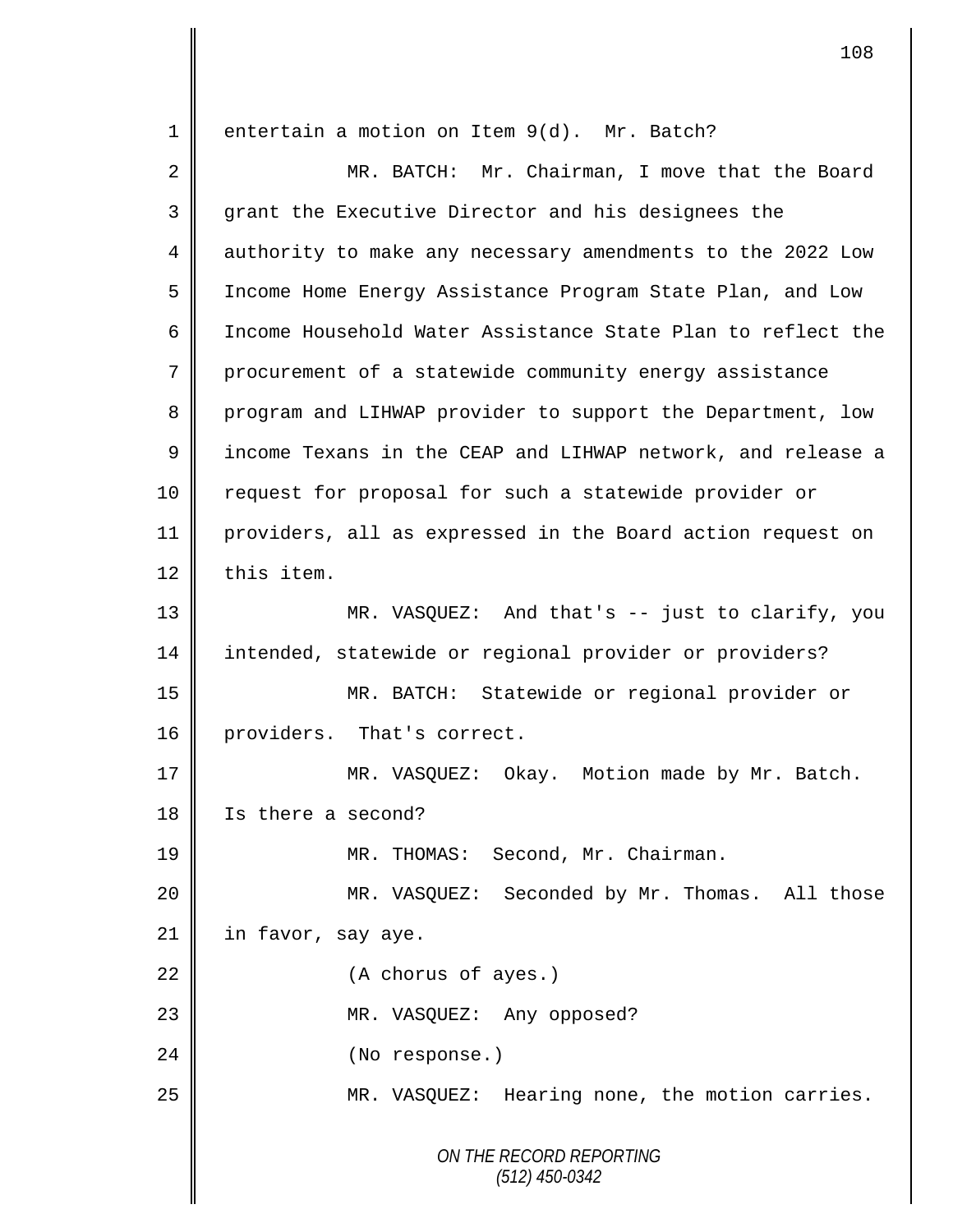*ON THE RECORD REPORTING (512) 450-0342*  $1 \parallel$  Thank you --2 MR. DeYOUNG: Thank you very much. 3 || MR. VASQUEZ: -- Mr. Young. 4 MR. DeYOUNG: Have a great holiday. 5 MR. VASQUEZ: So the Board has addressed the 6 posted agenda items. Now is the time of the meeting when 7 members of the public can raise issues with the Board on 8 matters of relevance to the Department's business or  $9 \parallel$  request that the Board place specific items on future 10 | agendas for consideration. 11 Is there anyone who would like to provide public 12 | comment at this time? 13 || (No response.) 14 MR. VASQUEZ: Seeing none, I'd like to thank 15 | everyone for attending and wish everyone a happy and safe 16 holiday season, and we look forward to seeing you all in 17  $\parallel$  2022. The next scheduled meeting of the Board is Thursday, 18 January 13, 2022, at this same location, same room. 19 || And it is 11:07 a.m. and this meeting is  $20$  adjourned. 21 || (Whereupon, at 11:07 a.m., the meeting was 22 adjourned.)

109